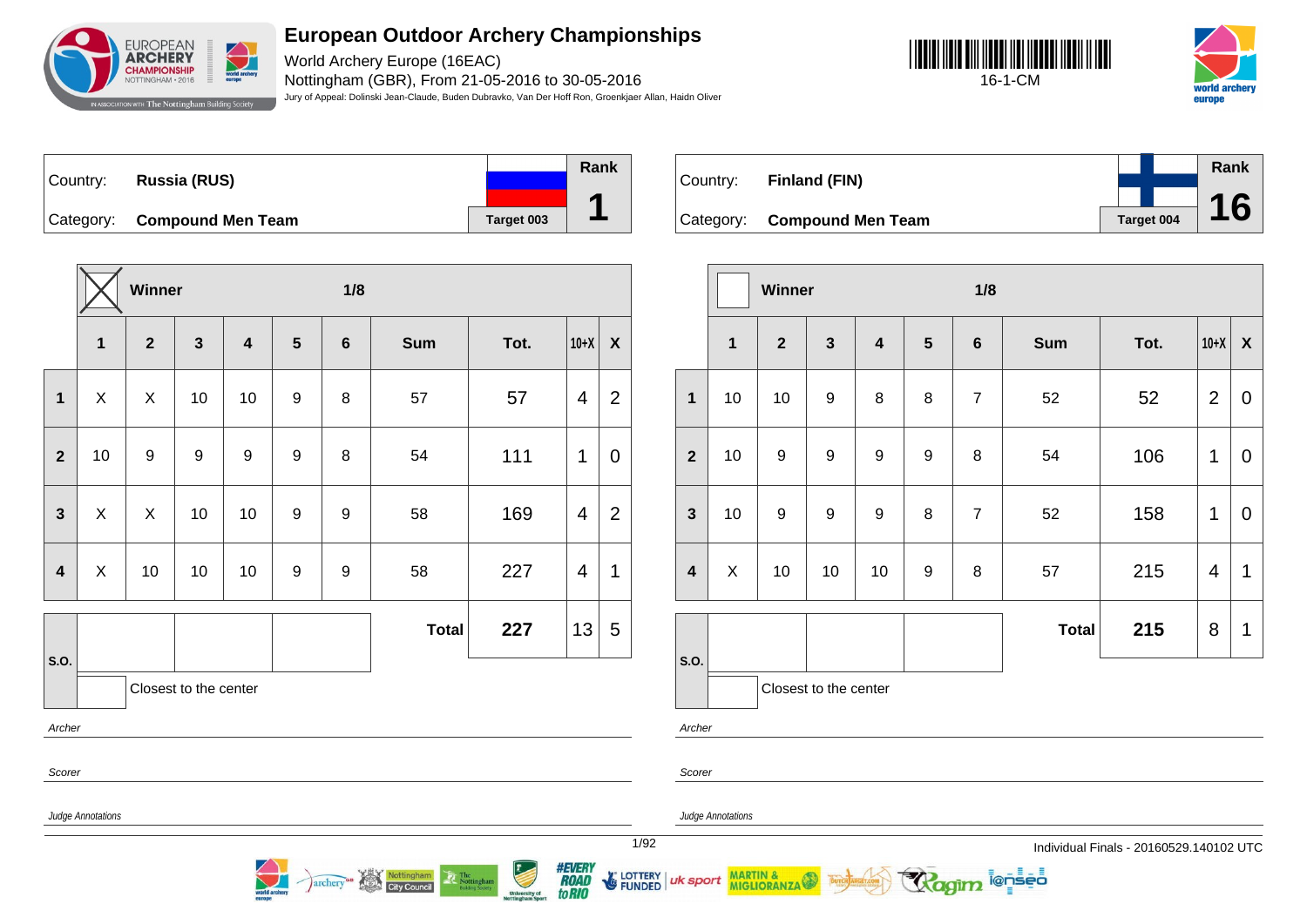

World Archery Europe (16EAC) Nottingham (GBR), From 21-05-2016 to 30-05-2016 Jury of Appeal: Dolinski Jean-Claude, Buden Dubravko, Van Der Hoff Ron, Groenkjaer Allan, Haidn Oliver





Country: **Great Britain (GBR)**



Country: **Sweden (SWE)**

**Category: Compound Men Team** 

|  |  |            | Rank |
|--|--|------------|------|
|  |  |            | 9.   |
|  |  | Target 002 |      |

|                         |              | <b>Winner</b>           |                       |                         |                  | 1/8              |              |      |                |                    |
|-------------------------|--------------|-------------------------|-----------------------|-------------------------|------------------|------------------|--------------|------|----------------|--------------------|
|                         | $\mathbf{1}$ | $\overline{\mathbf{2}}$ | $\mathbf{3}$          | $\overline{\mathbf{4}}$ | 5                | $6\phantom{1}6$  | <b>Sum</b>   | Tot. | $10+X$         | $\pmb{\mathsf{X}}$ |
| 1                       | 10           | 10                      | $\boldsymbol{9}$      | $\boldsymbol{9}$        | 9                | $\boldsymbol{9}$ | 56           | 56   | $\overline{2}$ | 0                  |
| $\overline{2}$          | $\mathsf X$  | 10                      | $9$                   | $\boldsymbol{9}$        | $\boldsymbol{9}$ | $\boldsymbol{9}$ | 56           | 112  | $\overline{2}$ | 1                  |
| $\overline{\mathbf{3}}$ | 10           | 10                      | 10                    | 9                       | $\boldsymbol{9}$ | 9                | 57           | 169  | 3              | $\mathbf 0$        |
| $\overline{4}$          | 10           | 10                      | 10                    | $\boldsymbol{9}$        | $\boldsymbol{9}$ | 9                | 57           | 226  | 3              | 0                  |
| S.O.                    |              | $\boldsymbol{9}$        | $\boldsymbol{9}$      |                         | $\bf 8$          |                  | <b>Total</b> | 226  | 10             | 1                  |
|                         |              |                         | Closest to the center |                         |                  |                  |              |      |                |                    |
| Archer                  |              |                         |                       |                         |                  |                  |              |      |                |                    |
| Scorer                  |              |                         |                       |                         |                  |                  |              |      |                |                    |

archer

**City Council** 

|                         |                  | Winner         |                       |                         |                  | 1/8              |              |      |                |                           |
|-------------------------|------------------|----------------|-----------------------|-------------------------|------------------|------------------|--------------|------|----------------|---------------------------|
|                         | $\mathbf{1}$     | $\overline{2}$ | $\mathbf{3}$          | $\overline{\mathbf{4}}$ | $5\phantom{1}$   | $\bf 6$          | <b>Sum</b>   | Tot. | $10+X$         | $\boldsymbol{\mathsf{X}}$ |
| $\mathbf{1}$            | $\mathsf X$      | 10             | 9                     | $\boldsymbol{9}$        | 9                | 9                | 56           | 56   | $\overline{2}$ | 1                         |
| $\overline{2}$          | Χ                | 10             | 10                    | 9                       | $\boldsymbol{9}$ | $\boldsymbol{9}$ | 57           | 113  | 3              | 1                         |
| $\mathbf{3}$            | 10               | 10             | 10                    | 9                       | $\boldsymbol{9}$ | 10               | 58           | 171  | 4              | $\mathbf 0$               |
| $\overline{\mathbf{4}}$ | X                | 9              | 9                     | 9                       | 9                | 9                | 55           | 226  | 1              | 1                         |
|                         | $\boldsymbol{9}$ |                | $\boldsymbol{9}$      |                         | $\boldsymbol{9}$ |                  | <b>Total</b> | 226  | 10             | 3                         |
| S.O.                    |                  |                | Closest to the center |                         |                  |                  |              |      |                |                           |

@nseo

Judge Annotations

Archer

Scorer

uk sport

Judge Annotations

MARTIN &

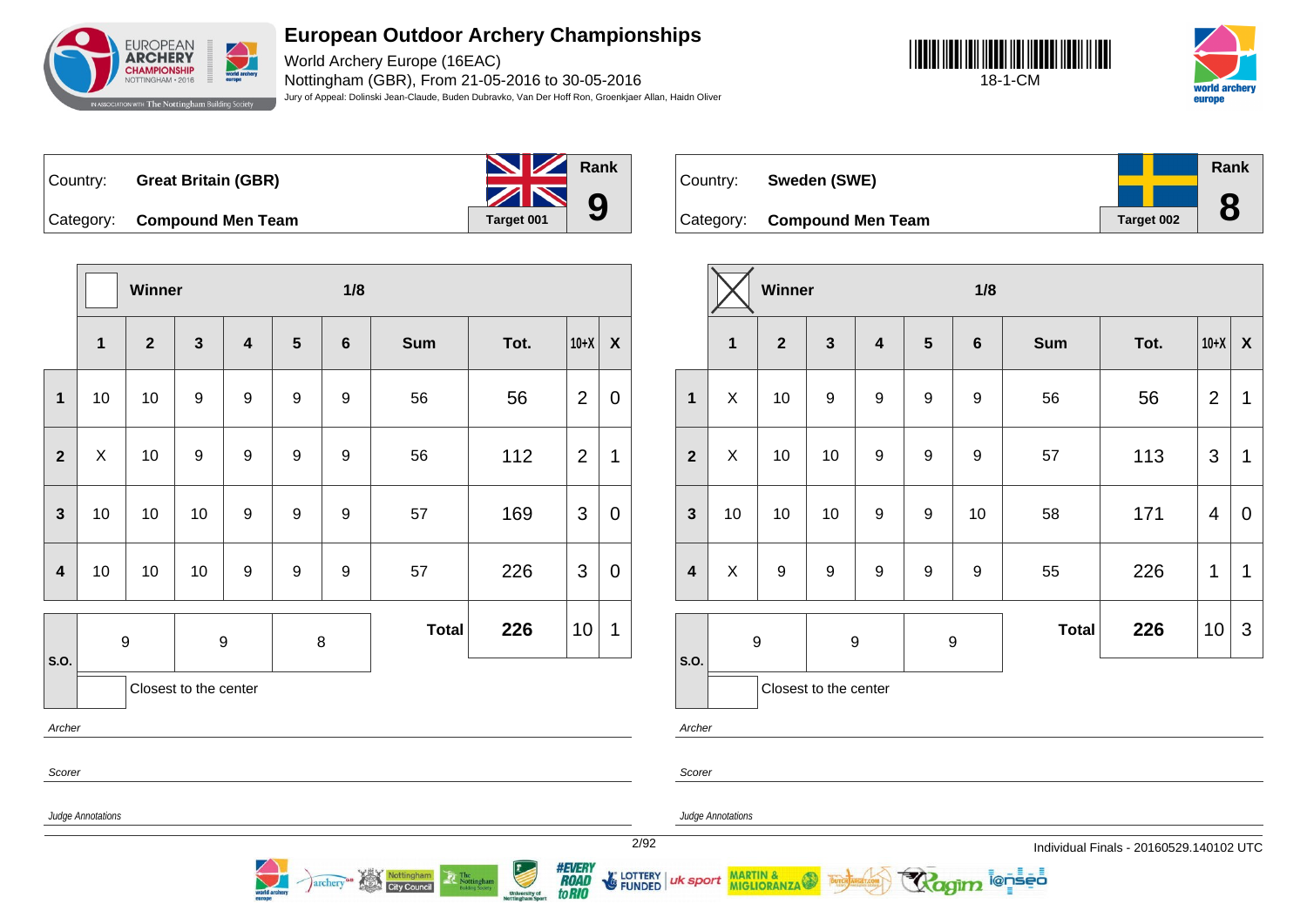

World Archery Europe (16EAC) Nottingham (GBR), From 21-05-2016 to 30-05-2016 Jury of Appeal: Dolinski Jean-Claude, Buden Dubravko, Van Der Hoff Ron, Groenkjaer Allan, Haidn Oliver





 $\frac{1}{100}$ Country: **Croatia (CRO)** Category: **Compound Men Team Target 009** 



Country: **France (FRA)**

Category: **Compound Men Team Target 010 Rank 12**

|                         |             | Winner           |                       |                         |                  | 1/8              |              |      |                |                  |  |
|-------------------------|-------------|------------------|-----------------------|-------------------------|------------------|------------------|--------------|------|----------------|------------------|--|
|                         | $\mathbf 1$ | $\overline{2}$   | $\mathbf{3}$          | $\overline{\mathbf{4}}$ | $5\phantom{1}$   | $6\phantom{1}$   | <b>Sum</b>   | Tot. | $10+X$         | $\boldsymbol{X}$ |  |
| $\mathbf{1}$            | X           | 10               | 10                    | 10                      | 9                | 9                | 58           | 58   | $\overline{4}$ | 1                |  |
| $\overline{2}$          | X           | $\boldsymbol{9}$ | $\boldsymbol{9}$      | 9                       | 8                | 8                | 53           | 111  | 1              | 1                |  |
| $\overline{\mathbf{3}}$ | X           | 10               | 10                    | 10                      | 9                | 9                | 58           | 169  | 4              | 1                |  |
| $\overline{\mathbf{4}}$ | X           | $\boldsymbol{9}$ | $\boldsymbol{9}$      | $\boldsymbol{9}$        | $\boldsymbol{9}$ | $\boldsymbol{9}$ | 55           | 224  | 1              | 1                |  |
|                         |             |                  |                       |                         |                  |                  | <b>Total</b> | 224  | 10             | 4                |  |
| S.O.                    |             |                  | Closest to the center |                         |                  |                  |              |      |                |                  |  |
| Archer                  |             |                  |                       |                         |                  |                  |              |      |                |                  |  |
| Scorer                  |             |                  |                       |                         |                  |                  |              |      |                |                  |  |
| Judge Annotations       |             |                  |                       |                         |                  |                  |              |      |                |                  |  |

Nottingham

archery

|                         |              | Winner         |                       |                         |                  | 1/8              |              |      |                |                |  |
|-------------------------|--------------|----------------|-----------------------|-------------------------|------------------|------------------|--------------|------|----------------|----------------|--|
|                         | $\mathbf{1}$ | $\overline{2}$ | $\mathbf{3}$          | $\overline{\mathbf{4}}$ | $5\phantom{1}$   | $\bf 6$          | <b>Sum</b>   | Tot. | $10+X$         | X              |  |
| $\mathbf{1}$            | X            | X              | 10                    | 10                      | 10               | $\boldsymbol{9}$ | 59           | 59   | 5              | $\overline{2}$ |  |
| $\overline{2}$          | X            | X              | 10                    | 9                       | 9                | $\boldsymbol{9}$ | 57           | 116  | 3              | $\overline{2}$ |  |
| $\mathbf{3}$            | X            | 10             | 10                    | $\boldsymbol{9}$        | 9                | 8                | 56           | 172  | 3              | 1              |  |
| $\overline{\mathbf{4}}$ | X            | X              | 10                    | $\boldsymbol{9}$        | $\boldsymbol{9}$ | 9                | 57           | 229  | $\mathfrak{S}$ | $\overline{2}$ |  |
|                         |              |                |                       |                         |                  |                  | <b>Total</b> | 229  | 14             | $\overline{7}$ |  |
| S.O.                    |              |                | Closest to the center |                         |                  |                  |              |      |                |                |  |

ionseo

Archer

Scorer

uk sport

Judge Annotations

MARTIN &

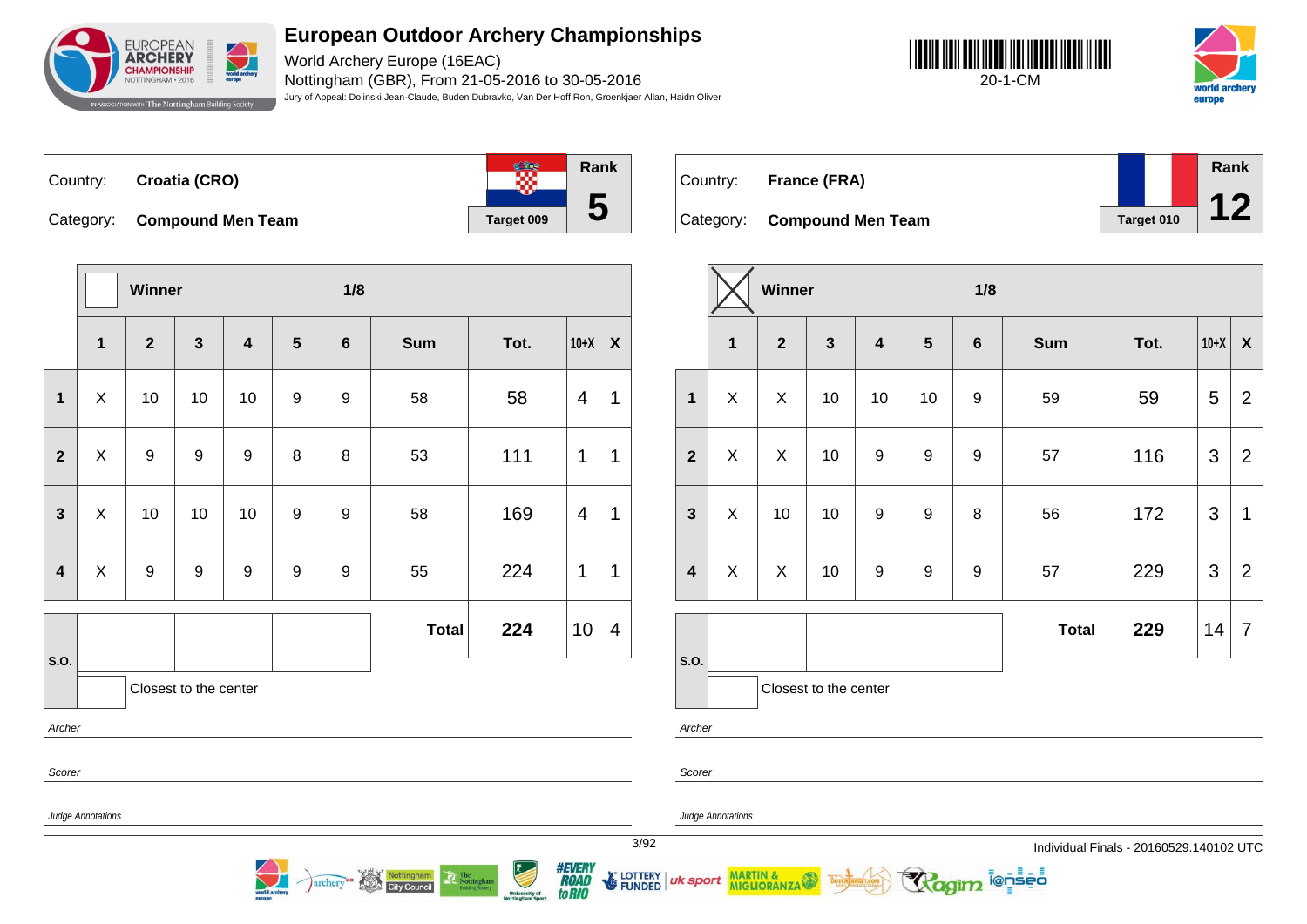

World Archery Europe (16EAC) Nottingham (GBR), From 21-05-2016 to 30-05-2016 Jury of Appeal: Dolinski Jean-Claude, Buden Dubravko, Van Der Hoff Ron, Groenkjaer Allan, Haidn Oliver





Country: **Switzerland (SUI)** Category: **Compound Men Team Target 012** 



|                         |              | Winner         |                         |                         |                  | 1/8              |              |      |                |                           |
|-------------------------|--------------|----------------|-------------------------|-------------------------|------------------|------------------|--------------|------|----------------|---------------------------|
|                         | $\mathbf{1}$ | $\overline{2}$ | $\overline{\mathbf{3}}$ | $\overline{\mathbf{4}}$ | $5\phantom{1}$   | $\bf 6$          | <b>Sum</b>   | Tot. | $10+X$         | $\boldsymbol{\mathsf{X}}$ |
| $\mathbf{1}$            | 10           | 10             | 10                      | 9                       | 9                | $\boldsymbol{9}$ | 57           | 57   | 3              | $\pmb{0}$                 |
| $\overline{2}$          | X            | 10             | 10                      | $\boldsymbol{9}$        | $\boldsymbol{9}$ | 9                | 57           | 114  | 3              | $\mathbf 1$               |
| $\mathbf{3}$            | X            | 10             | $\boldsymbol{9}$        | $\boldsymbol{9}$        | 9                | 8                | 55           | 169  | $\overline{2}$ | 1                         |
| $\overline{\mathbf{4}}$ | X            | 10             | 10                      | 10                      | 9                | 9                | 58           | 227  | 4              | 1                         |
|                         |              |                |                         |                         |                  |                  | <b>Total</b> | 227  | 12             | 3                         |
| S.O.                    |              |                | Closest to the center   |                         |                  |                  |              |      |                |                           |
| Archer                  |              |                |                         |                         |                  |                  |              |      |                |                           |
| Scorer                  |              |                |                         |                         |                  |                  |              |      |                |                           |

archery

**City Council** 

| Country:  | Italy (ITA)              |            | Rank |
|-----------|--------------------------|------------|------|
| Category: | <b>Compound Men Team</b> | Target 013 |      |

|                         |    | Winner           |                       |                         |                  | 1/8     |              |      |                |                  |  |  |
|-------------------------|----|------------------|-----------------------|-------------------------|------------------|---------|--------------|------|----------------|------------------|--|--|
|                         | 1  | $\overline{2}$   | $\mathbf{3}$          | $\overline{\mathbf{4}}$ | $5\phantom{1}$   | $\bf 6$ | <b>Sum</b>   | Tot. | $10+X$         | $\boldsymbol{X}$ |  |  |
| $\mathbf{1}$            | X  | 10               | 10                    | $\boldsymbol{9}$        | $\boldsymbol{9}$ | 8       | 56           | 56   | 3              | 1                |  |  |
| $\overline{2}$          | 10 | $\boldsymbol{9}$ | 9                     | $\boldsymbol{9}$        | $\boldsymbol{9}$ | 9       | 55           | 111  | 1              | $\overline{0}$   |  |  |
| $\mathbf{3}$            | X  | 10               | $\boldsymbol{9}$      | $\boldsymbol{9}$        | $\overline{7}$   | 6       | 51           | 162  | $\overline{2}$ | 1                |  |  |
| $\overline{\mathbf{4}}$ | X  | X                | 10                    | 9                       | 9                | 8       | 56           | 218  | 3              | $\overline{2}$   |  |  |
|                         |    |                  |                       |                         |                  |         | <b>Total</b> | 218  | $9\,$          | 4                |  |  |
| S.O.                    |    |                  | Closest to the center |                         |                  |         |              |      |                |                  |  |  |

ionseo

Archer

Scorer

Scorer

Judge Annotations

Judge Annotations

uk sport

MARTIN & MIGLIORANZA

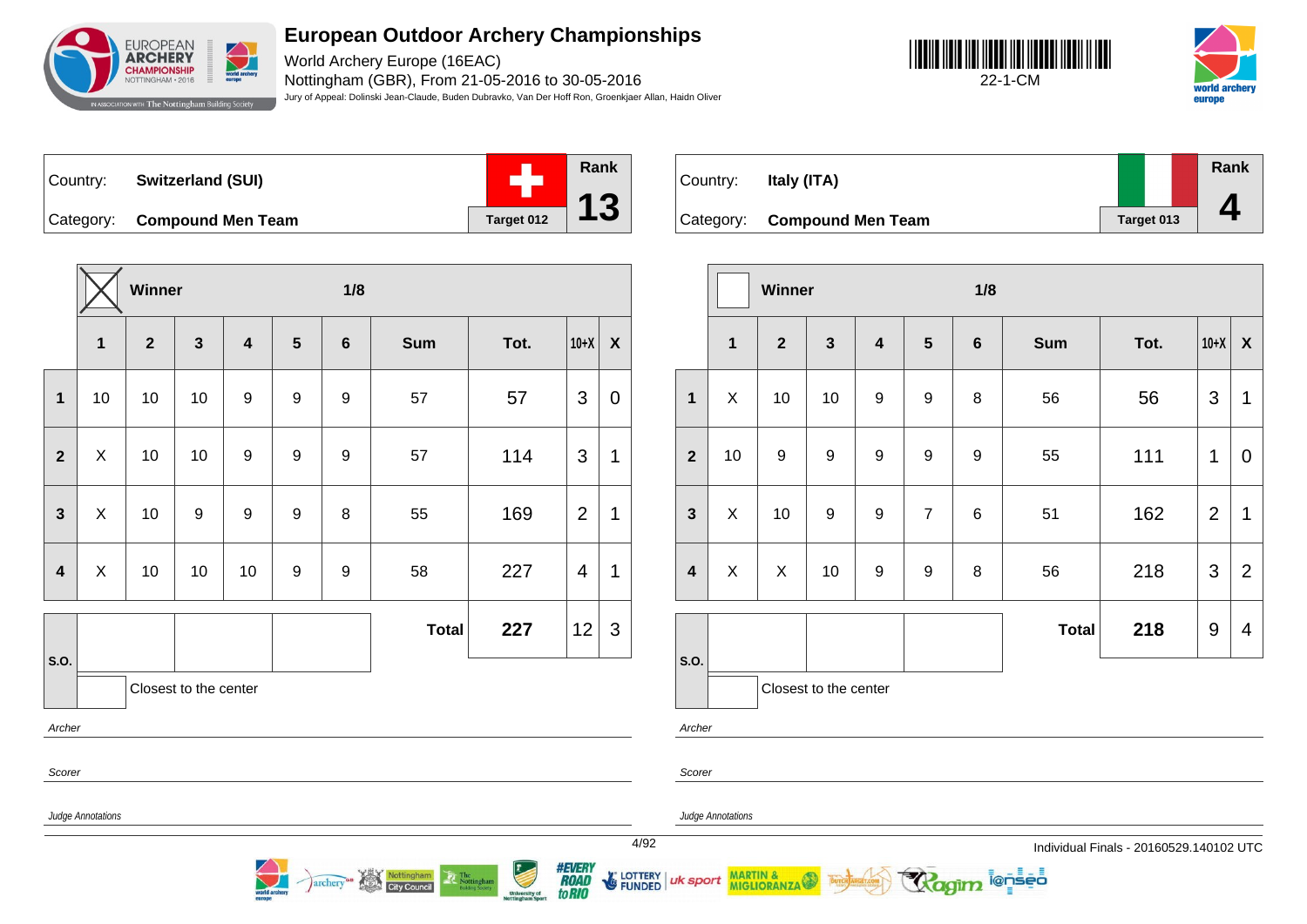

World Archery Europe (16EAC) Nottingham (GBR), From 21-05-2016 to 30-05-2016 Jury of Appeal: Dolinski Jean-Claude, Buden Dubravko, Van Der Hoff Ron, Groenkjaer Allan, Haidn Oliver





| Country: | Denmark (DEN)               |            | Rank |
|----------|-----------------------------|------------|------|
|          |                             |            |      |
|          | Category: Compound Men Team | Target 015 |      |

**Winner 1/8 1 2 3 4 5 6 Sum Tot. 10+X X 1** X X 10 10 9 9 58 58 4 2 **2** | 10 | 10 | 10 | 9 | 9 | 9 | 57 | 115 | 3 | 0 **3**  $\mid$  X  $\mid$  X  $\mid$  10  $\mid$  9  $\mid$  9  $\mid$  9  $\mid$  57  $\mid$  172  $\mid$  3  $\mid$  2 **4**  $\mid$  X  $\mid$  X  $\mid$  X  $\mid$  10  $\mid$  9  $\mid$  8  $\mid$  57  $\mid$  229  $\mid$  4  $\mid$  3 **S.O. Total 229** 14 7 Closest to the center Archer Scorer

archery<sup>on</sup> Nottingham

| Country: | Poland (POL)                |            | Rank |
|----------|-----------------------------|------------|------|
|          |                             |            |      |
|          | Category: Compound Men Team | Target 016 |      |

|                         |              | <b>Winner</b>  |                       |                         |                  | 1/8              |              |      |                |                           |
|-------------------------|--------------|----------------|-----------------------|-------------------------|------------------|------------------|--------------|------|----------------|---------------------------|
|                         | $\mathbf{1}$ | $\overline{2}$ | $\mathbf{3}$          | $\overline{\mathbf{4}}$ | $5\phantom{1}$   | $\bf 6$          | <b>Sum</b>   | Tot. | $10+X$         | $\boldsymbol{\mathsf{X}}$ |
| $\mathbf{1}$            | X            | X              | X                     | $\boldsymbol{9}$        | 9                | 8                | 56           | 56   | 3              | $\mathfrak{S}$            |
| $\overline{2}$          | X            | 9              | $\boldsymbol{9}$      | $\boldsymbol{9}$        | $\boldsymbol{9}$ | $\boldsymbol{9}$ | 55           | 111  | 1              | 1                         |
| $\mathbf{3}$            | 10           | 10             | 9                     | $\boldsymbol{9}$        | 9                | 9                | 56           | 167  | $\overline{2}$ | $\mathbf 0$               |
| $\overline{\mathbf{4}}$ | X            | 10             | $\boldsymbol{9}$      | $\boldsymbol{9}$        | 9                | 9                | 56           | 223  | $\overline{2}$ | 1                         |
|                         |              |                |                       |                         |                  |                  | <b>Total</b> | 223  | 8              | 5                         |
| S.O.                    |              |                | Closest to the center |                         |                  |                  |              |      |                |                           |

i@nseo

Judge Annotations

Judge Annotations

MARTIN & MIGLIORANZA

Archer

Scorer

uk sport

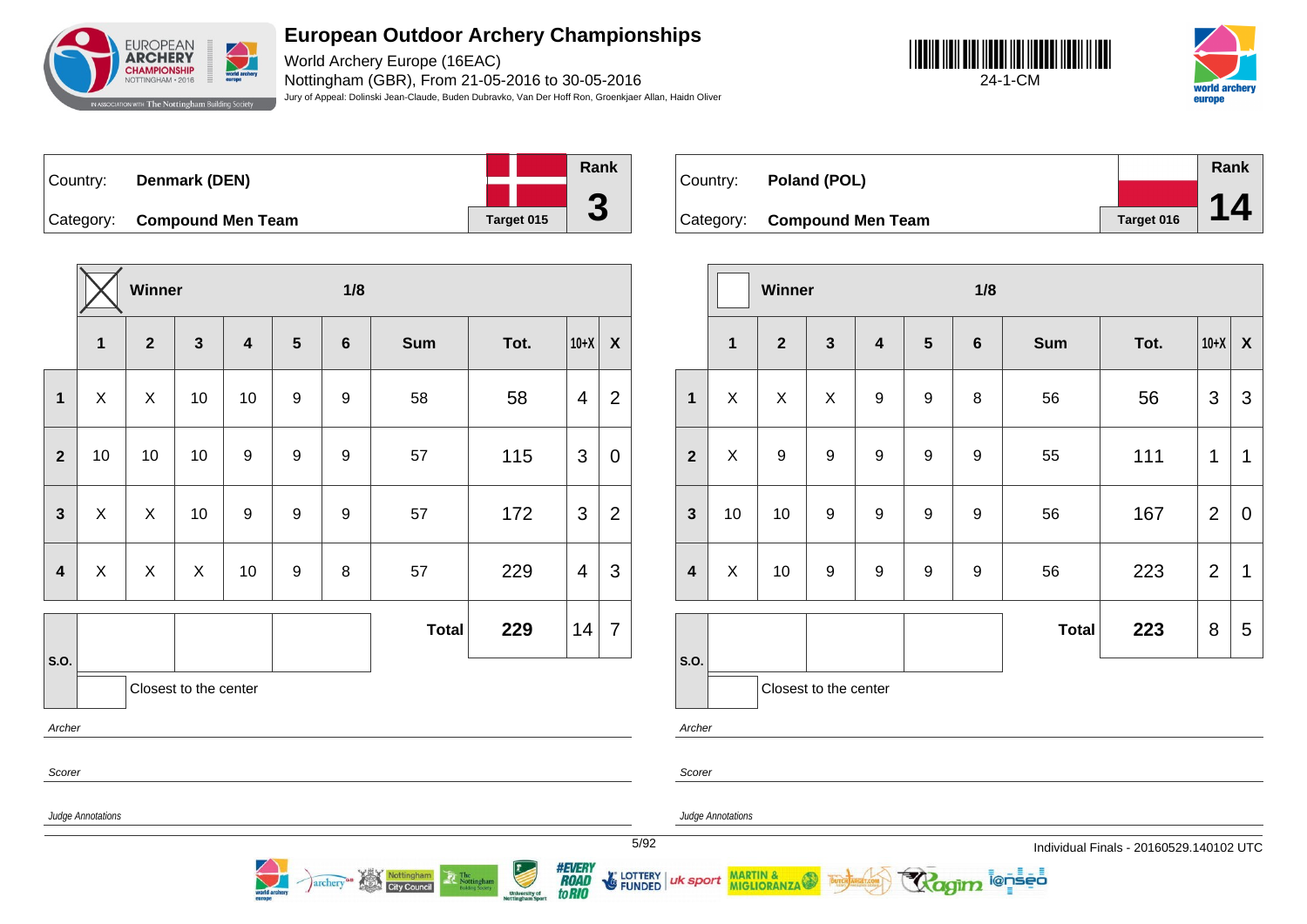

World Archery Europe (16EAC) Nottingham (GBR), From 21-05-2016 to 30-05-2016 Jury of Appeal: Dolinski Jean-Claude, Buden Dubravko, Van Der Hoff Ron, Groenkjaer Allan, Haidn Oliver

**Rank**

**11**





Country: **Germany (GER)** Category: **Compound Men Team Target 018** 

|                         |                | <b>Winner</b> |                       |                  |                | 1/8              |              |      |        |                  |
|-------------------------|----------------|---------------|-----------------------|------------------|----------------|------------------|--------------|------|--------|------------------|
|                         | $\mathbf{1}$   | $\mathbf{2}$  | $\mathbf{3}$          | 4                | $5\phantom{1}$ | $6\phantom{1}6$  | <b>Sum</b>   | Tot. | $10+X$ | $\boldsymbol{X}$ |
| $\mathbf 1$             | X              | 10            | 10                    | 10               | 9              | M                | 49           | 49   | 4      | 1                |
| $\mathbf{2}$            | $\mathsf X$    | 10            | 10                    | 10               | 9              | $\boldsymbol{9}$ | 58           | 107  | 4      | 1                |
| $\mathbf{3}$            | X              | 10            | 10                    | 9                | 9              | 9                | 57           | 164  | 3      | 1                |
| $\overline{\mathbf{4}}$ | $\pmb{\times}$ | 10            | 10                    | $\boldsymbol{9}$ | 9              | 8                | 56           | 220  | 3      | 1                |
| S.O.                    |                |               |                       |                  |                |                  | <b>Total</b> | 220  | 14     | $\overline{4}$   |
|                         |                |               | Closest to the center |                  |                |                  |              |      |        |                  |
| Archer                  |                |               |                       |                  |                |                  |              |      |        |                  |
| Scorer                  |                |               |                       |                  |                |                  |              |      |        |                  |

**Rank**  $\overline{C^*}$ Country: **Turkey (TUR) 6** Category: **Compound Men Team Target 019** 

|                         |              | Winner         |                       |                         |                  | 1/8              |              |      |                |                    |
|-------------------------|--------------|----------------|-----------------------|-------------------------|------------------|------------------|--------------|------|----------------|--------------------|
|                         | $\mathbf{1}$ | $\overline{2}$ | $\mathbf{3}$          | $\overline{\mathbf{4}}$ | $5\phantom{1}$   | $\bf 6$          | Sum          | Tot. | $10+X$         | $\pmb{\mathsf{X}}$ |
| $\mathbf{1}$            | X            | X              | X                     | $\boldsymbol{9}$        | 9                | 9                | 57           | 57   | $\mathfrak{S}$ | 3                  |
| $\overline{2}$          | X            | X              | $\pmb{\times}$        | 10                      | 10               | $\boldsymbol{9}$ | 59           | 116  | 5              | 3                  |
| $\mathbf{3}$            | X            | X              | 10                    | $\boldsymbol{9}$        | 9                | 9                | 57           | 173  | $\mathfrak{S}$ | $\overline{2}$     |
| $\overline{\mathbf{4}}$ | X            | X              | 10                    | $\boldsymbol{9}$        | $\boldsymbol{9}$ | $\boldsymbol{9}$ | 57           | 230  | 3              | $\overline{2}$     |
|                         |              |                |                       |                         |                  |                  | <b>Total</b> | 230  | 14             | 10                 |
| S.O.                    |              |                | Closest to the center |                         |                  |                  |              |      |                |                    |
| Archer                  |              |                |                       |                         |                  |                  |              |      |                |                    |

i@nseo

Judge Annotations

Scorer

Judge Annotations

MARTIN &

6/92 Individual Finals - 20160529.140102 UTC



LOTTERY<br>FUNDED

uk sport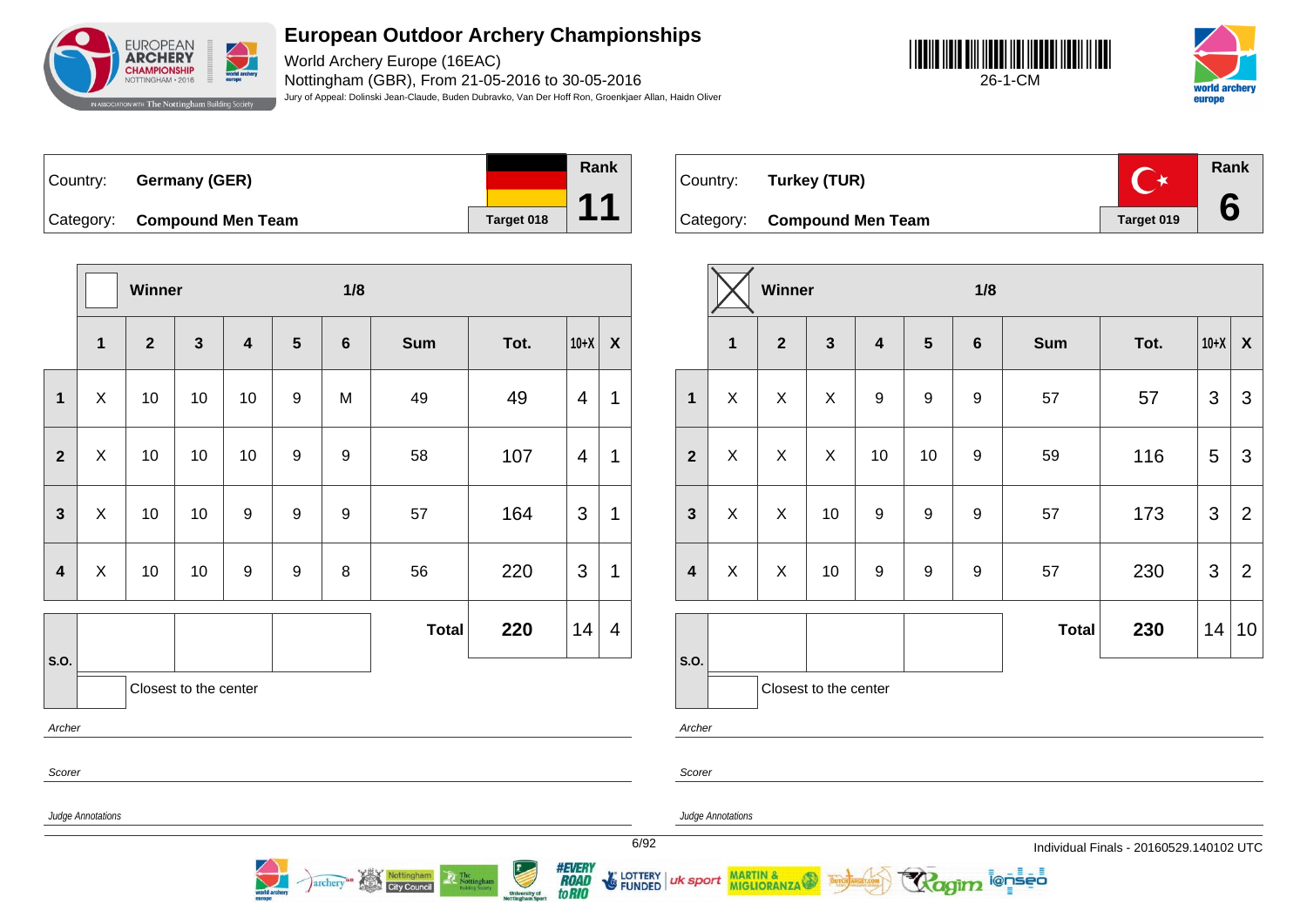

World Archery Europe (16EAC) Nottingham (GBR), From 21-05-2016 to 30-05-2016 Jury of Appeal: Dolinski Jean-Claude, Buden Dubravko, Van Der Hoff Ron, Groenkjaer Allan, Haidn Oliver





| Country: | Spain (ESP)                 |            | Rank |
|----------|-----------------------------|------------|------|
|          | Category: Compound Men Team | Target 021 |      |

**Winner 1/8 1 2 3 4 5 6 Sum Tot. 10+X X 1** X 9 9 9 9 7 53 53 1 1 **2**  $\mid$  X  $\mid$  X  $\mid$  10  $\mid$  10  $\mid$  9  $\mid$  8  $\mid$  57  $\mid$  110  $\mid$  4  $\mid$  2 **3**  $\mid$  X  $\mid$  X  $\mid$  10  $\mid$  10  $\mid$  9  $\mid$  8  $\mid$  57  $\mid$  167  $\mid$  4  $\mid$  2 **4**  $\mid$  X  $\mid$  X  $\mid$  10  $\mid$  10  $\mid$  10  $\mid$  9  $\mid$  59  $\mid$  226  $\mid$  5  $\mid$  2 **S.O. Total 226** 14 7 Closest to the center Archer Scorer Judge Annotations

archery<sup>ce</sup> Nottingham

| Country: | <b>Austria (AUT)</b>        |            | Rank      |
|----------|-----------------------------|------------|-----------|
|          |                             |            |           |
|          | Category: Compound Men Team | Target 022 | <b>10</b> |

|                  |              | Winner         |                       |                         |                | 1/8            |              |      |                |                           |
|------------------|--------------|----------------|-----------------------|-------------------------|----------------|----------------|--------------|------|----------------|---------------------------|
|                  | $\mathbf{1}$ | $\overline{2}$ | $\mathbf{3}$          | $\overline{\mathbf{4}}$ | $5\phantom{1}$ | $\bf 6$        | <b>Sum</b>   | Tot. | $10+X$         | $\boldsymbol{\mathsf{X}}$ |
| $\mathbf{1}$     | X            | 10             | $\boldsymbol{9}$      | 9                       | 9              | 8              | 55           | 55   | $\overline{2}$ | 1                         |
| $\overline{2}$   | 10           | 10             | $\boldsymbol{9}$      | $\boldsymbol{9}$        | 8              | $\overline{7}$ | 53           | 108  | $\overline{2}$ | $\mathbf 0$               |
| $\mathbf{3}$     | X            | 10             | 10                    | 10                      | 8              | 8              | 56           | 164  | 4              | 1                         |
| $\boldsymbol{4}$ | 10           | 10             | 10                    | 10                      | 9              | 9              | 58           | 222  | 4              | $\mathbf 0$               |
|                  |              |                |                       |                         |                |                | <b>Total</b> | 222  | 12             | $\overline{2}$            |
| S.O.             |              |                | Closest to the center |                         |                |                |              |      |                |                           |

i@nseo

Archer

Scorer

Judge Annotations

MARTIN & MIGLIORANZA

7/92 Individual Finals - 20160529.140102 UTC



**E** LOTTERY **FUNDED** 

uk sport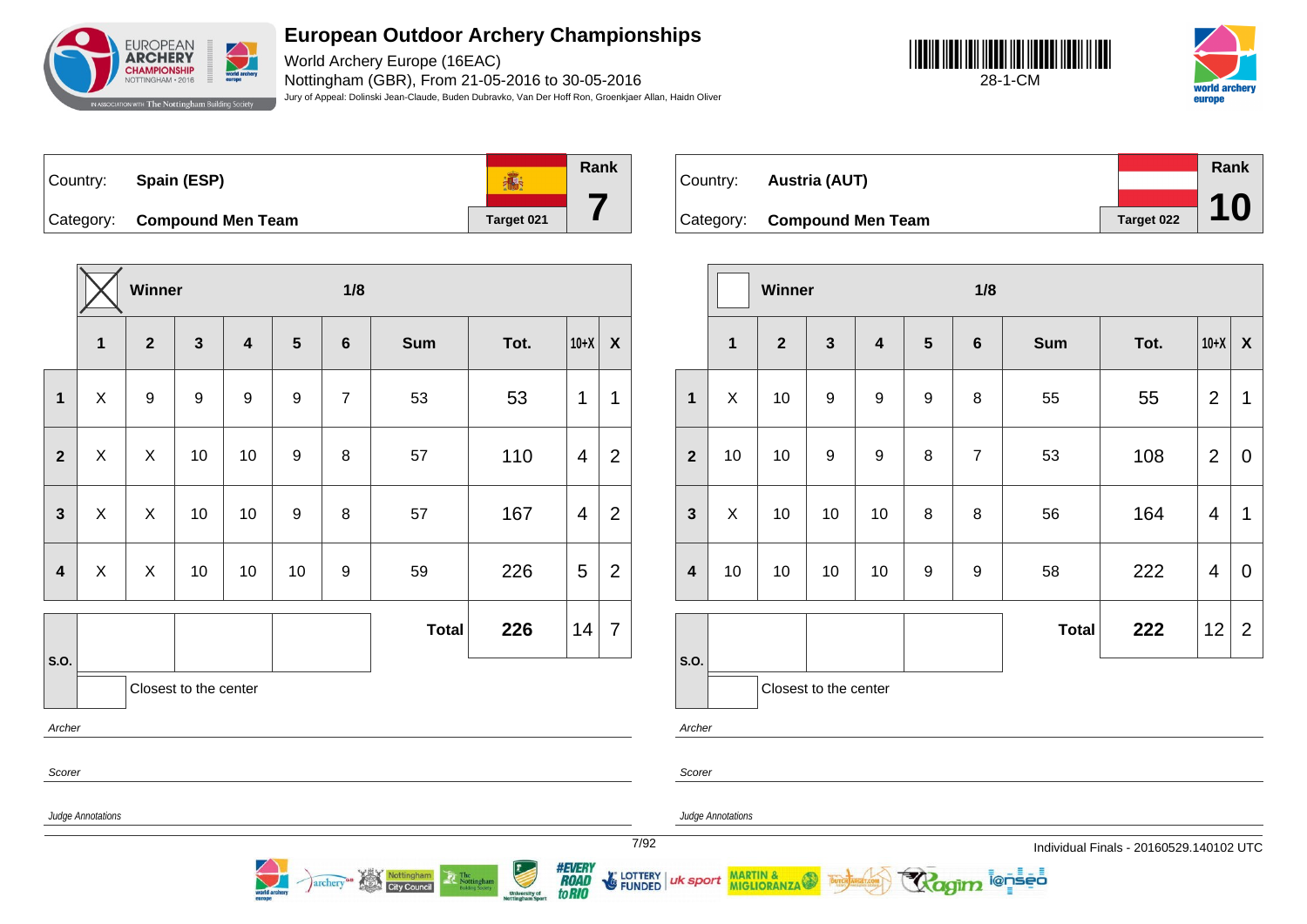

World Archery Europe (16EAC) Nottingham (GBR), From 21-05-2016 to 30-05-2016 Jury of Appeal: Dolinski Jean-Claude, Buden Dubravko, Van Der Hoff Ron, Groenkjaer Allan, Haidn Oliver





Country: **Norway (NOR)** Category: **Compound Men Team Tanget 024** 



Country: **Netherlands (NED)** Category: **Compound Men Team Target 025 Rank 2**

|                         |                   | Winner           |                       |                         |                  | 1/8              |              |      |                |                  |
|-------------------------|-------------------|------------------|-----------------------|-------------------------|------------------|------------------|--------------|------|----------------|------------------|
|                         | $\mathbf 1$       | $\mathbf{2}$     | $\mathbf{3}$          | $\overline{\mathbf{4}}$ | $5\phantom{.0}$  | $\bf 6$          | <b>Sum</b>   | Tot. | $10+X$         | $\boldsymbol{X}$ |
| $\mathbf{1}$            | X                 | $\boldsymbol{9}$ | $\boldsymbol{9}$      | 9                       | 9                | $\bf 8$          | 54           | 54   | 1              | 1                |
| $\overline{2}$          | $\mathsf{X}$      | 10               | $\boldsymbol{9}$      | 9                       | $\boldsymbol{9}$ | 8                | 55           | 109  | $\overline{2}$ | 1                |
| $\mathbf{3}$            | 10                | 9                | $\boldsymbol{9}$      | 9                       | $\boldsymbol{9}$ | $\boldsymbol{9}$ | 55           | 164  | 1              | $\mathbf 0$      |
| $\overline{\mathbf{4}}$ | 10                | $10$             | $10$                  | 10                      | 9                | $\bf 8$          | 57           | 221  | $\overline{4}$ | $\mathbf 0$      |
|                         |                   |                  |                       |                         |                  |                  | <b>Total</b> | 221  | 8              | $\overline{2}$   |
| S.O.                    |                   |                  | Closest to the center |                         |                  |                  |              |      |                |                  |
| Archer                  |                   |                  |                       |                         |                  |                  |              |      |                |                  |
| Scorer                  |                   |                  |                       |                         |                  |                  |              |      |                |                  |
|                         | Judge Annotations |                  |                       |                         |                  |                  |              |      |                |                  |

archery<sup>on</sup> Nottingham

|                         |             | Winner                  |                       |                         |                  | 1/8              |              |      |        |                |
|-------------------------|-------------|-------------------------|-----------------------|-------------------------|------------------|------------------|--------------|------|--------|----------------|
|                         | $\mathbf 1$ | $\overline{\mathbf{2}}$ | $\mathbf{3}$          | $\overline{\mathbf{4}}$ | $5\phantom{1}$   | $\bf 6$          | <b>Sum</b>   | Tot. | $10+X$ | $\pmb{\chi}$   |
| $\mathbf{1}$            | X           | X                       | 10                    | 10                      | 10               | 9                | 59           | 59   | 5      | $\overline{2}$ |
| $\overline{2}$          | X           | X                       | 10                    | 10                      | $\boldsymbol{9}$ | 8                | 57           | 116  | 4      | $\overline{2}$ |
| $\mathbf{3}$            | X           | X                       | 10                    | 10                      | $\boldsymbol{9}$ | $\boldsymbol{9}$ | 58           | 174  | 4      | $\overline{2}$ |
| $\overline{\mathbf{4}}$ | X           | X                       | 10                    | 10                      | 10               | 9                | 59           | 233  | 5      | $\overline{2}$ |
|                         |             |                         |                       |                         |                  |                  | <b>Total</b> | 233  | 18     | 8              |
| S.O.                    |             |                         | Closest to the center |                         |                  |                  |              |      |        |                |

i@nseo

her:

de Annotations

uk sport

MARTIN &<br>MIGLIORANZA



**FUNDED**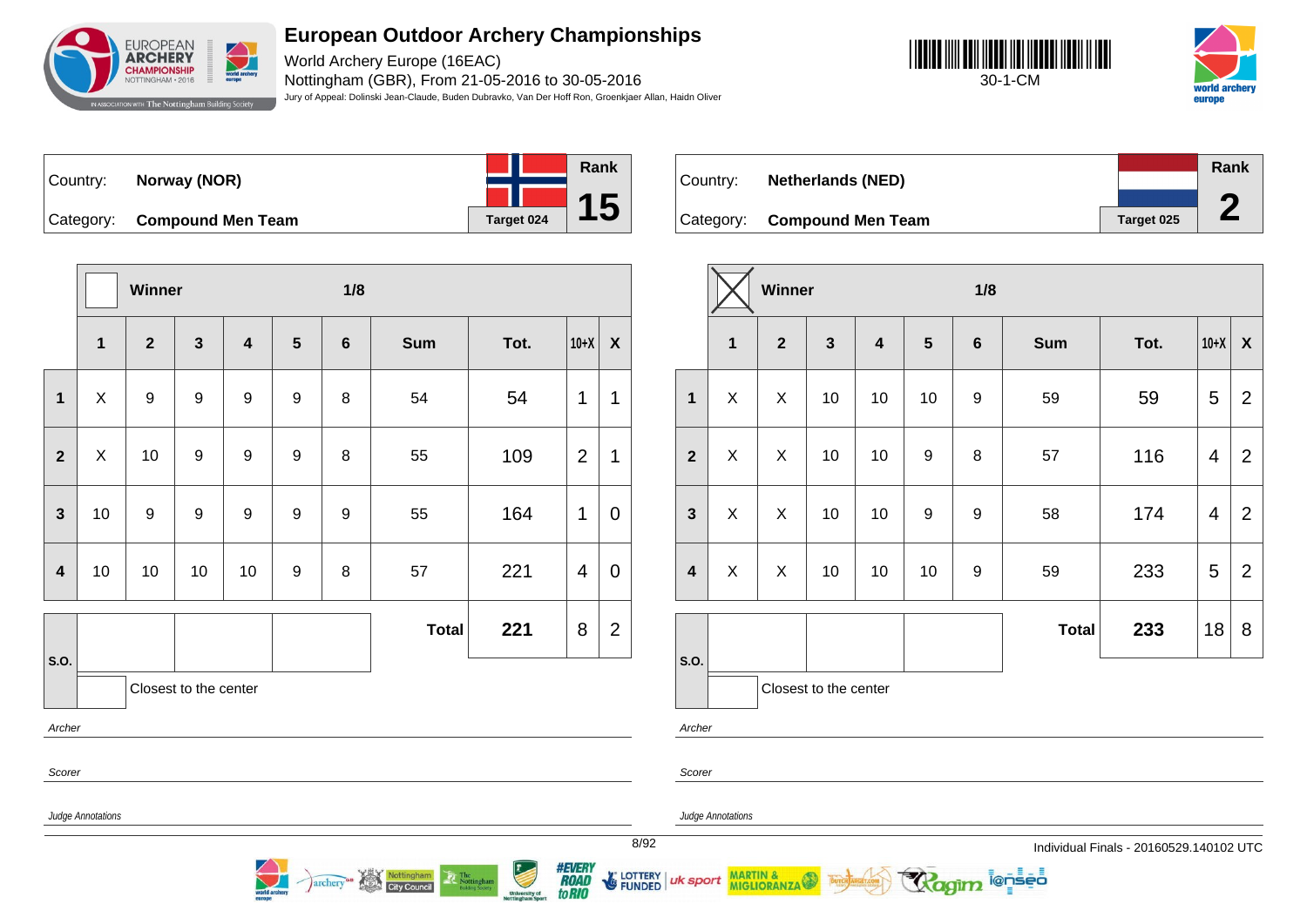

World Archery Europe (16EAC) Nottingham (GBR), From 21-05-2016 to 30-05-2016 Jury of Appeal: Dolinski Jean-Claude, Buden Dubravko, Van Der Hoff Ron, Groenkjaer Allan, Haidn Oliver





| ∣Country: ⊥ | Russia (RUS)                |            | Rank |
|-------------|-----------------------------|------------|------|
|             | Category: Compound Men Team | Target 003 |      |
|             |                             |            |      |

**Winner 1/4 1 2 3 4 5 6 Sum Tot. 10+X X 1**  $\begin{array}{|c|c|c|c|c|c|}\n1 & X & 10 & 9 & 9 & 9 & 8 & 55 & 55 & 21\n\end{array}$ **2**  $\mid$  X  $\mid$  X  $\mid$  10  $\mid$  10  $\mid$  9  $\mid$  9  $\mid$  58  $\mid$  113  $\mid$  4  $\mid$  2 **3**  $\mid$  X  $\mid$  X  $\mid$  10  $\mid$  9  $\mid$  9  $\mid$  8  $\mid$  56  $\mid$  169  $\mid$  3  $\mid$  2 **4**  $\mid$  X  $\mid$  X  $\mid$  X  $\mid$  10  $\mid$  10  $\mid$  10  $\mid$  60  $\mid$  229  $\mid$  6  $\mid$  3 **S.O. Total 229** 15 8 Closest to the center Archer Scorer

archery<sup>on</sup> Nottingham

| Country: | Sweden (SWE)                |                   | Rank |
|----------|-----------------------------|-------------------|------|
|          |                             |                   | O    |
|          | Category: Compound Men Team | <b>Target 004</b> | O    |

|                         |    | <b>Winner</b>  |                       |                         |                  | 1/4     |              |      |                |                    |
|-------------------------|----|----------------|-----------------------|-------------------------|------------------|---------|--------------|------|----------------|--------------------|
|                         | 1  | $\overline{2}$ | $\mathbf{3}$          | $\overline{\mathbf{4}}$ | $5\phantom{1}$   | $\bf 6$ | <b>Sum</b>   | Tot. | $10+X$         | $\pmb{\mathsf{X}}$ |
| $\mathbf{1}$            | 10 | 9              | 9                     | 9                       | 8                | 8       | 53           | 53   | 1              | $\mathbf 0$        |
| $\overline{2}$          | 10 | 10             | 9                     | $\boldsymbol{9}$        | 9                | 9       | 56           | 109  | $\overline{2}$ | $\mathbf 0$        |
| $\mathbf{3}$            | X  | X              | 10                    | 10                      | 10               | 9       | 59           | 168  | 5              | $\overline{2}$     |
| $\overline{\mathbf{4}}$ | X  | 10             | 10                    | 10                      | $\boldsymbol{9}$ | 9       | 58           | 226  | 4              | 1                  |
|                         |    |                |                       |                         |                  |         | <b>Total</b> | 226  | 12             | 3                  |
| S.O.                    |    |                | Closest to the center |                         |                  |         |              |      |                |                    |

i@nseo

Archer

Scorer

uk sport

Judge Annotations

Judge Annotations

MARTIN & MIGLIORANZA

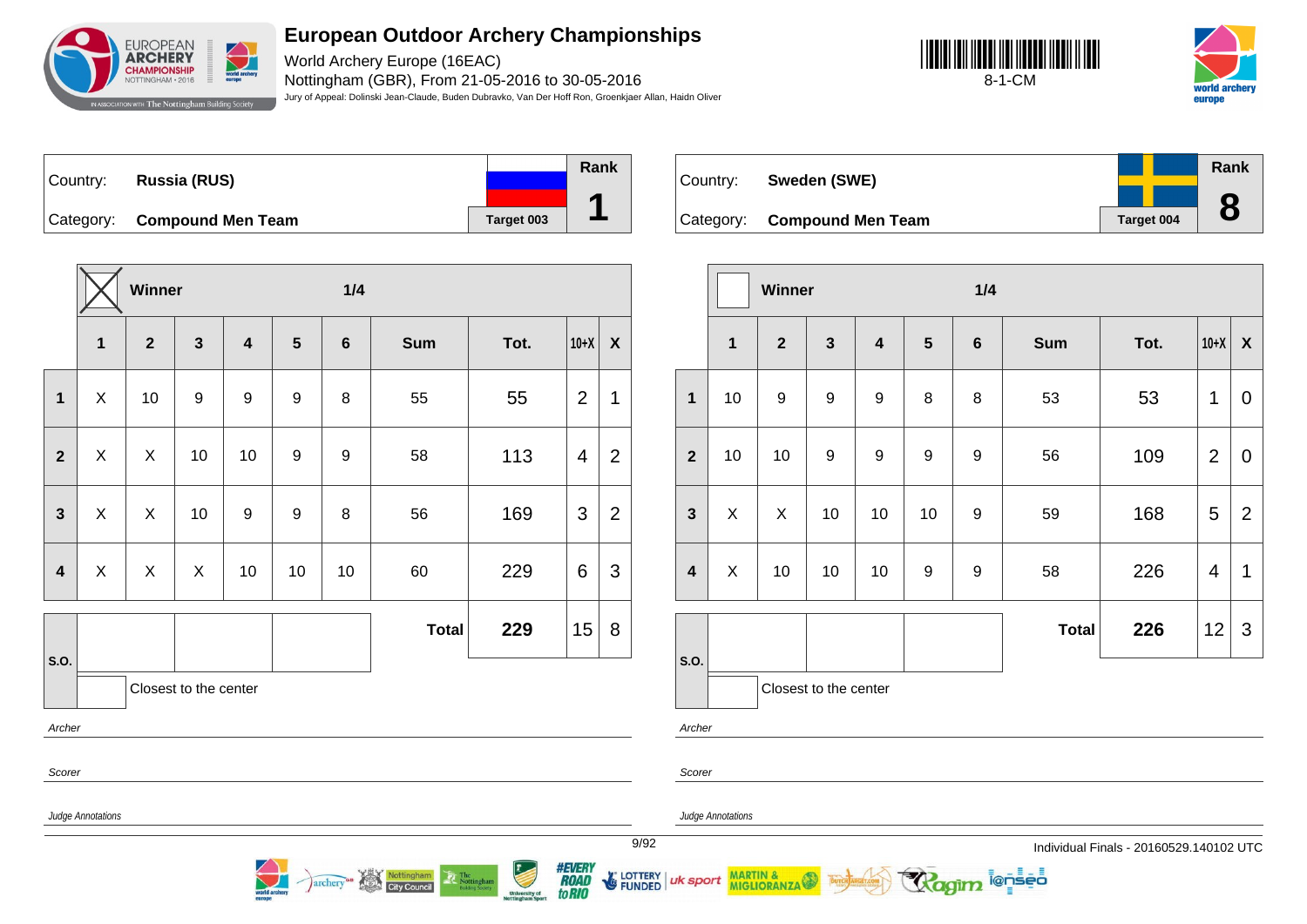

World Archery Europe (16EAC) Nottingham (GBR), From 21-05-2016 to 30-05-2016 Jury of Appeal: Dolinski Jean-Claude, Buden Dubravko, Van Der Hoff Ron, Groenkjaer Allan, Haidn Oliver





Country: **France (FRA)** Category: **Compound Men Team Target 006 Rank 12**

|                         |              | Winner         |                       |                         |                         | 1/4              |              |      |                |                    |
|-------------------------|--------------|----------------|-----------------------|-------------------------|-------------------------|------------------|--------------|------|----------------|--------------------|
|                         | $\mathbf{1}$ | $\overline{2}$ | $\mathbf{3}$          | $\overline{\mathbf{4}}$ | $\overline{\mathbf{5}}$ | $\bf 6$          | <b>Sum</b>   | Tot. | $10+X$         | $\pmb{\mathsf{X}}$ |
| $\mathbf 1$             | X            | 10             | $\boldsymbol{9}$      | $\boldsymbol{9}$        | $\boldsymbol{9}$        | 8                | 55           | 55   | $\overline{2}$ | 1                  |
| $\boldsymbol{2}$        | X            | X              | 10                    | 10                      | 10                      | 9                | 59           | 114  | 5              | $\overline{2}$     |
| $\mathbf{3}$            | 10           | 10             | $10$                  | 10                      | 9                       | $\boldsymbol{9}$ | 58           | 172  | $\overline{4}$ | $\boldsymbol{0}$   |
| $\overline{\mathbf{4}}$ | X            | 10             | 10                    | $\boldsymbol{9}$        | 9                       | $\boldsymbol{9}$ | 57           | 229  | 3              | $\mathbf 1$        |
|                         |              |                |                       |                         |                         |                  | <b>Total</b> | 229  | 14             | 4                  |
| S.O.                    |              |                | Closest to the center |                         |                         |                  |              |      |                |                    |
| Archer                  |              |                |                       |                         |                         |                  |              |      |                |                    |
| 0.11                    |              |                |                       |                         |                         |                  |              |      |                |                    |

Nottingham<br>City Council

archery

| Country: | <b>Switzerland (SUI)</b>    |            | Rank |
|----------|-----------------------------|------------|------|
|          | Category: Compound Men Team | Target 007 | 13   |

|                         |              | Winner           |                       |                         |                  | 1/4              |              |      |                |                |  |
|-------------------------|--------------|------------------|-----------------------|-------------------------|------------------|------------------|--------------|------|----------------|----------------|--|
|                         | $\mathbf{1}$ | $\overline{2}$   | $\mathbf{3}$          | $\overline{\mathbf{4}}$ | $5\phantom{1}$   | $\boldsymbol{6}$ | <b>Sum</b>   | Tot. | $10+X$         | X              |  |
| $\mathbf{1}$            | X            | $\boldsymbol{9}$ | 9                     | 8                       | 8                | 8                | 52           | 52   | $\mathbf 1$    | 1              |  |
| $\overline{2}$          | X            | X                | 10                    | $\boldsymbol{9}$        | 8                | 8                | 55           | 107  | $\mathfrak{S}$ | $\overline{2}$ |  |
| $\mathbf{3}$            | X            | X                | 10                    | $\boldsymbol{9}$        | $\boldsymbol{9}$ | 9                | 57           | 164  | 3              | $\overline{2}$ |  |
| $\overline{\mathbf{4}}$ | X            | X                | 10                    | 9                       | 8                | $\bf 8$          | 55           | 219  | 3              | $\overline{2}$ |  |
|                         |              |                  |                       |                         |                  |                  | <b>Total</b> | 219  | 10             | $\overline{7}$ |  |
| S.O.                    |              |                  | Closest to the center |                         |                  |                  |              |      |                |                |  |

**ienseo** 

Archer

Scorer

Scorer

Judge Annotations

Judge Annotations

MARTIN & MIGLIORANZA

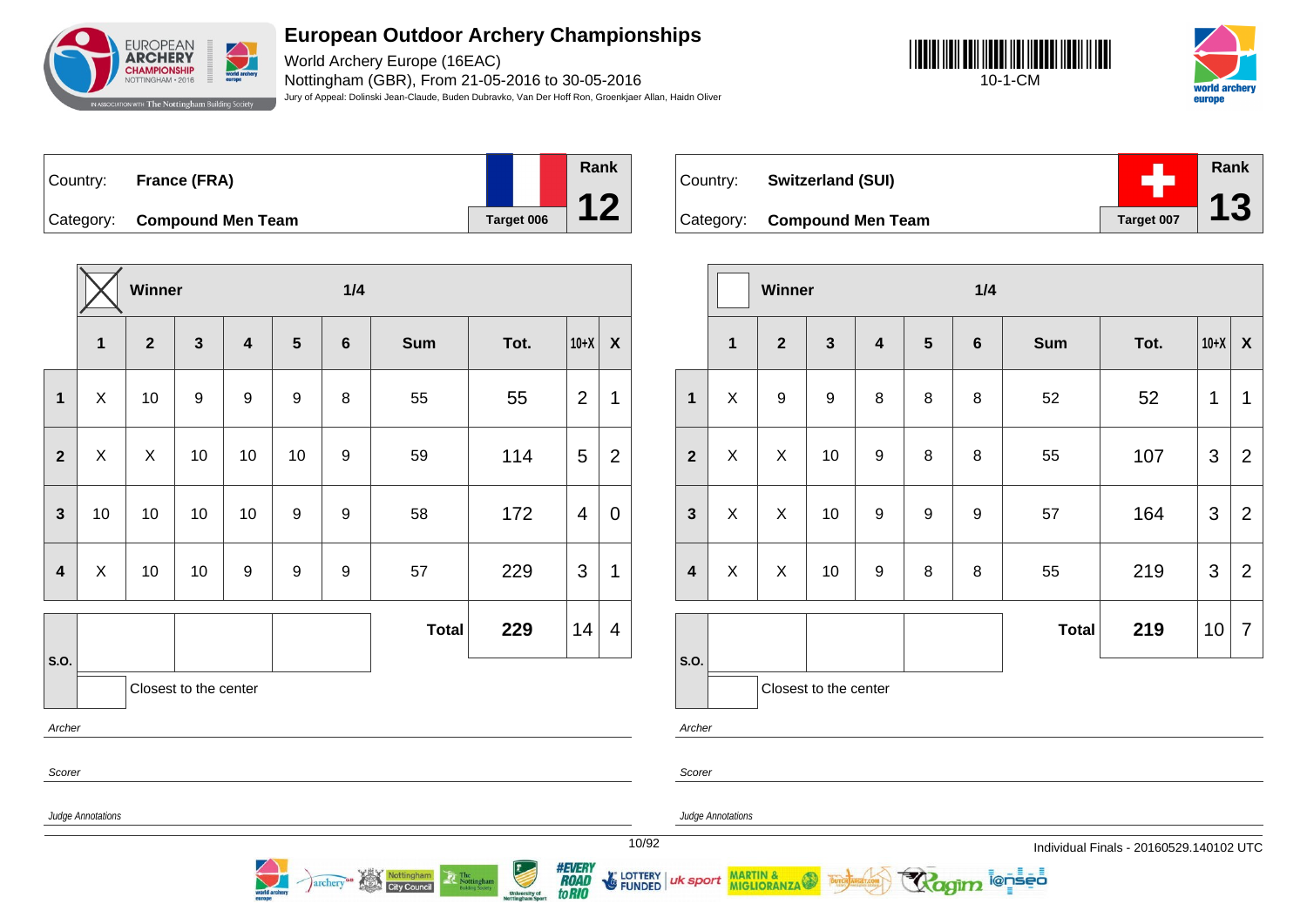

World Archery Europe (16EAC) Nottingham (GBR), From 21-05-2016 to 30-05-2016 Jury of Appeal: Dolinski Jean-Claude, Buden Dubravko, Van Der Hoff Ron, Groenkjaer Allan, Haidn Oliver





| ∣Country: l | Denmark (DEN)               |  |                   | Rank                     |
|-------------|-----------------------------|--|-------------------|--------------------------|
|             |                             |  |                   |                          |
|             | Category: Compound Men Team |  | <b>Target 009</b> | $\overline{\phantom{a}}$ |

**Winner 1/4 1 2 3 4 5 6 Sum Tot. 10+X X 1** | 10 | 10 | 9 | 8 | 8 | 8 | 53 | 53 | 2 | 0 **2**  $\mid$  X  $\mid$  X  $\mid$  10  $\mid$  10  $\mid$  10  $\mid$  9  $\mid$  59  $\mid$  112  $\mid$  5  $\mid$  2 **3**  $\mid$  X  $\mid$  10  $\mid$  10  $\mid$  9  $\mid$  9  $\mid$  58  $\mid$  170  $\mid$  4  $\mid$  1 **4** | 10 | 10 | 10 | 10 | 9 | 9 | 58 | 228 | 4 | 0 **S.O. Total 228**  $|15|$  3 Closest to the center Archer Scorer

**City Council** 

archery



|                         |    | Winner         |                       |                         |                  | 1/4            |              |      |                |                         |  |  |
|-------------------------|----|----------------|-----------------------|-------------------------|------------------|----------------|--------------|------|----------------|-------------------------|--|--|
|                         | 1  | $\overline{2}$ | $\mathbf{3}$          | $\overline{\mathbf{4}}$ | $5\phantom{1}$   | $\bf 6$        | <b>Sum</b>   | Tot. | $10+X$         | X                       |  |  |
| $\mathbf{1}$            | X  | 10             | 10                    | $\boldsymbol{9}$        | 9                | $\overline{7}$ | 55           | 55   | $\mathfrak{B}$ | 1                       |  |  |
| $\overline{2}$          | 10 | 10             | $\boldsymbol{9}$      | $\boldsymbol{9}$        | $\boldsymbol{9}$ | 8              | 55           | 110  | $\overline{2}$ | $\mathbf 0$             |  |  |
| $\mathbf{3}$            | X  | 10             | 10                    | 10                      | $\boldsymbol{9}$ | 9              | 58           | 168  | 4              | 1                       |  |  |
| $\overline{\mathbf{4}}$ | X  | X              | 10                    | 8                       | 8                | $\overline{7}$ | 53           | 221  | $\mathfrak{B}$ | $\overline{2}$          |  |  |
|                         |    |                |                       |                         |                  |                | <b>Total</b> | 221  | 12             | $\overline{\mathbf{4}}$ |  |  |
| S.O.                    |    |                | Closest to the center |                         |                  |                |              |      |                |                         |  |  |

i@nseo

Judge Annotations

Judge Annotations

uk sport

MARTIN & MIGLIORANZA

Archer

Scorer



**FUNDED**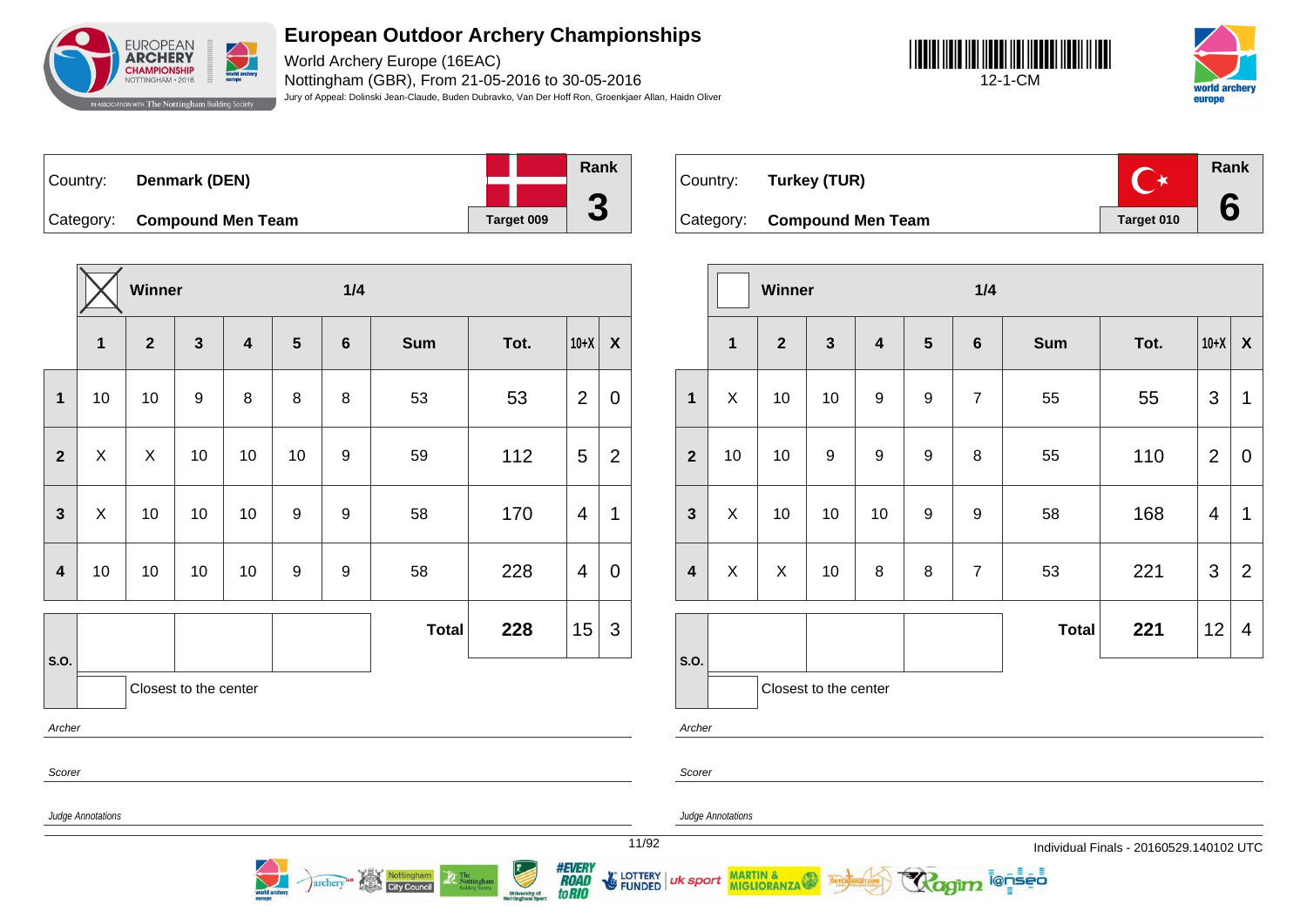

World Archery Europe (16EAC) Nottingham (GBR), From 21-05-2016 to 30-05-2016 Jury of Appeal: Dolinski Jean-Claude, Buden Dubravko, Van Der Hoff Ron, Groenkjaer Allan, Haidn Oliver





**Rank** 高 Country: **Spain (ESP) 7** Category: **Compound Men Team Target 012** 

|                         |              | Winner         |                       |                         |                  | 1/4              |              |      |                |                    |
|-------------------------|--------------|----------------|-----------------------|-------------------------|------------------|------------------|--------------|------|----------------|--------------------|
|                         | $\mathbf{1}$ | $\overline{2}$ | $\mathbf{3}$          | $\overline{\mathbf{4}}$ | $5\phantom{1}$   | $6\phantom{1}$   | <b>Sum</b>   | Tot. | $10+X$         | $\pmb{\mathsf{X}}$ |
| $\mathbf{1}$            | X            | 10             | 10                    | $\boldsymbol{9}$        | $\boldsymbol{9}$ | 8                | 56           | 56   | 3              | 1                  |
| $\mathbf{2}$            | 10           | 10             | 10                    | 10                      | 8                | $\overline{7}$   | 55           | 111  | $\overline{4}$ | $\pmb{0}$          |
| $\overline{\mathbf{3}}$ | $\mathsf{X}$ | $\mathsf{X}$   | $\mathsf{X}$          | $\mathsf{X}$            | $\boldsymbol{9}$ | $\boldsymbol{9}$ | 58           | 169  | 4              | $\overline{4}$     |
| $\boldsymbol{4}$        | 10           | 10             | 10                    | $\boldsymbol{9}$        | 9                | 8                | 56           | 225  | 3              | $\mathbf 0$        |
|                         |              |                |                       |                         |                  |                  | <b>Total</b> | 225  | 14             | 5                  |
| S.O.                    |              |                | Closest to the center |                         |                  |                  |              |      |                |                    |
| Archer                  |              |                |                       |                         |                  |                  |              |      |                |                    |
| Scorer                  |              |                |                       |                         |                  |                  |              |      |                |                    |

Nottingham

archery

|           |                          |            | Rank |
|-----------|--------------------------|------------|------|
| Country:  | <b>Netherlands (NED)</b> |            |      |
|           |                          |            | £    |
| Category: | <b>Compound Men Team</b> | Target 013 |      |

|                         |    | <b>Winner</b>  |                       |                         |                  | 1/4            |              |      |                |                           |  |
|-------------------------|----|----------------|-----------------------|-------------------------|------------------|----------------|--------------|------|----------------|---------------------------|--|
|                         | 1  | $\overline{2}$ | $\mathbf{3}$          | $\overline{\mathbf{4}}$ | $5\phantom{1}$   | $\bf 6$        | <b>Sum</b>   | Tot. | $10+X$         | $\boldsymbol{\mathsf{X}}$ |  |
| $\mathbf{1}$            | 10 | 9              | $\boldsymbol{9}$      | $\boldsymbol{9}$        | 9                | 8              | 54           | 54   | 1              | $\mathbf 0$               |  |
| $\overline{2}$          | X  | 10             | 9                     | 9                       | 8                | $\overline{7}$ | 53           | 107  | $\overline{2}$ | 1                         |  |
| $\mathbf{3}$            | X  | 10             | 10                    | $\boldsymbol{9}$        | 9                | 9              | 57           | 164  | 3              | 1                         |  |
| $\overline{\mathbf{4}}$ | X  | 10             | 10                    | 10                      | $\boldsymbol{9}$ | 8              | 57           | 221  | 4              | 1                         |  |
|                         |    |                |                       |                         |                  |                | <b>Total</b> | 221  | 10             | 3                         |  |
| S.O.                    |    |                | Closest to the center |                         |                  |                |              |      |                |                           |  |

**ienseo** 

Archer

Scorer

uk sport

Judge Annotations

Judge Annotations

MARTIN & MIGLIORANZA

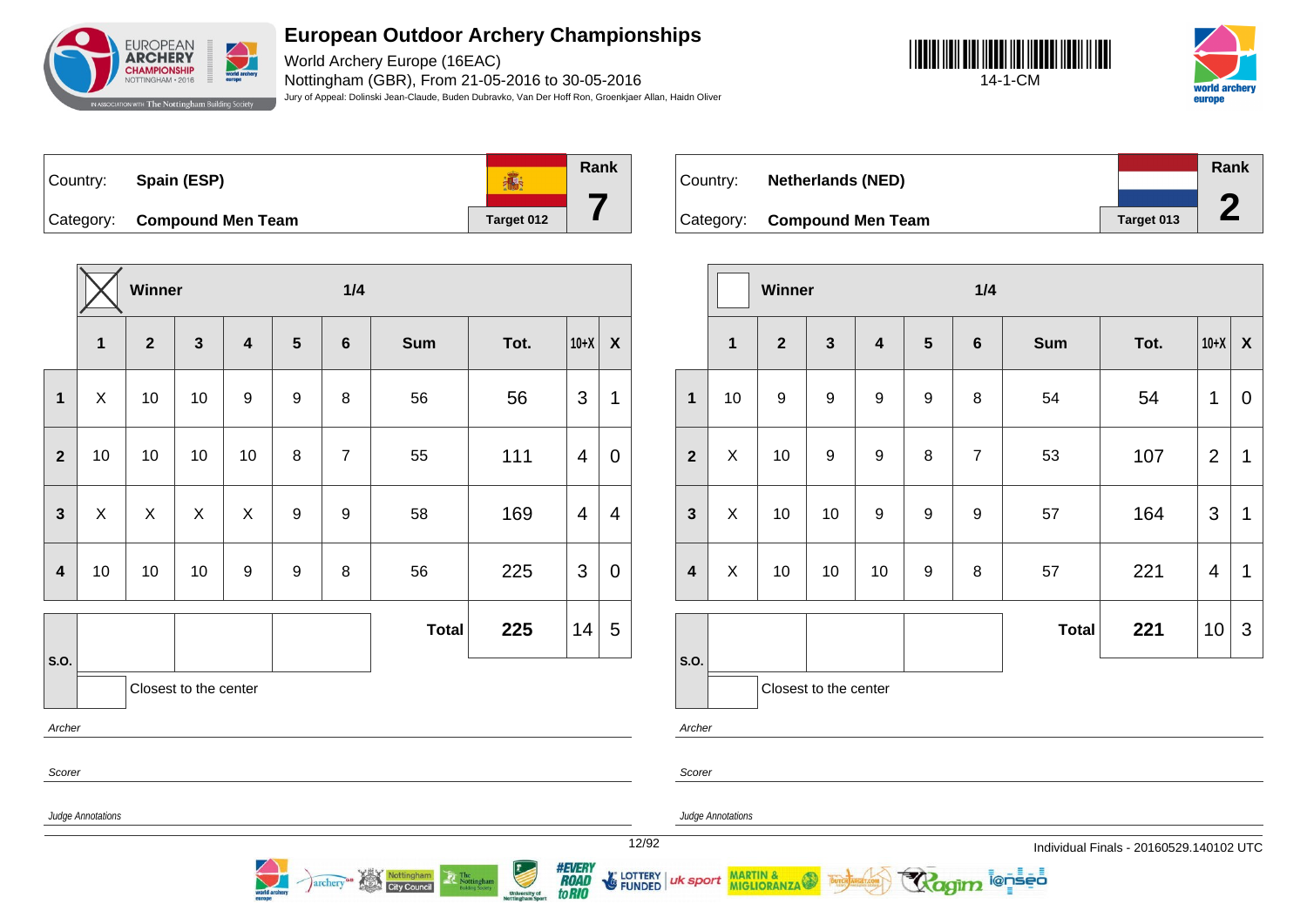

World Archery Europe (16EAC) Nottingham (GBR), From 21-05-2016 to 30-05-2016 Jury of Appeal: Dolinski Jean-Claude, Buden Dubravko, Van Der Hoff Ron, Groenkjaer Allan, Haidn Oliver





| Country: | Russia (RUS)                |            | Rank |
|----------|-----------------------------|------------|------|
|          | Category: Compound Men Team | Target 009 |      |

|                |                   | Winner       |                       |                         |                | 1/2            |              |      |        |                    |
|----------------|-------------------|--------------|-----------------------|-------------------------|----------------|----------------|--------------|------|--------|--------------------|
|                | $\mathbf{1}$      | $\mathbf{2}$ | $\mathbf{3}$          | $\overline{\mathbf{4}}$ | $5\phantom{1}$ | $6\phantom{1}$ | <b>Sum</b>   | Tot. | $10+X$ | $\pmb{\mathsf{X}}$ |
| $\mathbf 1$    | X                 | X            | X                     | 10                      | 10             | 10             | 60           | 60   | 6      | 3                  |
| $\overline{2}$ | X                 | X            | 10                    | 10                      | $10$           | 10             | 60           | 120  | 6      | $\overline{2}$     |
| $\mathbf{3}$   | X                 | 10           | 10                    | 10                      | 10             | 9              | 59           | 179  | 5      | 1                  |
| $\overline{4}$ | X                 | X            | 10                    | 10                      | 9              | 9              | 58           | 237  | 4      | $\overline{2}$     |
|                |                   |              |                       |                         |                |                | <b>Total</b> | 237  | 21     | 8                  |
| S.O.           |                   |              | Closest to the center |                         |                |                |              |      |        |                    |
| Archer         |                   |              |                       |                         |                |                |              |      |        |                    |
| Scorer         |                   |              |                       |                         |                |                |              |      |        |                    |
|                | Judge Annotations |              |                       |                         |                |                |              |      |        |                    |

Nottingham

**City Council** 

archery

| Country: | France (FRA)                |            | Rank<br>10 |
|----------|-----------------------------|------------|------------|
|          | Category: Compound Men Team | Target 010 |            |

|                         |              | Winner         |                         |                         |                 | 1/2              |              |      |                         |                |  |
|-------------------------|--------------|----------------|-------------------------|-------------------------|-----------------|------------------|--------------|------|-------------------------|----------------|--|
|                         | $\mathbf{1}$ | $\overline{2}$ | $\overline{\mathbf{3}}$ | $\overline{\mathbf{4}}$ | $5\phantom{.0}$ | $6\phantom{1}$   | <b>Sum</b>   | Tot. | $10+X$                  | X              |  |
| $\mathbf{1}$            | X            | X              | $\pmb{\times}$          | 10                      | 10              | $\boldsymbol{9}$ | 59           | 59   | 5                       | $\mathfrak{S}$ |  |
| $\overline{2}$          | X            | X.             | X                       | X                       | X               | 10               | 60           | 119  | 6                       | 5              |  |
| $\mathbf{3}$            | X            | X              | 10                      | 10                      | 9               | 9                | 58           | 177  | $\overline{\mathbf{4}}$ | $\overline{2}$ |  |
| $\overline{\mathbf{4}}$ | X            | 10             | 10                      | 10                      | 9               | 9                | 58           | 235  | 4                       | $\mathbf 1$    |  |
|                         |              |                |                         |                         |                 |                  | <b>Total</b> | 235  | 19                      | 11             |  |
| S.O.                    |              |                | Closest to the center   |                         |                 |                  |              |      |                         |                |  |

ionseo

Archer

Scorer

Judge Annotations

Judge Annotations

MARTIN & MIGLIORANZA

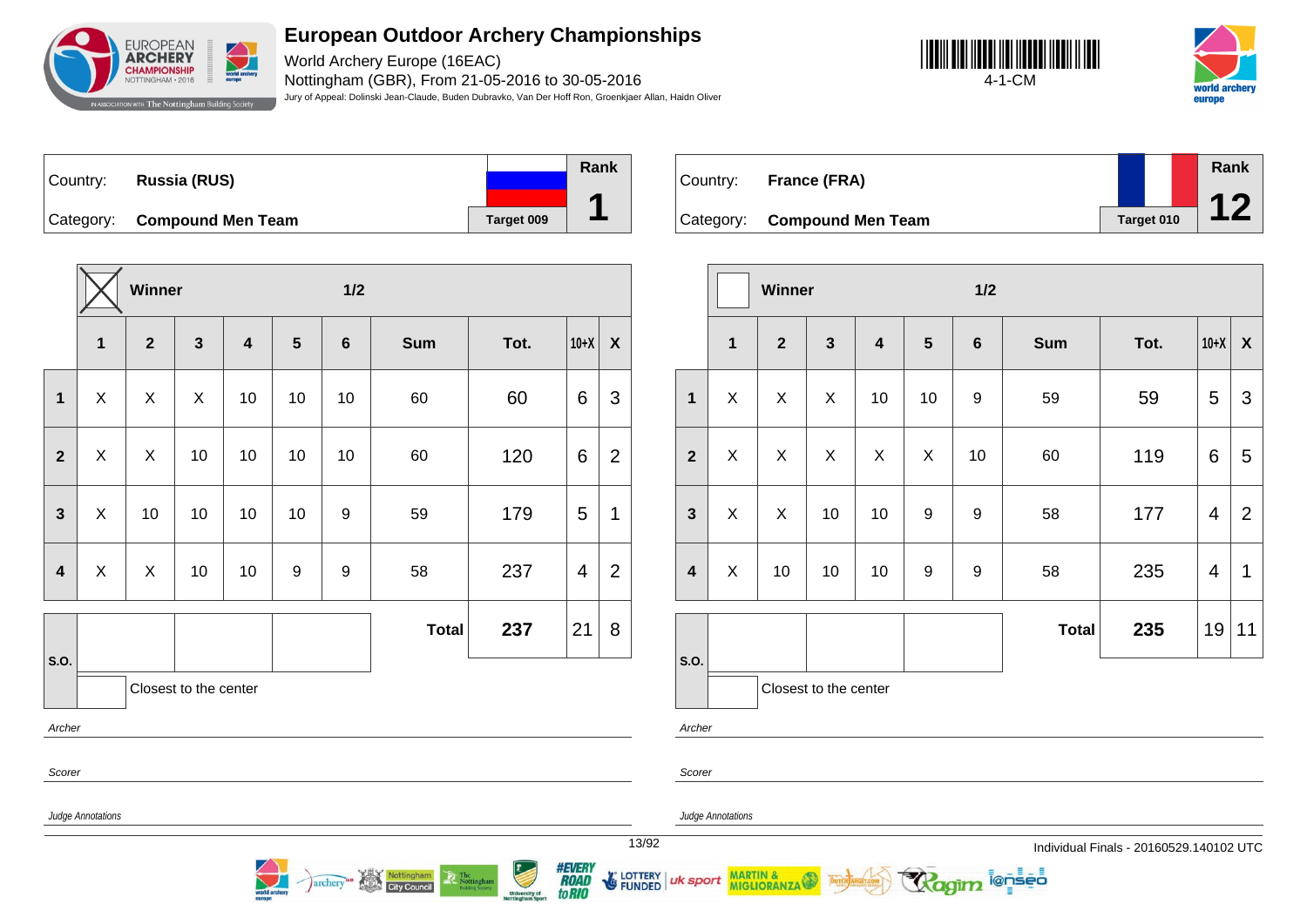

World Archery Europe (16EAC) Nottingham (GBR), From 21-05-2016 to 30-05-2016 Jury of Appeal: Dolinski Jean-Claude, Buden Dubravko, Van Der Hoff Ron, Groenkjaer Allan, Haidn Oliver





| Country: | Denmark (DEN)               |            | Rank |
|----------|-----------------------------|------------|------|
|          |                             |            |      |
|          | Category: Compound Men Team | Target 012 | J    |

**Winner 1/2 1 2 3 4 5 6 Sum Tot. 10+X X 1** | 10 | 10 | 10 | 10 | 9 | 59 | 59 | 5 | 0 **2**  $\mid$  X  $\mid$  X  $\mid$  10  $\mid$  9  $\mid$  9  $\mid$  9  $\mid$  57  $\mid$  116  $\mid$  3  $\mid$  2 **3**  $\mid$  X  $\mid$  X  $\mid$  10  $\mid$  10  $\mid$  10  $\mid$  9  $\mid$  59  $\mid$  175  $\mid$  5  $\mid$  2 **4** X X X 10 9 9 58 233 4 3 **S.O. Total 233** 17 7 Closest to the center Archer Scorer

archery<sup>on</sup> Nottingham

| Country: | Spain (ESP)                 |            | Rank |
|----------|-----------------------------|------------|------|
|          | Category: Compound Men Team | Target 013 |      |

|                  |              | Winner         |                       |                         |                  | 1/2            |              |      |                |             |  |
|------------------|--------------|----------------|-----------------------|-------------------------|------------------|----------------|--------------|------|----------------|-------------|--|
|                  | $\mathbf{1}$ | $\overline{2}$ | $\mathbf{3}$          | $\overline{\mathbf{4}}$ | $5\phantom{1}$   | $6\phantom{1}$ | <b>Sum</b>   | Tot. | $10+X$         | X           |  |
| $\mathbf{1}$     | X            | 10             | 10                    | 10                      | $\boldsymbol{9}$ | 8              | 57           | 57   | $\overline{4}$ | 1           |  |
| $\overline{2}$   | 10           | 10             | 10                    | 10                      | 9                | 9              | 58           | 115  | $\overline{4}$ | $\mathbf 0$ |  |
| $\mathbf{3}$     | 10           | 10             | 10                    | $\boldsymbol{9}$        | $\boldsymbol{9}$ | 9              | 57           | 172  | $\mathfrak{S}$ | $\pmb{0}$   |  |
| $\boldsymbol{4}$ | X            | X              | X                     | 10                      | 10               | 9              | 59           | 231  | 5              | 3           |  |
|                  |              |                |                       |                         |                  |                | <b>Total</b> | 231  | 16             | 4           |  |
| S.O.             |              |                | Closest to the center |                         |                  |                |              |      |                |             |  |

i@nseo

Judge Annotations

Judge Annotations

MARTIN & MIGLIORANZA

Archer

Scorer

uk sport

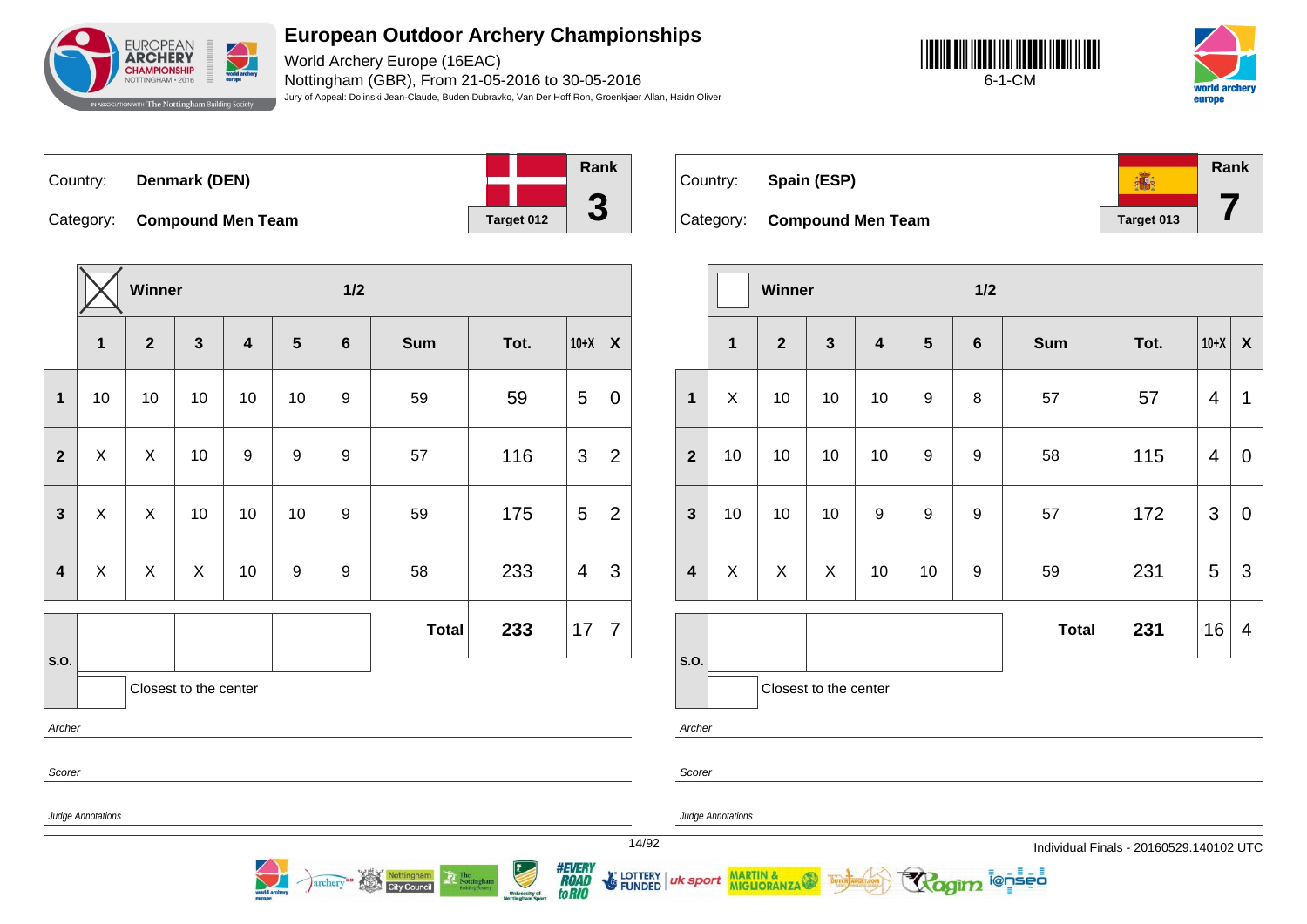

World Archery Europe (16EAC) Nottingham (GBR), From 21-05-2016 to 30-05-2016 Jury of Appeal: Dolinski Jean-Claude, Buden Dubravko, Van Der Hoff Ron, Groenkjaer Allan, Haidn Oliver





| ∣Country: | <b>France (FRA)</b>         |            | Rank |
|-----------|-----------------------------|------------|------|
|           | Category: Compound Men Team | Target 001 |      |

|                         |                  | Winner         |                       |                         |    | <b>Bronze</b>  |              |      |        |                  |  |
|-------------------------|------------------|----------------|-----------------------|-------------------------|----|----------------|--------------|------|--------|------------------|--|
|                         | 1                | $\overline{2}$ | $\mathbf{3}$          | $\overline{\mathbf{4}}$ | 5  | $6\phantom{a}$ | <b>Sum</b>   | Tot. | $10+X$ | $\boldsymbol{X}$ |  |
| $\mathbf 1$             | $\boldsymbol{9}$ | 10             | 10                    | 9                       | 10 | 10             | 58           | 58   | 4      | 0                |  |
| $\overline{2}$          | $\boldsymbol{9}$ | 10             | $\boldsymbol{9}$      | 10                      | 10 | 10             | 58           | 116  | 4      | 0                |  |
| $\mathbf{3}$            | 10               | 9              | 10                    | 9                       | 10 | 9              | 57           | 173  | 3      | $\pmb{0}$        |  |
| $\overline{\mathbf{4}}$ | 10               | 10             | 10                    | 10                      | 10 | 10             | 60           | 233  | 6      | $\pmb{0}$        |  |
|                         |                  |                |                       |                         |    |                | <b>Total</b> | 233  | 17     | $\pmb{0}$        |  |
| S.O.                    |                  |                | Closest to the center |                         |    |                |              |      |        |                  |  |
| Archer                  |                  |                |                       |                         |    |                |              |      |        |                  |  |
| Scorer                  |                  |                |                       |                         |    |                |              |      |        |                  |  |

Nottingham

**City Council** 

archery

| Country:  | Spain (ESP)              |            | Rank |
|-----------|--------------------------|------------|------|
| Category: | <b>Compound Men Team</b> | Target 002 |      |

|                         |                  | Winner           |                       |                         |                | <b>Bronze</b>  |              |      |                |                           |  |
|-------------------------|------------------|------------------|-----------------------|-------------------------|----------------|----------------|--------------|------|----------------|---------------------------|--|
|                         | $\mathbf{1}$     | $\overline{2}$   | $\mathbf{3}$          | $\overline{\mathbf{4}}$ | $5\phantom{1}$ | $6\phantom{1}$ | <b>Sum</b>   | Tot. | $10+X$         | $\boldsymbol{\mathsf{X}}$ |  |
| $\mathbf{1}$            | 10               | 9                | 10                    | $\boldsymbol{9}$        | 8              | 8              | 54           | 54   | $\overline{2}$ | $\mathbf 0$               |  |
| $\overline{2}$          | 10               | $\boldsymbol{9}$ | 10                    | $\boldsymbol{9}$        | 8              | 10             | 56           | 110  | 3              | $\mathbf 0$               |  |
| $\mathbf{3}$            | $\boldsymbol{9}$ | 10               | 10                    | $\boldsymbol{9}$        | 10             | 9              | 57           | 167  | $\mathfrak{S}$ | $\mathbf 0$               |  |
| $\overline{\mathbf{4}}$ | 10               | 10               | $\boldsymbol{9}$      | 10                      | 10             | 9              | 58           | 225  | 4              | $\mathbf 0$               |  |
|                         |                  |                  |                       |                         |                |                | <b>Total</b> | 225  | 12             | $\mathbf 0$               |  |
| S.O.                    |                  |                  | Closest to the center |                         |                |                |              |      |                |                           |  |

ionseo

Archer

Scorer

Judge Annotations

Judge Annotations

uk sport

MARTIN & MIGLIORANZA



**University of**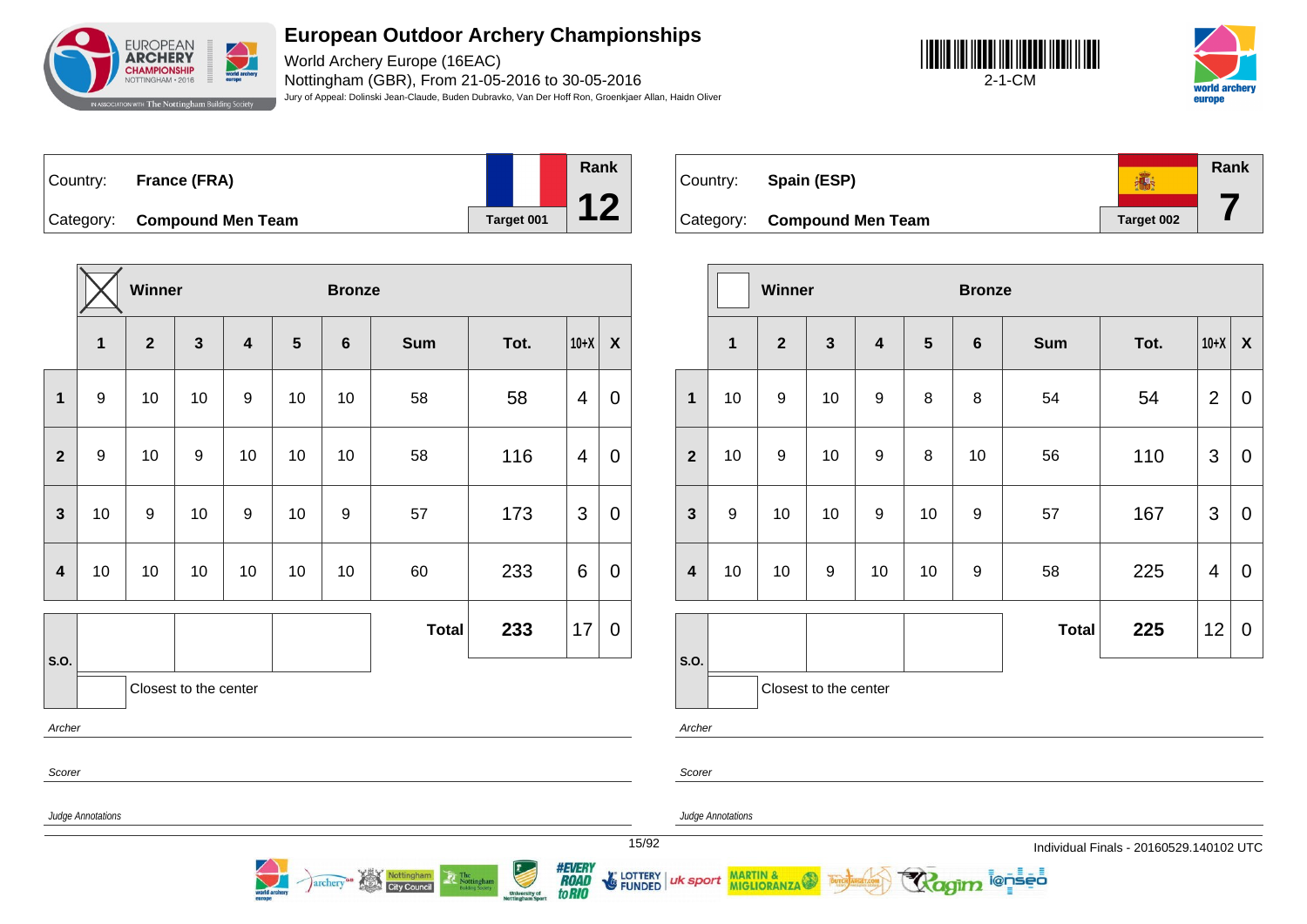

World Archery Europe (16EAC) Nottingham (GBR), From 21-05-2016 to 30-05-2016 Jury of Appeal: Dolinski Jean-Claude, Buden Dubravko, Van Der Hoff Ron, Groenkjaer Allan, Haidn Oliver





Country: **Russia (RUS)** Category: **Compound Men Team Target 001 Rank 1**

**Winner Gold 1 2 3 4 5 6 Sum Tot. 10+X X 1** | 10 | 9 | 10 | 9 | 9 | 10 | 057 | 10 | 07 | 13 | 0 **2** 8 10 9 10 10 10 57 114 4 0 **3** 9 10 10 10 10 10 59 173 5 0 **4** | 10 | 10 | 8 | 10 | 10 | 10 | 58 | 231 | 5 | 0 **S.O.** 9 8 9 **Total 231**  $|17|0$ Closest to the center Archer

**City Council** 

archery

| Country: | Denmark (DEN)               |  | Rank       |   |
|----------|-----------------------------|--|------------|---|
|          |                             |  |            | ◚ |
|          | Category: Compound Men Team |  | Target 002 | J |

|                         |                  | Winner         |                       |    |                 | Gold            |            |      |                |              |  |
|-------------------------|------------------|----------------|-----------------------|----|-----------------|-----------------|------------|------|----------------|--------------|--|
|                         | $\mathbf{1}$     | $\overline{2}$ | $\mathbf{3}$          | 4  | $5\phantom{.0}$ | $6\phantom{1}6$ | <b>Sum</b> | Tot. | $10+X$         | $\mathsf{X}$ |  |
| $\mathbf{1}$            | $\boldsymbol{9}$ | 8              | 8                     | 10 | 8               | 10              | 53         | 53   | $\overline{2}$ | $\mathbf 0$  |  |
| $\overline{2}$          | 10               | 10             | 10                    | 10 | 10              | 10              | 60         | 113  | 6              | 0            |  |
| $\mathbf{3}$            | 10               | 10             | 10                    | 10 | 10              | 10              | 60         | 173  | 6              | 0            |  |
| $\overline{\mathbf{4}}$ | 10               | 9              | 10                    | 10 | 9               | 10              | 58         | 231  | 4              | 0            |  |
|                         | 10<br>9          |                | 10                    |    |                 | <b>Total</b>    | 231        | 18   | 0              |              |  |
| S.O.                    |                  |                | Closest to the center |    |                 |                 |            |      |                |              |  |

i@nseo

Scorer

Scorer

uk sport

Archer

Judge Annotations

Judge Annotations

MARTIN & MIGLIORANZA

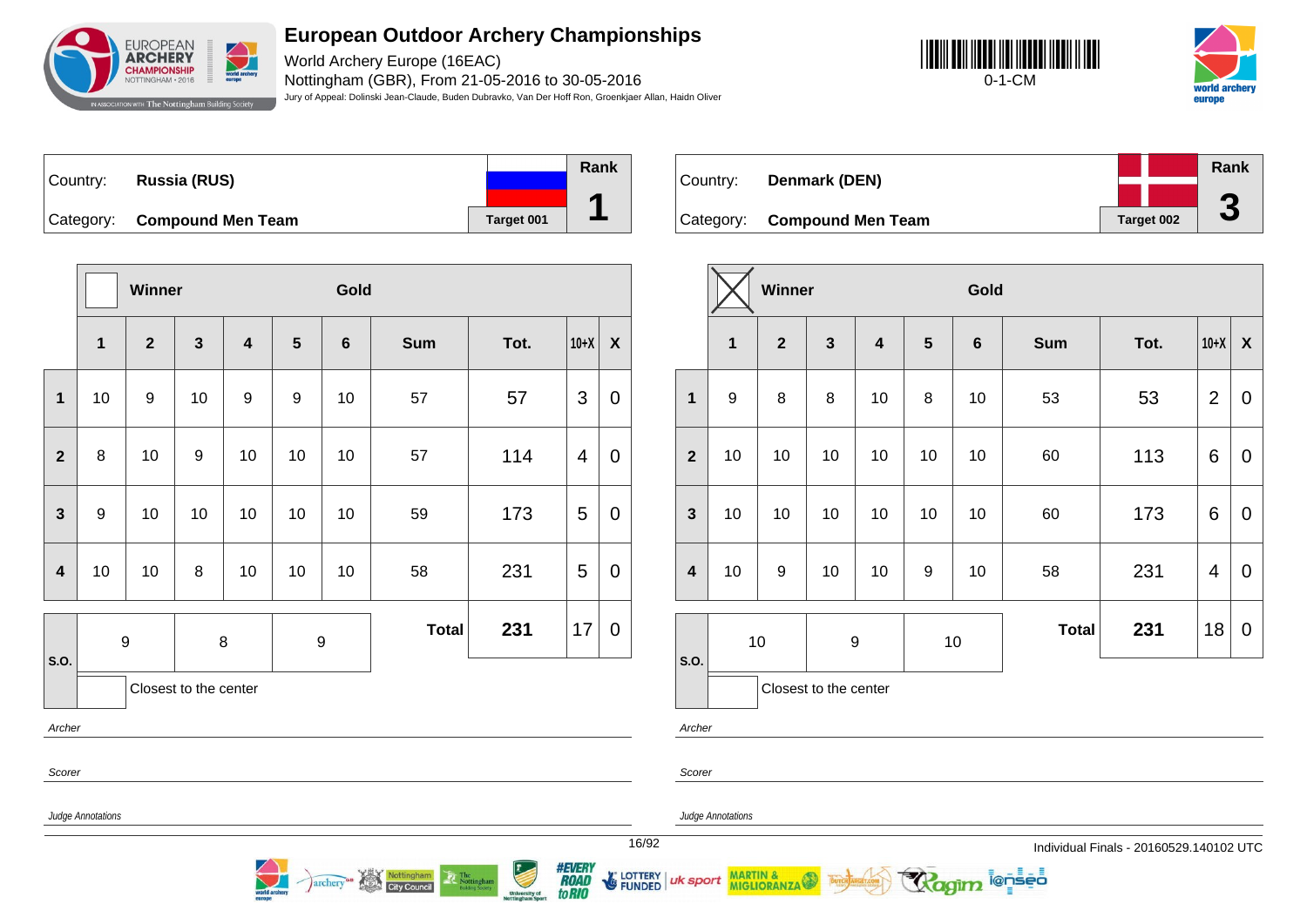

World Archery Europe (16EAC) Nottingham (GBR), From 21-05-2016 to 30-05-2016 Jury of Appeal: Dolinski Jean-Claude, Buden Dubravko, Van Der Hoff Ron, Groenkjaer Allan, Haidn Oliver





Country: **Turkey (TUR)**



Category: **Compound Women Team Target 006** 



**Nottingham** 

archery

| Country:  | <b>Belgium (BEL)</b>       |            | <b>Rank</b> |
|-----------|----------------------------|------------|-------------|
| Category: | <b>Compound Women Team</b> | Target 007 |             |

|                         |                  | Winner         |                       |                         |                  | 1/8            |              |      |                |                           |  |
|-------------------------|------------------|----------------|-----------------------|-------------------------|------------------|----------------|--------------|------|----------------|---------------------------|--|
|                         | $\mathbf{1}$     | $\overline{2}$ | $\mathbf{3}$          | $\overline{\mathbf{4}}$ | $5\phantom{1}$   | $\bf 6$        | <b>Sum</b>   | Tot. | $10+X$         | $\boldsymbol{\mathsf{X}}$ |  |
| $\mathbf{1}$            | X                | 10             | 10                    | $\boldsymbol{9}$        | $\boldsymbol{9}$ | $\overline{7}$ | 55           | 55   | $\mathfrak{S}$ | 1                         |  |
| $\overline{2}$          | X                | 10             | $\boldsymbol{9}$      | $\boldsymbol{9}$        | 9                | $\overline{7}$ | 54           | 109  | $\overline{2}$ | 1                         |  |
| $\mathbf{3}$            | X                | 10             | $\boldsymbol{9}$      | $\boldsymbol{9}$        | $\boldsymbol{9}$ | 8              | 55           | 164  | $\overline{2}$ | 1                         |  |
| $\overline{\mathbf{4}}$ | $\boldsymbol{9}$ | 9              | $\boldsymbol{9}$      | $\boldsymbol{9}$        | $\boldsymbol{9}$ | 8              | 53           | 217  | $\mathbf 0$    | $\mathbf 0$               |  |
|                         |                  |                |                       |                         |                  |                | <b>Total</b> | 217  | 7              | 3                         |  |
| S.O.                    |                  |                |                       |                         |                  |                |              |      |                |                           |  |
|                         |                  |                | Closest to the center |                         |                  |                |              |      |                |                           |  |

i@nseo

Judge Annotations

Judge Annotations

MARTIN & MIGLIORANZA

Archer

Scorer

uk sport

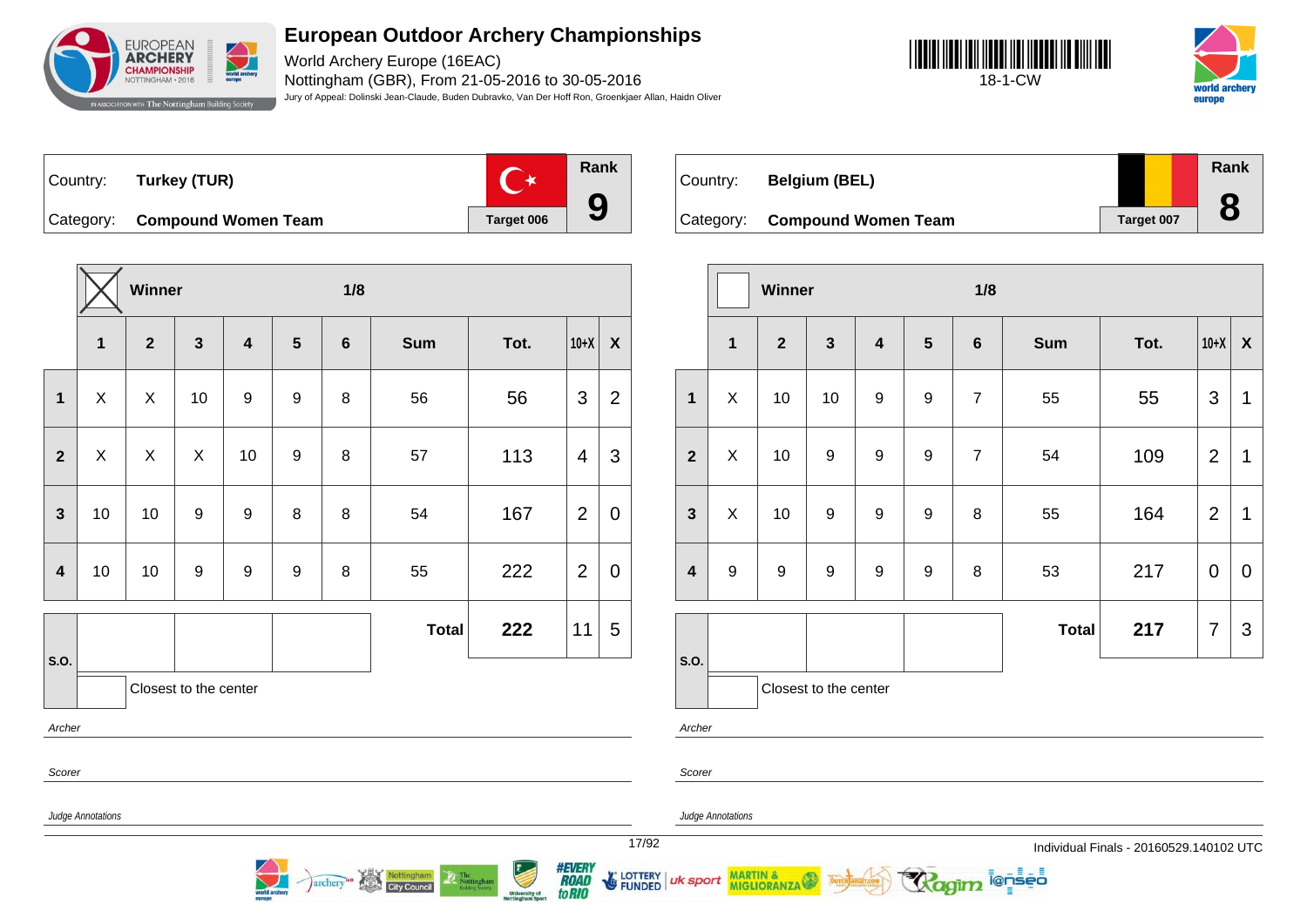

World Archery Europe (16EAC) Nottingham (GBR), From 21-05-2016 to 30-05-2016 Jury of Appeal: Dolinski Jean-Claude, Buden Dubravko, Van Der Hoff Ron, Groenkjaer Allan, Haidn Oliver





| ∣Country: | <b>France (FRA)</b>           |            | Rank        |
|-----------|-------------------------------|------------|-------------|
|           |                               |            |             |
|           | Category: Compound Women Team | Target 009 | $\mathbf b$ |

**Winner 1/8 1 2 3 4 5 6 Sum Tot. 10+X X 1** 10 9 9 9 9 8 54 54 1 0 **2** | 10 | 9 | 9 | 9 | 9 | 6 | 52 | 106 |1 | 0 **3** | 10 | 10 | 10 | 10 | 8 | 58 | 164 | 5 | 0 **4**  $\mid$  X  $\mid$  10  $\mid$  10  $\mid$  9  $\mid$  9  $\mid$  8  $\mid$  56  $\mid$  220  $\mid$  3  $\mid$  1 **S.O. Total 220**  $|10| 1$ Closest to the center Archer Scorer

archery<sup>on</sup> Nottingham

| Country: | Iceland (ISL)                 |            | Rank |
|----------|-------------------------------|------------|------|
|          |                               |            |      |
|          | Category: Compound Women Team | Target 010 |      |

|                         |              | Winner           |                       |                         |                  | 1/8            |              |      |                |                           |
|-------------------------|--------------|------------------|-----------------------|-------------------------|------------------|----------------|--------------|------|----------------|---------------------------|
|                         | $\mathbf{1}$ | $\overline{2}$   | $\mathbf{3}$          | $\overline{\mathbf{4}}$ | $5\phantom{1}$   | $\bf 6$        | <b>Sum</b>   | Tot. | $10+X$         | $\boldsymbol{\mathsf{X}}$ |
| $\mathbf{1}$            | 10           | 10               | $\boldsymbol{9}$      | $\boldsymbol{9}$        | $\boldsymbol{9}$ | 8              | 55           | 55   | $\overline{2}$ | $\mathbf 0$               |
| $\overline{2}$          | 10           | $\boldsymbol{9}$ | 9                     | $\boldsymbol{9}$        | $\overline{7}$   | 6              | 50           | 105  | 1              | $\mathbf 0$               |
| $\mathbf{3}$            | X            | X                | 9                     | 9                       | 8                | $\overline{7}$ | 53           | 158  | $\overline{2}$ | $\overline{2}$            |
| $\overline{\mathbf{4}}$ | 10           | 10               | $\boldsymbol{9}$      | 8                       | 8                | 5              | 50           | 208  | $\overline{2}$ | $\mathbf 0$               |
|                         |              |                  |                       |                         |                  |                | <b>Total</b> | 208  | 7              | $\overline{2}$            |
| S.O.                    |              |                  | Closest to the center |                         |                  |                |              |      |                |                           |

i@nseo

Archer

Scorer

Judge Annotations

Judge Annotations

MARTIN & MIGLIORANZA

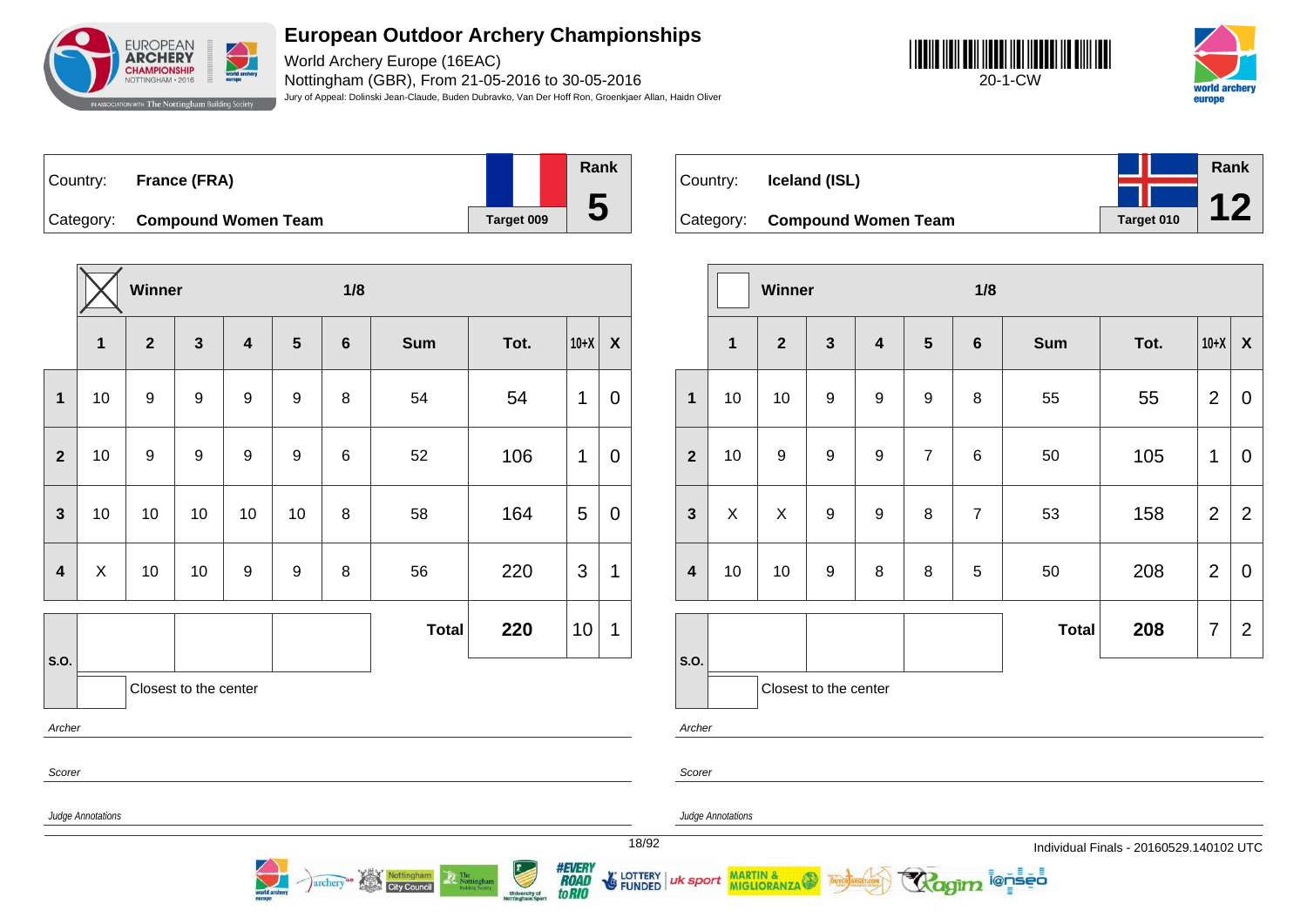

World Archery Europe (16EAC) Nottingham (GBR), From 21-05-2016 to 30-05-2016 Jury of Appeal: Dolinski Jean-Claude, Buden Dubravko, Van Der Hoff Ron, Groenkjaer Allan, Haidn Oliver





Country: **Switzerland (SUI)** Category: **Compound Women Team Target 018** 



Country: **Italy (ITA)**

Category: **Compound Women Team Target 019 Rank 6**

|                         |                           | Winner         |                       |                         |                | 1/8             |              |      |                |                           |  |
|-------------------------|---------------------------|----------------|-----------------------|-------------------------|----------------|-----------------|--------------|------|----------------|---------------------------|--|
|                         | $\mathbf{1}$              | $\overline{2}$ | $\mathbf{3}$          | $\overline{\mathbf{4}}$ | 5              | $6\phantom{1}6$ | <b>Sum</b>   | Tot. | $10+X$         | $\boldsymbol{\mathsf{X}}$ |  |
| $\mathbf{1}$            | $\boldsymbol{\mathsf{X}}$ | 9              | $\boldsymbol{9}$      | 9                       | 9              | 8               | 54           | 54   | 1              | 1                         |  |
| $\mathbf{2}$            | $\boldsymbol{\mathsf{X}}$ | 10             | 10                    | 10                      | 9              | 8               | 57           | 111  | $\overline{4}$ | 1                         |  |
| $\mathbf{3}$            | 10                        | 9              | $\boldsymbol{9}$      | 8                       | 8              | $\overline{7}$  | 51           | 162  | 1              | $\mathbf 0$               |  |
| $\overline{\mathbf{4}}$ | $\boldsymbol{9}$          | 9              | $\boldsymbol{9}$      | 9                       | $\overline{7}$ | $\overline{7}$  | 50           | 212  | $\pmb{0}$      | $\mathbf 0$               |  |
|                         |                           |                |                       |                         |                |                 | <b>Total</b> | 212  | 6              | $\mathbf{2}$              |  |
| S.O.                    |                           |                | Closest to the center |                         |                |                 |              |      |                |                           |  |
| Archer                  |                           |                |                       |                         |                |                 |              |      |                |                           |  |
|                         | Scorer                    |                |                       |                         |                |                 |              |      |                |                           |  |
|                         | Judge Annotations         |                |                       |                         |                |                 |              |      |                |                           |  |

Nottingham

archery

|                         |              | Winner         |                       |                         |                  | 1/8     |              |      |                |                |
|-------------------------|--------------|----------------|-----------------------|-------------------------|------------------|---------|--------------|------|----------------|----------------|
|                         | $\mathbf{1}$ | $\overline{2}$ | $\mathbf{3}$          | $\overline{\mathbf{4}}$ | $5\phantom{1}$   | $\bf 6$ | <b>Sum</b>   | Tot. | $10+X$         | X              |
| $\mathbf{1}$            | Χ            | 10             | 9                     | 9                       | 8                | 8       | 54           | 54   | $\overline{2}$ | 1              |
| $\overline{2}$          | 10           | 10             | 10                    | $\boldsymbol{9}$        | $\boldsymbol{9}$ | 9       | 57           | 111  | $\mathfrak{S}$ | 0              |
| $\mathbf{3}$            | X            | 10             | 10                    | $\boldsymbol{9}$        | 8                | 8       | 55           | 166  | 3              | 1              |
| $\overline{\mathbf{4}}$ | X            | X              | 10 <sub>1</sub>       | $\boldsymbol{9}$        | $\mathsf g$      | 8       | 56           | 222  | $\mathfrak{S}$ | $\overline{2}$ |
|                         |              |                |                       |                         |                  |         | <b>Total</b> | 222  | 11             | 4              |
| S.O.                    |              |                |                       |                         |                  |         |              |      |                |                |
|                         |              |                | Closest to the center |                         |                  |         |              |      |                |                |

i@nseo

Archer

Scorer

uk sport

*#EVERY<br>ROAD<br>toRIO* 

LOTTERY<br>FUNDED

Judge Annotations

MARTIN & MIGLIORANZA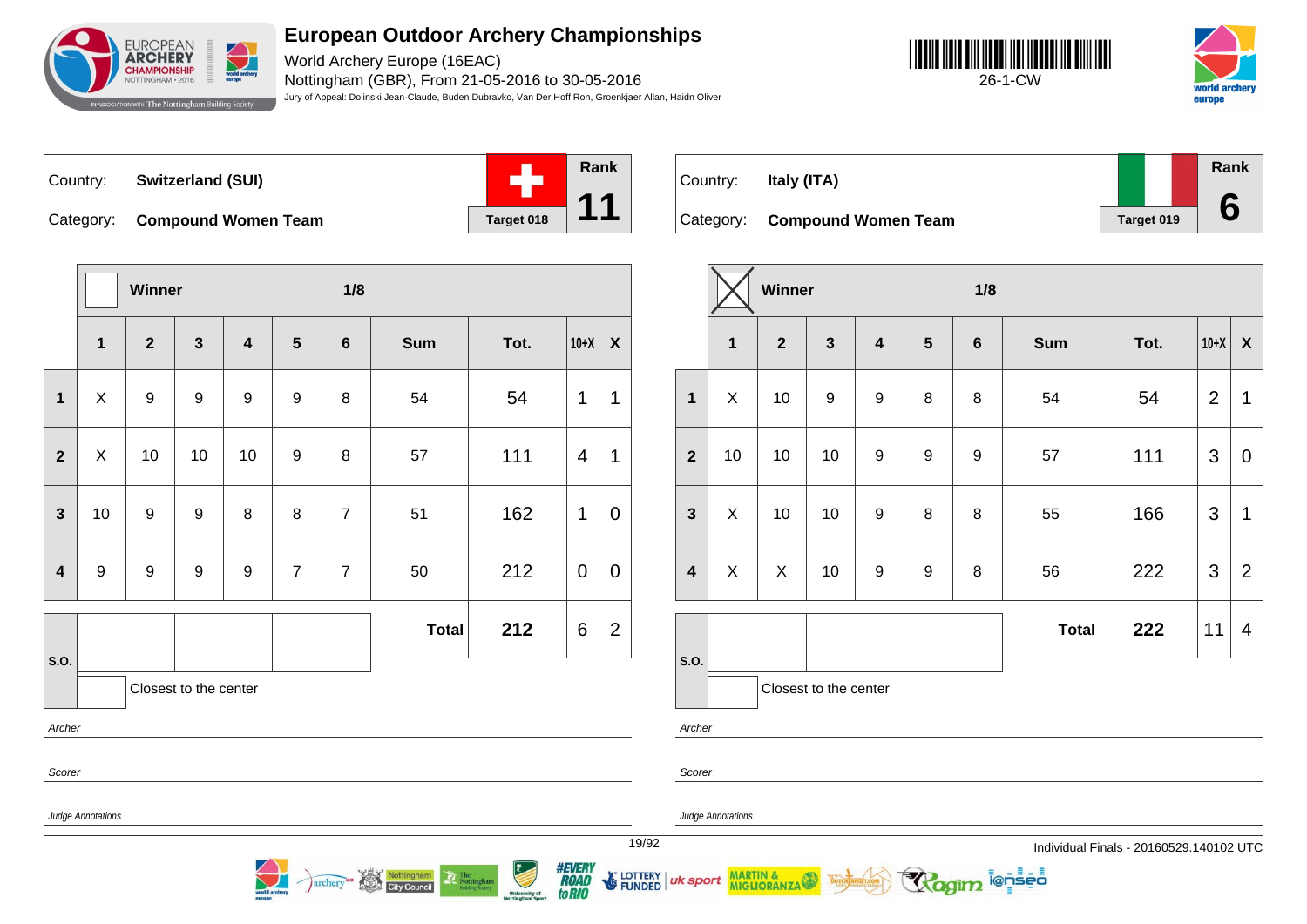

World Archery Europe (16EAC) Nottingham (GBR), From 21-05-2016 to 30-05-2016 Jury of Appeal: Dolinski Jean-Claude, Buden Dubravko, Van Der Hoff Ron, Groenkjaer Allan, Haidn Oliver





Country: **Ukraine (UKR)** Category: **Compound Women Team Tanget 001** 



Category: **Compound Women Team Target 002** 

Country: **Great Britain (GBR)**



|                         |                                                                 | Winner       |                       |                         |                  | 1/8             |              |      |                |                |  |  |
|-------------------------|-----------------------------------------------------------------|--------------|-----------------------|-------------------------|------------------|-----------------|--------------|------|----------------|----------------|--|--|
|                         | $\mathbf{1}$                                                    | $\mathbf{2}$ | $\mathbf{3}$          | $\overline{\mathbf{4}}$ | $5\phantom{1}$   | $6\phantom{1}6$ | <b>Sum</b>   | Tot. | $10+X$         | $\pmb{\chi}$   |  |  |
| $\mathbf{1}$            | X                                                               | 10           | 8                     | 10                      | 8                | 6               | 52           | 52   | 3              | 1              |  |  |
| $\overline{2}$          | 10                                                              | 10           | 9                     | 9                       | 9                | 9               | 56           | 108  | $\overline{2}$ | 0              |  |  |
| $\mathbf{3}$            | X                                                               | X            | 10                    | 8                       | 8                | 8               | 54           | 162  | 3              | $\overline{2}$ |  |  |
| $\overline{\mathbf{4}}$ | X                                                               | 10           | $10$                  | 10                      | $\boldsymbol{9}$ | 6               | 55           | 217  | 4              | 1              |  |  |
|                         |                                                                 |              |                       |                         |                  |                 | <b>Total</b> | 217  | 12             | 4              |  |  |
| S.O.                    |                                                                 |              | Closest to the center |                         |                  |                 |              |      |                |                |  |  |
|                         | Archer                                                          |              |                       |                         |                  |                 |              |      |                |                |  |  |
| Scorer                  |                                                                 |              |                       |                         |                  |                 |              |      |                |                |  |  |
|                         | $\mathbf{a}$ and $\mathbf{a}$ and $\mathbf{a}$ and $\mathbf{a}$ |              |                       |                         |                  |                 |              |      |                |                |  |  |

|                         |    | Winner         |                       |                         |                  | 1/8            |              |      |                |             |
|-------------------------|----|----------------|-----------------------|-------------------------|------------------|----------------|--------------|------|----------------|-------------|
|                         | 1  | $\overline{2}$ | $\mathbf{3}$          | $\overline{\mathbf{4}}$ | $5\phantom{.0}$  | $\bf 6$        | <b>Sum</b>   | Tot. | $10+X$         | X           |
| $\mathbf{1}$            | X  | 10             | $\boldsymbol{9}$      | 9                       | 8                | $\overline{7}$ | 53           | 53   | $\overline{2}$ | 1           |
| $\overline{2}$          | 10 | 10             | $\boldsymbol{9}$      | $\boldsymbol{9}$        | 8                | 8              | 54           | 107  | $\overline{2}$ | $\mathbf 0$ |
| $\mathbf{3}$            | 10 | 10             | $\boldsymbol{9}$      | 9                       | $\boldsymbol{9}$ | 9              | 56           | 163  | $\overline{2}$ | $\mathbf 0$ |
| $\overline{\mathbf{4}}$ | 10 | 10             | $\boldsymbol{9}$      | $\boldsymbol{9}$        | $\boldsymbol{9}$ | 8              | 55           | 218  | $\overline{2}$ | $\mathbf 0$ |
|                         |    |                |                       |                         |                  |                | <b>Total</b> | 218  | 8              | 1           |
| S.O.                    |    |                | Closest to the center |                         |                  |                |              |      |                |             |

i@nseo

Archer

Scorer

Judge Annotations

Judge Annotations

MARTIN & MIGLIORANZA

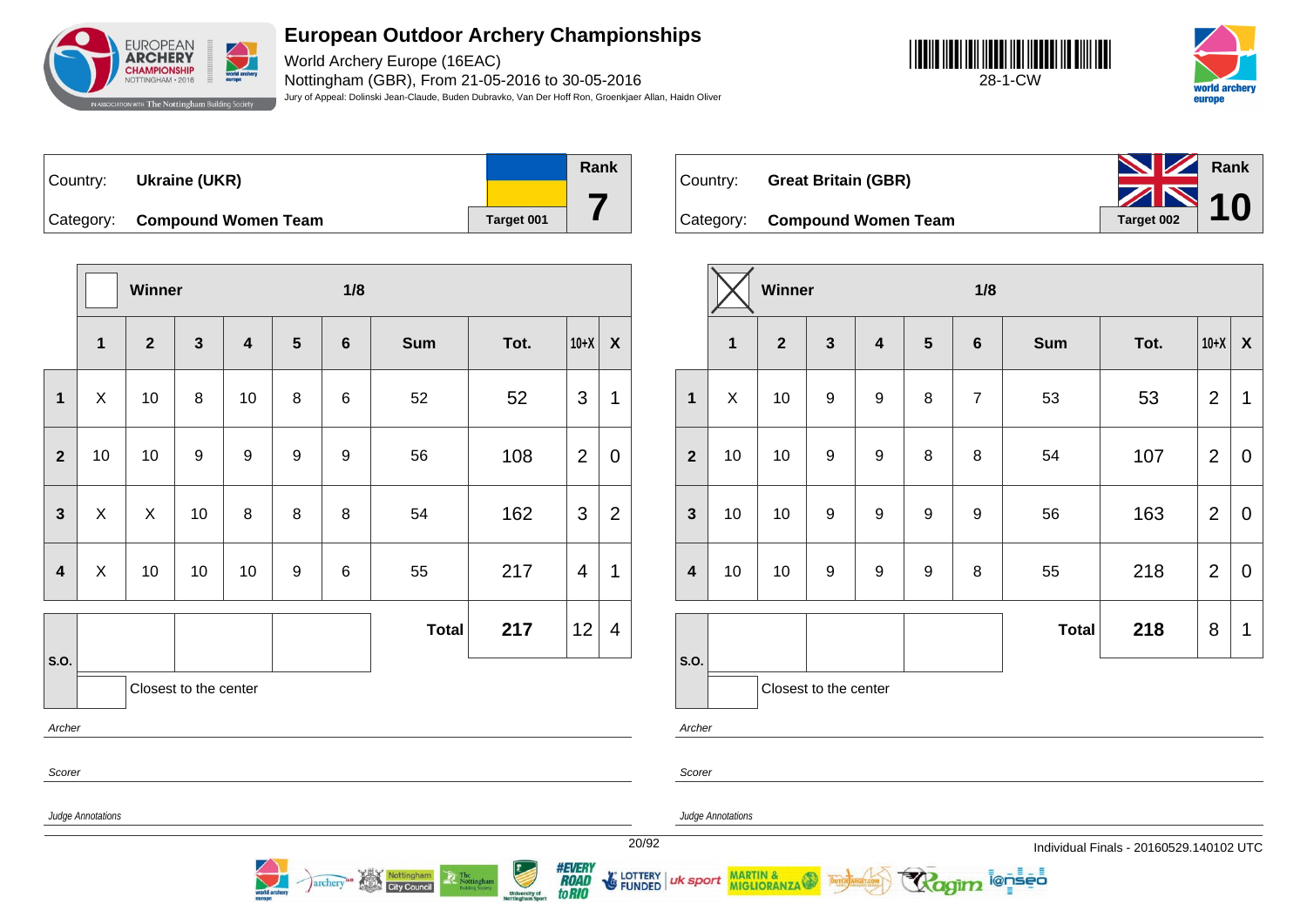

World Archery Europe (16EAC) Nottingham (GBR), From 21-05-2016 to 30-05-2016 Jury of Appeal: Dolinski Jean-Claude, Buden Dubravko, Van Der Hoff Ron, Groenkjaer Allan, Haidn Oliver





| Country:  | Denmark (DEN)              |            | Rank |
|-----------|----------------------------|------------|------|
|           |                            |            |      |
| Category: | <b>Compound Women Team</b> | Target 015 |      |

**Rank**  $C^*$ Country: **Turkey (TUR) 9** Category: **Compound Women Team Target 016** 

|                            |                                                 | Winner           |                       |                         |                  | 1/4            |              |                |                |                  |  |
|----------------------------|-------------------------------------------------|------------------|-----------------------|-------------------------|------------------|----------------|--------------|----------------|----------------|------------------|--|
|                            | $\mathbf{1}$                                    | $\overline{2}$   | $\mathbf{3}$          | $\overline{\mathbf{4}}$ | $5\phantom{1}$   | $6\phantom{a}$ | <b>Sum</b>   | Tot.           | $10+X$         | $\boldsymbol{X}$ |  |
| $\mathbf{1}$               | 10                                              | 10               | $\boldsymbol{9}$      | 9                       | $\boldsymbol{9}$ | $\overline{7}$ | 54           | 54             | $\overline{2}$ | $\mathbf 0$      |  |
| $\overline{\mathbf{2}}$    | 10                                              | $\boldsymbol{9}$ | $\boldsymbol{9}$      | 8                       | $\overline{7}$   | $\overline{7}$ | 50           | 104            | $\mathbf 1$    | $\mathbf 0$      |  |
| $\mathbf{3}$               | X<br>10<br>$\boldsymbol{9}$<br>$\boldsymbol{9}$ |                  |                       | 8                       | $\, 8$           | 54             | 158          | $\overline{2}$ | 1              |                  |  |
| $\overline{\mathbf{4}}$    | $\pmb{\times}$                                  | 10               | $\boldsymbol{9}$      | $\boldsymbol{9}$        | $\,8\,$          | $\, 8$         | 54           | 212            | $\overline{2}$ | $\mathbf 1$      |  |
|                            |                                                 |                  |                       |                         |                  |                | <b>Total</b> | 212            | $\overline{7}$ | $\overline{2}$   |  |
| S.O.                       |                                                 |                  | Closest to the center |                         |                  |                |              |                |                |                  |  |
| Archer                     |                                                 |                  |                       |                         |                  |                |              |                |                |                  |  |
| Scorer                     |                                                 |                  |                       |                         |                  |                |              |                |                |                  |  |
| Judge Annotations<br>21/92 |                                                 |                  |                       |                         |                  |                |              |                |                |                  |  |

archery<sup>es</sup> Nottingham

|                         |              | Winner         |                         |                         |                  | 1/4              |              |      |                         |                           |
|-------------------------|--------------|----------------|-------------------------|-------------------------|------------------|------------------|--------------|------|-------------------------|---------------------------|
|                         | $\mathbf{1}$ | $\overline{2}$ | $\overline{\mathbf{3}}$ | $\overline{\mathbf{4}}$ | $5\phantom{1}$   | $6\phantom{1}6$  | <b>Sum</b>   | Tot. | $10+X$                  | $\boldsymbol{\mathsf{X}}$ |
| $\mathbf{1}$            | 10           | 9              | $\boldsymbol{9}$        | $\boldsymbol{9}$        | $\boldsymbol{9}$ | 8                | 54           | 54   | 1                       | 0                         |
| $\overline{2}$          | Χ            | 9              | 8                       | 8                       | 8                | 8                | 51           | 105  | 1                       | 1                         |
| $\mathbf{3}$            | X            | 10             | 9                       | 9                       | $\mathsf g$      | $\boldsymbol{9}$ | 56           | 161  | $\overline{2}$          | 1                         |
| $\overline{\mathbf{4}}$ | 10           | 10             | 10                      | 10                      | $\boldsymbol{9}$ | 8                | 57           | 218  | $\overline{\mathbf{4}}$ | 0                         |
|                         |              |                |                         |                         |                  |                  | <b>Total</b> | 218  | 8                       | $\overline{2}$            |
| S.O.                    |              |                | Closest to the center   |                         |                  |                  |              |      |                         |                           |

**ienseo** 

er

**Annotations** 

**MARTIN &<br>MIGLIORANZA** 

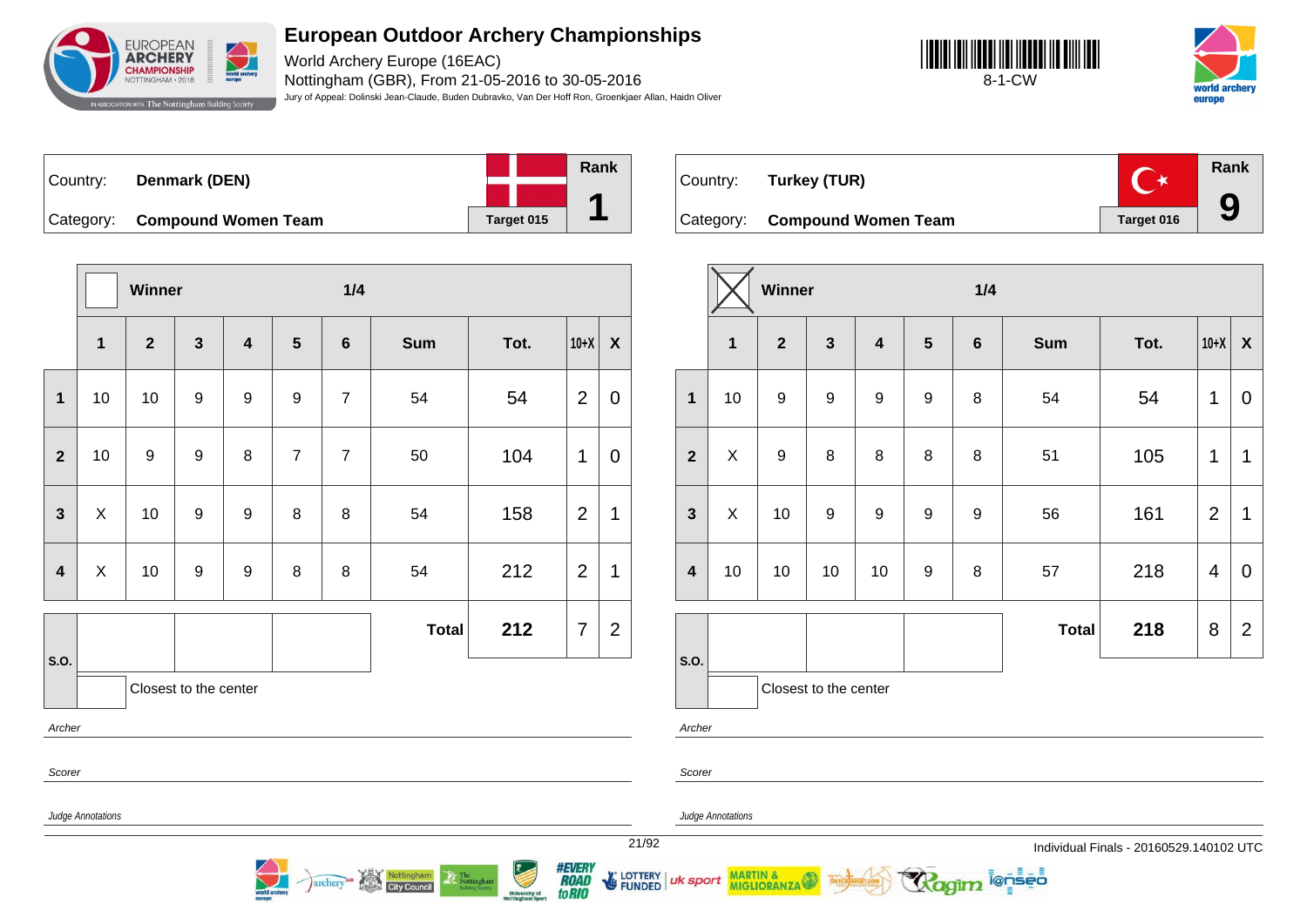

World Archery Europe (16EAC) Nottingham (GBR), From 21-05-2016 to 30-05-2016 Jury of Appeal: Dolinski Jean-Claude, Buden Dubravko, Van Der Hoff Ron, Groenkjaer Allan, Haidn Oliver





| Country: | France (FRA)                  |            | <b>Rank</b> |
|----------|-------------------------------|------------|-------------|
|          |                               |            |             |
|          | Category: Compound Women Team | Target 018 | ე           |

**Winner 1/4 1 2 3 4 5 6 Sum Tot. 10+X X 1** | 10 | 9 | 9 | 8 | 7 | 7 | 50 | 50 | 1 | 0 **2**  $\mid$  X  $\mid$  X  $\mid$  10  $\mid$  10  $\mid$  9  $\mid$  8  $\mid$  57  $\mid$  107  $\mid$  4  $\mid$  2 **3**  $\mid$  X  $\mid$  X  $\mid$  9  $\mid$  9  $\mid$  9  $\mid$  9  $\mid$  56  $\mid$  163  $\mid$  2  $\mid$  2 **4** X 9 9 9 8 7 52 215 1 1 **S.O. Total 215** 8 5 Closest to the center Archer Scorer

archery<sup>as</sup> Nottingham

|          |                               |            | Rank |
|----------|-------------------------------|------------|------|
| Country: | <b>Netherlands (NED)</b>      |            |      |
|          | Category: Compound Women Team | Target 019 |      |
|          |                               |            |      |

|                         |             | Winner         |                       |                         |                | 1/4            |              |      |                |                           |
|-------------------------|-------------|----------------|-----------------------|-------------------------|----------------|----------------|--------------|------|----------------|---------------------------|
|                         | $\mathbf 1$ | $\overline{2}$ | $\mathbf{3}$          | $\overline{\mathbf{4}}$ | $5\phantom{1}$ | $\bf 6$        | <b>Sum</b>   | Tot. | $10+X$         | $\boldsymbol{\mathsf{X}}$ |
| $\mathbf{1}$            | 10          | 10             | $\boldsymbol{9}$      | 8                       | 8              | 8              | 53           | 53   | $\overline{2}$ | $\mathbf 0$               |
| $\overline{2}$          | X           | 10             | 10                    | 9                       | 9              | 9              | 57           | 110  | 3              | 1                         |
| $\mathbf{3}$            | 10          | 9              | $\boldsymbol{9}$      | 9                       | 9              | $\overline{7}$ | 53           | 163  | 1              | $\mathbf 0$               |
| $\overline{\mathbf{4}}$ | 10          | 10             | 10                    | 8                       | 8              | 8              | 54           | 217  | 3              | $\mathbf 0$               |
|                         |             |                |                       |                         |                |                | <b>Total</b> | 217  | 9              | 1                         |
| S.O.                    |             |                | Closest to the center |                         |                |                |              |      |                |                           |

i@nseo

Judge Annotations

Judge Annotations

MARTIN & MIGLIORANZA

Archer

Scorer

uk sport

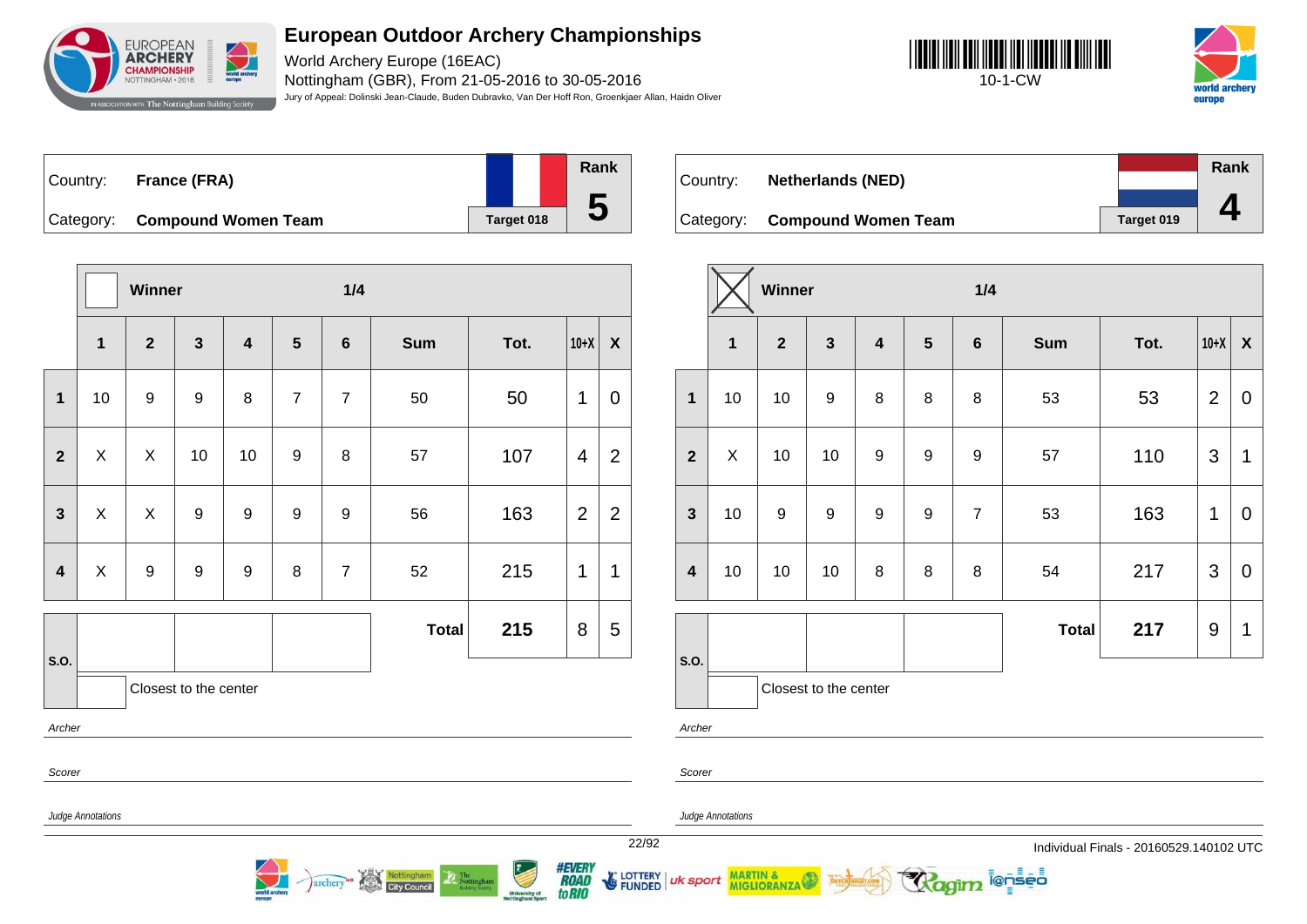

World Archery Europe (16EAC) Nottingham (GBR), From 21-05-2016 to 30-05-2016 Jury of Appeal: Dolinski Jean-Claude, Buden Dubravko, Van Der Hoff Ron, Groenkjaer Allan, Haidn Oliver







Country: **Russia (RUS)** Category: **Compound Women Team Tanget 021 Rank 3**

|                         |                       | Winner       |                  |                         |                  | 1/4            |              |      |                |                  |  |  |
|-------------------------|-----------------------|--------------|------------------|-------------------------|------------------|----------------|--------------|------|----------------|------------------|--|--|
|                         | $\mathbf{1}$          | $\mathbf{2}$ | $\mathbf{3}$     | $\overline{\mathbf{4}}$ | 5                | $6\phantom{1}$ | <b>Sum</b>   | Tot. | $10+X$         | $\boldsymbol{X}$ |  |  |
| $\mathbf 1$             | X                     | X            | $\boldsymbol{9}$ | $\boldsymbol{9}$        | $\boldsymbol{9}$ | 8              | 55           | 55   | $\overline{2}$ | $\overline{2}$   |  |  |
| $\overline{2}$          | 10                    | 10           | 10               | 10                      | 9                | 8              | 57           | 112  | 4              | 0                |  |  |
| $\overline{\mathbf{3}}$ | $\pmb{\times}$        | 10           | 9                | $\boldsymbol{9}$        | $\boldsymbol{9}$ | 8              | 55           | 167  | $\overline{2}$ | 1                |  |  |
| $\overline{\mathbf{4}}$ | X                     | X            | Χ                | 10                      | 10               | 10             | 60           | 227  | 6              | 3                |  |  |
|                         |                       |              |                  |                         |                  |                | <b>Total</b> | 227  | 14             | 6                |  |  |
| S.O.                    | Closest to the center |              |                  |                         |                  |                |              |      |                |                  |  |  |
|                         | Archer                |              |                  |                         |                  |                |              |      |                |                  |  |  |

archery

**City Council** 

| Country: | Italy (ITA)                   |            | Rank |
|----------|-------------------------------|------------|------|
|          | Category: Compound Women Team | Target 022 |      |

|                         |              | Winner           |                       |                         |                  | 1/4              |              |      |                |                           |
|-------------------------|--------------|------------------|-----------------------|-------------------------|------------------|------------------|--------------|------|----------------|---------------------------|
|                         | $\mathbf{1}$ | $\overline{2}$   | $\mathbf{3}$          | $\overline{\mathbf{4}}$ | $5\phantom{.0}$  | $\boldsymbol{6}$ | <b>Sum</b>   | Tot. | $10+X$         | $\boldsymbol{\mathsf{X}}$ |
| $\mathbf{1}$            | X            | 9                | 9                     | $\boldsymbol{9}$        | $\boldsymbol{9}$ | 8                | 54           | 54   | 1              | 1                         |
| $\overline{2}$          | 10           | $\boldsymbol{9}$ | $\boldsymbol{9}$      | 9                       | $\boldsymbol{9}$ | $\boldsymbol{9}$ | 55           | 109  | 1              | $\mathbf 0$               |
| $\mathbf{3}$            | X            | 10               | $\boldsymbol{9}$      | $\boldsymbol{9}$        | 8                | $\overline{7}$   | 53           | 162  | $\overline{2}$ | 1                         |
| $\overline{\mathbf{4}}$ | X            | X                | 10                    | 10                      | $\boldsymbol{9}$ | $\bf 8$          | 57           | 219  | 4              | $\overline{2}$            |
|                         |              |                  |                       |                         |                  |                  | <b>Total</b> | 219  | 8              | 4                         |
| S.O.                    |              |                  | Closest to the center |                         |                  |                  |              |      |                |                           |

ionseo

Archer

Scorer

Scorer

MARTIN & MIGLIORANZA

Judge Annotations

Judge Annotations

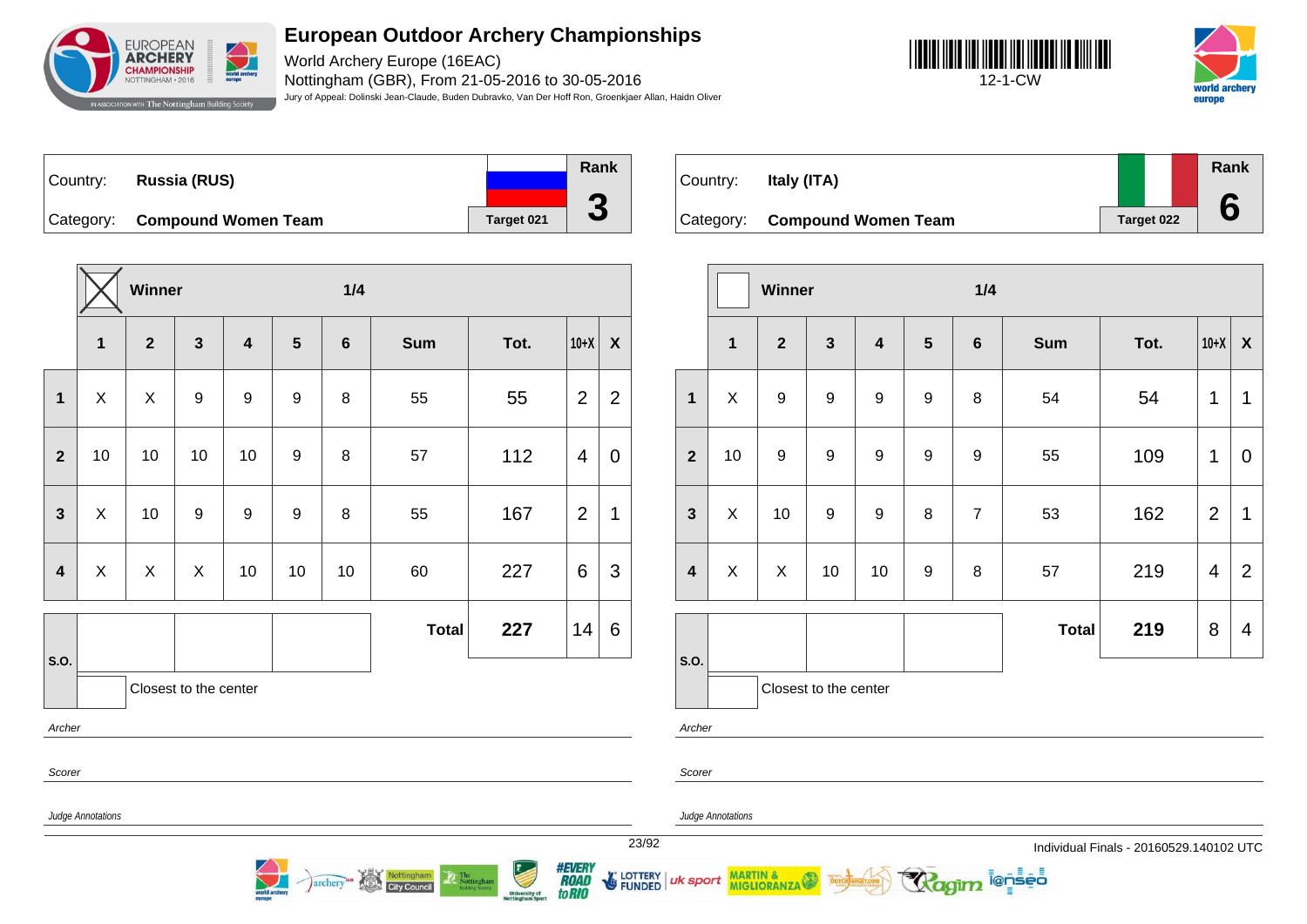

World Archery Europe (16EAC) Nottingham (GBR), From 21-05-2016 to 30-05-2016 Jury of Appeal: Dolinski Jean-Claude, Buden Dubravko, Van Der Hoff Ron, Groenkjaer Allan, Haidn Oliver





Country: **Great Britain (GBR)**



Category: **Compound Women Team Tanget 001** 

|                         |              | Winner           |                       |    |           | 1/4            |              |      |                |                    |
|-------------------------|--------------|------------------|-----------------------|----|-----------|----------------|--------------|------|----------------|--------------------|
|                         | $\mathbf{1}$ | $\mathbf{2}$     | $\mathbf{3}$          | 4  | ${\bf 5}$ | $6\phantom{1}$ | <b>Sum</b>   | Tot. | $10+X$         | $\pmb{\mathsf{X}}$ |
| $\mathbf 1$             | $\mathsf{X}$ | 10               | $\boldsymbol{9}$      | 9  | 9         | 8              | 55           | 55   | $\overline{2}$ | $\mathbf 1$        |
| $\overline{2}$          | 9            | $\boldsymbol{9}$ | $\boldsymbol{9}$      | 9  | 8         | 8              | 52           | 107  | $\mathbf 0$    | $\overline{0}$     |
| $\mathbf{3}$            | 10           | $10$             | $10$                  | 10 | 9         | 8              | 57           | 164  | $\overline{4}$ | $\mathbf 0$        |
| $\overline{\mathbf{4}}$ | X            | 10               | 10                    | 10 | 8         | 8              | 56           | 220  | 4              | $\mathbf 1$        |
| S.O.                    |              |                  |                       |    |           |                | <b>Total</b> | 220  | 10             | $\overline{2}$     |
|                         |              |                  | Closest to the center |    |           |                |              |      |                |                    |
| Archer                  |              |                  |                       |    |           |                |              |      |                |                    |
| Scorer                  |              |                  |                       |    |           |                |              |      |                |                    |

Nottingham

**City Council** 

archery

| Country: | <b>Germany (GER)</b>          |            | Rank |
|----------|-------------------------------|------------|------|
|          |                               |            |      |
|          | Category: Compound Women Team | Target 002 |      |

|                         |                  | Winner         |                       |                         |                  | 1/4     |              |      |                  |                           |
|-------------------------|------------------|----------------|-----------------------|-------------------------|------------------|---------|--------------|------|------------------|---------------------------|
|                         | 1                | $\overline{2}$ | $\mathbf{3}$          | $\overline{\mathbf{4}}$ | $5\phantom{1}$   | $\bf 6$ | <b>Sum</b>   | Tot. | $10+X$           | $\boldsymbol{\mathsf{X}}$ |
| $\mathbf{1}$            | X                | X              | 10                    | $\boldsymbol{9}$        | 8                | 6       | 53           | 53   | $\mathfrak{S}$   | $\overline{2}$            |
| $\overline{2}$          | $\boldsymbol{9}$ | 9              | 9                     | $\boldsymbol{9}$        | 8                | 8       | 52           | 105  | $\mathbf 0$      | $\overline{0}$            |
| $\mathbf{3}$            | X                | 10             | 10                    | 10                      | $\boldsymbol{9}$ | 8       | 57           | 162  | 4                | 1                         |
| $\overline{\mathbf{4}}$ | 10               | 10             | 9                     | $\boldsymbol{9}$        | 9                | 9       | 56           | 218  | $\overline{2}$   | 0                         |
|                         |                  |                |                       |                         |                  |         | <b>Total</b> | 218  | $\boldsymbol{9}$ | 3                         |
| S.O.                    |                  |                |                       |                         |                  |         |              |      |                  |                           |
|                         |                  |                | Closest to the center |                         |                  |         |              |      |                  |                           |

ionseo

Archer

Scorer

Judge Annotations

Judge Annotations

MARTIN & MIGLIORANZA

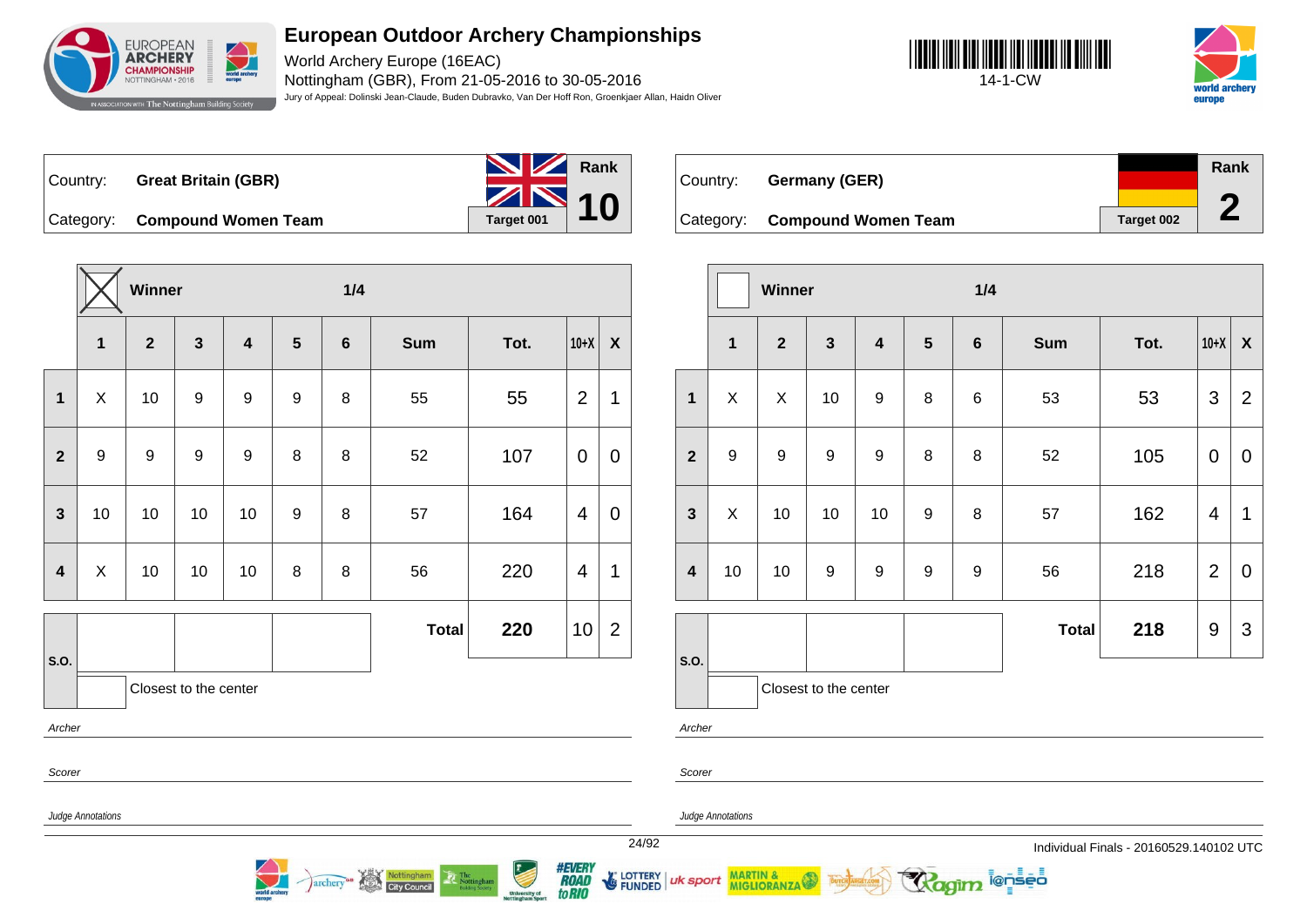

World Archery Europe (16EAC) Nottingham (GBR), From 21-05-2016 to 30-05-2016 Jury of Appeal: Dolinski Jean-Claude, Buden Dubravko, Van Der Hoff Ron, Groenkjaer Allan, Haidn Oliver





Country: **Turkey (TUR)**



Category: **Compound Women Team Target 015** 

|                                                   |              | Winner                  |                  |                         |                         | 1/2              |              |      |                |                         |
|---------------------------------------------------|--------------|-------------------------|------------------|-------------------------|-------------------------|------------------|--------------|------|----------------|-------------------------|
|                                                   | $\mathbf 1$  | $\overline{\mathbf{2}}$ | $\mathbf{3}$     | $\overline{\mathbf{4}}$ | $\overline{\mathbf{5}}$ | 6                | <b>Sum</b>   | Tot. | $10+X$         | $\pmb{\mathsf{X}}$      |
| $\mathbf 1$                                       | $\mathsf{X}$ | 10                      | $\boldsymbol{9}$ | 9                       | $\boldsymbol{9}$        | $\overline{7}$   | 54           | 54   | $\overline{2}$ | 1                       |
| $\mathbf{2}$                                      | 10           | 10                      | 10               | 9                       | 8                       | 8                | 55           | 109  | 3              | $\boldsymbol{0}$        |
| $\mathbf{3}$                                      | $\mathsf{X}$ | 10                      | 10               | 10                      | $\boldsymbol{9}$        | $\,6$            | 55           | 164  | $\overline{4}$ | 1                       |
| $\overline{\mathbf{4}}$                           | X            | $\mathsf{X}% _{0}$      | 10               | 10                      | 9                       | $\boldsymbol{9}$ | 58           | 222  | 4              | $\overline{2}$          |
|                                                   |              |                         |                  |                         |                         |                  | <b>Total</b> | 222  | 13             | $\overline{\mathbf{4}}$ |
|                                                   |              |                         |                  |                         |                         |                  |              |      |                |                         |
|                                                   |              |                         |                  |                         |                         |                  |              |      |                |                         |
| S.O.<br>Closest to the center<br>Archer<br>Scorer |              |                         |                  |                         |                         |                  |              |      |                |                         |

Nottingham

**City Council** 

archery

|          |                               |            | Rank |
|----------|-------------------------------|------------|------|
| Country: | <b>Netherlands (NED)</b>      |            |      |
|          |                               |            |      |
|          | Category: Compound Women Team | Target 016 |      |

|                  | Winner<br>$\mathbf 1$<br>$\overline{2}$<br>$\mathbf{3}$<br>$\overline{\mathbf{4}}$<br>$\boldsymbol{9}$<br>10<br>10<br>10<br>9<br>9<br>10<br>10<br>$\boldsymbol{9}$<br>$\boldsymbol{9}$<br>$\mathsf X$<br>10<br>$\boldsymbol{9}$<br>10<br>10<br>$\boldsymbol{9}$ |                       |  |                | 1/2              |              |      |                |                           |
|------------------|-----------------------------------------------------------------------------------------------------------------------------------------------------------------------------------------------------------------------------------------------------------------|-----------------------|--|----------------|------------------|--------------|------|----------------|---------------------------|
|                  |                                                                                                                                                                                                                                                                 |                       |  | $5\phantom{1}$ | $\boldsymbol{6}$ | <b>Sum</b>   | Tot. | $10+X$         | $\boldsymbol{\mathsf{X}}$ |
| $\mathbf{1}$     |                                                                                                                                                                                                                                                                 |                       |  | 8              | $\bf 8$          | 55           | 55   | 3              | $\pmb{0}$                 |
| $\overline{2}$   |                                                                                                                                                                                                                                                                 |                       |  | 9              | $\boldsymbol{9}$ | 56           | 111  | $\overline{2}$ | $\pmb{0}$                 |
| $\mathbf{3}$     |                                                                                                                                                                                                                                                                 |                       |  | 9              | $\bf 8$          | 55           | 166  | $\overline{2}$ | 1                         |
| $\boldsymbol{4}$ |                                                                                                                                                                                                                                                                 |                       |  | 9              | $\overline{7}$   | 54           | 220  | $\overline{2}$ | $\pmb{0}$                 |
|                  |                                                                                                                                                                                                                                                                 |                       |  |                |                  | <b>Total</b> | 220  | 9              | 1                         |
| S.O.             |                                                                                                                                                                                                                                                                 | Closest to the center |  |                |                  |              |      |                |                           |

**ienseo** 

Archer

Judge Annotations

Judge Annotations

MARTIN & MIGLIORANZA

uk sport

Scorer

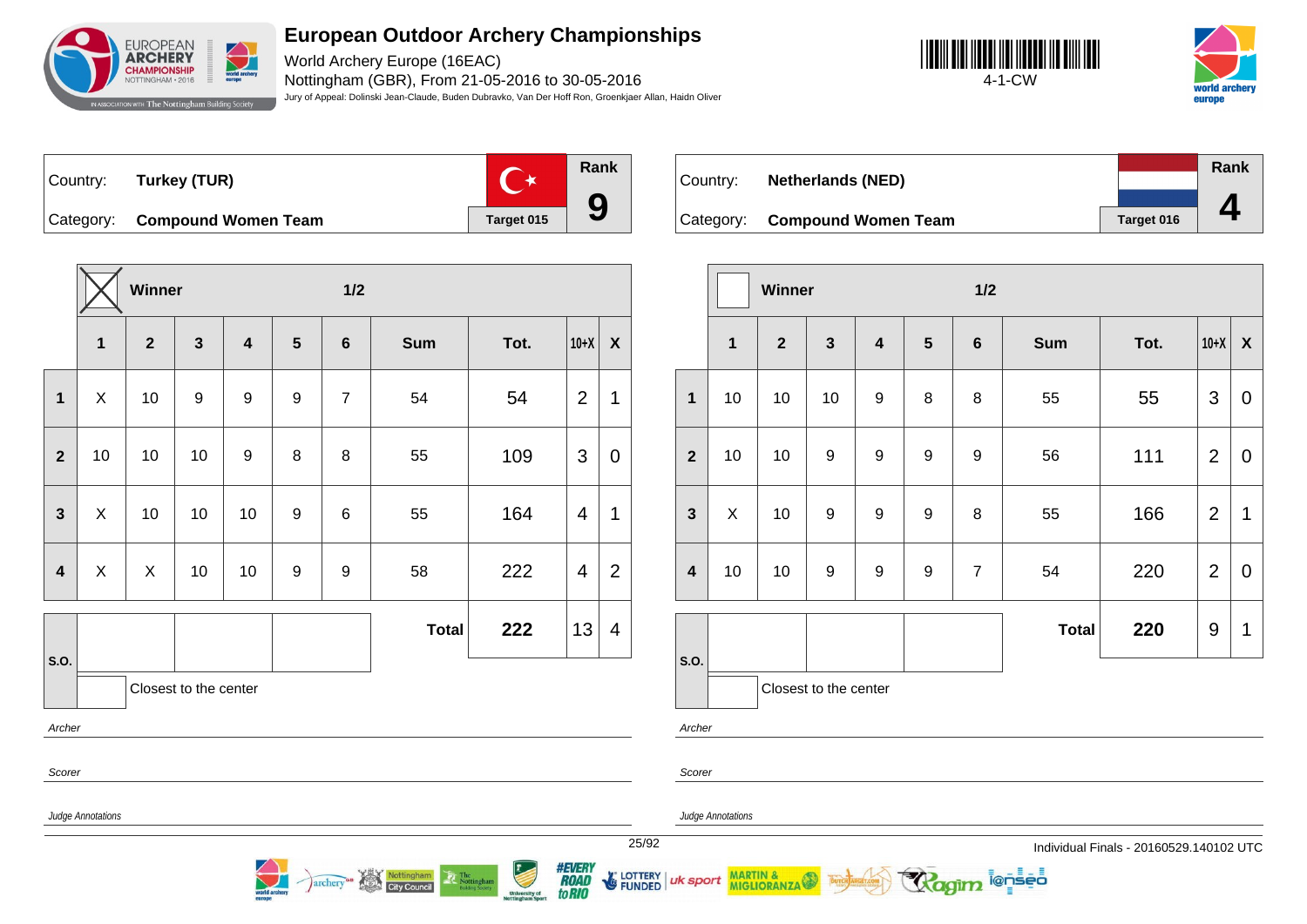

World Archery Europe (16EAC) Nottingham (GBR), From 21-05-2016 to 30-05-2016 Jury of Appeal: Dolinski Jean-Claude, Buden Dubravko, Van Der Hoff Ron, Groenkjaer Allan, Haidn Oliver





Country: **Russia (RUS)** Category: **Compound Women Team Target 001 Rank 3**

|                         |                                              | <b>Winner</b>  |              |                         |                  | 1/2             |              |      |                         |                |
|-------------------------|----------------------------------------------|----------------|--------------|-------------------------|------------------|-----------------|--------------|------|-------------------------|----------------|
|                         | $\mathbf{1}$                                 | $\overline{2}$ | $\mathbf{3}$ | $\overline{\mathbf{4}}$ | 5                | $6\phantom{1}6$ | <b>Sum</b>   | Tot. | $10+X$                  | X              |
| $\mathbf{1}$            | 9                                            | 10             | 10           | 10                      | 10               | 10              | 59           | 59   | 5                       | 0              |
| $\overline{2}$          | 10                                           | 9              | 10           | 10                      | 9                | 10              | 58           | 117  | $\overline{\mathbf{4}}$ | 0              |
| $\mathbf{3}$            | X                                            | X              | 10           | $\boldsymbol{9}$        | $\boldsymbol{9}$ | 9               | 57           | 174  | 3                       | $\overline{2}$ |
| $\overline{\mathbf{4}}$ | 10                                           | 10             | 10           | 10                      | $\boldsymbol{9}$ | 8               | 57           | 231  | $\overline{\mathbf{4}}$ | 0              |
|                         |                                              |                |              | M                       |                  |                 | <b>Total</b> | 231  | 16                      | $\overline{2}$ |
|                         | 8<br>S.O.<br>Closest to the center<br>Archer |                |              |                         |                  |                 |              |      |                         |                |
|                         |                                              |                |              |                         |                  |                 |              |      |                         |                |



|                         |                  | <b>Winner</b>  |                         |                         |                  | 1/2     |              |      |        |                           |
|-------------------------|------------------|----------------|-------------------------|-------------------------|------------------|---------|--------------|------|--------|---------------------------|
|                         | 1                | $\overline{2}$ | $\overline{\mathbf{3}}$ | $\overline{\mathbf{4}}$ | 5                | $\bf 6$ | <b>Sum</b>   | Tot. | $10+X$ | $\boldsymbol{\mathsf{X}}$ |
| $\mathbf{1}$            | $\boldsymbol{9}$ | 10             | 9                       | 10                      | $\boldsymbol{9}$ | 10      | 57           | 57   | 3      | $\mathbf 0$               |
| $\overline{2}$          | 10               | 9              | 10                      | 10                      | 10               | 10      | 59           | 116  | 5      | $\mathbf 0$               |
| $\mathbf{3}$            | X                | 10             | 10                      | $\boldsymbol{9}$        | 9                | 9       | 57           | 173  | 3      | $\mathbf 1$               |
| $\overline{\mathbf{4}}$ | $\boldsymbol{9}$ | 10             | 10                      | 10                      | 8                | 10      | 57           | 230  | 4      | $\mathbf 0$               |
|                         |                  |                |                         |                         |                  |         | <b>Total</b> | 230  | 15     | $\mathbf 1$               |
| S.O.                    |                  |                | Closest to the center   |                         |                  |         |              |      |        |                           |

i@nseo

Scorer

Judge Annotations

Judge Annotations

MARTIN & MIGLIORANZA

Archer

Scorer

uk sport

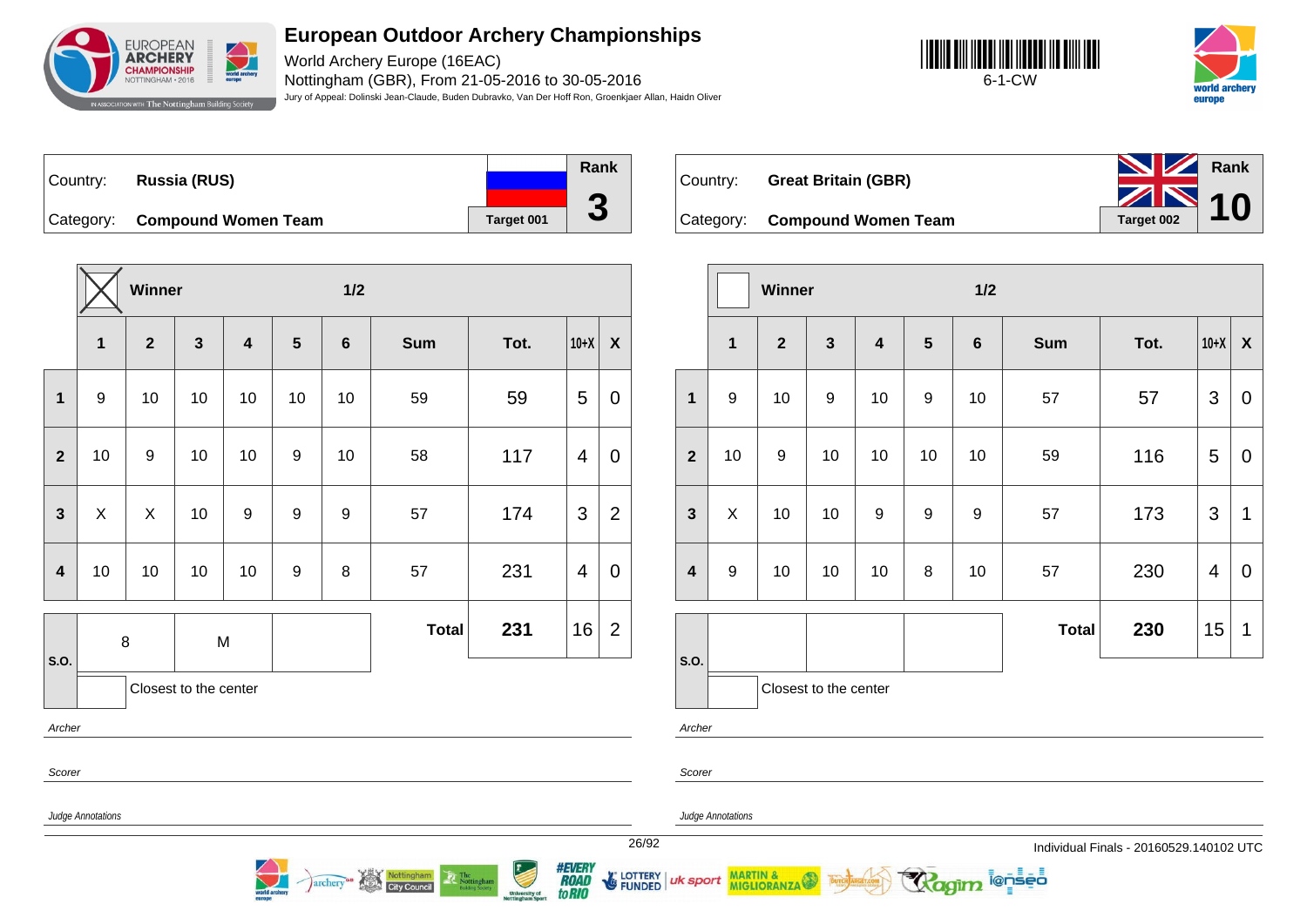

World Archery Europe (16EAC) Nottingham (GBR), From 21-05-2016 to 30-05-2016 Jury of Appeal: Dolinski Jean-Claude, Buden Dubravko, Van Der Hoff Ron, Groenkjaer Allan, Haidn Oliver





| ∣Country: ⊥ | <b>Netherlands (NED)</b>   |            |
|-------------|----------------------------|------------|
| Category:   | <b>Compound Women Team</b> | Target 001 |



Country: **Great Britain (GBR)**



|                         |                         | Winner                  |                       |                         |                | <b>Bronze</b>    |              |      |        |                           |
|-------------------------|-------------------------|-------------------------|-----------------------|-------------------------|----------------|------------------|--------------|------|--------|---------------------------|
|                         | $\overline{\mathbf{1}}$ | $\overline{\mathbf{2}}$ | $\mathbf{3}$          | $\overline{\mathbf{4}}$ | $5\phantom{1}$ | $6\phantom{1}$   | <b>Sum</b>   | Tot. | $10+X$ | $\boldsymbol{\mathsf{X}}$ |
| $\mathbf{1}$            | $\boldsymbol{9}$        | 8                       | 10                    | 10                      | 9              | 10               | 56           | 56   | 3      | $\mathbf 0$               |
| $\overline{2}$          | 10                      | 9                       | $\boldsymbol{9}$      | 10                      | 10             | 10               | 58           | 114  | 4      | $\overline{0}$            |
| $\overline{\mathbf{3}}$ | 8                       | $\boldsymbol{9}$        | $\boldsymbol{9}$      | 10                      | 9              | $\boldsymbol{9}$ | 54           | 168  | 1      | 0                         |
| $\overline{\mathbf{4}}$ | 10                      | 9                       | 10                    | 10                      | 9              | $\boldsymbol{9}$ | 57           | 225  | 3      | $\mathbf 0$               |
|                         |                         |                         |                       |                         |                |                  | <b>Total</b> | 225  | 11     | $\mathbf 0$               |
| S.O.                    |                         |                         | Closest to the center |                         |                |                  |              |      |        |                           |
|                         | Archer                  |                         |                       |                         |                |                  |              |      |        |                           |
| Scorer                  |                         |                         |                       |                         |                |                  |              |      |        |                           |

archer

|                         |                  | Winner           |                       |                         |                  |                  | <b>Bronze</b> |      |                |                  |  |  |
|-------------------------|------------------|------------------|-----------------------|-------------------------|------------------|------------------|---------------|------|----------------|------------------|--|--|
|                         | $\mathbf{1}$     | $\overline{2}$   | $\mathbf{3}$          | $\overline{\mathbf{4}}$ | $5\phantom{1}$   | $6\phantom{1}$   | <b>Sum</b>    | Tot. | $10+X$         | $\boldsymbol{X}$ |  |  |
| $\mathbf{1}$            | $9$              | 8                | $\boldsymbol{9}$      | 9                       | 8                | $\boldsymbol{9}$ | 52            | 52   | $\mathbf 0$    | $\mathbf 0$      |  |  |
| $\overline{2}$          | 10               | 9                | 9                     | 8                       | $\mathsf g$      | 10               | 55            | 107  | $\overline{2}$ | $\mathbf 0$      |  |  |
| $\mathbf{3}$            | 10               | 9                | 9                     | 10                      | $\boldsymbol{9}$ | $\boldsymbol{9}$ | 56            | 163  | $\overline{2}$ | 0                |  |  |
| $\overline{\mathbf{4}}$ | $\boldsymbol{9}$ | $\boldsymbol{9}$ | $\boldsymbol{9}$      | 10                      | $\mathsf g$      | 8                | 54            | 217  | 1              | $\mathbf 0$      |  |  |
|                         |                  |                  |                       |                         |                  |                  | <b>Total</b>  | 217  | 5              | $\pmb{0}$        |  |  |
| S.O.                    |                  |                  | Closest to the center |                         |                  |                  |               |      |                |                  |  |  |
| Archer                  |                  |                  |                       |                         |                  |                  |               |      |                |                  |  |  |

i@nseo

Judge Annotations

Judge Annotations

MARTIN & MIGLIORANZA

Scorer

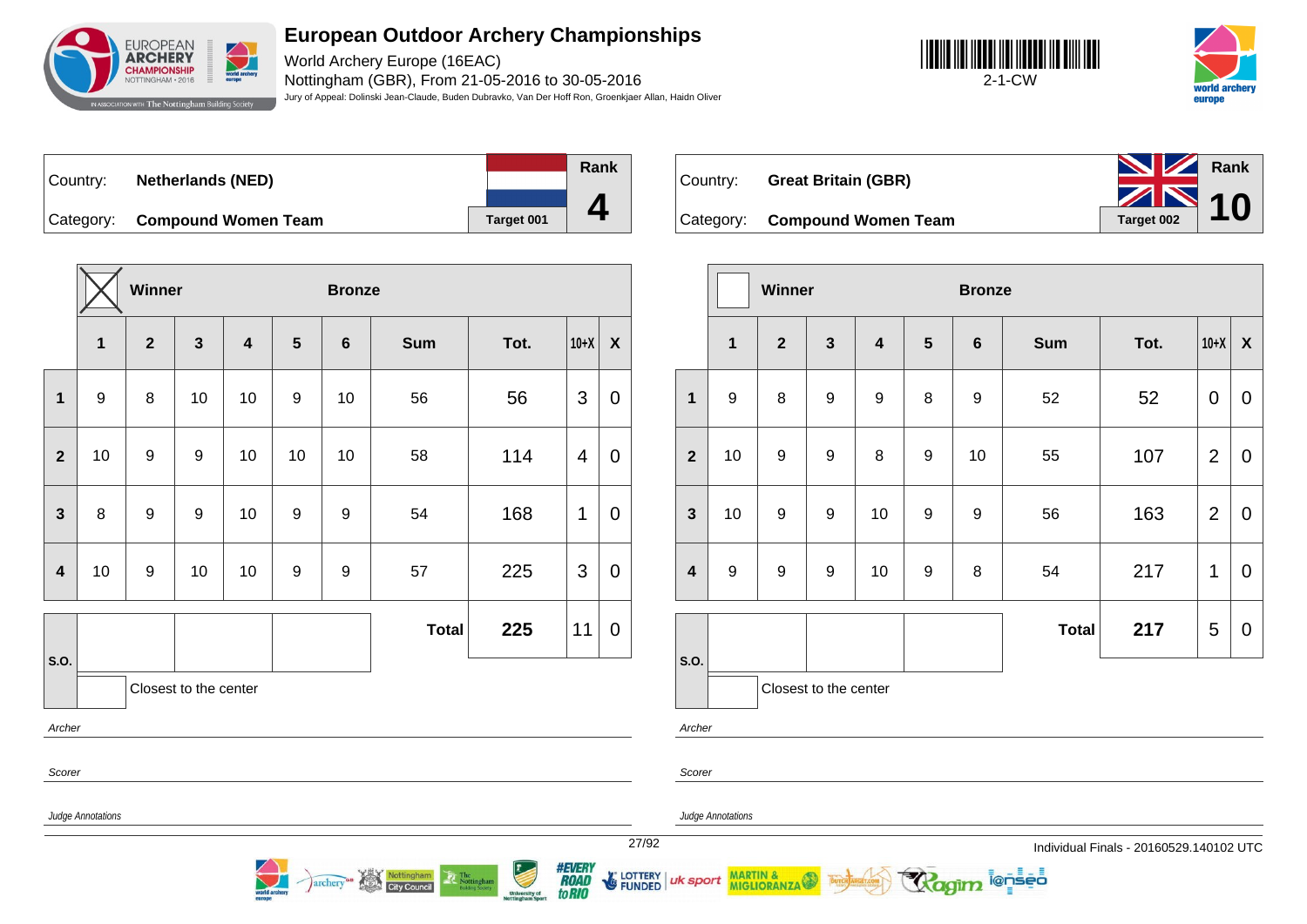

World Archery Europe (16EAC) Nottingham (GBR), From 21-05-2016 to 30-05-2016 Jury of Appeal: Dolinski Jean-Claude, Buden Dubravko, Van Der Hoff Ron, Groenkjaer Allan, Haidn Oliver





Country: **Turkey (TUR)**



Category: **Compound Women Team Tanget 001** 

|                         |              | Winner         |                       |                         |                         | Gold    |              |      |                |                  |  |
|-------------------------|--------------|----------------|-----------------------|-------------------------|-------------------------|---------|--------------|------|----------------|------------------|--|
|                         | $\mathbf{1}$ | $\overline{2}$ | $\mathbf{3}$          | $\overline{\mathbf{4}}$ | $\overline{\mathbf{5}}$ | $\bf 6$ | <b>Sum</b>   | Tot. | $10+X$         | $\boldsymbol{X}$ |  |
| $\mathbf 1$             | 9            | 9              | 8                     | 8                       | $\boldsymbol{7}$        | 10      | 51           | 51   | 1              | $\boldsymbol{0}$ |  |
| $\overline{\mathbf{2}}$ | 10           | 9              | $10$                  | 10                      | 10                      | 10      | 59           | 110  | 5              | $\pmb{0}$        |  |
| $\mathbf{3}$            | 10           | 8              | $\boldsymbol{9}$      | $\boldsymbol{9}$        | 9                       | 10      | 55           | 165  | $\overline{2}$ | $\boldsymbol{0}$ |  |
| $\boldsymbol{4}$        | 9            | $\overline{7}$ | $\boldsymbol{9}$      | $\boldsymbol{9}$        | 10                      | 10      | 54           | 219  | $\overline{2}$ | $\boldsymbol{0}$ |  |
|                         |              |                |                       |                         |                         |         | <b>Total</b> | 219  | 10             | $\mathbf 0$      |  |
| S.O.                    |              |                | Closest to the center |                         |                         |         |              |      |                |                  |  |
| Archer                  |              |                |                       |                         |                         |         |              |      |                |                  |  |
| Scorer                  |              |                |                       |                         |                         |         |              |      |                |                  |  |

Nottingham

**City Council** 

archery

|          |                               |            | Rank                 |
|----------|-------------------------------|------------|----------------------|
| Country: | Russia (RUS)                  |            |                      |
|          | Category: Compound Women Team | Target 002 | $\blacktriangledown$ |

|                         |                  | Winner         |                       |                         |                  | Gold             |              |      |                |                           |  |
|-------------------------|------------------|----------------|-----------------------|-------------------------|------------------|------------------|--------------|------|----------------|---------------------------|--|
|                         | 1                | $\overline{2}$ | $\mathbf{3}$          | $\overline{\mathbf{4}}$ | $5\phantom{1}$   | $\bf 6$          | <b>Sum</b>   | Tot. | $10+X$         | $\boldsymbol{\mathsf{X}}$ |  |
| $\mathbf{1}$            | 9                | 10             | 10                    | $\boldsymbol{9}$        | 8                | 9                | 55           | 55   | $\overline{2}$ | $\mathbf 0$               |  |
| $\overline{2}$          | $\overline{7}$   | 10             | $\boldsymbol{9}$      | $\boldsymbol{9}$        | $\boldsymbol{9}$ | $\boldsymbol{9}$ | 53           | 108  | 1              | $\mathbf 0$               |  |
| $\mathbf{3}$            | $\boldsymbol{9}$ | 9              | $\boldsymbol{9}$      | $\boldsymbol{9}$        | 10               | 10               | 56           | 164  | $\overline{2}$ | $\mathbf 0$               |  |
| $\overline{\mathbf{4}}$ | $\overline{7}$   | 10             | $\boldsymbol{9}$      | 9                       | 8                | 10               | 53           | 217  | $\overline{2}$ | $\mathbf 0$               |  |
|                         |                  |                |                       |                         |                  |                  | <b>Total</b> | 217  | $\overline{7}$ | $\pmb{0}$                 |  |
| S.O.                    |                  |                | Closest to the center |                         |                  |                  |              |      |                |                           |  |

ionseo

Archer

Scorer

Judge Annotations

Judge Annotations

MARTIN & MIGLIORANZA

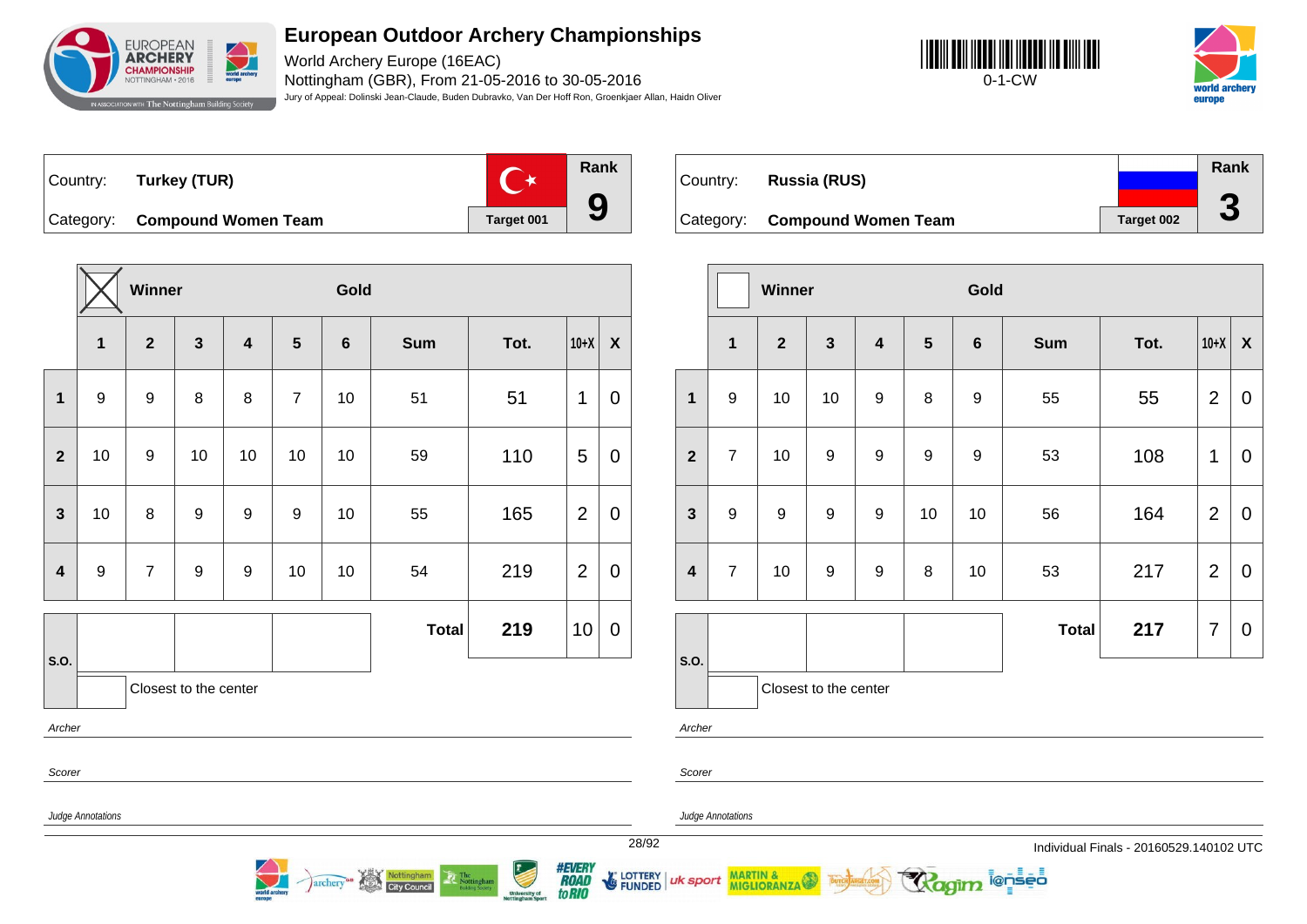

World Archery Europe (16EAC) Nottingham (GBR), From 21-05-2016 to 30-05-2016 Jury of Appeal: Dolinski Jean-Claude, Buden Dubravko, Van Der Hoff Ron, Groenkjaer Allan, Haidn Oliver





**B Rank** Country: **Slovenia (SLO) 1** Category: **Compound Mixed Team Target 034** 

|                         |                           | Winner                |                  | 1/8                     |              |      |                |                           |
|-------------------------|---------------------------|-----------------------|------------------|-------------------------|--------------|------|----------------|---------------------------|
|                         | $\overline{\mathbf{1}}$   | $\overline{2}$        | $\mathbf{3}$     | $\overline{\mathbf{4}}$ | <b>Sum</b>   | Tot. | $10+X$         | $\boldsymbol{\mathsf{X}}$ |
| 1                       | X                         | X                     | $\boldsymbol{9}$ | $\boldsymbol{9}$        | 38           | 38   | $\overline{2}$ | 2                         |
| $\overline{2}$          | $\mathsf{X}$              | 10                    | 10               | 10                      | 40           | 78   | 4              | 1                         |
| 3                       | $\pmb{\times}$            | Χ                     | $\mathsf{X}$     | $\sf X$                 | 40           | 118  | $\overline{4}$ | $\overline{4}$            |
| $\overline{\mathbf{4}}$ | $\boldsymbol{\mathsf{X}}$ | Χ                     | 10               | $10$                    | 40           | 158  | 4              | $\overline{2}$            |
|                         |                           |                       |                  |                         | <b>Total</b> | 158  | 14             | 9                         |
| S.O.                    |                           | Closest to the center |                  |                         |              |      |                |                           |
| Archer                  |                           |                       |                  |                         |              |      |                |                           |
|                         |                           |                       |                  |                         |              |      |                |                           |

Nottingham

**City Council** 

archery

| Country: | <b>Estonia (EST)</b>          |            | Rank |
|----------|-------------------------------|------------|------|
|          | Category: Compound Mixed Team | Target 035 | 16   |

|                         |                | Winner                |                  | 1/8                     |              |      |                |                           |
|-------------------------|----------------|-----------------------|------------------|-------------------------|--------------|------|----------------|---------------------------|
|                         | $\mathbf{1}$   | $\mathbf{2}$          | $\mathbf{3}$     | $\overline{\mathbf{4}}$ | <b>Sum</b>   | Tot. | $10+X$         | $\boldsymbol{\mathsf{X}}$ |
| $\mathbf{1}$            | $\mathsf X$    | $\boldsymbol{9}$      | 9                | $\boldsymbol{9}$        | 37           | 37   | 1              | 1                         |
| $\overline{2}$          | $\pmb{\times}$ | 10                    | $\overline{9}$   | $\bf 8$                 | 37           | 74   | $\overline{2}$ | 1                         |
| $\mathbf{3}$            | $10$           | $\boldsymbol{9}$      | $\boldsymbol{9}$ | $\bf 8$                 | 36           | 110  | 1              | $\mathbf 0$               |
| $\overline{\mathbf{4}}$ | $\pmb{\times}$ | $\boldsymbol{9}$      | 9                | $\bf 8$                 | 36           | 146  | 1              | 1                         |
|                         |                |                       |                  |                         | <b>Total</b> | 146  | 5              | $\mathfrak{S}$            |
| S.O.                    |                | Closest to the center |                  |                         |              |      |                |                           |

Archer

Scorer

Scorer

Judge Annotations

Judge Annotations

MARTIN & MIGLIORANZA

29/92 Individual Finals - 20160529.140102 UTC

**ienseo** 



LOTTERY<br>FUNDED uk sport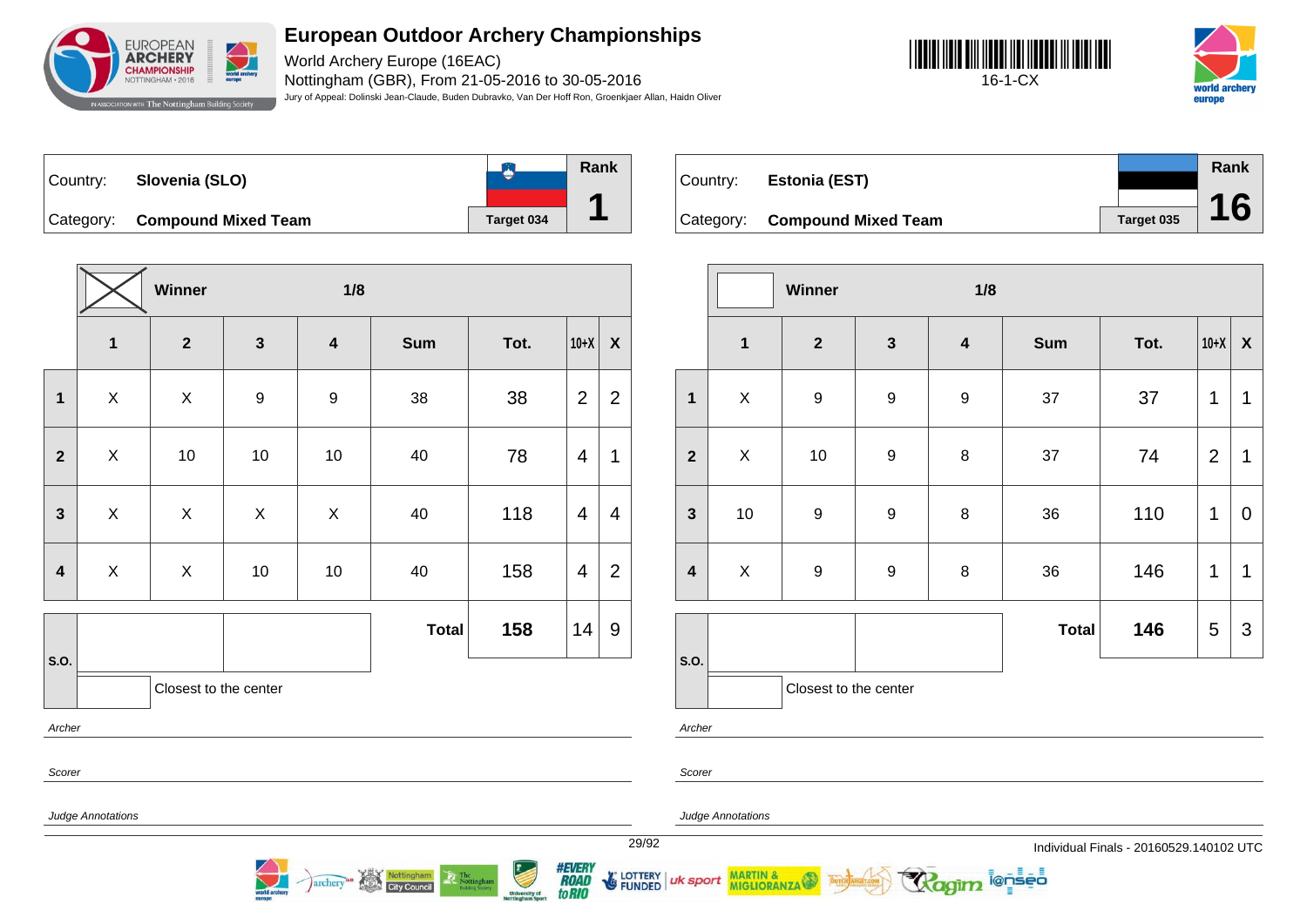

World Archery Europe (16EAC) Nottingham (GBR), From 21-05-2016 to 30-05-2016 Jury of Appeal: Dolinski Jean-Claude, Buden Dubravko, Van Der Hoff Ron, Groenkjaer Allan, Haidn Oliver





Country: **Poland (POL)** Category: **Compound Mixed Team Target 037 Rank 9**

|                         |                           | Winner                |                  | 1/8                     |              |      |                |                |
|-------------------------|---------------------------|-----------------------|------------------|-------------------------|--------------|------|----------------|----------------|
|                         | $\mathbf{1}$              | $\boldsymbol{2}$      | $\mathbf{3}$     | $\overline{\mathbf{4}}$ | <b>Sum</b>   | Tot. | $10+X$         | X              |
| 1                       | 10                        | 10                    | $10$             | 10                      | 40           | 40   | 4              | 0              |
| $\overline{\mathbf{2}}$ | $10\,$                    | $\boldsymbol{9}$      | $\boldsymbol{9}$ | $\boldsymbol{9}$        | 37           | 77   | 1              | 0              |
| $\mathbf{3}$            | X                         | X                     | $10$             | 8                       | 38           | 115  | 3              | $\overline{2}$ |
| $\overline{\mathbf{4}}$ | $\boldsymbol{\mathsf{X}}$ | $10$                  | 9                | $\boldsymbol{9}$        | 38           | 153  | $\overline{2}$ | $\mathbf{1}$   |
|                         |                           |                       |                  |                         | <b>Total</b> | 153  | $10$           | $\mathfrak{S}$ |
| S.O.                    |                           | Closest to the center |                  |                         |              |      |                |                |
| Archer                  |                           |                       |                  |                         |              |      |                |                |
| Scorer                  |                           |                       |                  |                         |              |      |                |                |

archery

**City Council** 

| Country: | Germany (GER)                 |            | Rank |
|----------|-------------------------------|------------|------|
|          | Category: Compound Mixed Team | Target 038 |      |

|                         |                         | Winner                |                  | 1/8                     |              |      |                |                           |
|-------------------------|-------------------------|-----------------------|------------------|-------------------------|--------------|------|----------------|---------------------------|
|                         | $\overline{\mathbf{1}}$ | $\mathbf{2}$          | $\mathbf{3}$     | $\overline{\mathbf{4}}$ | <b>Sum</b>   | Tot. | $10+X$         | $\boldsymbol{\mathsf{X}}$ |
| $\mathbf{1}$            | $\mathsf X$             | $\boldsymbol{9}$      | $\boldsymbol{9}$ | $\boldsymbol{9}$        | 37           | 37   | 1              | 1                         |
| $\overline{2}$          | $\pmb{\times}$          | $\mathsf X$           | $10$             | $\boldsymbol{9}$        | 39           | 76   | 3              | $\overline{2}$            |
| $\mathbf{3}$            | $\boldsymbol{9}$        | $\boldsymbol{9}$      | $\boldsymbol{9}$ | 9                       | 36           | 112  | $\mathbf 0$    | $\mathbf 0$               |
| $\overline{\mathbf{4}}$ | $\pmb{\times}$          | $10$                  | $10$             | $\boldsymbol{9}$        | 39           | 151  | 3              | 1                         |
|                         |                         |                       |                  |                         | <b>Total</b> | 151  | $\overline{7}$ | 4                         |
| S.O.                    |                         | Closest to the center |                  |                         |              |      |                |                           |

ionseo

Scorer

uk sport

Archer

Judge Annotations

MARTIN & MIGLIORANZA

Judge Annotations

30/92 Individual Finals - 20160529.140102 UTC



E LOTTERY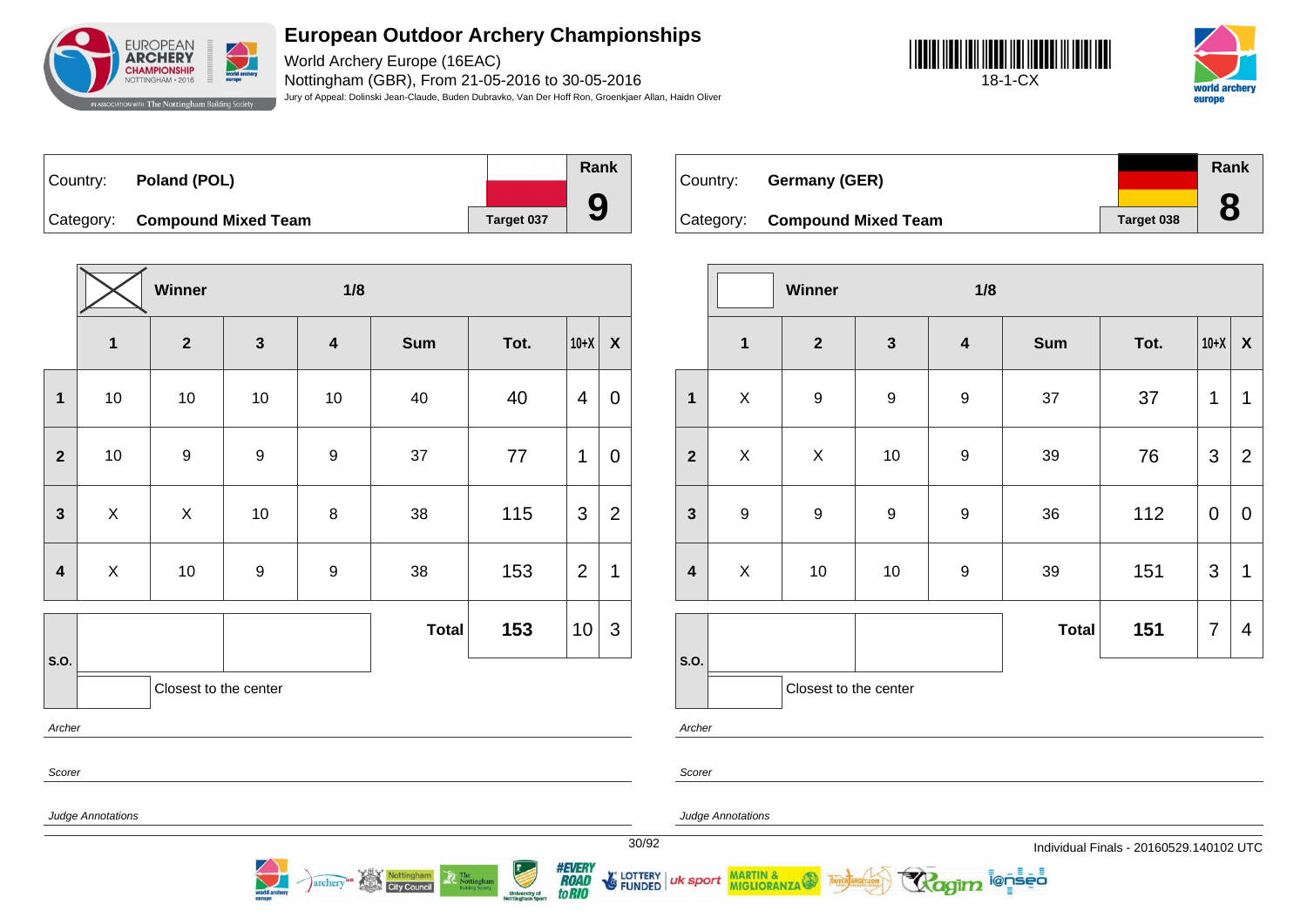

World Archery Europe (16EAC) Nottingham (GBR), From 21-05-2016 to 30-05-2016 Jury of Appeal: Dolinski Jean-Claude, Buden Dubravko, Van Der Hoff Ron, Groenkjaer Allan, Haidn Oliver





| ∣Country: | France (FRA)                  |            | Rank |
|-----------|-------------------------------|------------|------|
|           |                               |            | C    |
|           | Category: Compound Mixed Team | Target 040 |      |

**Winner 1/8 1 2 3 4 Sum Tot. 10+X X 1** | X | 10 | 10 | 10 | 40 | 40 |4 |1 **2** X X X X 40 80 4 4 **3** X 10 10 9 39 119 3 1 **4** | 10 | 10 | 10 | 10 | 40 | 159 |4 | 0 **S.O. Total 159** 15 6 Closest to the center Archer

Nottingham<br>City Council

archery

| Country: | <b>Great Britain (GBR)</b>    | <b>No. 7 Rank</b><br>$ZN_{12}$ |  |
|----------|-------------------------------|--------------------------------|--|
|          | Category: Compound Mixed Team | Target 041                     |  |

|                         |                | Winner                |                  | 1/8                     |              |      |                         |                  |
|-------------------------|----------------|-----------------------|------------------|-------------------------|--------------|------|-------------------------|------------------|
|                         | $\mathbf 1$    | $\boldsymbol{2}$      | $\mathbf{3}$     | $\overline{\mathbf{4}}$ | <b>Sum</b>   | Tot. | $10+X$                  | $\boldsymbol{X}$ |
| $\overline{1}$          | $\pmb{\times}$ | X                     | $10$             | 10                      | 40           | 40   | $\overline{4}$          | $\overline{2}$   |
| $\overline{2}$          | $10$           | 10                    | 10               | $\boldsymbol{9}$        | 39           | 79   | 3                       | $\mathbf 0$      |
| $\mathbf{3}$            | $\pmb{\times}$ | X                     | $\boldsymbol{9}$ | $\boldsymbol{9}$        | 38           | 117  | $\overline{2}$          | $\overline{2}$   |
| $\overline{\mathbf{4}}$ | $\mathsf X$    | X                     | 10               | 10                      | 40           | 157  | $\overline{\mathbf{4}}$ | $\overline{2}$   |
|                         |                |                       |                  |                         | <b>Total</b> | 157  | 13                      | 6                |
| S.O.                    |                | Closest to the center |                  |                         |              |      |                         |                  |

i@nseo

Archer

Scorer

Judge Annotations

MARTIN & MIGLIORANZA



Scorer

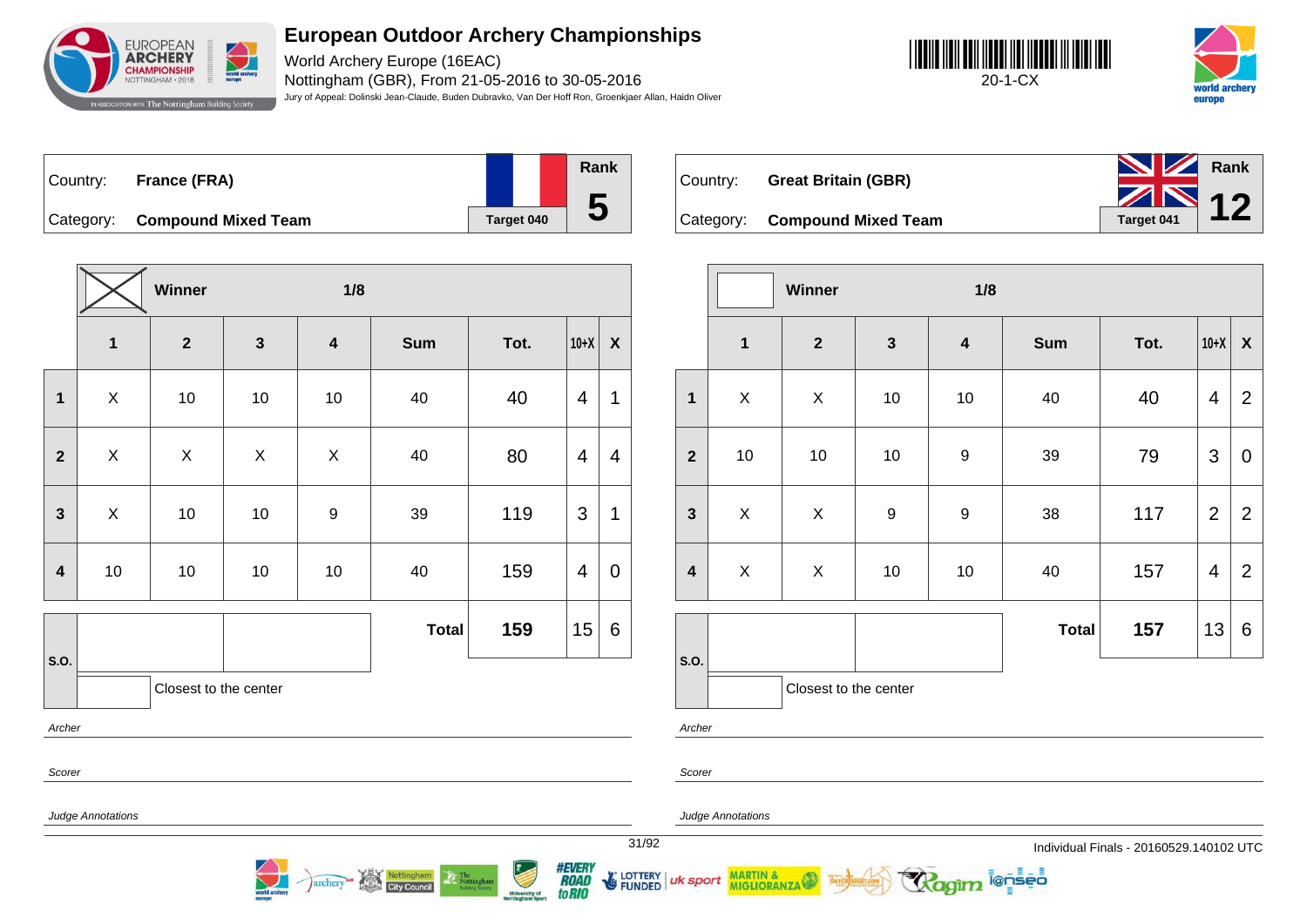

World Archery Europe (16EAC) Nottingham (GBR), From 21-05-2016 to 30-05-2016 Jury of Appeal: Dolinski Jean-Claude, Buden Dubravko, Van Der Hoff Ron, Groenkjaer Allan, Haidn Oliver





**Rank** Country: **Spain (ESP) 高 13** Category: **Compound Mixed Team Target 043** 

|                  | Winner<br>1/8  |                         |              |                         |              |      |                         |                  |  |
|------------------|----------------|-------------------------|--------------|-------------------------|--------------|------|-------------------------|------------------|--|
|                  | $\mathbf{1}$   | $\overline{\mathbf{2}}$ | $\mathbf{3}$ | $\overline{\mathbf{4}}$ | <b>Sum</b>   | Tot. | $10+X$                  | $\boldsymbol{X}$ |  |
| $\mathbf{1}$     | $\pmb{\times}$ | X                       | X            | 10                      | 40           | 40   | 4                       | 3                |  |
| $\mathbf{2}$     | $10$           | $10$                    | $10$         | $\boldsymbol{9}$        | 39           | 79   | 3                       | $\mathbf 0$      |  |
| $\mathbf{3}$     | X              | 10                      | $10$         | $\boldsymbol{9}$        | 39           | 118  | 3                       | 1                |  |
| $\boldsymbol{4}$ | $\mathsf{X}$   | X                       | $10$         | 10                      | 40           | 158  | $\overline{\mathbf{4}}$ | $\overline{2}$   |  |
|                  |                |                         |              |                         | <b>Total</b> | 158  | 14                      | 6                |  |
| S.O.             |                | Closest to the center   |              |                         |              |      |                         |                  |  |
| Archer           |                |                         |              |                         |              |      |                         |                  |  |

Nottingham

archery

|          |                               |                   | Rank |
|----------|-------------------------------|-------------------|------|
| Country: | <b>Netherlands (NED)</b>      |                   |      |
|          |                               |                   |      |
|          | Category: Compound Mixed Team | <b>Target 044</b> |      |

|                         |                | Winner                |                  | 1/8                     |              |      |                |                           |
|-------------------------|----------------|-----------------------|------------------|-------------------------|--------------|------|----------------|---------------------------|
|                         | $\mathbf{1}$   | $\boldsymbol{2}$      | $\mathbf{3}$     | $\overline{\mathbf{4}}$ | <b>Sum</b>   | Tot. | $10+X$         | $\boldsymbol{\mathsf{X}}$ |
| $\mathbf 1$             | $\mathsf{X}$   | $\mathsf X$           | $10$             | $\boldsymbol{9}$        | 39           | 39   | 3              | $\overline{2}$            |
| $\mathbf{2}$            | $\mathsf{X}$   | 10                    | $\boldsymbol{9}$ | $\boldsymbol{9}$        | 38           | 77   | $\overline{2}$ | 1                         |
| $\overline{\mathbf{3}}$ | $\pmb{\times}$ | 10                    | $10$             | 10                      | 40           | 117  | $\overline{4}$ | 1                         |
| $\overline{\mathbf{4}}$ | $10$           | 10                    | 9                | $\mathsf g$             | 38           | 155  | $\overline{2}$ | $\mathbf 0$               |
|                         |                |                       |                  |                         | <b>Total</b> | 155  | 11             | 4                         |
| S.O.                    |                | Closest to the center |                  |                         |              |      |                |                           |

**ienseo** 

Archer

Scorer

Scorer

Judge Annotations

Judge Annotations

MARTIN & MIGLIORANZA

32/92 Individual Finals - 20160529.140102 UTC



LOTTERY<br>FUNDED uk sport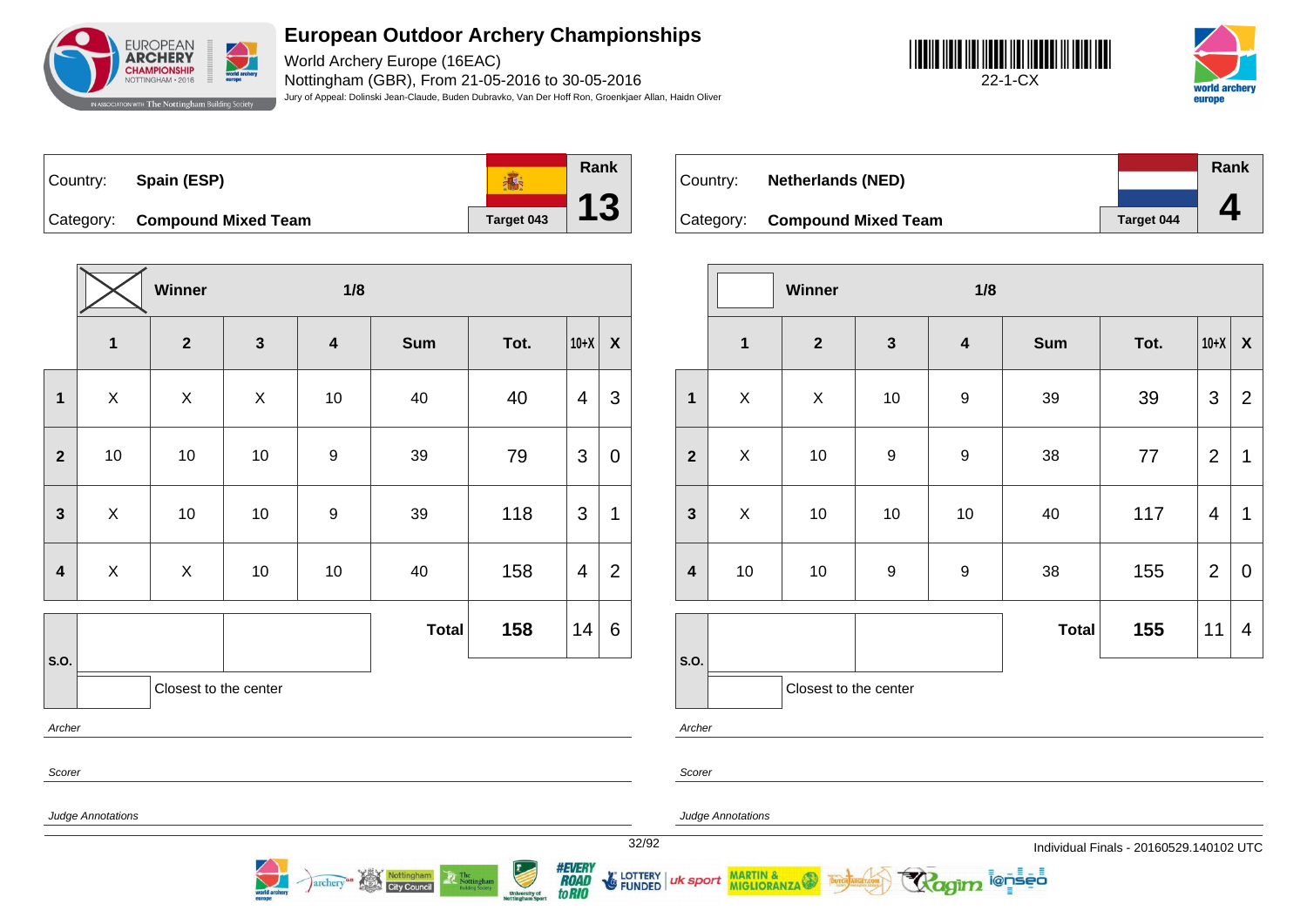

World Archery Europe (16EAC) Nottingham (GBR), From 21-05-2016 to 30-05-2016 Jury of Appeal: Dolinski Jean-Claude, Buden Dubravko, Van Der Hoff Ron, Groenkjaer Allan, Haidn Oliver





| ⊺Countr∨: | Denmark (DEN)                 |  |            | Rank |
|-----------|-------------------------------|--|------------|------|
|           |                               |  |            | m    |
|           | Category: Compound Mixed Team |  | Target 046 | J    |

**Winner 1/8 1 2 3 4 Sum Tot. 10+X X 1** | X | 10 | 10 | 9 | 39 | 39 |3 |1 **2** X 10 10 9 39 78 3 1 **3**  $\begin{array}{|c|c|c|c|c|c|}\n\hline\n\textbf{3} & \textbf{3} & \textbf{4} & \textbf{5} \\
\hline\n\textbf{4} & \textbf{5} & \textbf{6} & \textbf{7} & \textbf{8} \\
\hline\n\textbf{5} & \textbf{6} & \textbf{8} & \textbf{9} & \textbf{1} & \textbf{3} \\
\hline\n\textbf{6} & \textbf{7} & \textbf{1} & \textbf{1} & \textbf{1} & \textbf{1} \\
\hline\n\textbf{7} & \textbf{8} & \textbf{1} & \textbf{1} & \text$ **4** | X | 10 | 10 | 9 | 39 | 155 |3 |1 **S.O. Total 155** 11 4 Closest to the center Archer

Nottingham

archery

| Country: | Sweden (SWE)                  |            | Rank |
|----------|-------------------------------|------------|------|
|          |                               |            |      |
|          | Category: Compound Mixed Team | Target 047 |      |

|                         |                | Winner                |                  | 1/8                     |              |      |                |                    |
|-------------------------|----------------|-----------------------|------------------|-------------------------|--------------|------|----------------|--------------------|
|                         | $\mathbf{1}$   | $\boldsymbol{2}$      | $\mathbf{3}$     | $\overline{\mathbf{4}}$ | <b>Sum</b>   | Tot. | $10+X$         | $\pmb{\mathsf{X}}$ |
| $\mathbf 1$             | $\pmb{\times}$ | $\mathsf X$           | $\boldsymbol{9}$ | $\boldsymbol{9}$        | 38           | 38   | $\overline{2}$ | $\overline{2}$     |
| $\mathbf{2}$            | $10$           | 10                    | $10$             | 10                      | 40           | 78   | 4              | 0                  |
| $\mathbf{3}$            | $10$           | $10$                  | 9                | $\boldsymbol{9}$        | 38           | 116  | $\overline{2}$ | $\mathbf 0$        |
| $\overline{\mathbf{4}}$ | $10$           | $\boldsymbol{9}$      | 9                | $\boldsymbol{9}$        | 37           | 153  | 1              | $\overline{0}$     |
|                         |                |                       |                  |                         | <b>Total</b> | 153  | 9              | $\overline{2}$     |
| S.O.                    |                | Closest to the center |                  |                         |              |      |                |                    |

i@nseo

Archer

Scorer

uk sport

Scorer

Judge Annotations

MARTIN & MIGLIORANZA

Judge Annotations



**FUNDED**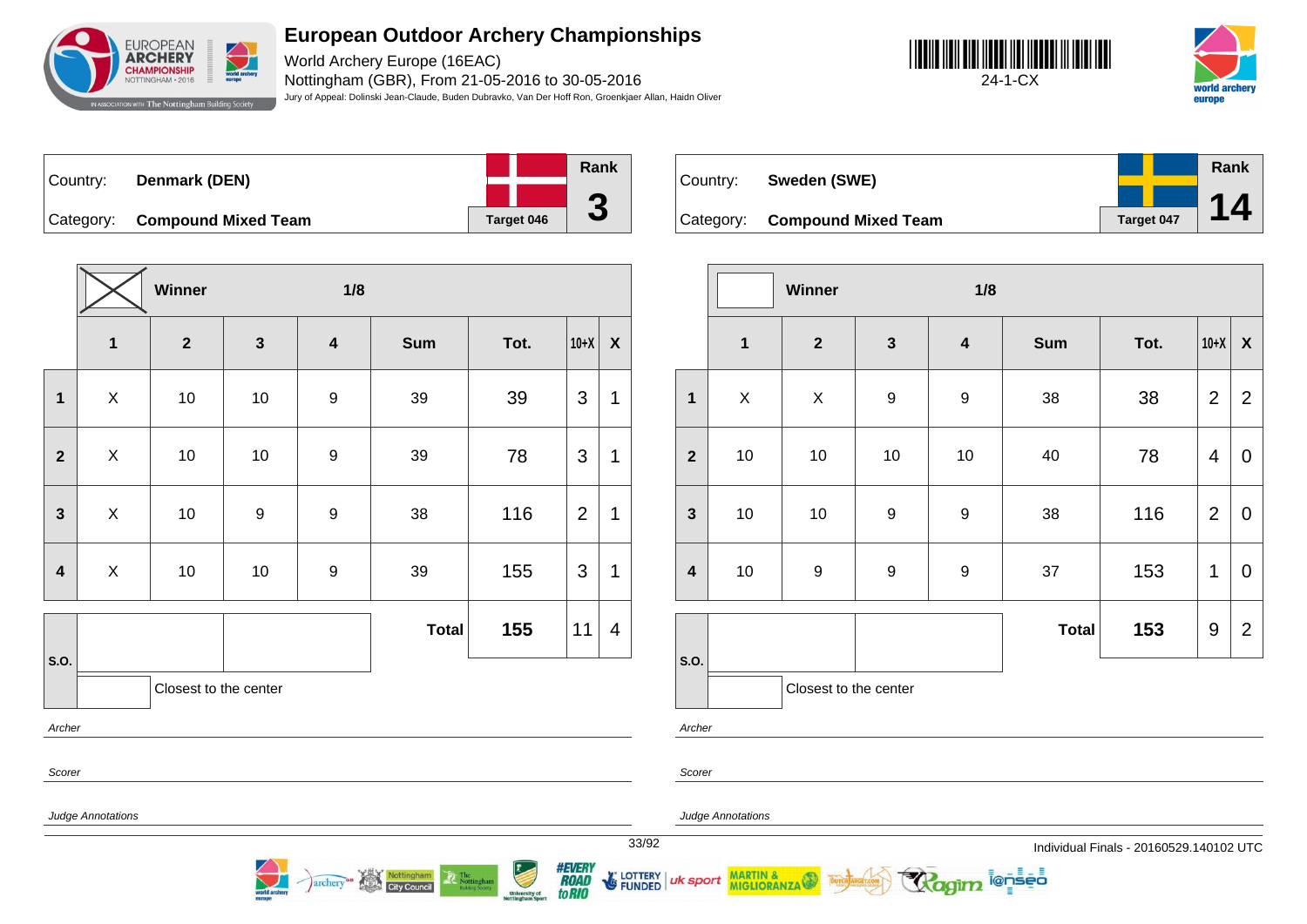

World Archery Europe (16EAC) Nottingham (GBR), From 21-05-2016 to 30-05-2016 Jury of Appeal: Dolinski Jean-Claude, Buden Dubravko, Van Der Hoff Ron, Groenkjaer Allan, Haidn Oliver

**Rank**

**11**





Country: **Belgium (BEL)** Category: **Compound Mixed Team Target 049** 

|                  |                         | <b>Winner</b>         |                  | 1/8                     |              |      |                |                           |
|------------------|-------------------------|-----------------------|------------------|-------------------------|--------------|------|----------------|---------------------------|
|                  | $\overline{\mathbf{1}}$ | $\mathbf{2}$          | $\mathbf{3}$     | $\overline{\mathbf{4}}$ | <b>Sum</b>   | Tot. | $10+X$         | $\boldsymbol{\mathsf{X}}$ |
| $\mathbf 1$      | X                       | 10                    | $10$             | 10                      | 40           | 40   | $\overline{4}$ | 1                         |
| $\mathbf{2}$     | X                       | 10                    | $\boldsymbol{9}$ | $\boldsymbol{9}$        | 38           | 78   | $\overline{2}$ | 1                         |
| $\mathbf{3}$     | $10$                    | $10$                  | 10               | $\bf 8$                 | 38           | 116  | 3              | $\mathbf 0$               |
| $\boldsymbol{4}$ | $\pmb{\times}$          | X                     | $\boldsymbol{9}$ | $\boldsymbol{9}$        | 38           | 154  | $\overline{2}$ | $\overline{2}$            |
|                  |                         |                       |                  |                         | <b>Total</b> | 154  | 11             | 4                         |
| S.O.             |                         |                       |                  |                         |              |      |                |                           |
|                  |                         | Closest to the center |                  |                         |              |      |                |                           |

archery



Scorer

Scorer

Archer

Judge Annotations

Judge Annotations

uk sport

MARTIN &

*#EVERY<br>ROAD<br>toRIO* **FUNDED** 

34/92 Individual Finals - 20160529.140102 UTC



|                         |                         | Winner                |              | 1/8                     |              |      |                |                  |
|-------------------------|-------------------------|-----------------------|--------------|-------------------------|--------------|------|----------------|------------------|
|                         | $\overline{\mathbf{1}}$ | $\mathbf{2}$          | $\mathbf{3}$ | $\overline{\mathbf{4}}$ | <b>Sum</b>   | Tot. | $10+X$         | $\boldsymbol{X}$ |
| $\mathbf 1$             | $\mathsf X$             | 10                    | $10$         | 10                      | 40           | 40   | 4              | 1                |
| $\overline{\mathbf{2}}$ | $\mathsf{X}$            | $10\,$                | 10           | $\boldsymbol{9}$        | 39           | 79   | 3              | 1                |
| $\mathbf{3}$            | X                       | 10                    | $10$         | 10                      | 40           | 119  | 4              | 1                |
| $\overline{\mathbf{4}}$ | $\mathsf{X}$            | X                     | $10$         | 10                      | 40           | 159  | $\overline{4}$ | $\overline{2}$   |
|                         |                         |                       |              |                         | <b>Total</b> | 159  | 15             | 5                |
| S.O.                    |                         | Closest to the center |              |                         |              |      |                |                  |

**E** LOTTERY

i@nseo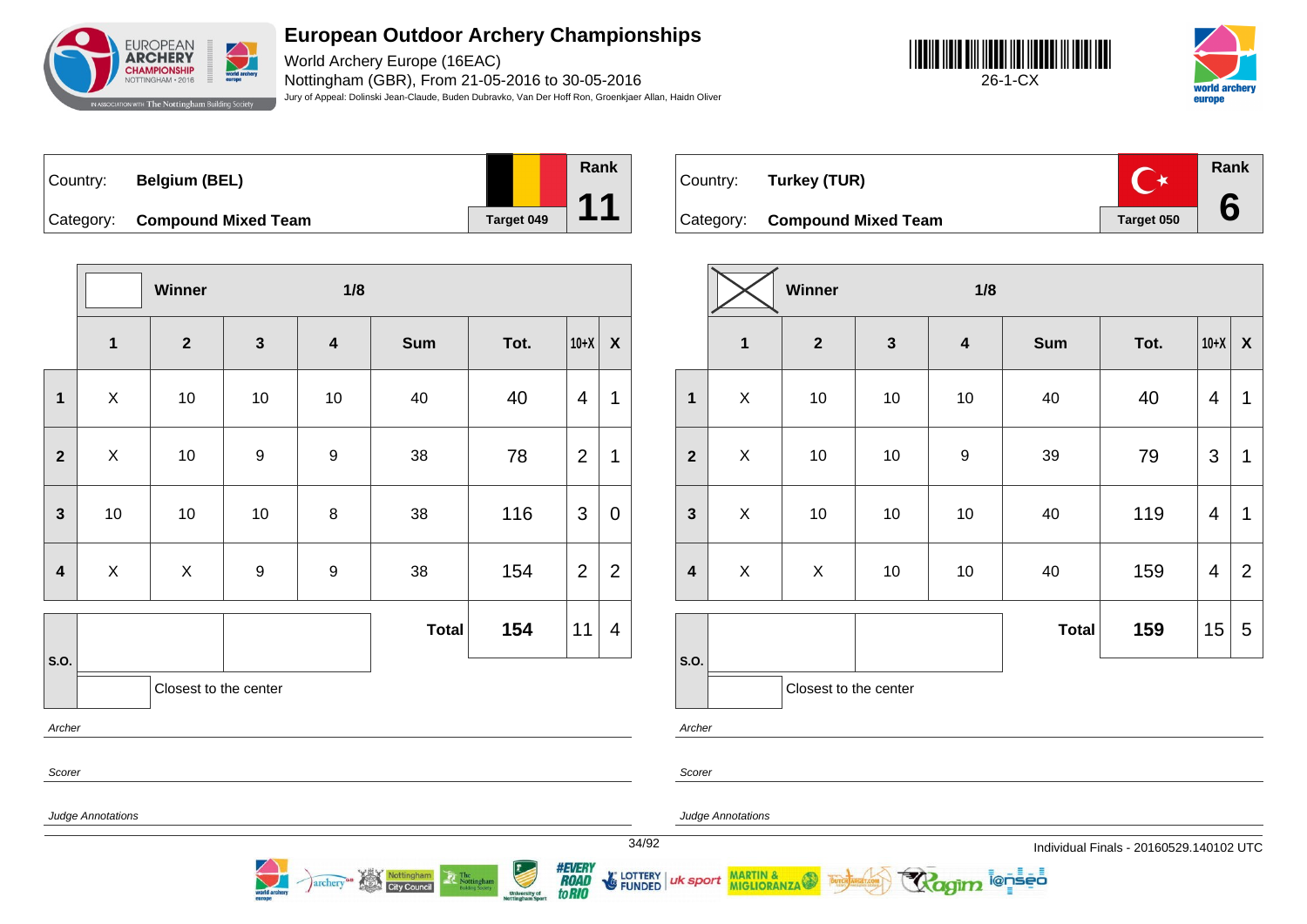

World Archery Europe (16EAC) Nottingham (GBR), From 21-05-2016 to 30-05-2016 Jury of Appeal: Dolinski Jean-Claude, Buden Dubravko, Van Der Hoff Ron, Groenkjaer Allan, Haidn Oliver





| ∣Country: l | Italy (ITA)                   |            | Rank |
|-------------|-------------------------------|------------|------|
|             | Category: Compound Mixed Team | Target 052 |      |

**Winner 1/8 1 2 3 4 Sum Tot. 10+X X 1** | X | 10 | 10 | 9 | 39 | 39 |3 |1 **2** | 10 | 10 | 10 | 9 | 39 | 78 |3 | 0 **3**  $\begin{array}{|c|c|c|c|c|c|}\n\hline\n\textbf{3} & \textbf{3} & \textbf{3} & \textbf{3} \\
\hline\n\end{array}\n\quad \begin{array}{|c|c|c|c|c|}\n\hline\n\textbf{1} & \textbf{3} & \textbf{3} & \textbf{3} \\
\hline\n\textbf{2} & \textbf{1} & \textbf{3} & \textbf{3} \\
\hline\n\textbf{3} & \textbf{1} & \textbf{3} & \textbf{3} \\
\hline\n\textbf{4} & \textbf{1} & \textbf{1} & \textbf{3} \\
\hline\n\textbf$ **4** | X | X | 10 | 8 | 38 | 154 |3 |2 **S.O. Total 154** 11 5 Closest to the center Archer

Nottingham<br>City Council

archery

| Country: | Ukraine (UKR)                 |            | Rank |
|----------|-------------------------------|------------|------|
|          |                               |            |      |
|          | Category: Compound Mixed Team | Target 053 | 10   |

|                         |                       | Winner       |                  | 1/8                     |              |      |                |                           |
|-------------------------|-----------------------|--------------|------------------|-------------------------|--------------|------|----------------|---------------------------|
|                         | $\mathbf{1}$          | $\mathbf{2}$ | $\mathbf{3}$     | $\overline{\mathbf{4}}$ | <b>Sum</b>   | Tot. | $10+X$         | $\boldsymbol{\mathsf{X}}$ |
| $\mathbf{1}$            | $\mathsf{X}$          | $\mathsf X$  | X                | $\boldsymbol{9}$        | 39           | 39   | 3              | $\mathfrak{S}$            |
| $\overline{\mathbf{2}}$ | $\mathsf{X}$          | 10           | 10               | $\boldsymbol{9}$        | 39           | 78   | $\mathfrak{S}$ | $\mathbf 1$               |
| $\mathbf{3}$            | X                     | 10           | $\boldsymbol{9}$ | 8                       | 37           | 115  | $\overline{2}$ | $\mathbf 1$               |
| $\overline{\mathbf{4}}$ | X                     | 10           | $\boldsymbol{9}$ | $\overline{7}$          | 36           | 151  | $\overline{2}$ | 1                         |
|                         |                       |              |                  |                         | <b>Total</b> | 151  | 10             | 6                         |
| S.O.                    | Closest to the center |              |                  |                         |              |      |                |                           |

i@nseo

Scorer

MARTIN & MIGLIORANZA

Judge Annotations

Judge Annotations

Archer

Scorer

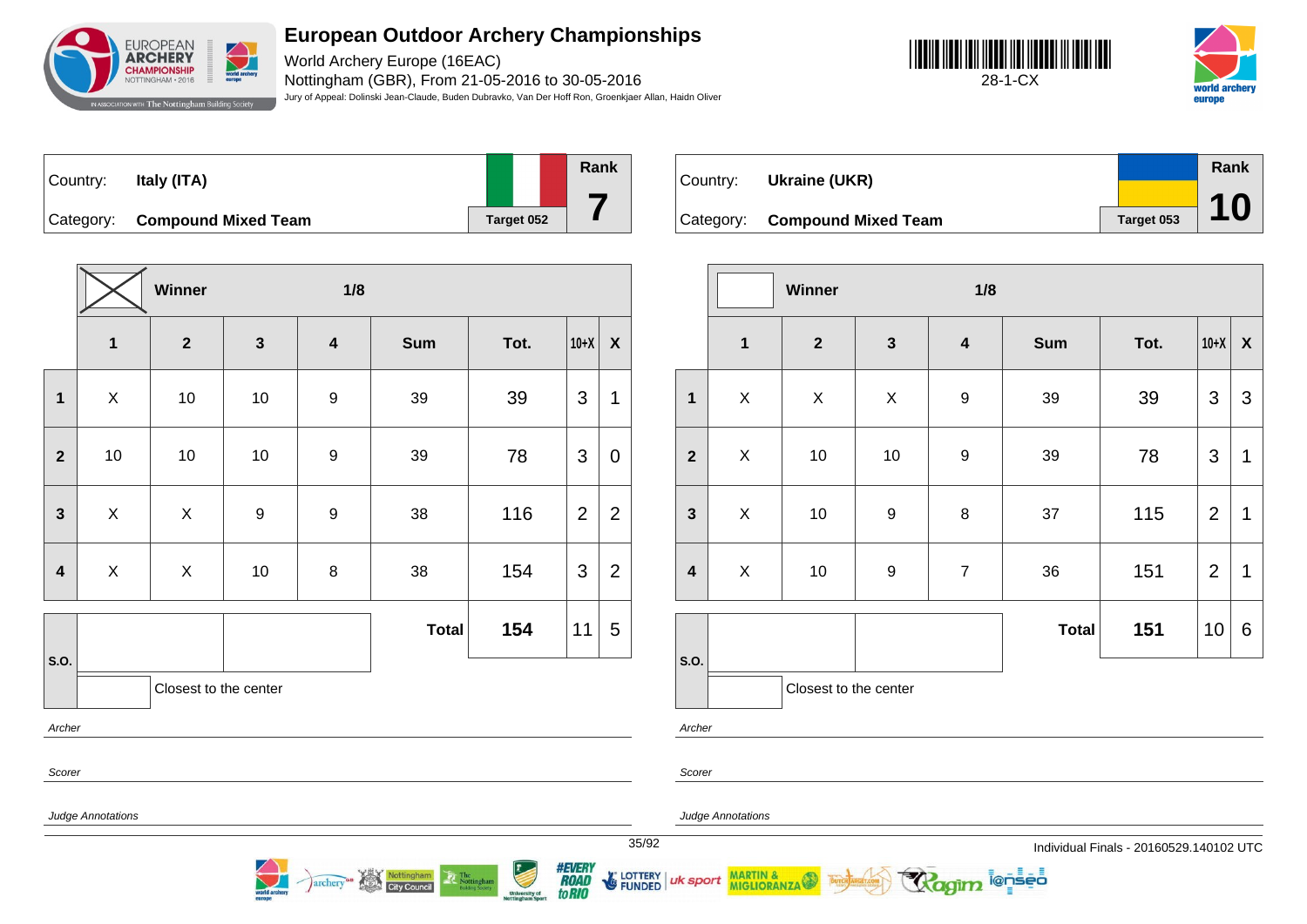

World Archery Europe (16EAC) Nottingham (GBR), From 21-05-2016 to 30-05-2016 Jury of Appeal: Dolinski Jean-Claude, Buden Dubravko, Van Der Hoff Ron, Groenkjaer Allan, Haidn Oliver





Country: **Norway (NOR)**



Category: **Compound Mixed Team Target 055** 

|                  |                           | Winner           | 1/8              |                         |              |      |                  |                  |
|------------------|---------------------------|------------------|------------------|-------------------------|--------------|------|------------------|------------------|
|                  | $\mathbf 1$               | $\mathbf{2}$     | $\mathbf{3}$     | $\overline{\mathbf{4}}$ | Sum          | Tot. | $10+X$           | $\boldsymbol{X}$ |
| 1                | $\boldsymbol{\mathsf{X}}$ | $\mathsf X$      | 10               | $\boldsymbol{9}$        | 39           | 39   | $\mathfrak{S}$   | $\overline{2}$   |
| $\overline{2}$   | X                         | $10$             | 10               | 9                       | 39           | 78   | 3                | 1                |
| $\mathbf{3}$     | X                         | $\mathsf X$      | $\mathsf X$      | $\boldsymbol{9}$        | 39           | 117  | 3                | 3                |
| $\boldsymbol{4}$ | $\boldsymbol{9}$          | $\boldsymbol{9}$ | $\boldsymbol{9}$ | $\boldsymbol{9}$        | 36           | 153  | $\pmb{0}$        | $\pmb{0}$        |
|                  |                           |                  |                  |                         | <b>Total</b> | 153  | $\boldsymbol{9}$ | 6                |
| S.O.             | Closest to the center     |                  |                  |                         |              |      |                  |                  |
| Archer           |                           |                  |                  |                         |              |      |                  |                  |
| Scorer           |                           |                  |                  |                         |              |      |                  |                  |

Nottingham<br>City Council

archery

|          |                               |            | Rank |  |
|----------|-------------------------------|------------|------|--|
| Country: | Russia (RUS)                  |            |      |  |
|          | Category: Compound Mixed Team | Target 056 |      |  |

|                         | Winner<br>1/8           |                       |                  |                         |              |      |                |                           |
|-------------------------|-------------------------|-----------------------|------------------|-------------------------|--------------|------|----------------|---------------------------|
|                         | $\overline{\mathbf{1}}$ | $\boldsymbol{2}$      | $\mathbf{3}$     | $\overline{\mathbf{4}}$ | <b>Sum</b>   | Tot. | $10+X$         | $\boldsymbol{\mathsf{X}}$ |
| $\mathbf{1}$            | $\mathsf X$             | $\mathsf X$           | $\mathsf X$      | 10                      | 40           | 40   | $\overline{4}$ | $\mathfrak{S}$            |
| $\overline{2}$          | 10                      | $\boldsymbol{9}$      | $\boldsymbol{9}$ | $\boldsymbol{9}$        | 37           | 77   | 1              | $\boldsymbol{0}$          |
| $\mathbf{3}$            | $10$                    | $\boldsymbol{9}$      | $\boldsymbol{9}$ | 9                       | 37           | 114  | 1              | $\mathbf 0$               |
| $\overline{\mathbf{4}}$ | $\mathsf X$             | 10                    | $\boldsymbol{9}$ | $\bf 8$                 | 37           | 151  | $\overline{2}$ | 1                         |
|                         |                         |                       |                  |                         | <b>Total</b> | 151  | 8              | $\overline{4}$            |
| S.O.                    |                         | Closest to the center |                  |                         |              |      |                |                           |

ionseo

Archer

Scorer

Scorer

uk sport

Judge Annotations

Judge Annotations

MARTIN & MIGLIORANZA

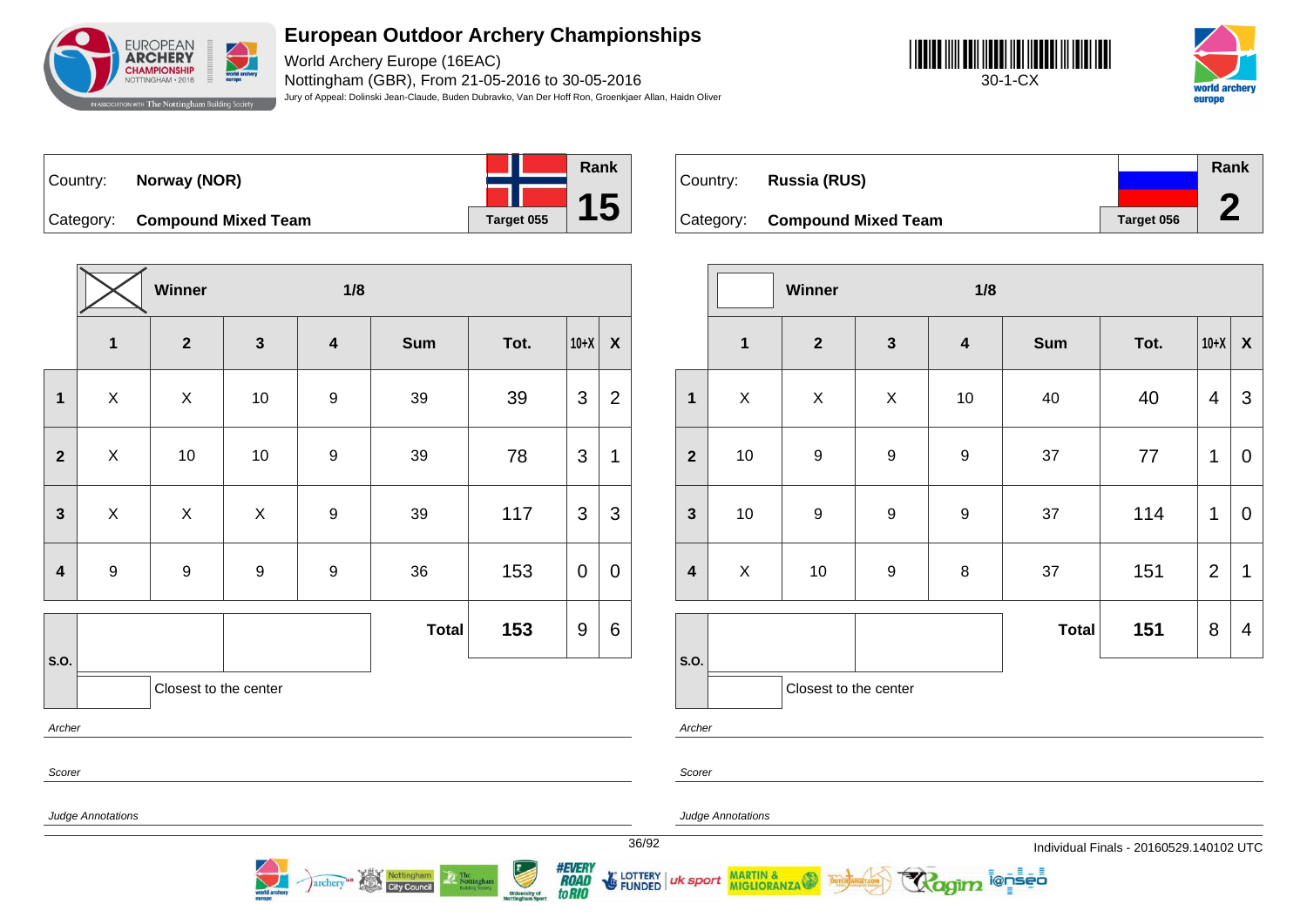

World Archery Europe (16EAC) Nottingham (GBR), From 21-05-2016 to 30-05-2016 Jury of Appeal: Dolinski Jean-Claude, Buden Dubravko, Van Der Hoff Ron, Groenkjaer Allan, Haidn Oliver





**B** Country: **Slovenia (SLO)** Category: **Compound Mixed Team Target 034** 



Country: **Poland (POL)**

**Category: Compound Mixed Team** 

|            | Rank |
|------------|------|
|            |      |
| Target 035 |      |

|                         | Winner<br>1/4            |                       |                  |                         |              |      |                |                |
|-------------------------|--------------------------|-----------------------|------------------|-------------------------|--------------|------|----------------|----------------|
|                         | $\mathbf{1}$             | $\overline{2}$        | $\mathbf{3}$     | $\overline{\mathbf{4}}$ | Sum          | Tot. | $10+X$         | $\pmb{\chi}$   |
| $\mathbf{1}$            | $\mathsf X$              | $10$                  | $\boldsymbol{9}$ | 8                       | 37           | 37   | $\overline{2}$ | 1              |
| $\mathbf{2}$            | X                        | 10                    | $10$             | 10                      | 40           | 77   | 4              | 1              |
| $\overline{\mathbf{3}}$ | X                        | $10$                  | $\boldsymbol{9}$ | 9                       | 38           | 115  | $\overline{2}$ | 1              |
| $\overline{\mathbf{4}}$ | $\mathsf{X}$             | $10$                  | $10$             | $\boldsymbol{9}$        | 39           | 154  | 3              | 1              |
|                         |                          |                       |                  |                         | <b>Total</b> | 154  | 11             | $\overline{4}$ |
| S.O.                    |                          | Closest to the center |                  |                         |              |      |                |                |
| Archer                  |                          |                       |                  |                         |              |      |                |                |
| Scorer                  |                          |                       |                  |                         |              |      |                |                |
|                         | <b>Judge Annotations</b> |                       |                  |                         |              |      |                |                |

Nottingham

archery

|                         |                  | Winner                |                  | 1/4                     |              |      |                |                  |  |
|-------------------------|------------------|-----------------------|------------------|-------------------------|--------------|------|----------------|------------------|--|
|                         | $\mathbf{1}$     | $\mathbf{2}$          | $\mathbf{3}$     | $\overline{\mathbf{4}}$ | <b>Sum</b>   | Tot. | $10+X$         | $\boldsymbol{X}$ |  |
| $\mathbf{1}$            | $\pmb{\times}$   | $\boldsymbol{9}$      | $\bf 8$          | 8                       | 35           | 35   | 1              | 1                |  |
| $\overline{2}$          | $\boldsymbol{9}$ | 9                     | $\boldsymbol{9}$ | $\bf 8$                 | 35           | 70   | 0              | $\mathbf 0$      |  |
| $\mathbf{3}$            | X                | 10                    | 10               | $\boldsymbol{9}$        | 39           | 109  | 3              | 1                |  |
| $\overline{\mathbf{4}}$ | X                | $\mathsf X$           | $\boldsymbol{9}$ | $\boldsymbol{9}$        | 38           | 147  | $\overline{2}$ | $\overline{2}$   |  |
|                         |                  |                       |                  |                         | <b>Total</b> | 147  | 6              | $\overline{4}$   |  |
| S.O.                    |                  | Closest to the center |                  |                         |              |      |                |                  |  |

Archer

Scorer

Judge Annotations

MARTIN & MIGLIORANZA

37/92 Individual Finals - 20160529.140102 UTC

ionseo



uk sport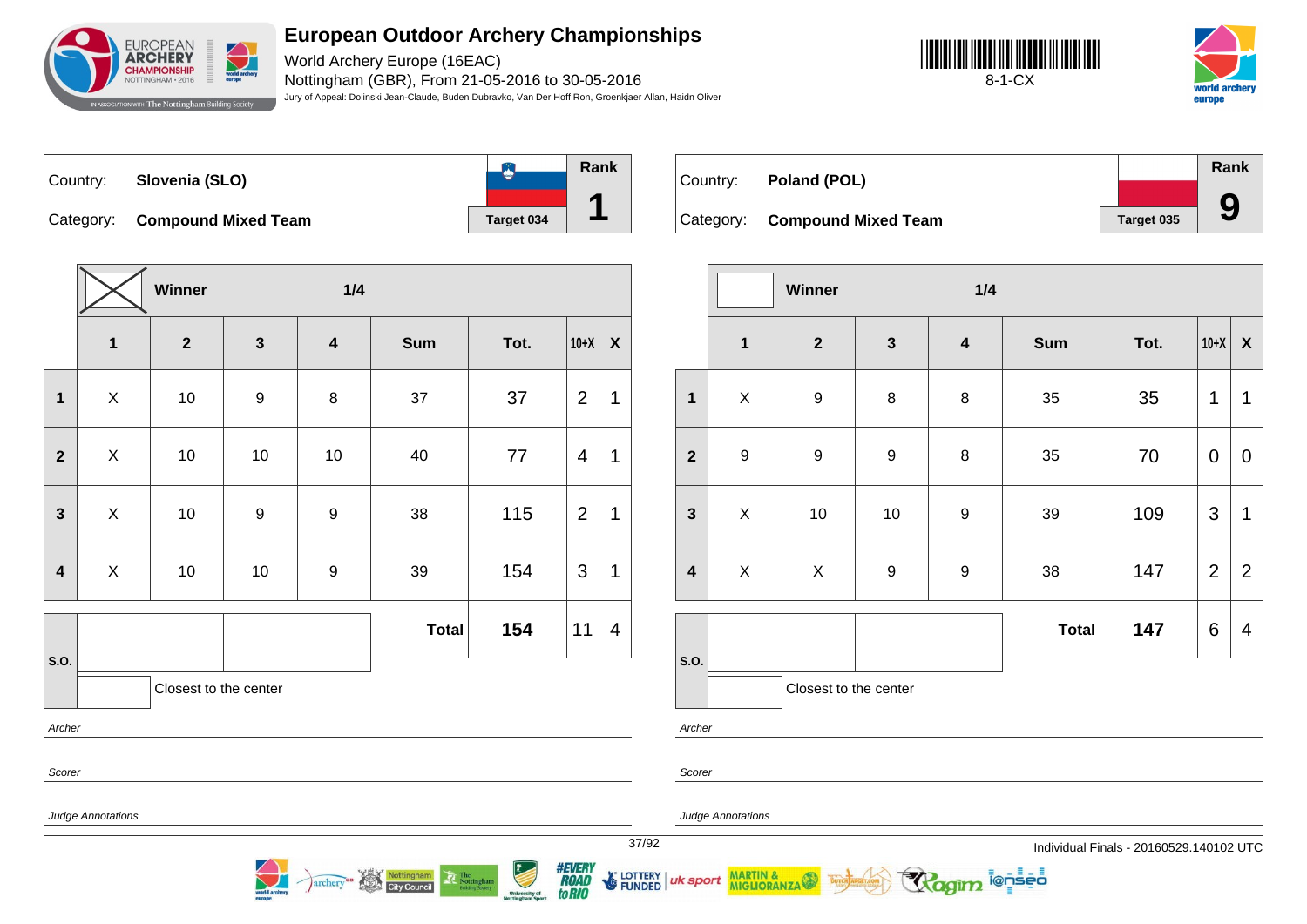

World Archery Europe (16EAC) Nottingham (GBR), From 21-05-2016 to 30-05-2016 Jury of Appeal: Dolinski Jean-Claude, Buden Dubravko, Van Der Hoff Ron, Groenkjaer Allan, Haidn Oliver





| ∣Countr∨: | France (FRA)                  |            | Rank        |
|-----------|-------------------------------|------------|-------------|
|           |                               |            |             |
|           | Category: Compound Mixed Team | Target 037 | $\mathbf 5$ |

**Rank** 高 Country: **Spain (ESP) 13** Category: **Compound Mixed Team Target 038** 

|                         |                          | Winner                  |                  | 1/4                     |              |      |                |                |
|-------------------------|--------------------------|-------------------------|------------------|-------------------------|--------------|------|----------------|----------------|
|                         | $\mathbf{1}$             | $\overline{\mathbf{2}}$ | $\mathbf{3}$     | $\overline{\mathbf{4}}$ | Sum          | Tot. | $10+X$         | $\pmb{\chi}$   |
| $\mathbf{1}$            | $\pmb{\times}$           | 10                      | $\boldsymbol{9}$ | $\boldsymbol{9}$        | 38           | 38   | $\overline{2}$ | 1              |
| $\overline{\mathbf{2}}$ | $\mathsf X$              | 10                      | 10               | 10                      | 40           | 78   | $\overline{4}$ | $\mathbf 1$    |
| $\mathbf{3}$            | $10$                     | $10$                    | 10               | $10$                    | 40           | 118  | 4              | 0              |
| $\overline{\mathbf{4}}$ | $10$                     | $10$                    | 9                | 9                       | 38           | 156  | $\overline{2}$ | $\pmb{0}$      |
|                         |                          |                         |                  |                         | <b>Total</b> | 156  | 12             | $\overline{2}$ |
| S.O.                    |                          | Closest to the center   |                  |                         |              |      |                |                |
| Archer                  |                          |                         |                  |                         |              |      |                |                |
| Scorer                  |                          |                         |                  |                         |              |      |                |                |
|                         | <b>Judge Annotations</b> |                         |                  |                         |              |      |                |                |

Nottingham

**City Council** 

archery

|                         |              | Winner                |                  | 1/4                     |              |      |                         |                  |
|-------------------------|--------------|-----------------------|------------------|-------------------------|--------------|------|-------------------------|------------------|
|                         | $\mathbf{1}$ | $\mathbf{2}$          | $\mathbf{3}$     | $\overline{\mathbf{4}}$ | <b>Sum</b>   | Tot. | $10+X$                  | $\boldsymbol{X}$ |
| 1                       | $\mathsf X$  | $10$                  | $\boldsymbol{9}$ | $\boldsymbol{9}$        | 38           | 38   | $\overline{2}$          | 1                |
| $\overline{2}$          | X            | $10$                  | 10               | 10                      | 40           | 78   | $\overline{4}$          | 1                |
| $\mathbf{3}$            | X            | $10$                  | $10$             | $\boldsymbol{9}$        | 39           | 117  | 3                       | 1                |
| $\overline{\mathbf{4}}$ | 10           | $10$                  | 10               | 10                      | 40           | 157  | $\overline{\mathbf{4}}$ | 0                |
|                         |              |                       |                  |                         | <b>Total</b> | 157  | 13                      | $\mathfrak{S}$   |
| S.O.                    |              | Closest to the center |                  |                         |              |      |                         |                  |

**ienseo** 

Archer

Scorer

uk sport

*#EVERY<br>ROAD<br>toRIO* 

E LOTTERY

Judge Annotations

MARTIN & MIGLIORANZA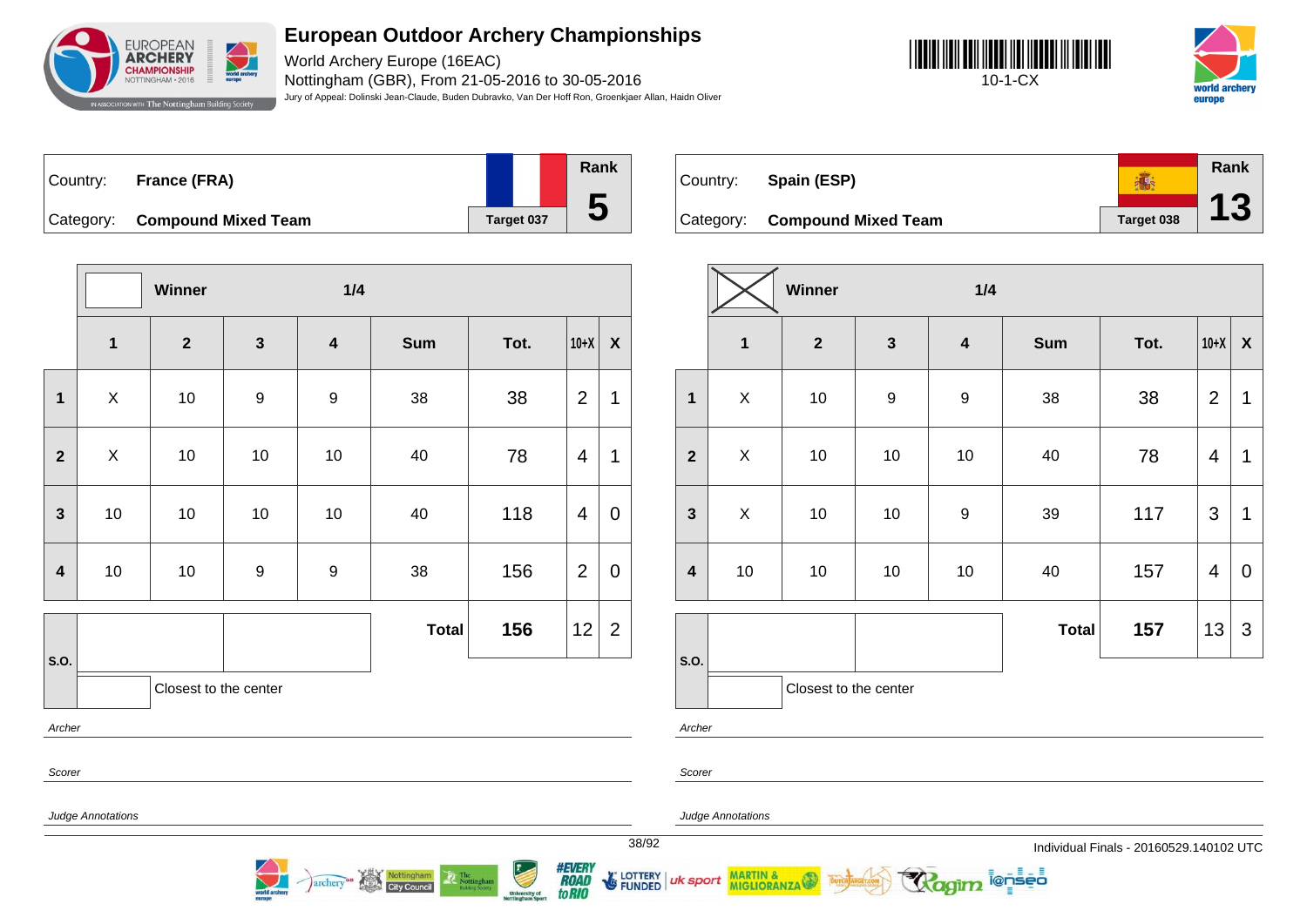

World Archery Europe (16EAC) Nottingham (GBR), From 21-05-2016 to 30-05-2016 Jury of Appeal: Dolinski Jean-Claude, Buden Dubravko, Van Der Hoff Ron, Groenkjaer Allan, Haidn Oliver





| Country: | Denmark (DEN)                 |            | Rank                     |
|----------|-------------------------------|------------|--------------------------|
|          |                               |            |                          |
|          | Category: Compound Mixed Team | Target 040 | $\overline{\phantom{a}}$ |

**Winner 1/4 1 2 3 4 Sum Tot. 10+X X 1** | X | 10 | 10 | 9 | 39 | 39 |3 |1 **2** | 10 | 9 | 9 | 9 | 37 | 76 |1 | 0 **3** X 10 10 10 40 116 4 1 **4** | X | X | X | 10 | 40 | 156 |4 |3 **S.O. Total 156**  $|12|5$ Closest to the center Archer Scorer

Nottingham

archery

| Country: Turkey (TUR)         |            | Rank |
|-------------------------------|------------|------|
| Category: Compound Mixed Team | Target 041 |      |

|                         |                | Winner                |              | 1/4                     |              |      |        |                  |
|-------------------------|----------------|-----------------------|--------------|-------------------------|--------------|------|--------|------------------|
|                         | $\mathbf{1}$   | $\mathbf{2}$          | $\mathbf{3}$ | $\overline{\mathbf{4}}$ | <b>Sum</b>   | Tot. | $10+X$ | $\boldsymbol{X}$ |
| $\mathbf{1}$            | $\pmb{\times}$ | 10                    | $10$         | $\boldsymbol{9}$        | 39           | 39   | 3      | 1                |
| $\overline{2}$          | $10$           | 10                    | $10$         | $\boldsymbol{9}$        | 39           | 78   | 3      | $\mathbf 0$      |
| $\mathbf{3}$            | X              | X                     | X            | 8                       | 38           | 116  | 3      | 3                |
| $\overline{\mathbf{4}}$ | $10\,$         | $\boldsymbol{9}$      | 9            | $\boldsymbol{9}$        | 37           | 153  | 1      | $\mathbf 0$      |
|                         |                |                       |              |                         | <b>Total</b> | 153  | 10     | 4                |
| S.O.                    |                | Closest to the center |              |                         |              |      |        |                  |

i@nseo

Archer

Scorer

#### Judge Annotations

MARTIN & MIGLIORANZA

Judge Annotations

39/92 Individual Finals - 20160529.140102 UTC



**E** LOTTERY uk sport

**FUNDED**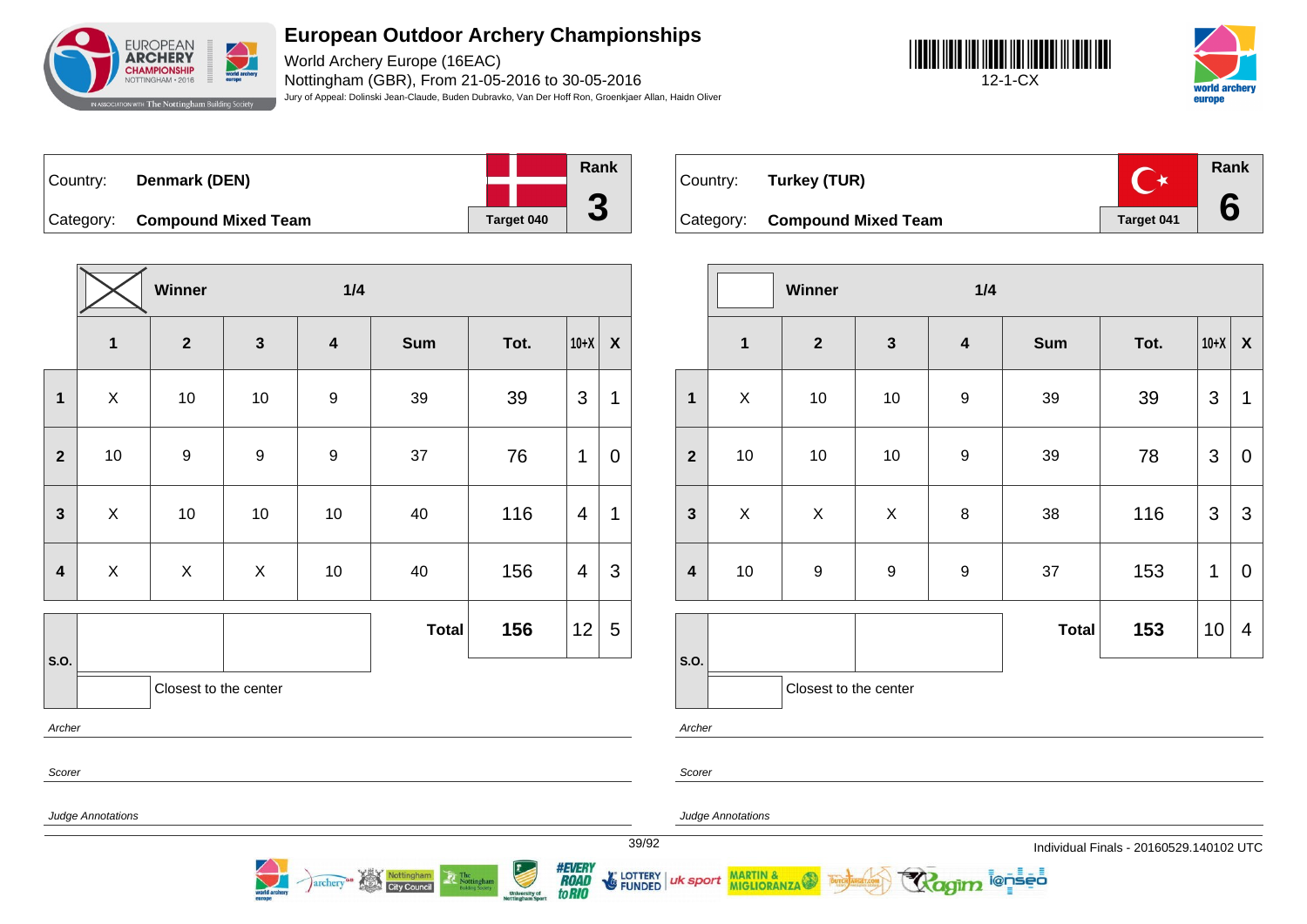

World Archery Europe (16EAC) Nottingham (GBR), From 21-05-2016 to 30-05-2016 Jury of Appeal: Dolinski Jean-Claude, Buden Dubravko, Van Der Hoff Ron, Groenkjaer Allan, Haidn Oliver





| Country: | Italy (ITA)                   |            | Rank |
|----------|-------------------------------|------------|------|
|          | Category: Compound Mixed Team | Target 043 |      |

**Winner 1/4 1 2 3 4 Sum Tot. 10+X X 1** | X | X | 10 | 10 | 40 | 40 |4 | **2 2** X 10 10 9 39 79 3 1 **3** X 10 10 10 40 119 4 1 **4** | 10 | 10 | 9 | 9 | 38 | 157 |2 | 0 **S.O. Total 157**  $|13|4$ Closest to the center Archer

Nottingham<br>City Council

archery

| Country: | Norway (NOR)                  |            | Rank |  |
|----------|-------------------------------|------------|------|--|
|          |                               |            |      |  |
|          | Category: Compound Mixed Team | Target 044 |      |  |

|                         |                | Winner                |                  | 1/4                     |              |      |                |                           |
|-------------------------|----------------|-----------------------|------------------|-------------------------|--------------|------|----------------|---------------------------|
|                         | $\mathbf{1}$   | $\boldsymbol{2}$      | $\mathbf{3}$     | $\overline{\mathbf{4}}$ | <b>Sum</b>   | Tot. | $10+X$         | $\boldsymbol{\mathsf{X}}$ |
| $\mathbf{1}$            | $\mathsf{X}$   | $10$                  | $\boldsymbol{9}$ | 8                       | 37           | 37   | $\overline{2}$ | 1                         |
| $\overline{2}$          | $\pmb{\times}$ | $\mathsf X$           | $10$             | $\boldsymbol{9}$        | 39           | 76   | $\mathfrak{S}$ | $\overline{2}$            |
| $\mathbf{3}$            | $10$           | 10                    | 9                | 8                       | 37           | 113  | $\overline{2}$ | $\overline{0}$            |
| $\overline{\mathbf{4}}$ | $10$           | 10                    | 9                | $\boldsymbol{9}$        | 38           | 151  | $\overline{2}$ | $\mathbf 0$               |
|                         |                |                       |                  |                         | <b>Total</b> | 151  | 9              | $\mathfrak{S}$            |
| S.O.                    |                | Closest to the center |                  |                         |              |      |                |                           |

i@nseo

Archer

Scorer

uk sport

Scorer

Judge Annotations

Judge Annotations

MARTIN & MIGLIORANZA

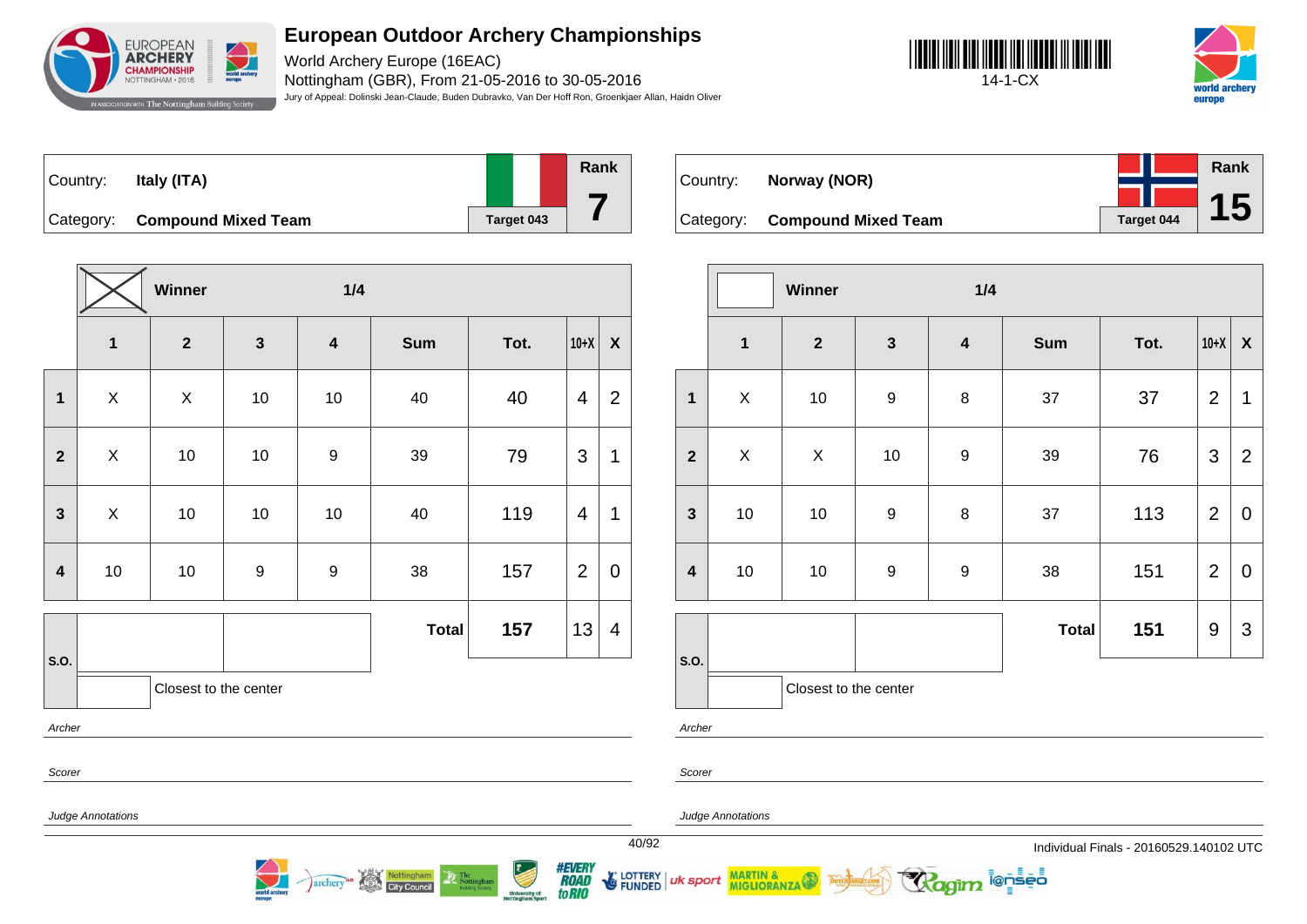

World Archery Europe (16EAC) Nottingham (GBR), From 21-05-2016 to 30-05-2016 Jury of Appeal: Dolinski Jean-Claude, Buden Dubravko, Van Der Hoff Ron, Groenkjaer Allan, Haidn Oliver





**B Rank** Country: **Slovenia (SLO) 1** Category: **Compound Mixed Team Target 034** 

**Winner 1/2 1 2 3 4 Sum Tot. 10+X X 1** | X | 10 | 10 | 9 | 39 | 39 |3 |1 **2** X 10 10 9 39 78 3 1 **3** X X 10 10 40 118 4 2 **4** | X | 10 | 9 | 9 | 38 | 156 |2 |1 **S.O. Total 156** 12 5 Closest to the center Archer Scorer

| Country:  | Spain (ESP)                |            | Rank |
|-----------|----------------------------|------------|------|
| Category: | <b>Compound Mixed Team</b> | Target 035 |      |

|                         |                | Winner                |              | 1/2                     |              |      |                |                  |
|-------------------------|----------------|-----------------------|--------------|-------------------------|--------------|------|----------------|------------------|
|                         | $\mathbf{1}$   | $\boldsymbol{2}$      | $\mathbf{3}$ | $\overline{\mathbf{4}}$ | <b>Sum</b>   | Tot. | $10+X$         | $\boldsymbol{X}$ |
| $\mathbf{1}$            | $\pmb{\times}$ | 10                    | 9            | $\boldsymbol{9}$        | 38           | 38   | $\overline{2}$ | 1                |
| $\overline{2}$          | $\mathsf{X}$   | 10                    | $10$         | 9                       | 39           | 77   | 3              | 1                |
| $\mathbf{3}$            | $10$           | 10                    | 9            | $\boldsymbol{9}$        | 38           | 115  | $\overline{2}$ | $\overline{0}$   |
| $\overline{\mathbf{4}}$ | X              | X                     | $10$         | $10$                    | 40           | 155  | $\overline{4}$ | $\overline{2}$   |
|                         |                |                       |              |                         | <b>Total</b> | 155  | 11             | 4                |
| S.O.                    |                | Closest to the center |              |                         |              |      |                |                  |

i@nseo

Judge Annotations

Nottingham

**City Council** 

archery

Judge Annotations

**MARTIN & MIGLIORANZA** 

Archer

Scorer

uk sport

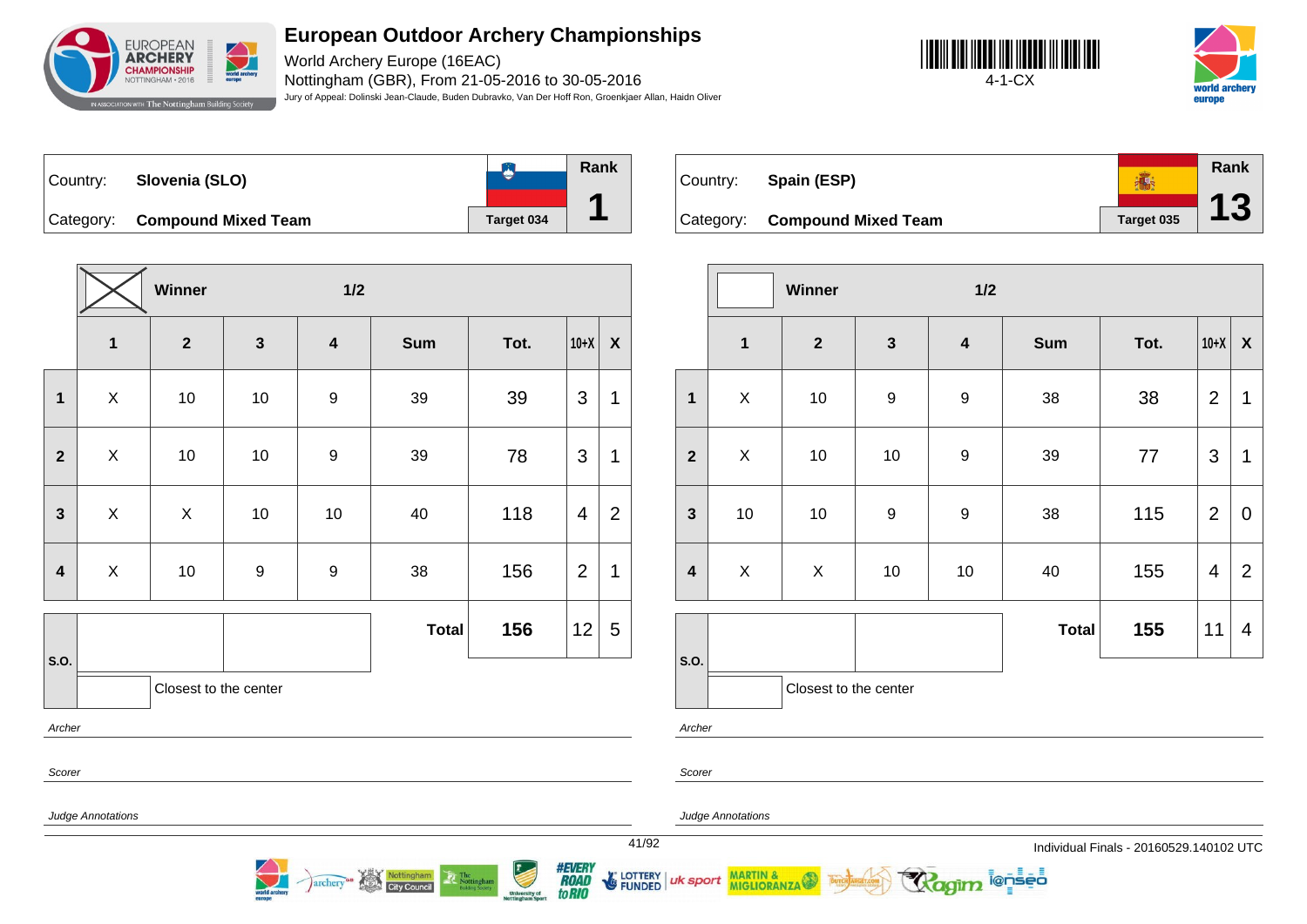

World Archery Europe (16EAC) Nottingham (GBR), From 21-05-2016 to 30-05-2016 Jury of Appeal: Dolinski Jean-Claude, Buden Dubravko, Van Der Hoff Ron, Groenkjaer Allan, Haidn Oliver





| Country: | Denmark (DEN)                 |            | Rank |
|----------|-------------------------------|------------|------|
|          |                               |            |      |
|          | Category: Compound Mixed Team | Target 037 |      |

**Winner 1/2 1 2 3 4 Sum Tot. 10+X X 1** | X | 10 | 10 | 9 | 39 | 39 |3 |1 **2** X X 10 10 40 79 4 2 **3** X X 10 9 39 118 3 2 **4** | 10 | 9 | 9 | 8 | 36 | 154 |1 | 0 **S.O. Total 154** 11 5 Closest to the center Archer Scorer

**City Council** 

archery

| Country: | Italy (ITA)                   |            | Rank |
|----------|-------------------------------|------------|------|
|          | Category: Compound Mixed Team | Target 038 |      |

|                         |              | Winner                |                | 1/2                     |              |      |                |                  |
|-------------------------|--------------|-----------------------|----------------|-------------------------|--------------|------|----------------|------------------|
|                         | $\mathbf{1}$ | $\mathbf{2}$          | $\mathbf{3}$   | $\overline{\mathbf{4}}$ | <b>Sum</b>   | Tot. | $10+X$         | $\boldsymbol{X}$ |
| $\mathbf{1}$            | X            | $10$                  | $\overline{9}$ | $\boldsymbol{9}$        | 38           | 38   | $\overline{2}$ | 1                |
| $\overline{2}$          | $\mathsf X$  | X                     | $10$           | $\boldsymbol{9}$        | 39           | 77   | 3              | $\overline{2}$   |
| $\mathbf{3}$            | $\mathsf X$  | X                     | $10$           | $\boldsymbol{9}$        | 39           | 116  | 3              | $\overline{2}$   |
| $\overline{\mathbf{4}}$ | 10           | 10                    | $10$           | $\boldsymbol{9}$        | 39           | 155  | 3              | $\pmb{0}$        |
|                         |              |                       |                |                         | <b>Total</b> | 155  | 11             | 5                |
| S.O.                    |              | Closest to the center |                |                         |              |      |                |                  |

i@nseo

Judge Annotations

Archer

Scorer

Judge Annotations

MARTIN & MIGLIORANZA

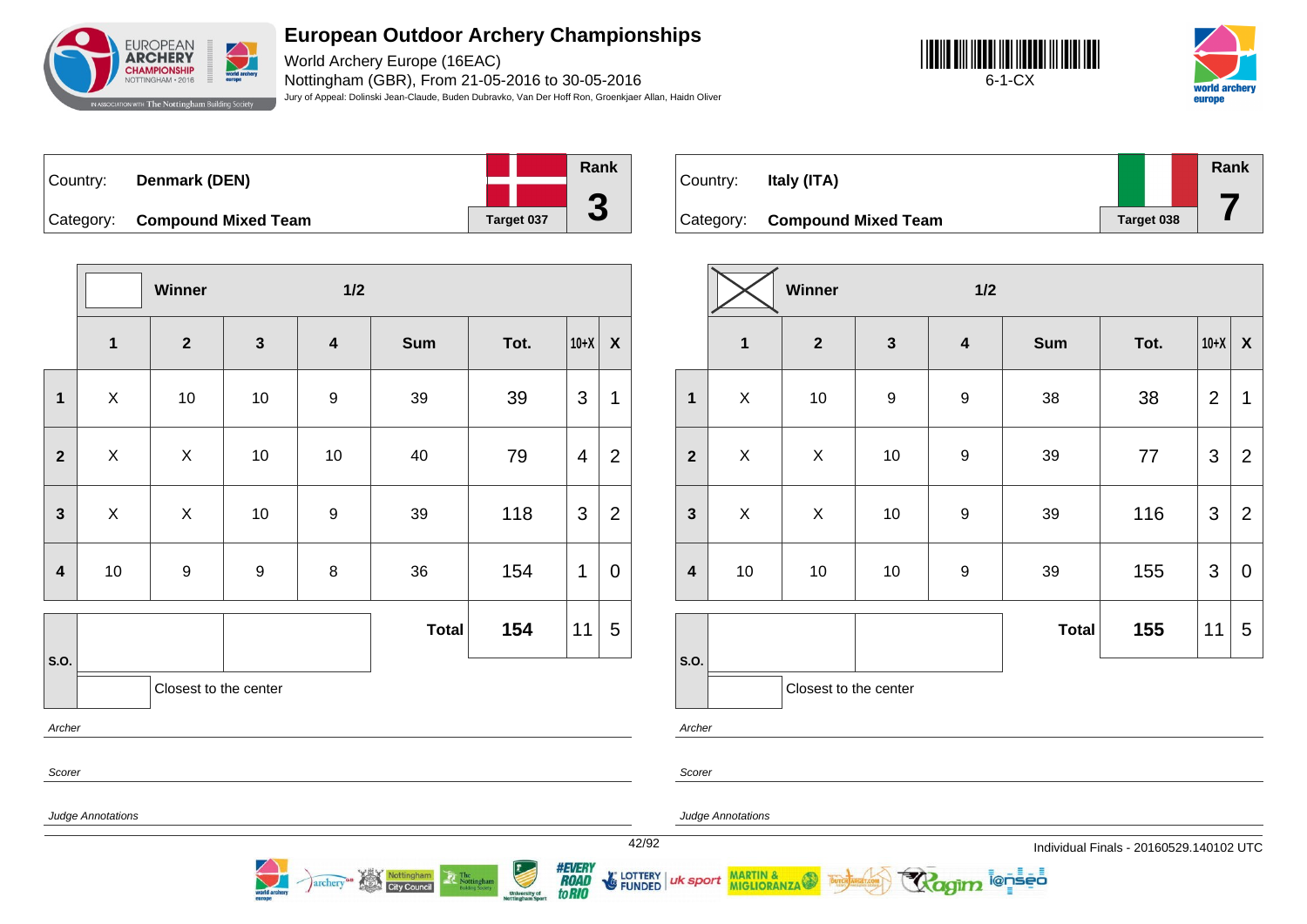

World Archery Europe (16EAC) Nottingham (GBR), From 21-05-2016 to 30-05-2016 Jury of Appeal: Dolinski Jean-Claude, Buden Dubravko, Van Der Hoff Ron, Groenkjaer Allan, Haidn Oliver





**Rank** 高 Country: **Spain (ESP) 13** Category: **Compound Mixed Team Target 001** 

|                         |                  | Winner                |                  | <b>Bronze</b>           |              |      |                |                    |
|-------------------------|------------------|-----------------------|------------------|-------------------------|--------------|------|----------------|--------------------|
|                         | $\mathbf 1$      | $\mathbf{2}$          | $\mathbf{3}$     | $\overline{\mathbf{4}}$ | <b>Sum</b>   | Tot. | $10+X$         | $\pmb{\mathsf{X}}$ |
| $\mathbf 1$             | $\boldsymbol{9}$ | $10$                  | $\boldsymbol{9}$ | 10                      | 38           | 38   | $\overline{2}$ | 0                  |
| $\overline{2}$          | 10               | $10$                  | $10$             | $\boldsymbol{9}$        | 39           | 77   | 3              | 0                  |
| $\mathbf{3}$            | 10               | $\boldsymbol{9}$      | 10               | 10                      | 39           | 116  | $\mathfrak{B}$ | 0                  |
| $\overline{\mathbf{4}}$ | $\boldsymbol{9}$ | $10$                  | 10               | 10                      | 39           | 155  | 3              | $\mathbf 0$        |
|                         |                  |                       |                  |                         | <b>Total</b> | 155  | 11             | 0                  |
| S.O.                    |                  | Closest to the center |                  |                         |              |      |                |                    |
| Archer                  |                  |                       |                  |                         |              |      |                |                    |
| Scorer                  |                  |                       |                  |                         |              |      |                |                    |

Nottingham<br>City Council

archery

| Country: | Denmark (DEN)                 |            | Rank                     |
|----------|-------------------------------|------------|--------------------------|
|          |                               |            |                          |
|          | Category: Compound Mixed Team | Target 002 | $\overline{\phantom{a}}$ |

|                         |                  | Winner                |                  | <b>Bronze</b>           |              |      |        |             |
|-------------------------|------------------|-----------------------|------------------|-------------------------|--------------|------|--------|-------------|
|                         | $\mathbf{1}$     | $\mathbf{2}$          | $\mathbf{3}$     | $\overline{\mathbf{4}}$ | <b>Sum</b>   | Tot. | $10+X$ | X           |
| $\mathbf{1}$            | $\boldsymbol{9}$ | $\boldsymbol{9}$      | $\boldsymbol{9}$ | 10                      | 37           | 37   | 1      | $\mathbf 0$ |
| $\overline{2}$          | 10               | 8                     | 10               | 10                      | 38           | 75   | 3      | $\mathbf 0$ |
| $\mathbf{3}$            | 10               | $10$                  | 10               | 10                      | 40           | 115  | 4      | $\mathbf 0$ |
| $\overline{\mathbf{4}}$ | 10               | $10\,$                | 10               | $\boldsymbol{9}$        | 39           | 154  | 3      | $\mathbf 0$ |
|                         |                  |                       |                  |                         | <b>Total</b> | 154  | 11     | $\mathbf 0$ |
| S.O.                    |                  | Closest to the center |                  |                         |              |      |        |             |

ionseo

Archer

Scorer

Judge Annotations

Judge Annotations

MARTIN & MIGLIORANZA

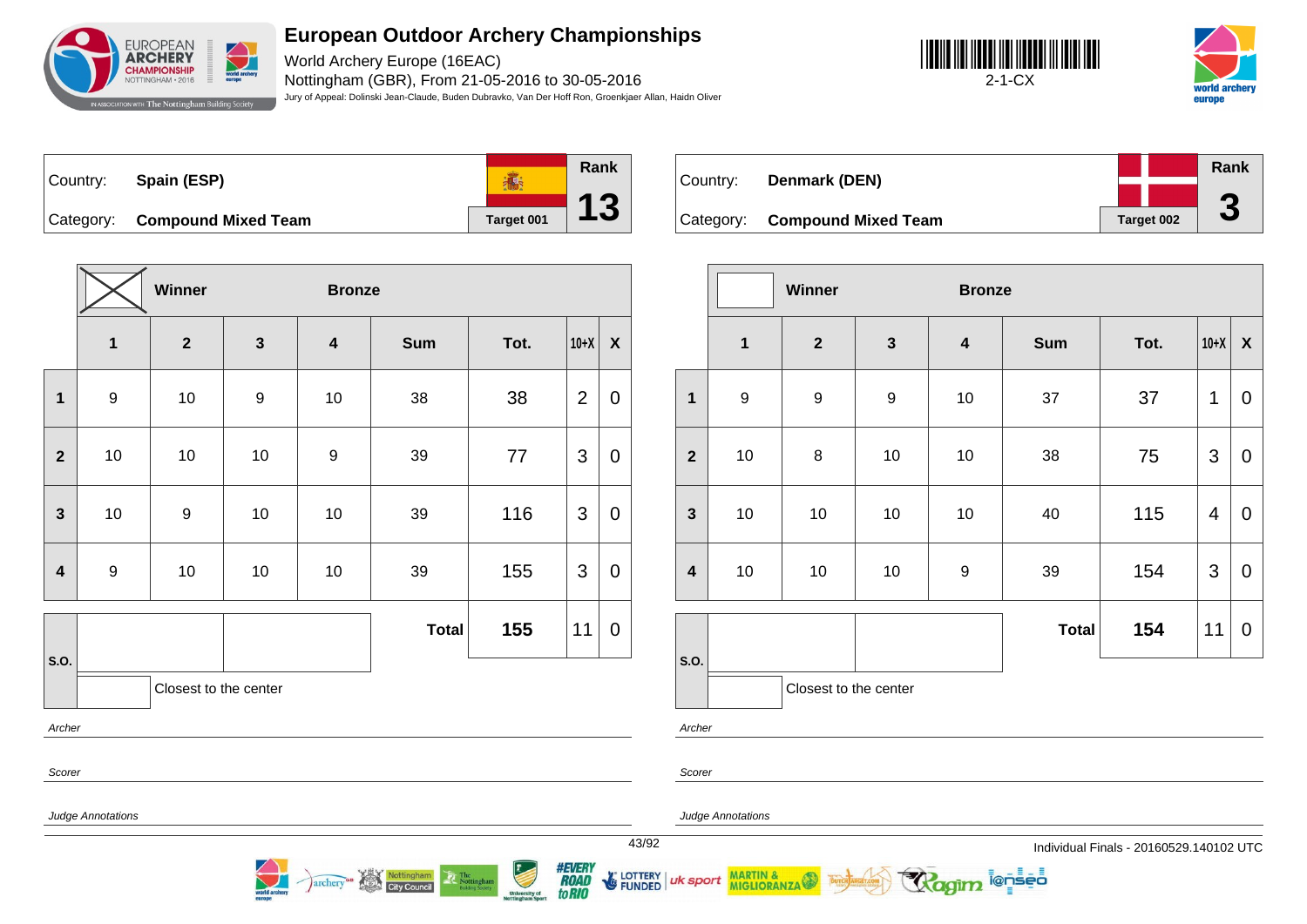

World Archery Europe (16EAC) Nottingham (GBR), From 21-05-2016 to 30-05-2016 Jury of Appeal: Dolinski Jean-Claude, Buden Dubravko, Van Der Hoff Ron, Groenkjaer Allan, Haidn Oliver





**B** Country: **Slovenia (SLO)** Category: **Compound Mixed Team Target 001** 



|                         |                | <b>Winner</b>         |                  | Gold                    |              |      |                |                  |
|-------------------------|----------------|-----------------------|------------------|-------------------------|--------------|------|----------------|------------------|
|                         | $\mathbf{1}$   | $\mathbf{2}$          | $\mathbf{3}$     | $\overline{\mathbf{4}}$ | <b>Sum</b>   | Tot. | $10+X$         | $\boldsymbol{X}$ |
| 1                       | 8              | 10                    | $\boldsymbol{9}$ | $\boldsymbol{9}$        | 36           | 36   | 1              | $\mathbf 0$      |
| $\overline{2}$          | 10             | $\boldsymbol{9}$      | 10               | 9                       | 38           | 74   | $\overline{2}$ | $\mathbf 0$      |
| $\mathbf{3}$            | $\overline{7}$ | $10$                  | $10$             | 10                      | 37           | 111  | 3              | $\mathbf 0$      |
| $\overline{\mathbf{4}}$ | $10$           | $\bf 8$               | $10$             | $\boldsymbol{9}$        | 37           | 148  | $\overline{2}$ | $\mathbf 0$      |
|                         |                |                       |                  |                         | <b>Total</b> | 148  | 8              | $\pmb{0}$        |
| S.O.                    |                | Closest to the center |                  |                         |              |      |                |                  |

Nottingham<br>City Council

archery

| Country: | Italy (ITA)                   |            | Rank |
|----------|-------------------------------|------------|------|
|          | Category: Compound Mixed Team | Target 002 |      |

|                         |             | <b>Winner</b>         |                  | Gold                    |              |      |                |                  |
|-------------------------|-------------|-----------------------|------------------|-------------------------|--------------|------|----------------|------------------|
|                         | $\mathbf 1$ | $\mathbf{2}$          | $\mathbf{3}$     | $\overline{\mathbf{4}}$ | <b>Sum</b>   | Tot. | $10+X$         | $\boldsymbol{X}$ |
| $\mathbf 1$             | 10          | 10                    | 10               | 10                      | 40           | 40   | 4              | 0                |
| $\overline{2}$          | 10          | 10                    | $\boldsymbol{9}$ | 10                      | 39           | 79   | 3              | 0                |
| $\mathbf{3}$            | 10          | 10                    | 10               | $\boldsymbol{9}$        | 39           | 118  | $\mathfrak{S}$ | $\mathbf 0$      |
| $\overline{\mathbf{4}}$ | 10          | 9                     | 10               | 10                      | 39           | 157  | 3              | 0                |
|                         |             |                       |                  |                         | <b>Total</b> | 157  | 13             | $\mathbf 0$      |
| S.O.                    |             | Closest to the center |                  |                         |              |      |                |                  |

ionseo

Archer

Scorer

Archer

Scorer

Judge Annotations

Judge Annotations

MARTIN & MIGLIORANZA

*#EVERY<br>ROAD<br>toRIO* LOTTERY<br>FUNDED uk sport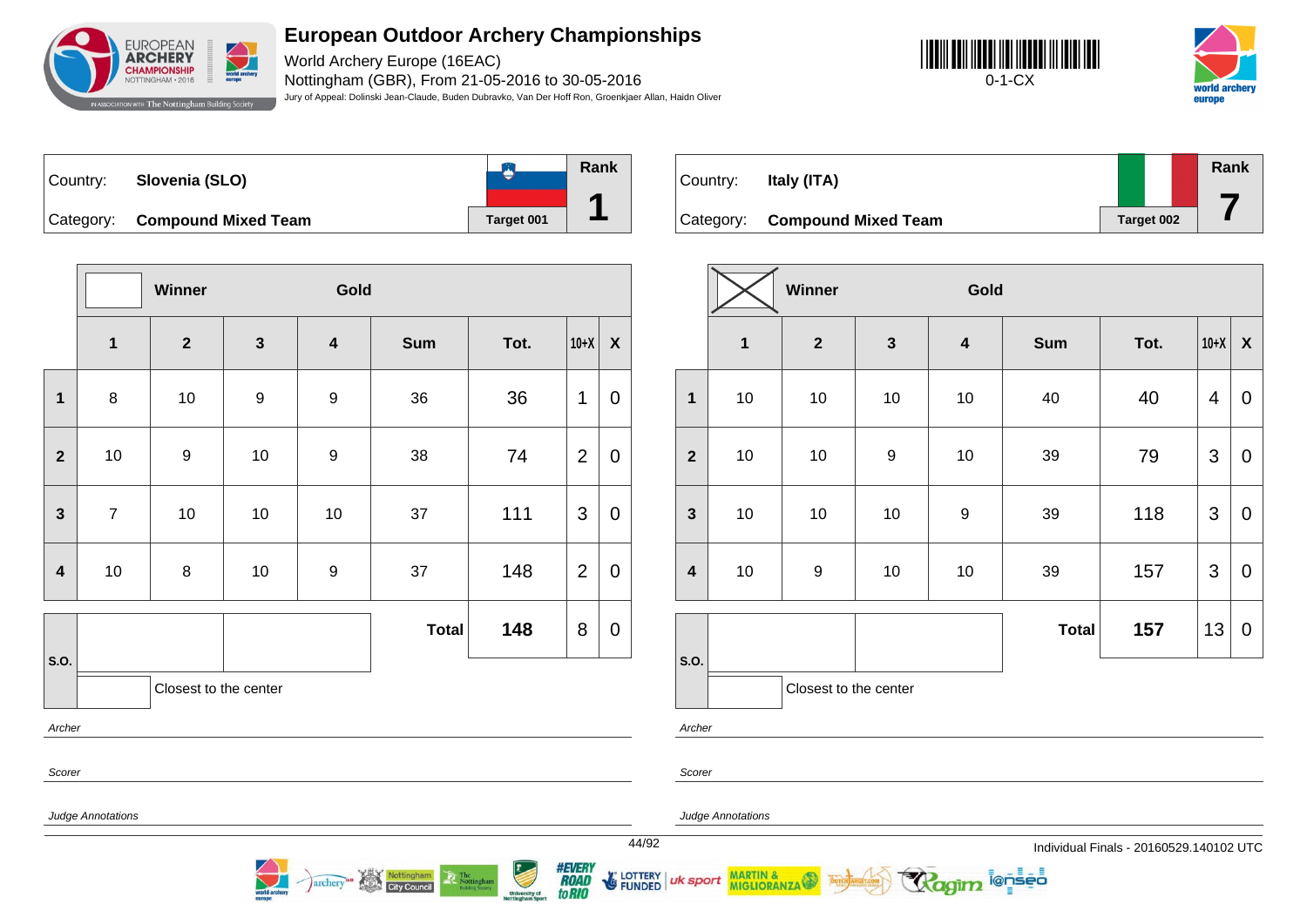

World Archery Europe (16EAC) Nottingham (GBR), From 21-05-2016 to 30-05-2016 Jury of Appeal: Dolinski Jean-Claude, Buden Dubravko, Van Der Hoff Ron, Groenkjaer Allan, Haidn Oliver





Country: **Netherlands (NED)** Category: **Recurve Men Team Target 029** 



Country: **Belgium (BEL)** Category: **Recurve Men Team Target 030 Rank 16**

|                         |                   | Winner         |                       |                         |                     | 1/8             |                  |      |                   |                   |                            |                         |
|-------------------------|-------------------|----------------|-----------------------|-------------------------|---------------------|-----------------|------------------|------|-------------------|-------------------|----------------------------|-------------------------|
|                         | $\mathbf{1}$      | $\overline{2}$ | $\mathbf{3}$          | $\overline{\mathbf{4}}$ | 5<br>$6\phantom{1}$ |                 | <b>Set Total</b> | Tot. |                   | Set Points   Tot. |                            |                         |
| $\mathbf{1}$            | 10                | 9              | 8                     | 8                       | 8                   | 8               | 51               | 51   | $\mathbf{2}$      | 1                 | $\left( \mathbf{0}\right)$ | $\bf{0}$                |
| $\overline{2}$          | X                 | 10             | $\boldsymbol{9}$      | $\boldsymbol{9}$        | 9                   | 9               | 56               | 107  | $\bigcircled{2}$  | $\mathbf 1$       | $\bf{0}$                   | $\mathbf{2}$            |
| $\mathbf{3}$            | $\mathsf X$       | 10             | $\boldsymbol{9}$      | $\boldsymbol{9}$        | 8                   | $\overline{7}$  | 53               | 160  | $\bigcirc \!\! 2$ | $\mathbf 1$       | 0                          | $\overline{\mathbf{4}}$ |
| $\overline{\mathbf{4}}$ | 10                | 9              | $\boldsymbol{9}$      | 8                       | 8                   | $6\phantom{1}6$ | 50               | 210  | $\mathbf{2}$      | $\mathbf 1$       | $\left( \mathbf{0}\right)$ | $\overline{\mathbf{4}}$ |
| S.O.                    | $\mathsf X$<br>9  |                |                       | 6                       |                     |                 |                  |      | <b>Total</b>      |                   | 4                          |                         |
|                         |                   |                | Closest to the center |                         |                     |                 |                  |      |                   |                   |                            |                         |
| Archer                  |                   |                |                       |                         |                     |                 |                  |      |                   |                   |                            |                         |
| Scorer                  |                   |                |                       |                         |                     |                 |                  |      |                   |                   |                            |                         |
|                         | Judge Annotations |                |                       |                         |                     |                 |                  |      |                   |                   |                            |                         |

archery<sup>or</sup> Nottingham

|                  |                         | Winner           |                         |                         |                  | 1/8            |                  |      |                |              |                            |                   |
|------------------|-------------------------|------------------|-------------------------|-------------------------|------------------|----------------|------------------|------|----------------|--------------|----------------------------|-------------------|
|                  | $\overline{\mathbf{1}}$ | 2 <sup>1</sup>   | $\overline{\mathbf{3}}$ | $\overline{\mathbf{4}}$ | $5\phantom{1}$   | $6\phantom{1}$ | <b>Set Total</b> | Tot. |                |              |                            | Set Points   Tot. |
| $\mathbf{1}$     | X                       | X                | $\boldsymbol{9}$        | $\boldsymbol{9}$        | 9                | $\overline{7}$ | 54               | 54   | $\bf (2)$      | 1            | 0                          | $\mathbf{2}$      |
| $\overline{2}$   | 10                      | 10               | $\boldsymbol{9}$        | 8                       | 8                | 8              | 53               | 107  | $\overline{2}$ | 1            | $\left( \mathbf{0}\right)$ | $\overline{2}$    |
| $\mathbf{3}$     | X                       | $\boldsymbol{9}$ | $\boldsymbol{9}$        | 8                       | 8                | 8              | 52               | 159  | $\overline{2}$ | 1            | $\left( \mathbf{0}\right)$ | $\overline{2}$    |
| $\boldsymbol{4}$ | 10                      | 10               | 9                       | $\boldsymbol{9}$        | $\boldsymbol{9}$ | 9              | 56               | 215  | $\bf(2)$       | $\mathbf 1$  | $\bf{0}$                   | 4                 |
|                  | $\pmb{\times}$          |                  | $\boldsymbol{9}$        |                         | 8                |                |                  |      |                | <b>Total</b> |                            | 5                 |
| S.O.             |                         |                  | Closest to the center   |                         |                  |                |                  |      |                |              |                            |                   |

ionseo

Archer

Scorer

uk sport

Judge Annotations

MARTIN & MIGLIORANZA

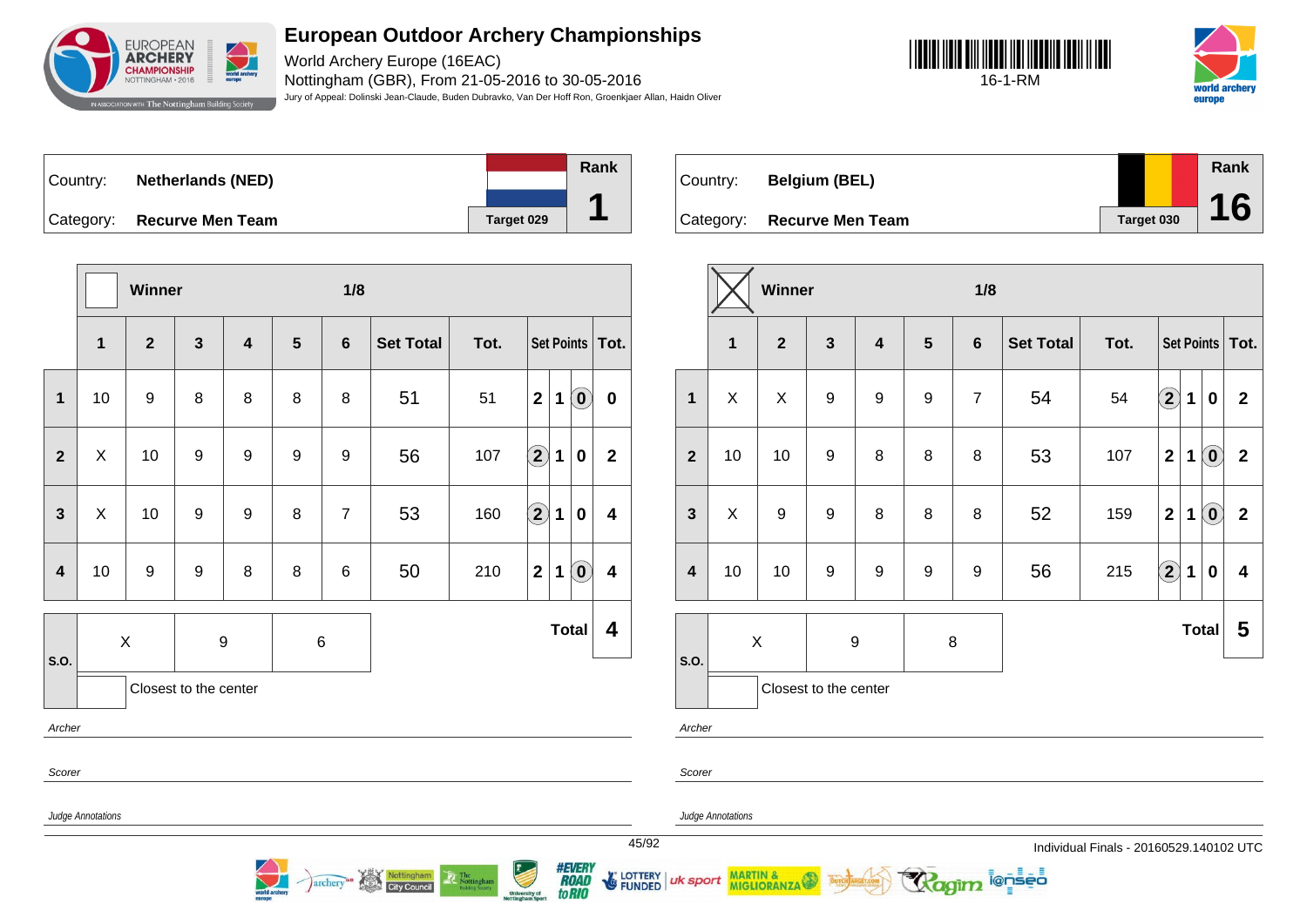

World Archery Europe (16EAC) Nottingham (GBR), From 21-05-2016 to 30-05-2016 Jury of Appeal: Dolinski Jean-Claude, Buden Dubravko, Van Der Hoff Ron, Groenkjaer Allan, Haidn Oliver





Country: **Slovenia (SLO)** Category: **Recurve Men Team Tanget 032** 





Country: **Germany (GER)** Category: **Recurve Men Team Target 033 Rank 8**

|                         | 1/8<br>Winner                                                                                                                                                                                                                                                                                                   |                       |    |                |   |                 |                  |      |                        |                 |             |                   | Winner   |                  |                           |                | 1/8                   |                |                 |                |                  |              |                  |             |                                                         |                   |
|-------------------------|-----------------------------------------------------------------------------------------------------------------------------------------------------------------------------------------------------------------------------------------------------------------------------------------------------------------|-----------------------|----|----------------|---|-----------------|------------------|------|------------------------|-----------------|-------------|-------------------|----------|------------------|---------------------------|----------------|-----------------------|----------------|-----------------|----------------|------------------|--------------|------------------|-------------|---------------------------------------------------------|-------------------|
|                         | $\mathbf{1}$                                                                                                                                                                                                                                                                                                    | $\mathbf{2}$          | 3  | $\overline{4}$ | 5 | $6\phantom{1}6$ | <b>Set Total</b> | Tot. |                        |                 |             | Set Points   Tot. |          |                  | $\mathbf{1}$              | $\overline{2}$ | $\mathbf{3}$          | $\overline{4}$ | $5\phantom{.0}$ | $6\phantom{1}$ | <b>Set Total</b> | Tot.         |                  |             |                                                         | Set Points   Tot. |
| $\mathbf{1}$            | X                                                                                                                                                                                                                                                                                                               | $\sf X$               | 10 | 9              | 9 | 8               | 56               | 56   | $\widehat{\mathbf{2}}$ | 1               | $\mathbf 0$ | $\mathbf{2}$      |          | $\mathbf{1}$     | $\boldsymbol{\mathsf{X}}$ | 10             | 9                     | 9              | $\mathsf g$     | $\overline{7}$ | 54               | 54           | $\mathbf{2}$     | $\mathbf 1$ | $\left( \begin{matrix} \textbf{0} \end{matrix} \right)$ | $\mathbf 0$       |
| $\mathbf{2}$            | X                                                                                                                                                                                                                                                                                                               | 10                    | 10 | 9              | 9 | 9               | 57               | 113  | $\bigcirc$             | $\mathbf 1$     | $\mathbf 0$ | 4                 |          | $\overline{2}$   | 10                        | 9              | 9                     | 9              | 9               | 9              | 55               | 109          | $\boldsymbol{2}$ | $\mathbf 1$ | $\left( \begin{matrix} \textbf{0} \end{matrix} \right)$ | $\mathbf 0$       |
| $\mathbf{3}$            | 10                                                                                                                                                                                                                                                                                                              | 10                    | 9  | 9              | 8 | 8               | 54               | 167  | $\Large{\textbf{2}}$   | $\mathbf 1$     | $\mathbf 0$ | 6                 |          | $\mathbf{3}$     | 10                        | 9              | 9                     | 8              | 8               | $\overline{7}$ | 51               | 160          | $\mathbf{2}$     | $\mathbf 1$ | $\left( \begin{matrix} \textbf{0} \end{matrix} \right)$ | $\mathbf 0$       |
| $\overline{\mathbf{4}}$ |                                                                                                                                                                                                                                                                                                                 |                       |    |                |   |                 |                  |      | $\mathbf{2}$           | 1               | $\mathbf 0$ |                   |          | $\boldsymbol{4}$ |                           |                |                       |                |                 |                |                  |              | $\mathbf{2}$     | $\mathbf 1$ | 0                                                       |                   |
| Total                   |                                                                                                                                                                                                                                                                                                                 |                       |    |                |   |                 |                  |      |                        | $6\phantom{1}6$ |             |                   |          |                  |                           |                |                       |                |                 |                |                  | <b>Total</b> |                  | $\mathbf 0$ |                                                         |                   |
| <b>S.O.</b>             |                                                                                                                                                                                                                                                                                                                 | Closest to the center |    |                |   |                 |                  |      |                        |                 |             |                   | $ $ S.O. |                  |                           |                | Closest to the center |                |                 |                |                  |              |                  |             |                                                         |                   |
| Archer                  |                                                                                                                                                                                                                                                                                                                 |                       |    |                |   |                 |                  |      |                        |                 |             |                   |          | Archer           |                           |                |                       |                |                 |                |                  |              |                  |             |                                                         |                   |
| Scorer                  |                                                                                                                                                                                                                                                                                                                 |                       |    |                |   |                 |                  |      |                        |                 |             |                   |          | Scorer           |                           |                |                       |                |                 |                |                  |              |                  |             |                                                         |                   |
|                         | <b>Judge Annotations</b>                                                                                                                                                                                                                                                                                        |                       |    |                |   |                 |                  |      |                        |                 |             |                   |          |                  | <b>Judge Annotations</b>  |                |                       |                |                 |                |                  |              |                  |             |                                                         |                   |
|                         | 46/92<br>Individual Finals - 20160529.140102 UTC<br><i><b>#EVERY<br/>ROAD<br/>toRIO</b></i><br>University of<br>Nottingham Sport<br>E LOTTERY   UK sport MARTIN &<br>Nottingham<br>The<br>Nottinghan<br>Building Society<br><b>Ragim</b> lensed<br><i>archery</i><br><b>World archay</b><br><b>City Council</b> |                       |    |                |   |                 |                  |      |                        |                 |             |                   |          |                  |                           |                |                       |                |                 |                |                  |              |                  |             |                                                         |                   |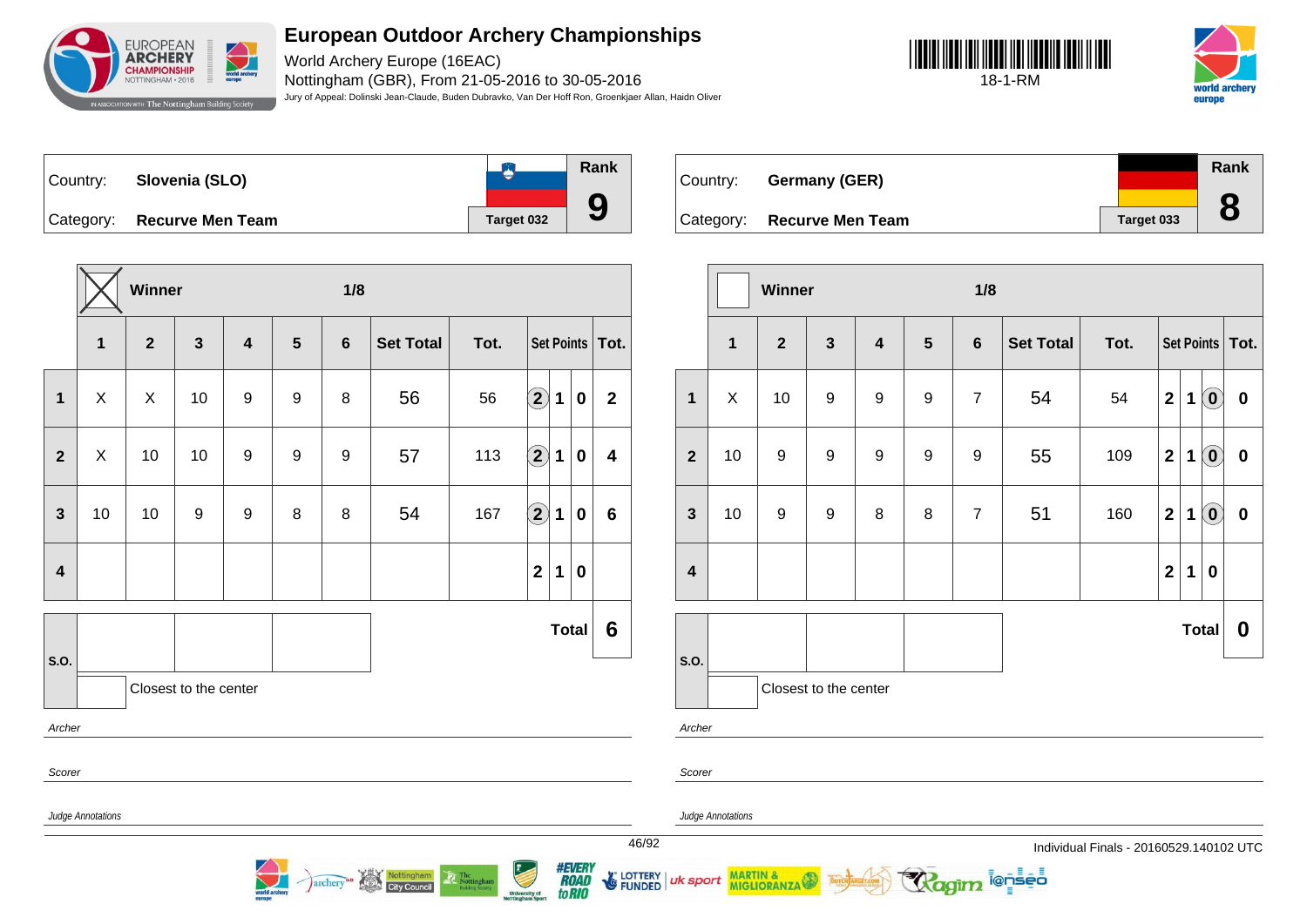

World Archery Europe (16EAC) Nottingham (GBR), From 21-05-2016 to 30-05-2016 Jury of Appeal: Dolinski Jean-Claude, Buden Dubravko, Van Der Hoff Ron, Groenkjaer Allan, Haidn Oliver





Country: **Turkey (TUR)**



Category: **Recurve Men Team Target 035** 



Nottingham

**City Council** 

archery

| Country:  | Denmark (DEN)           |            | Rank |
|-----------|-------------------------|------------|------|
|           |                         |            |      |
| Category: | <b>Recurve Men Team</b> | Target 036 |      |

|                         |                | Winner           |                         |                         |                | 1/8            |                  |      |                |   |                            |                   |
|-------------------------|----------------|------------------|-------------------------|-------------------------|----------------|----------------|------------------|------|----------------|---|----------------------------|-------------------|
|                         | $\overline{1}$ | $\overline{2}$   | $\overline{\mathbf{3}}$ | $\overline{\mathbf{4}}$ | $5\phantom{1}$ | $6\phantom{a}$ | <b>Set Total</b> | Tot. |                |   |                            | Set Points   Tot. |
| $\mathbf{1}$            | X              | 10               | $\boldsymbol{9}$        | $\boldsymbol{9}$        | 8              | 8              | 54               | 54   | $\mathbf{2}$   | 1 | $\left( \mathbf{0}\right)$ | $\pmb{0}$         |
| $\overline{2}$          | 10             | $\boldsymbol{9}$ | 8                       | 8                       | 8              | $\overline{7}$ | 50               | 104  | $\mathbf{2}$   | 1 | $\left( \mathbf{0}\right)$ | $\pmb{0}$         |
| $\mathbf{3}$            | 9              | $\boldsymbol{9}$ | 8                       | 8                       | $\overline{7}$ | 4              | 45               | 149  | $\overline{2}$ | 1 | $\left( \mathbf{0}\right)$ | $\pmb{0}$         |
| $\overline{\mathbf{4}}$ |                |                  |                         |                         |                |                |                  |      | $\overline{2}$ | 1 | $\bf{0}$                   |                   |
|                         |                |                  |                         |                         |                |                |                  |      |                |   | <b>Total</b>               | 0                 |
| S.O.                    |                |                  | Closest to the center   |                         |                |                |                  |      |                |   |                            |                   |
| Archer                  |                |                  |                         |                         |                |                |                  |      |                |   |                            |                   |

i@nseo

Judge Annotations

MARTIN & MIGLIORANZA

Scorer

uk sport

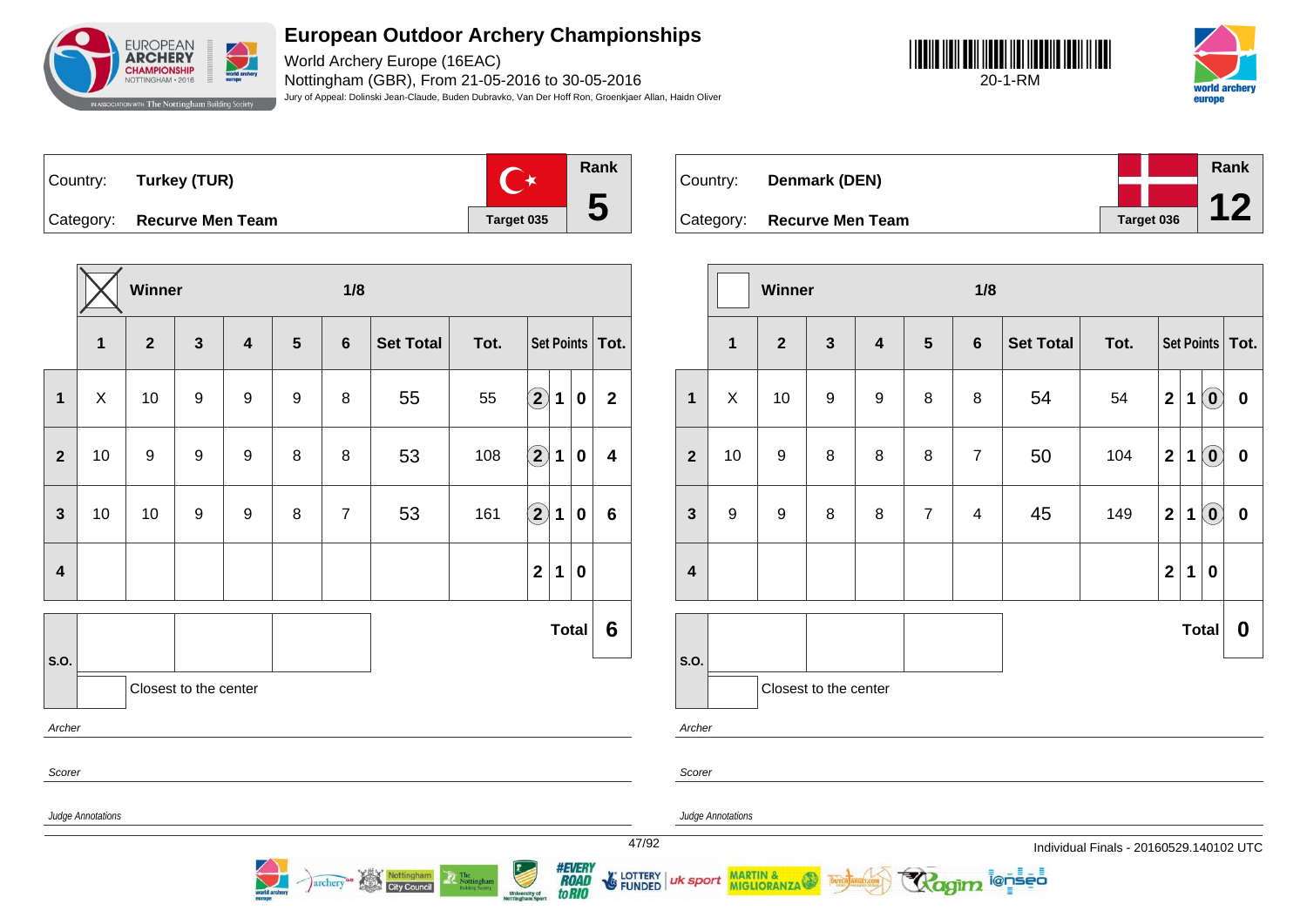

World Archery Europe (16EAC) Nottingham (GBR), From 21-05-2016 to 30-05-2016 Jury of Appeal: Dolinski Jean-Claude, Buden Dubravko, Van Der Hoff Ron, Groenkjaer Allan, Haidn Oliver





Country: **Great Britain (GBR)**



Country: **France (FRA)** Category: **Recurve Men Team Tanget 039 Rank 4**

|                         | 1/8<br>Winner     |                |                       |       |                 |                 |                                   |                |                                   |             |                                                         |                   | Winner                        |              |                          |                  | 1/8                   |                  |                  |                |                     |                                         |                            |              |                                                         |                   |
|-------------------------|-------------------|----------------|-----------------------|-------|-----------------|-----------------|-----------------------------------|----------------|-----------------------------------|-------------|---------------------------------------------------------|-------------------|-------------------------------|--------------|--------------------------|------------------|-----------------------|------------------|------------------|----------------|---------------------|-----------------------------------------|----------------------------|--------------|---------------------------------------------------------|-------------------|
|                         | 1                 | $\overline{2}$ | $\mathbf{3}$          | 4     | $5\phantom{.0}$ | $6\phantom{1}6$ | <b>Set Total</b>                  | Tot.           |                                   |             |                                                         | Set Points   Tot. |                               |              | $\mathbf{1}$             | $\boldsymbol{2}$ | $\mathbf{3}$          | $\boldsymbol{4}$ | $5\phantom{1}$   | $6\phantom{1}$ | <b>Set Total</b>    | Tot.                                    |                            |              |                                                         | Set Points   Tot. |
| $\mathbf{1}$            | X                 | 10             | 8                     | 8     | 8               | M               | 44                                | 44             | 2 1                               |             | $\left( \begin{matrix} \textbf{0} \end{matrix} \right)$ | $\mathbf 0$       |                               | $\mathbf{1}$ | X                        | X                | 9                     | 9                | $9\,$            | 9              | 56                  | 56                                      | $\left( \mathbf{2}\right)$ | $\mathbf 1$  | $\boldsymbol{0}$                                        | $\overline{2}$    |
| $\overline{2}$          | $\mathsf X$       | 10             | 10                    | 9     | 9               | $\overline{7}$  | 55                                | 99             | $\left( \mathbf{2}\right)$        | 1           | $\mathbf 0$                                             | $\mathbf{2}$      |                               | $\mathbf{2}$ | 10                       | 9                | 9                     | 9                | $\boldsymbol{9}$ | 8              | 54                  | 110                                     | $\mathbf{2}$               | 1            | $\left( \begin{matrix} 0 \end{matrix} \right)$          | $\overline{2}$    |
| $\mathbf{3}$            | 10                | 10             | 9                     | $9\,$ | 9               | 9               | 56                                | 155            | $\bf{(2)}$                        | 1           | $\mathbf 0$                                             | 4                 |                               | $\mathbf{3}$ | Χ                        | 9                | $\boldsymbol{9}$      | 9                | $\boldsymbol{9}$ | 9              | 55                  | 165                                     | $\mathbf{2}$               | 1            | $\left( \begin{matrix} \textbf{0} \end{matrix} \right)$ | $\overline{2}$    |
| $\overline{\mathbf{4}}$ | X                 | 9              | 9                     | 9     | 8               | $\overline{7}$  | 52                                | 207            | $\boldsymbol{2}$                  | $\mathbf 1$ | $\left( \begin{matrix} \textbf{0} \end{matrix} \right)$ | 4                 |                               | 4            | 10                       | 10               | 10                    | 9                | 9                | 9              | 57                  | 222                                     | $\bigcirc$                 | $\mathbf 1$  | $\boldsymbol{0}$                                        | 4                 |
| S.O.                    | 10                |                |                       | 9     |                 | 8               |                                   |                |                                   |             | Total                                                   | $5\phantom{1}$    |                               | $ $ S.O.     | 9                        |                  |                       | 9                | 8                |                |                     |                                         |                            | <b>Total</b> |                                                         | 4                 |
|                         |                   |                | Closest to the center |       |                 |                 |                                   |                |                                   |             |                                                         |                   |                               |              |                          |                  | Closest to the center |                  |                  |                |                     |                                         |                            |              |                                                         |                   |
| Archer                  |                   |                |                       |       |                 |                 |                                   |                |                                   |             |                                                         |                   |                               | Archer       |                          |                  |                       |                  |                  |                |                     |                                         |                            |              |                                                         |                   |
| Scorer                  |                   |                |                       |       |                 |                 |                                   |                |                                   |             |                                                         |                   |                               | Scorer       |                          |                  |                       |                  |                  |                |                     |                                         |                            |              |                                                         |                   |
|                         | Judge Annotations |                |                       |       |                 |                 |                                   |                |                                   |             |                                                         |                   |                               |              | <b>Judge Annotations</b> |                  |                       |                  |                  |                |                     |                                         |                            |              |                                                         |                   |
|                         |                   |                |                       |       |                 |                 |                                   |                |                                   |             |                                                         |                   | 48/92                         |              |                          |                  |                       |                  |                  |                |                     | Individual Finals - 20160529.140102 UTC |                            |              |                                                         |                   |
|                         |                   |                |                       |       |                 | archery         | Nottingham<br><b>City Council</b> | The Nottingham | University of<br>Nottingham Sport |             | <i><b>#EVERY<br/>ROAD<br/>toRIO</b></i>                 |                   | E LOTTERY   uk sport MARTIN & |              |                          |                  |                       |                  |                  |                | <b>Ragim</b> lenses |                                         |                            |              |                                                         |                   |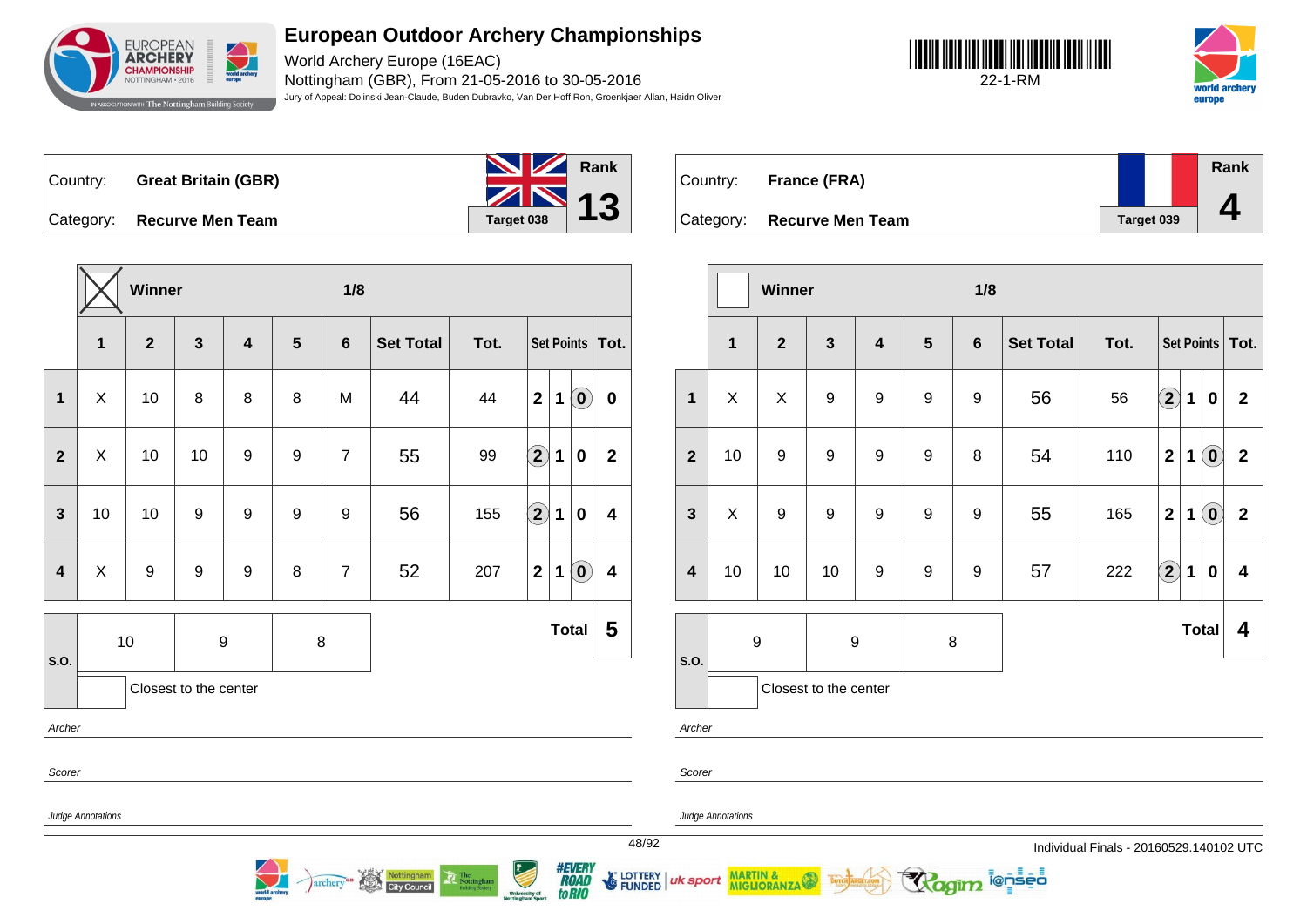

World Archery Europe (16EAC) Nottingham (GBR), From 21-05-2016 to 30-05-2016 Jury of Appeal: Dolinski Jean-Claude, Buden Dubravko, Van Der Hoff Ron, Groenkjaer Allan, Haidn Oliver





Country: **Russia (RUS)** Category: **Recurve Men Team Target 041 Rank 3**

|                |                   | Winner                  |                       |                         |                | 1/8              |                  |      |                             |                            |                |
|----------------|-------------------|-------------------------|-----------------------|-------------------------|----------------|------------------|------------------|------|-----------------------------|----------------------------|----------------|
|                | 1                 | $\overline{\mathbf{2}}$ | $\mathbf{3}$          | $\overline{\mathbf{4}}$ | $5\phantom{1}$ | $6\phantom{1}$   | <b>Set Total</b> | Tot. | Set Points                  |                            | Tot.           |
| $\mathbf 1$    | 10                | 10                      | 9                     | 9                       | 8              | $\overline{7}$   | 53               | 53   | $\mathbf{2}$<br>$\mathbf 1$ | $\left( \mathbf{0}\right)$ | $\bf{0}$       |
| $\overline{2}$ | X                 | Χ                       | 10                    | 10                      | 10             | $\boldsymbol{9}$ | 59               | 112  | $\hat{\mathbf{2}}$<br>1     | $\bf{0}$                   | $\overline{2}$ |
| $\overline{3}$ | X                 | 10                      | 10                    | $\boldsymbol{9}$        | 9              | $\boldsymbol{9}$ | 57               | 169  | $\widehat{\mathbf{2}}$<br>1 | $\bf{0}$                   | 4              |
| 4              | 10                | 10                      | 10                    | 10                      | 9              | 8                | 57               | 226  | $\mathbf{2}$<br>1           | $\bf{0}$                   | 6              |
|                |                   |                         |                       |                         |                |                  |                  |      |                             | <b>Total</b>               | 6              |
| S.O.           |                   |                         | Closest to the center |                         |                |                  |                  |      |                             |                            |                |
| Archer         |                   |                         |                       |                         |                |                  |                  |      |                             |                            |                |
| Scorer         |                   |                         |                       |                         |                |                  |                  |      |                             |                            |                |
|                | Judge Annotations |                         |                       |                         |                |                  |                  |      |                             |                            | 49/            |

archery<sup>as</sup> Nottingham

| Country: | Poland (POL)               |            | Rank |
|----------|----------------------------|------------|------|
|          |                            |            | 14.  |
|          | Category: Recurve Men Team | Target 042 |      |

|                         |                  | Winner           |                         |                         |                | 1/8            |                  |      |                            |              |                            |                   |
|-------------------------|------------------|------------------|-------------------------|-------------------------|----------------|----------------|------------------|------|----------------------------|--------------|----------------------------|-------------------|
|                         | $\mathbf{1}$     | $\overline{2}$   | $\overline{\mathbf{3}}$ | $\overline{\mathbf{4}}$ | $5\phantom{1}$ | $6\phantom{1}$ | <b>Set Total</b> | Tot. |                            |              |                            | Set Points   Tot. |
| $\mathbf{1}$            | X                | 10               | 10                      | 9                       | 9              | 8              | 56               | 56   | $\left( \mathbf{2}\right)$ | 1            | 0                          | $\mathbf{2}$      |
| $\overline{2}$          | X                | 9                | $\boldsymbol{9}$        | $\boldsymbol{9}$        | 9              | 8              | 54               | 110  | $\overline{\mathbf{2}}$    | 1            | $\left( \mathbf{0}\right)$ | $\mathbf{2}$      |
| $\mathbf{3}$            | $\boldsymbol{9}$ | $\boldsymbol{9}$ | $\boldsymbol{9}$        | 8                       | 8              | $\overline{7}$ | 50               | 160  | $\overline{2}$             | 1            | $\left( \mathbf{0}\right)$ | $\mathbf 2$       |
| $\overline{\mathbf{4}}$ | X                | 10               | $\boldsymbol{9}$        | $\boldsymbol{9}$        | 8              | 8              | 54               | 214  | $\overline{2}$             | 1            | $\left( \mathbf{0}\right)$ | $\mathbf{2}$      |
|                         |                  |                  |                         |                         |                |                |                  |      |                            | <b>Total</b> |                            | $\mathbf{2}$      |
| S.O.                    |                  |                  | Closest to the center   |                         |                |                |                  |      |                            |              |                            |                   |
| Archer                  |                  |                  |                         |                         |                |                |                  |      |                            |              |                            |                   |

ionseo

Scorer

uk sport

Judge Annotations

MARTIN & MIGLIORANZA

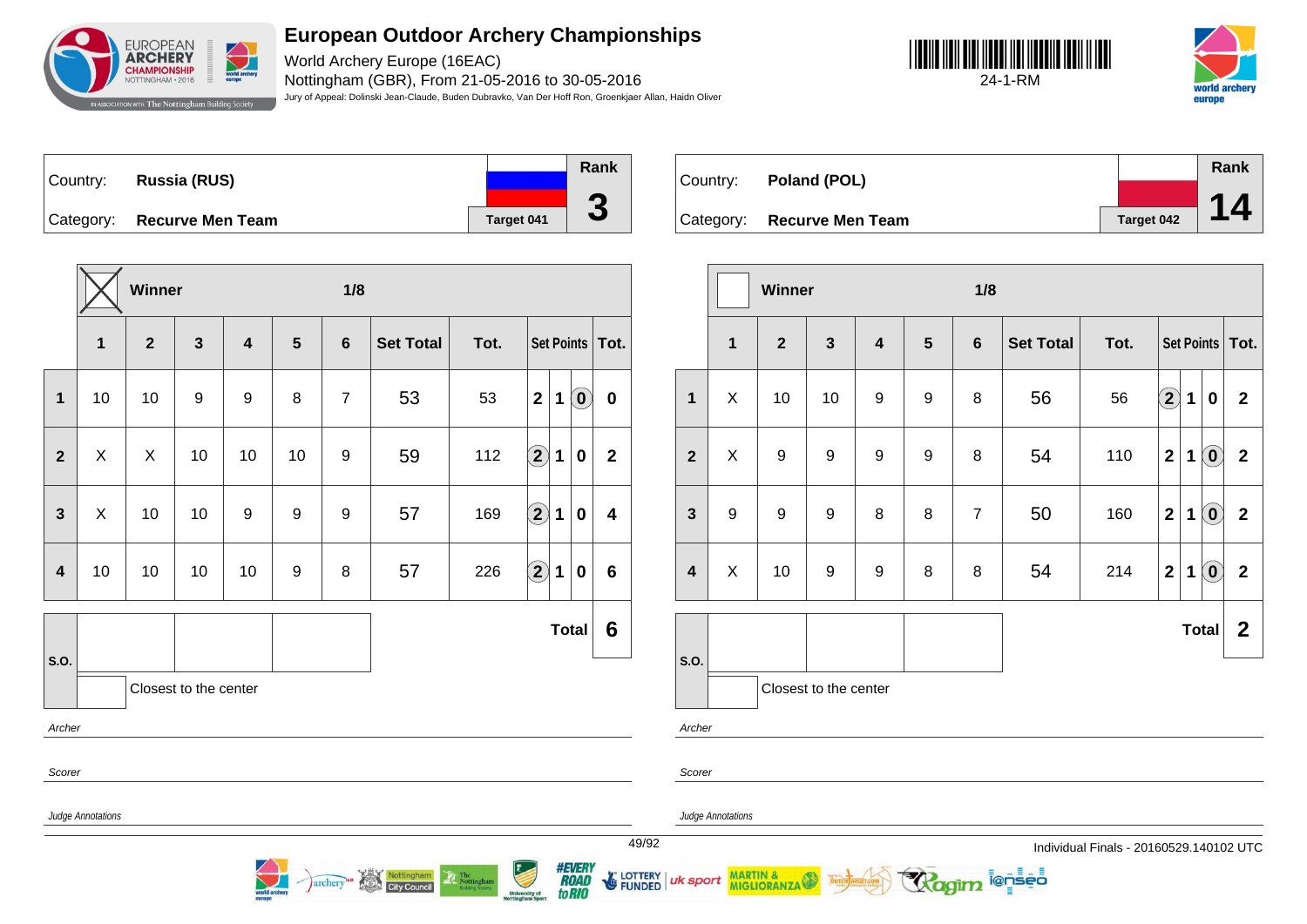

World Archery Europe (16EAC) Nottingham (GBR), From 21-05-2016 to 30-05-2016 Jury of Appeal: Dolinski Jean-Claude, Buden Dubravko, Van Der Hoff Ron, Groenkjaer Allan, Haidn Oliver





| Country: | <b>Austria (AUT)</b>       |                   | Rank |
|----------|----------------------------|-------------------|------|
|          |                            |                   |      |
|          | Category: Recurve Men Team | <b>Target 044</b> |      |

**Winner 1/8 1 2 3 4 5 6 Set Total Tot. Set Points Tot. 1** 9 8 8 8 8 6 47 47 **2 1 0 0 2** X 9 9 9 8 7 52 99 **2 1 0 0 3** 9 9 9 9 8 8 52 151 **2 1 0 2 4** 10 9 9 8 7 7 50 201 **2 1 0 2 S.O. Total 2** Closest to the center Archer Scorer Judge Annotations

archery<sup>on</sup> Nottingham

| Country: | Italy (ITA)                |            | Rank |
|----------|----------------------------|------------|------|
|          | Category: Recurve Men Team | Target 045 |      |

|                                 |                  | Winner           |                         |                         |                | 1/8            |                  |      |                            |             |                            |                         |  |
|---------------------------------|------------------|------------------|-------------------------|-------------------------|----------------|----------------|------------------|------|----------------------------|-------------|----------------------------|-------------------------|--|
|                                 | $\mathbf{1}$     | $\overline{2}$   | $\overline{\mathbf{3}}$ | $\overline{\mathbf{4}}$ | $5\phantom{1}$ | $6\phantom{1}$ | <b>Set Total</b> | Tot. |                            |             |                            | Set Points   Tot.       |  |
| $\mathbf{1}$                    | X                | X                | 10                      | $\boldsymbol{9}$        | 8              | 6              | 53               | 53   | $\bf{(2)}$                 | 1           | $\mathbf 0$                | $\mathbf{2}$            |  |
| $\overline{2}$                  | X                | X                | 10                      | $\boldsymbol{9}$        | 8              | $\overline{7}$ | 54               | 107  | $\left( \mathbf{2}\right)$ | $\mathbf 1$ | $\pmb{0}$                  | $\overline{\mathbf{4}}$ |  |
| $\mathbf{3}$                    | $\boldsymbol{9}$ | $\boldsymbol{9}$ | $\boldsymbol{9}$        | $\boldsymbol{9}$        | 8              | $\overline{7}$ | 51               | 158  | $\mathbf{2}$               | 1           | $\left( \textbf{0}\right)$ | $\boldsymbol{4}$        |  |
| $\overline{\mathbf{4}}$         | X                | 10               | 10                      | 10                      | 8              | 8              | 56               | 214  | $\left( \mathbf{2}\right)$ | 1           | $\bf{0}$                   | $6\phantom{a}$          |  |
|                                 |                  |                  |                         |                         |                |                |                  |      |                            |             | <b>Total</b>               | 6                       |  |
| S.O.                            |                  |                  |                         |                         |                |                |                  |      |                            |             |                            |                         |  |
| Closest to the center<br>Archer |                  |                  |                         |                         |                |                |                  |      |                            |             |                            |                         |  |

i@nseo

Judge Annotations

uk sport

MARTIN & MIGLIORANZA

Scorer

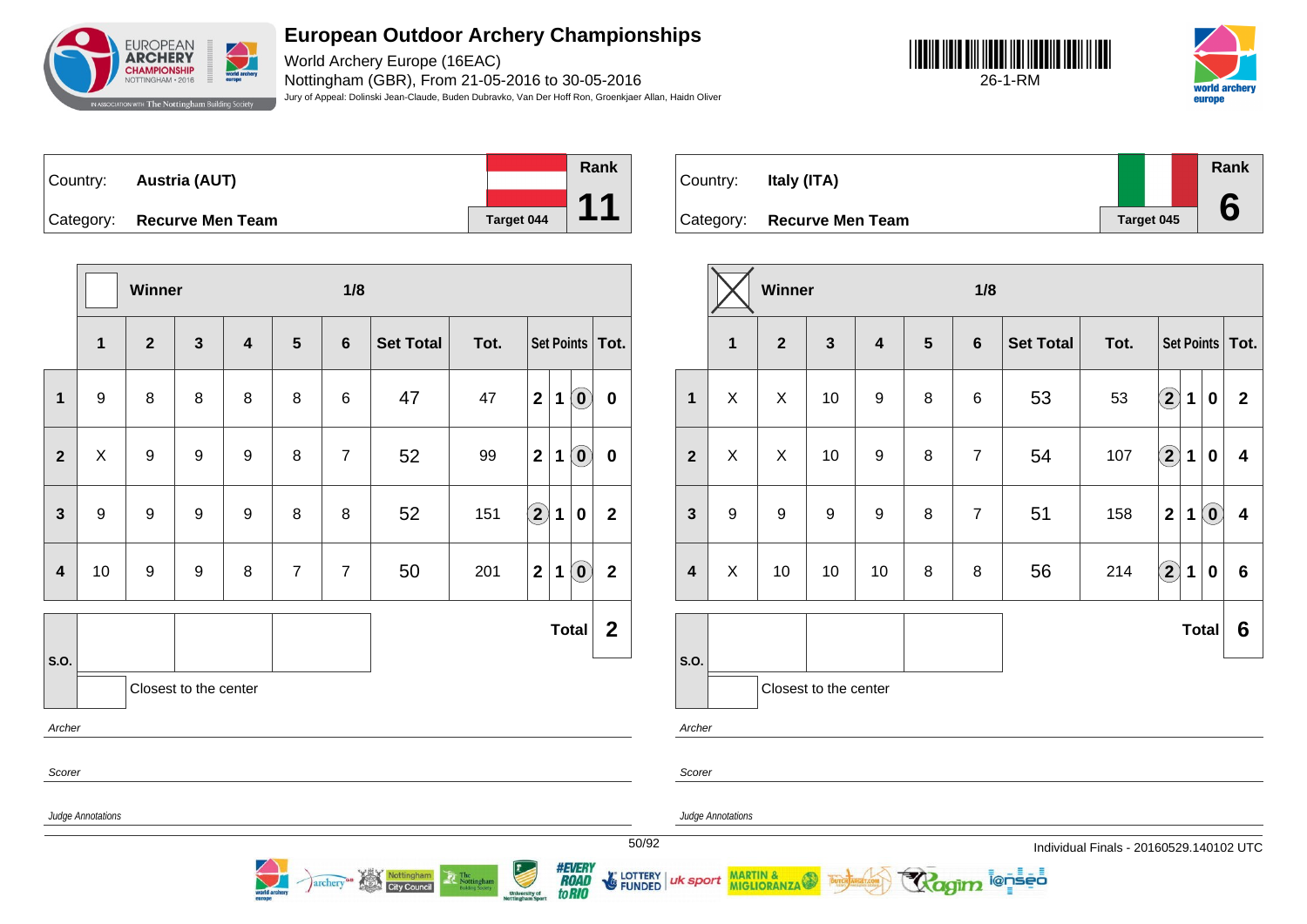

World Archery Europe (16EAC) Nottingham (GBR), From 21-05-2016 to 30-05-2016 Jury of Appeal: Dolinski Jean-Claude, Buden Dubravko, Van Der Hoff Ron, Groenkjaer Allan, Haidn Oliver

**7**





**Rank** Country: **Spain (ESP) 高** Category: **Recurve Men Team Tanget 047** 

|                         |                                 | Winner         |              |                         |                  | 1/8            |                  |      |                                  |              |                |  |  |
|-------------------------|---------------------------------|----------------|--------------|-------------------------|------------------|----------------|------------------|------|----------------------------------|--------------|----------------|--|--|
|                         | $\mathbf{1}$                    | $\overline{2}$ | $\mathbf{3}$ | $\overline{\mathbf{4}}$ | 5                | $6\phantom{1}$ | <b>Set Total</b> | Tot. | Set Points   Tot.                |              |                |  |  |
| $\mathbf{1}$            | 9                               | $9$            | 9            | $\boldsymbol{9}$        | 9                | 8              | 53               | 53   | $\left( 1\right)$<br>$\mathbf 2$ | $\pmb{0}$    | 1              |  |  |
| $\overline{2}$          | 10                              | $9$            | 9            | $\boldsymbol{9}$        | $\boldsymbol{9}$ | 8              | 54               | 107  | $\overline{2}$<br>1              | $\bf{0}$     | $\mathbf{3}$   |  |  |
| $\mathbf{3}$            | 10                              | 10             | 9            | $\boldsymbol{9}$        | $\boldsymbol{9}$ | 8              | 55               | 162  | $\Large{\textbf{2}}$<br>1        | $\bf{0}$     | $5\phantom{1}$ |  |  |
| $\overline{\mathbf{4}}$ |                                 |                |              |                         |                  |                |                  |      | $\overline{\mathbf{2}}$<br>1     | $\pmb{0}$    |                |  |  |
|                         |                                 |                |              |                         |                  |                |                  |      |                                  | <b>Total</b> | 5              |  |  |
| S.O.                    |                                 |                |              |                         |                  |                |                  |      |                                  |              |                |  |  |
|                         | Closest to the center<br>Archer |                |              |                         |                  |                |                  |      |                                  |              |                |  |  |
| Scorer                  |                                 |                |              |                         |                  |                |                  |      |                                  |              |                |  |  |
|                         | Judge Annotations               |                |              |                         |                  |                |                  |      |                                  |              |                |  |  |

archery<sup>on</sup> Nottingham



|                         |                | Winner           |                       |                         |                | 1/8            |                  |      |                                   |                                                     |   |
|-------------------------|----------------|------------------|-----------------------|-------------------------|----------------|----------------|------------------|------|-----------------------------------|-----------------------------------------------------|---|
|                         | $\overline{1}$ | $\overline{2}$   | $\mathbf{3}$          | $\overline{\mathbf{4}}$ | $5\phantom{1}$ | $6\phantom{1}$ | <b>Set Total</b> | Tot. | Set Points   Tot.                 |                                                     |   |
| $\mathbf{1}$            | X              | 10               | $\boldsymbol{9}$      | 8                       | 8              | 8              | 53               | 53   | $\left( 1\right)$<br>$\mathbf{2}$ | $\boldsymbol{0}$                                    | 1 |
| $\overline{2}$          | 10             | 9                | $\boldsymbol{9}$      | $\boldsymbol{9}$        | 8              | 8              | 53               | 106  | $\mathbf 2$<br>1                  | $\left( \mathbf{0}\right)$                          | 1 |
| $\mathbf{3}$            | 9              | $\boldsymbol{9}$ | $\boldsymbol{9}$      | $\boldsymbol{9}$        | 8              | 8              | 52               | 158  | $\mathbf{2}$<br>1                 | $\left( \begin{matrix} 0 \\ 0 \end{matrix} \right)$ | 1 |
| $\overline{\mathbf{4}}$ |                |                  |                       |                         |                |                |                  |      | $\mathbf{2}$<br>1                 | $\bf{0}$                                            |   |
|                         |                |                  |                       |                         |                |                |                  |      |                                   | <b>Total</b>                                        | 1 |
| S.O.                    |                |                  | Closest to the center |                         |                |                |                  |      |                                   |                                                     |   |
| Archer                  |                |                  |                       |                         |                |                |                  |      |                                   |                                                     |   |

ionseo

Scorer

Judge Annotations

MARTIN &

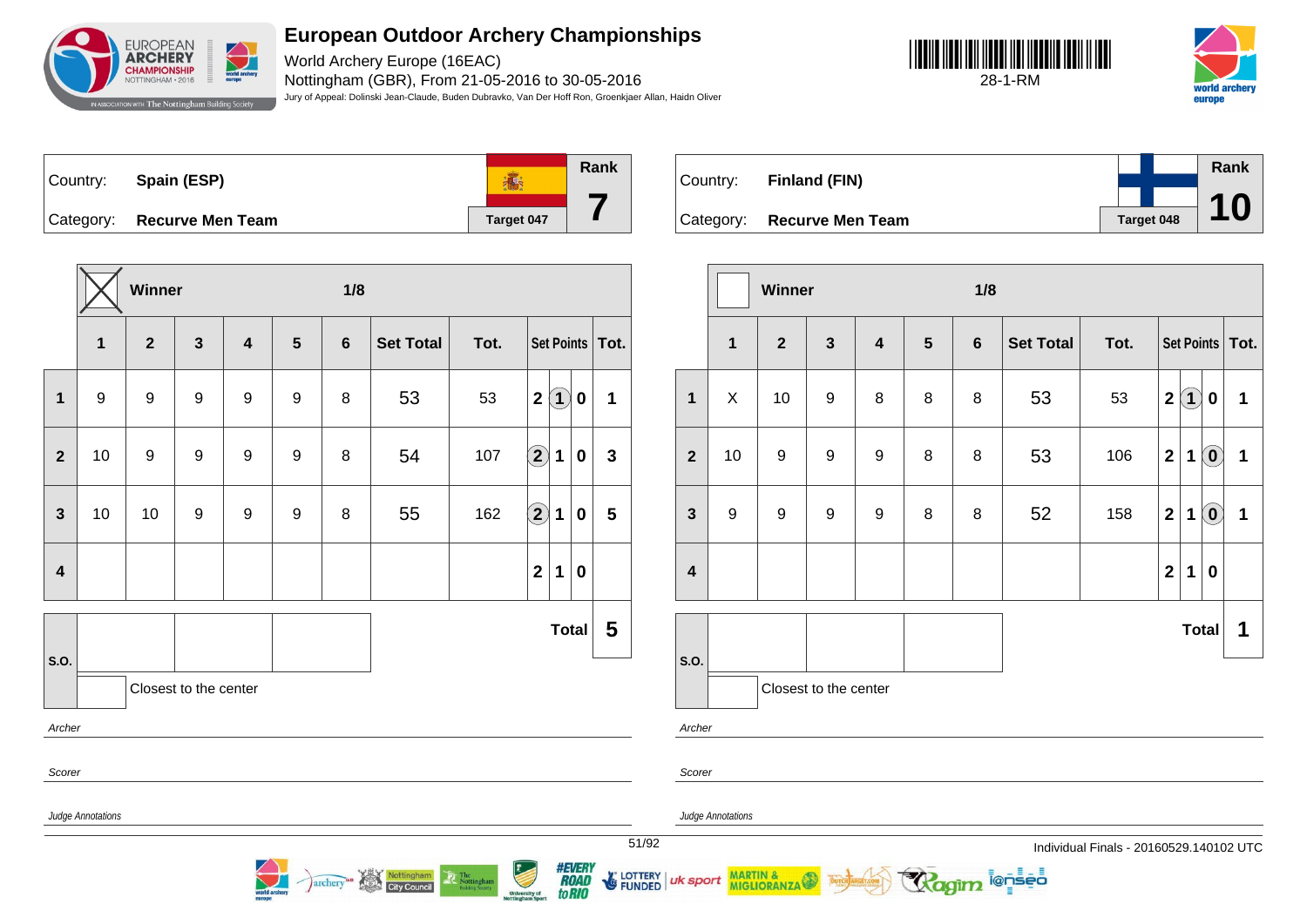

World Archery Europe (16EAC) Nottingham (GBR), From 21-05-2016 to 30-05-2016 Jury of Appeal: Dolinski Jean-Claude, Buden Dubravko, Van Der Hoff Ron, Groenkjaer Allan, Haidn Oliver





Country: **Switzerland (SUI)** Category: **Recurve Men Team Tanget 050** 



**Rank ROCKER** Country: **Belarus (BLR) 2** Category: **Recurve Men Team Tanget 051** 

|                         |                                                      | Winner         |                       |                  |                | 1/8                   |                            |            |                           |                                          |              |                                                            |             | Winner       |                       |    |                | 1/8            |                  |                                         |              |              |                                                         |                   |
|-------------------------|------------------------------------------------------|----------------|-----------------------|------------------|----------------|-----------------------|----------------------------|------------|---------------------------|------------------------------------------|--------------|------------------------------------------------------------|-------------|--------------|-----------------------|----|----------------|----------------|------------------|-----------------------------------------|--------------|--------------|---------------------------------------------------------|-------------------|
|                         | 1                                                    | $\overline{2}$ | $\mathbf{3}$          | $\boldsymbol{4}$ | $5\phantom{1}$ | $6\phantom{1}$        | <b>Set Total</b>           | Tot.       |                           | Set Points   Tot.                        |              |                                                            | $\mathbf 1$ | $\mathbf{2}$ | $\mathbf{3}$          | 4  | $5\phantom{1}$ | 6              | <b>Set Total</b> | Tot.                                    |              |              |                                                         | Set Points   Tot. |
| $\mathbf{1}$            | 10                                                   | 9              | 9                     | $\boldsymbol{9}$ | 9              | 8                     | 54                         | 54         | $\mathbf{2}$              | $\textcircled{\small{0}}$<br>1           | $\mathbf 0$  | $\mathbf{1}$                                               | 10          | 10           | 10                    | 10 | $9\,$          | 9              | 58               | 58                                      | $\bf{(2)}$   | $\mathbf 1$  | $\overline{\mathbf{0}}$                                 | $\overline{2}$    |
| $\overline{2}$          | 10                                                   | 9              | 9                     | 9                | 9              | 8                     | 54                         | 108        | $\mathbf{2}$              | $\widehat{\mathbf{1}}$<br>$\mathbf 0$    | $\mathbf 1$  | $\overline{2}$                                             | 10          | 10           | 9                     | 9  | 9              | $\overline{7}$ | 54               | 112                                     |              | 2(1)         | $\mathbf 0$                                             | $\mathbf{3}$      |
| $\mathbf{3}$            | X                                                    | 10             | 9                     | 9                | 9              | $9\,$                 | 56                         | 164        | $\bf(2)$                  | 1<br>$\mathbf 0$                         | $\mathbf{3}$ | 3                                                          | 10          | 9            | 9                     | 9  | 9              | 8              | 54               | 166                                     | $\mathbf{2}$ | $\mathbf 1$  | $\left( \mathbf{0}\right)$                              | $\mathbf{3}$      |
| $\overline{\mathbf{4}}$ | X                                                    | 10             | 9                     | 9                | 9              | $\overline{7}$        | 54                         | 218        | $\Large 2$                | 1<br>$\mathbf 0$                         | 5            | 4                                                          | X           | 10           | 9                     | 8  | 8              | 8              | 53               | 219                                     | $\mathbf 2$  | $\mathbf 1$  | $\left( \begin{matrix} \textbf{0} \end{matrix} \right)$ | $\mathbf{3}$      |
| S.O.                    |                                                      |                |                       |                  |                |                       |                            | Total      | $5\phantom{1}$            | $\vert$ S.O.                             |              |                                                            |             |              |                       |    |                |                |                  | Total                                   |              | $\mathbf{3}$ |                                                         |                   |
|                         |                                                      |                | Closest to the center |                  |                |                       |                            |            |                           |                                          |              |                                                            |             |              | Closest to the center |    |                |                |                  |                                         |              |              |                                                         |                   |
| Archer                  |                                                      |                |                       |                  |                |                       |                            |            |                           |                                          |              | Archer                                                     |             |              |                       |    |                |                |                  |                                         |              |              |                                                         |                   |
| Scorer                  | Scorer                                               |                |                       |                  |                |                       |                            |            |                           |                                          |              |                                                            |             |              |                       |    |                |                |                  |                                         |              |              |                                                         |                   |
|                         | <b>Judge Annotations</b><br><b>Judge Annotations</b> |                |                       |                  |                |                       |                            |            |                           |                                          |              |                                                            |             |              |                       |    |                |                |                  |                                         |              |              |                                                         |                   |
|                         |                                                      |                |                       |                  |                |                       |                            |            |                           |                                          |              | 52/92                                                      |             |              |                       |    |                |                |                  | Individual Finals - 20160529.140102 UTC |              |              |                                                         |                   |
|                         |                                                      |                |                       |                  |                | archery <sup>ca</sup> | Nottingham<br>City Council | Nottingham | Ó<br><b>University of</b> | <i><b>#EVERY<br/>ROAD<br/>to RIO</b></i> |              | FUNDED UK Sport MARTIN & THOTASTICS AND THE TRANSPARENT ON |             |              |                       |    |                |                | Ragim lenses     |                                         |              |              |                                                         |                   |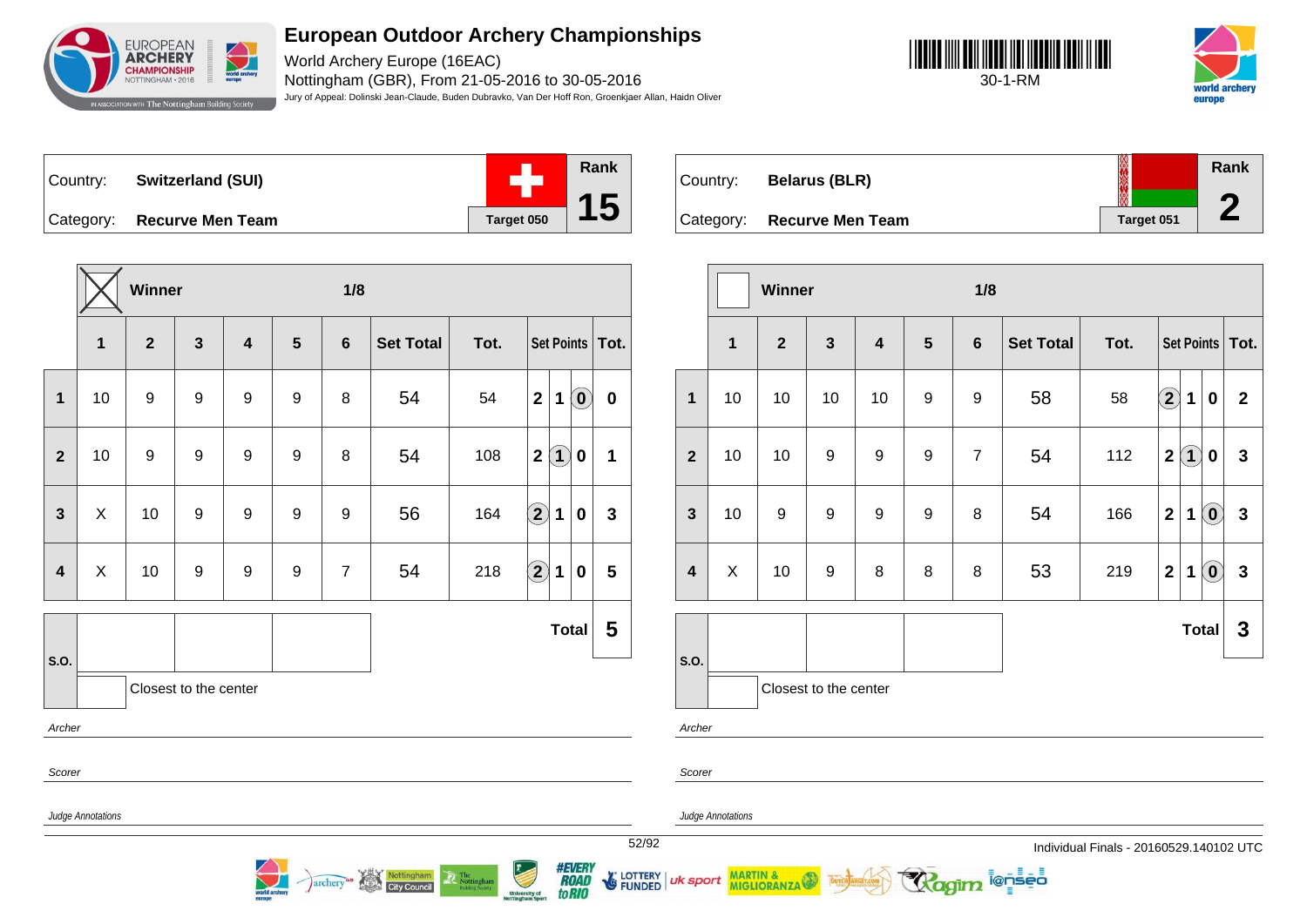

World Archery Europe (16EAC) Nottingham (GBR), From 21-05-2016 to 30-05-2016 Jury of Appeal: Dolinski Jean-Claude, Buden Dubravko, Van Der Hoff Ron, Groenkjaer Allan, Haidn Oliver





| Country: | <b>Belgium (BEL)</b>       |  |
|----------|----------------------------|--|
|          | Category: Recurve Men Team |  |



**Rank**  $\bullet$ Country: **Slovenia (SLO) 9** Category: **Recurve Men Team Target 042** 

|                         |                   | Winner                    |                       |                  |                 | 1/4            |                                   |      |                                       |                                         |                         |       |                |                          | Winner                              |                  |                         |                 | 1/4            |                     |                                         |                |              |                   |
|-------------------------|-------------------|---------------------------|-----------------------|------------------|-----------------|----------------|-----------------------------------|------|---------------------------------------|-----------------------------------------|-------------------------|-------|----------------|--------------------------|-------------------------------------|------------------|-------------------------|-----------------|----------------|---------------------|-----------------------------------------|----------------|--------------|-------------------|
|                         | $\mathbf{1}$      | $\mathbf{2}$              | $\mathbf{3}$          | $\boldsymbol{4}$ | $5\phantom{.0}$ | $6\phantom{1}$ | <b>Set Total</b>                  | Tot. |                                       |                                         | Set Points   Tot.       |       |                | $\mathbf{1}$             | $\mathbf{2}$                        | $\mathbf{3}$     | $\overline{\mathbf{4}}$ | $5\overline{)}$ | 6              | <b>Set Total</b>    | Tot.                                    |                |              | Set Points   Tot. |
| $\mathbf{1}$            | 10                | 9                         | 9                     | $\boldsymbol{9}$ | 8               | $\overline{7}$ | 52                                | 52   | $\widehat{\mathbf{2}}$<br>$\mathbf 1$ | $\mathbf 0$                             | $\overline{2}$          |       | $\mathbf{1}$   | X                        | $\pmb{\times}$                      | $\boldsymbol{9}$ | 8                       | $\,6$           | 5              | 48                  | 48                                      | $\overline{2}$ | 1(0)         | $\mathbf 0$       |
| $\overline{2}$          | X                 | 10                        | 10                    | 9                | 9               | $\bf 8$        | 56                                | 108  | $\widehat{\mathbf{2}}$<br>$\mathbf 1$ | $\mathbf 0$                             | 4                       |       | $\overline{2}$ | X                        | 9                                   | 9                | 9                       | $\,6\,$         | 6              | 49                  | 97                                      | $\mathbf{2}$   | $1$ $\odot$  | $\mathbf 0$       |
| $\mathbf{3}$            | X                 | $\boldsymbol{\mathsf{X}}$ | 9                     | 8                | 8               | $\overline{7}$ | 52                                | 160  | $\left( 1\right)$<br>$\boldsymbol{2}$ | $\mathbf 0$                             | $\overline{\mathbf{5}}$ |       | $\mathbf{3}$   | X                        | 10                                  | 9                | 9                       | $\overline{7}$  | $\overline{7}$ | 52                  | 149                                     | $\mathbf{2}$   | $\mathbf{0}$ |                   |
| $\overline{\mathbf{4}}$ |                   |                           |                       |                  |                 |                |                                   |      | $\mathbf{2}$<br>$\mathbf{1}$          | $\bf{0}$                                |                         |       | 4              |                          |                                     |                  |                         |                 |                |                     |                                         | $\mathbf{2}$   | 1 0          |                   |
|                         |                   |                           |                       |                  |                 |                |                                   |      |                                       | Total                                   | $\overline{\mathbf{5}}$ |       |                |                          |                                     |                  |                         |                 |                |                     |                                         |                | <b>Total</b> | 1                 |
| S.O.                    |                   |                           | Closest to the center |                  |                 |                |                                   |      |                                       |                                         |                         |       | S.O.           |                          | Closest to the center               |                  |                         |                 |                |                     |                                         |                |              |                   |
| Archer                  |                   |                           |                       |                  |                 |                |                                   |      |                                       |                                         |                         |       | Archer         |                          |                                     |                  |                         |                 |                |                     |                                         |                |              |                   |
| Scorer                  |                   | Scorer                    |                       |                  |                 |                |                                   |      |                                       |                                         |                         |       |                |                          |                                     |                  |                         |                 |                |                     |                                         |                |              |                   |
|                         | Judge Annotations |                           |                       |                  |                 |                |                                   |      |                                       |                                         |                         |       |                | <b>Judge Annotations</b> |                                     |                  |                         |                 |                |                     |                                         |                |              |                   |
|                         |                   |                           |                       |                  |                 |                |                                   |      |                                       |                                         |                         | 53/92 |                |                          |                                     |                  |                         |                 |                |                     | Individual Finals - 20160529.140102 UTC |                |              |                   |
|                         |                   |                           |                       | $\sum$           |                 | <i>archery</i> | Nottingham<br><b>City Council</b> |      | University of<br>Nottingham Sport     | <i><b>#EVERY<br/>ROAD<br/>toRIO</b></i> |                         |       |                |                          | E LOTTERY   uk sport MARTIN & SPORT |                  |                         |                 |                | <b>Ragim</b> i@nseo |                                         |                |              |                   |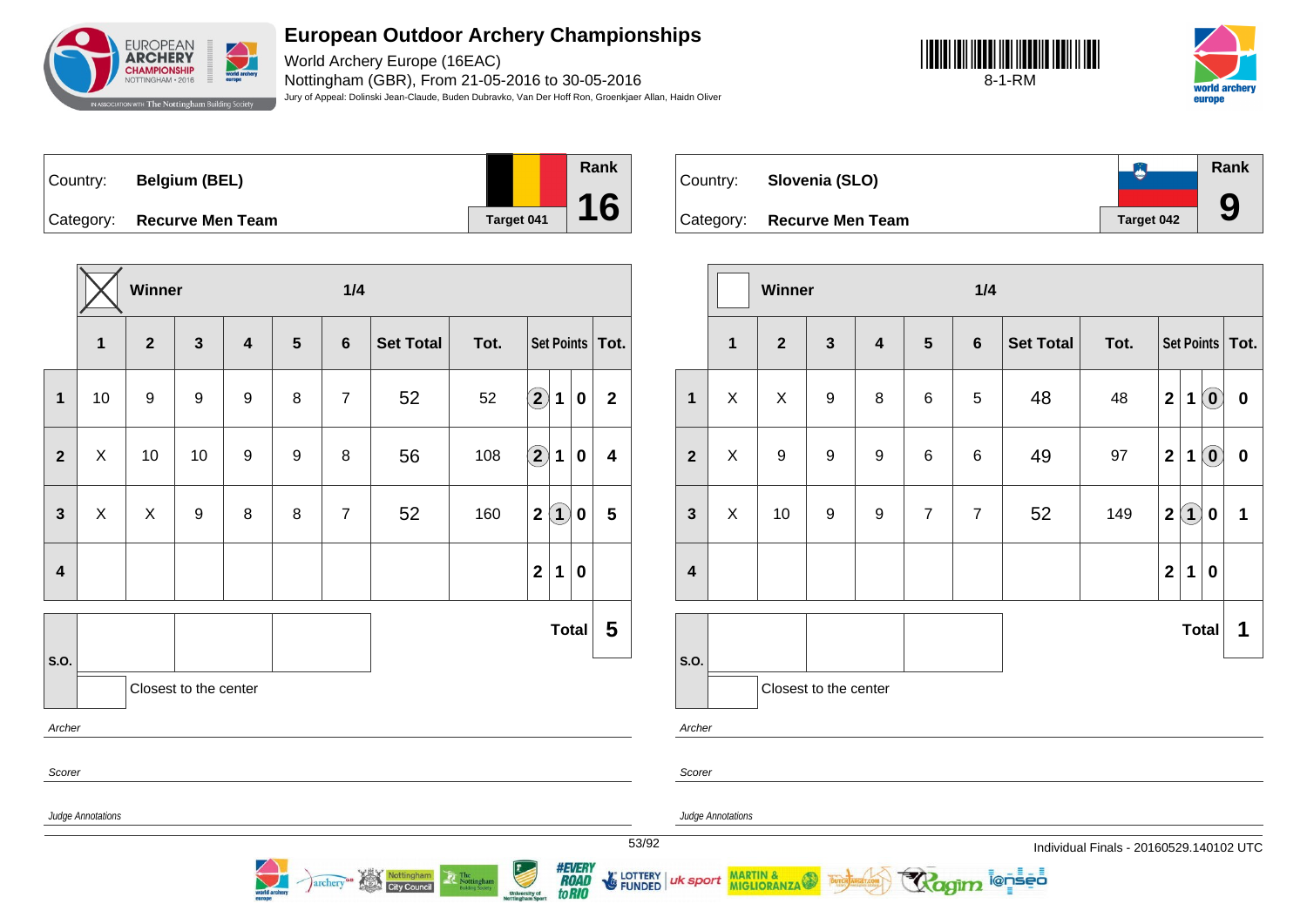

World Archery Europe (16EAC) Nottingham (GBR), From 21-05-2016 to 30-05-2016 Jury of Appeal: Dolinski Jean-Claude, Buden Dubravko, Van Der Hoff Ron, Groenkjaer Allan, Haidn Oliver





Country: **Turkey (TUR)** Category: **Recurve Men Team Tanget 044** 



Country: **Great Britain (GBR)**



|                         |                   | Winner         |                       |                         |                | 1/4            |                                   |                |                                          |              |                                |                  |
|-------------------------|-------------------|----------------|-----------------------|-------------------------|----------------|----------------|-----------------------------------|----------------|------------------------------------------|--------------|--------------------------------|------------------|
|                         | 1                 | $\overline{2}$ | $\mathbf{3}$          | $\overline{\mathbf{4}}$ | $5\phantom{1}$ | $6\phantom{1}$ | <b>Set Total</b>                  | Tot.           |                                          |              | <b>Set Points</b>              | $\vert$ Tot.     |
| $\mathbf{1}$            | X                 | X              | 9                     | 8                       | $\overline{7}$ | $\overline{7}$ | 51                                | 51             | $\mathbf{2}$                             | $\mathbf 1$  | $\left( \mathbf{0}\right)$     | $\bf{0}$         |
| $\overline{2}$          | X                 | 9              | 9                     | 9                       | 8              | 8              | 53                                | 104            | $\overline{\mathbf{2}}$                  | 1            | $\left( \mathbf{0}\right)$     | $\bf{0}$         |
| $\overline{\mathbf{3}}$ | 10                | 10             | $\boldsymbol{9}$      | 9                       | 8              | $\overline{7}$ | 53                                | 157            | $\mathbf 2$                              | $\mathbf 1$  | $\left( \mathbf{0}\right)$     | $\mathbf 0$      |
| $\overline{\mathbf{4}}$ |                   |                |                       |                         |                |                |                                   |                | $\mathbf 2$                              | $\mathbf 1$  | 0                              |                  |
|                         |                   |                |                       |                         |                |                |                                   |                |                                          | <b>Total</b> |                                | $\boldsymbol{0}$ |
| S.O.                    |                   |                | Closest to the center |                         |                |                |                                   |                |                                          |              |                                |                  |
| Archer                  |                   |                |                       |                         |                |                |                                   |                |                                          |              |                                |                  |
| Scorer                  |                   |                |                       |                         |                |                |                                   |                |                                          |              |                                |                  |
|                         | Judge Annotations |                |                       |                         |                |                |                                   |                |                                          |              |                                | 54/              |
|                         |                   |                |                       | world are               |                | archery        | Nottingham<br><b>City Council</b> | The Nottingham | <b>University of</b><br>Nottingham Sport |              | <b>#EVERY</b><br>to <b>RIO</b> | <b>E</b> LOTTI   |

|                         |             | Winner           |                         |                         |                  | 1/4              |                  |      |                            |              |             |                   |
|-------------------------|-------------|------------------|-------------------------|-------------------------|------------------|------------------|------------------|------|----------------------------|--------------|-------------|-------------------|
|                         | $\mathbf 1$ | $\overline{2}$   | $\overline{\mathbf{3}}$ | $\overline{\mathbf{4}}$ | $5\phantom{1}$   | $6\phantom{1}$   | <b>Set Total</b> | Tot. |                            |              |             | Set Points   Tot. |
| $\mathbf{1}$            | 10          | $\boldsymbol{9}$ | 9                       | $\boldsymbol{9}$        | $\boldsymbol{9}$ | 8                | 54               | 54   | $\left( \mathbf{2}\right)$ | $\mathbf 1$  | 0           | $\mathbf{2}$      |
| $\overline{2}$          | 10          | 10               | 10                      | $\boldsymbol{9}$        | 9                | 9                | 57               | 111  | $\left( \mathbf{2}\right)$ | 1            | 0           | 4                 |
| $\mathbf{3}$            | 10          | 9                | 9                       | $\boldsymbol{9}$        | 9                | $\boldsymbol{9}$ | 55               | 166  | $\left( \mathbf{2}\right)$ | 1            | 0           | $6\phantom{1}6$   |
| $\overline{\mathbf{4}}$ |             |                  |                         |                         |                  |                  |                  |      | $\mathbf{2}$               | 1            | $\mathbf 0$ |                   |
|                         |             |                  |                         |                         |                  |                  |                  |      |                            | <b>Total</b> |             | $6\phantom{1}6$   |
| S.O.                    |             |                  |                         |                         |                  |                  |                  |      |                            |              |             |                   |
|                         |             |                  | Closest to the center   |                         |                  |                  |                  |      |                            |              |             |                   |
| Archer                  |             |                  |                         |                         |                  |                  |                  |      |                            |              |             |                   |

@nseo

Scorer

uk sport

LOTTERY<br>FUNDED

Judge Annotations

MARTIN & MIGLIORANZA

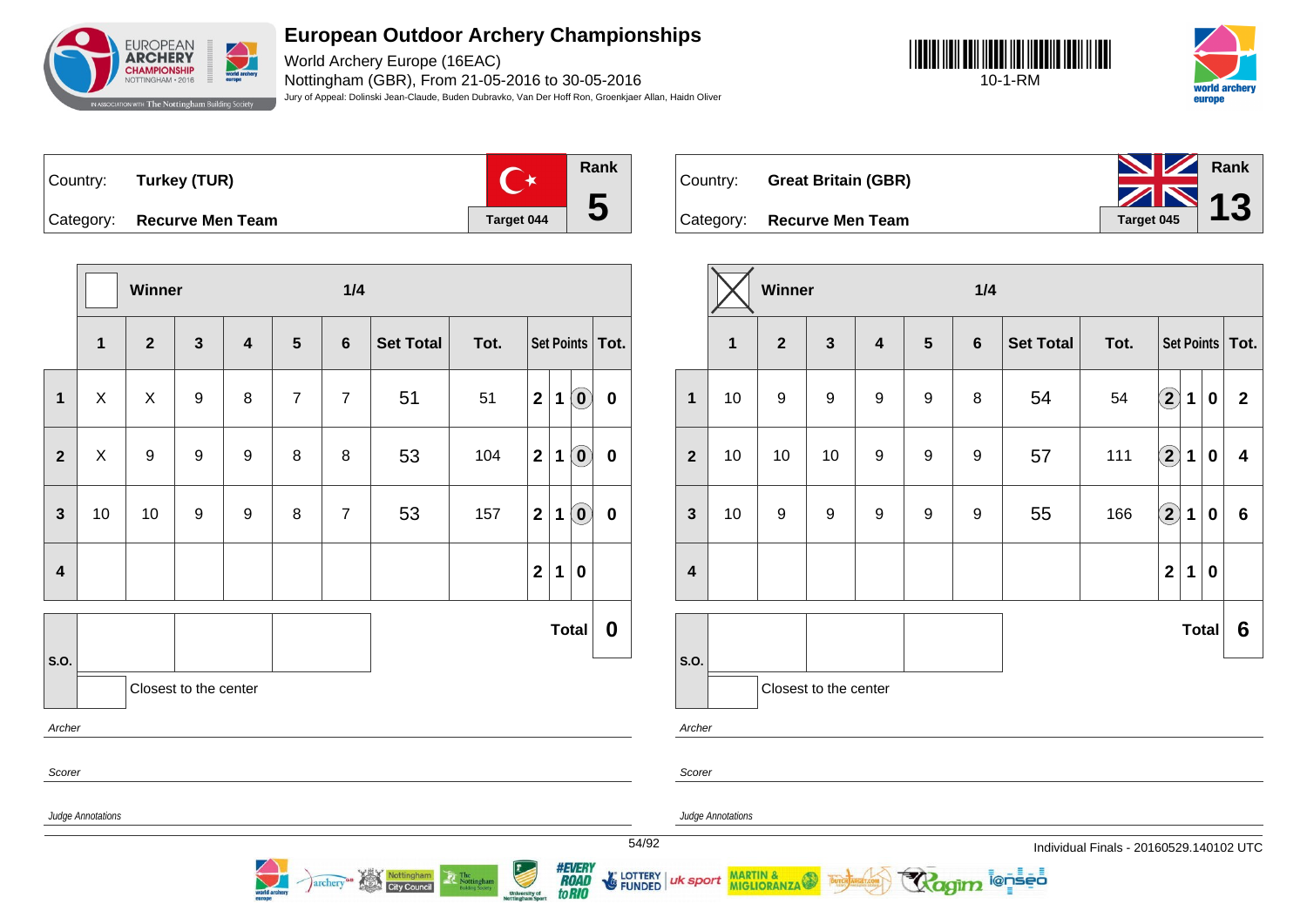

World Archery Europe (16EAC) Nottingham (GBR), From 21-05-2016 to 30-05-2016 Jury of Appeal: Dolinski Jean-Claude, Buden Dubravko, Van Der Hoff Ron, Groenkjaer Allan, Haidn Oliver





Country: **Russia (RUS)** Category: **Recurve Men Team Tanget 047 Rank 3**

|                         |                   | Winner         |                       |                         |                | 1/4            |                  |      |                            |              |          |                         |
|-------------------------|-------------------|----------------|-----------------------|-------------------------|----------------|----------------|------------------|------|----------------------------|--------------|----------|-------------------------|
|                         | $\mathbf 1$       | $\overline{2}$ | $\mathbf{3}$          | $\overline{\mathbf{4}}$ | $5\phantom{1}$ | $6\phantom{1}$ | <b>Set Total</b> | Tot. |                            |              |          | Set Points   Tot.       |
| $\mathbf 1$             | 10                | 10             | $\boldsymbol{9}$      | 9                       | 8              | $\,6$          | 52               | 52   | $\left( \mathbf{2}\right)$ | 1            | $\bf{0}$ | $\mathbf{2}$            |
| $\overline{2}$          | X                 | 10             | 9                     | 9                       | 9              | 9              | 56               | 108  | $\hat{\mathbf{2}}$         | 1            | $\bf{0}$ | $\overline{\mathbf{4}}$ |
| $\mathbf{3}$            | $\pmb{\times}$    | X              | 10                    | 10                      | 10             | 8              | 58               | 166  | $\widehat{\mathbf{2}}$     | 1            | $\bf{0}$ | $6\phantom{1}6$         |
| $\overline{\mathbf{4}}$ |                   |                |                       |                         |                |                |                  |      | $\overline{\mathbf{2}}$    | 1            | $\bf{0}$ |                         |
| S.O.                    |                   |                |                       |                         |                |                |                  |      |                            | <b>Total</b> |          | 6                       |
|                         |                   |                | Closest to the center |                         |                |                |                  |      |                            |              |          |                         |
| Archer                  |                   |                |                       |                         |                |                |                  |      |                            |              |          |                         |
| Scorer                  |                   |                |                       |                         |                |                |                  |      |                            |              |          |                         |
|                         | Judge Annotations |                |                       |                         |                |                |                  |      |                            |              |          |                         |
|                         |                   |                |                       |                         |                |                |                  |      |                            |              |          | 55/9                    |

archery<sup>an</sup> Nottingham

| Country: | Italy (ITA)                |            | Rank<br>$\bullet$ |
|----------|----------------------------|------------|-------------------|
|          | Category: Recurve Men Team | Target 048 |                   |

|                         |              | Winner           |                       |                         |                  | 1/4            |                  |      |                         |             |                                   |                   |
|-------------------------|--------------|------------------|-----------------------|-------------------------|------------------|----------------|------------------|------|-------------------------|-------------|-----------------------------------|-------------------|
|                         | $\mathbf{1}$ | $\overline{2}$   | $\mathbf{3}$          | $\overline{\mathbf{4}}$ | $5\phantom{.0}$  | $6\phantom{1}$ | <b>Set Total</b> | Tot. |                         |             |                                   | Set Points   Tot. |
| 1                       | X            | 10               | $\boldsymbol{9}$      | 8                       | $\bf 8$          | 6              | 51               | 51   | $\overline{\mathbf{2}}$ | $\mathbf 1$ | $\left( \mathbf{0}\right)$        | $\bf{0}$          |
| $\overline{2}$          | $\mathsf{X}$ | 10               | $\boldsymbol{9}$      | $\boldsymbol{9}$        | $\boldsymbol{9}$ | 8              | 55               | 106  | $\mathbf 2$             | 1           | $\left( \text{\textbf{0}}\right)$ | $\bf{0}$          |
| $\mathbf{3}$            | 10           | $\boldsymbol{9}$ | 9                     | 9                       | 8                | 8              | 53               | 159  | $\mathbf{2}$            | 1           | $(\mathbf{0})$                    | $\bf{0}$          |
| $\overline{\mathbf{4}}$ |              |                  |                       |                         |                  |                |                  |      | $\overline{\mathbf{2}}$ | $\mathbf 1$ | $\bf{0}$                          |                   |
|                         |              |                  |                       |                         |                  |                |                  |      |                         |             | <b>Total</b>                      | $\mathbf 0$       |
| S.O.                    |              |                  | Closest to the center |                         |                  |                |                  |      |                         |             |                                   |                   |
| Archer                  |              |                  |                       |                         |                  |                |                  |      |                         |             |                                   |                   |

ionseo

Scorer

Judge Annotations

MARTIN & MIGLIORANZA

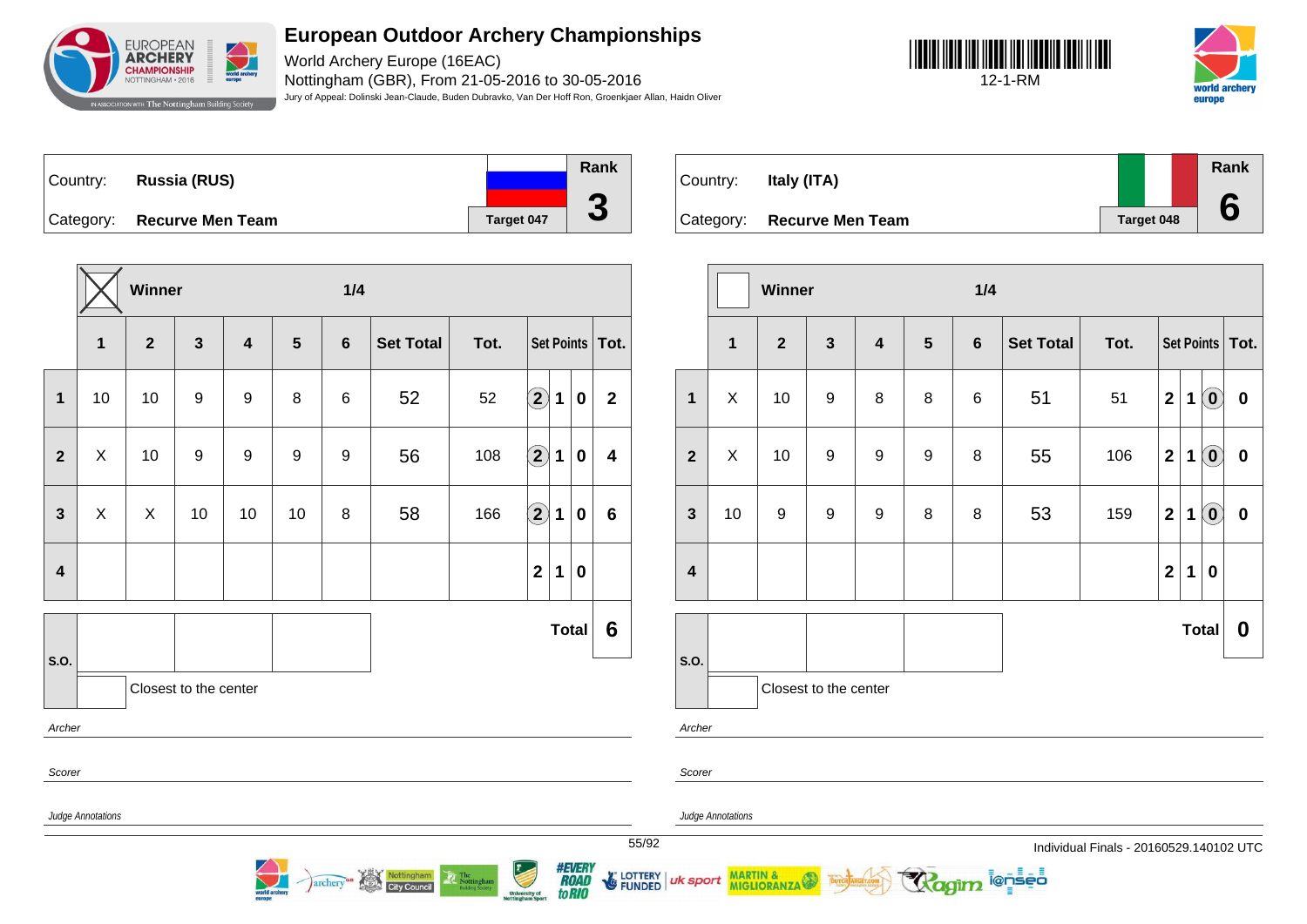

World Archery Europe (16EAC) Nottingham (GBR), From 21-05-2016 to 30-05-2016 Jury of Appeal: Dolinski Jean-Claude, Buden Dubravko, Van Der Hoff Ron, Groenkjaer Allan, Haidn Oliver





**Rank** 高 Country: **Spain (ESP) 7** Category: **Recurve Men Team Tanget 050** 

|                         |                       | Winner                  |                  |                         |                | 1/4            |                  |      |                   |              |                                                |                         |
|-------------------------|-----------------------|-------------------------|------------------|-------------------------|----------------|----------------|------------------|------|-------------------|--------------|------------------------------------------------|-------------------------|
|                         | $\mathbf{1}$          | $\overline{\mathbf{2}}$ | $\mathbf{3}$     | $\overline{\mathbf{4}}$ | $5\phantom{1}$ | $6\phantom{1}$ | <b>Set Total</b> | Tot. |                   |              |                                                | Set Points   Tot.       |
| $\mathbf{1}$            | 10                    | 10                      | 9                | 9                       | 9              | $\overline{7}$ | 54               | 54   | $\bigcirc \!\! 2$ | 1            | $\boldsymbol{0}$                               | $\mathbf{2}$            |
| $\overline{2}$          | 10                    | 9                       | $\boldsymbol{9}$ | 9                       | 8              | 5              | 50               | 104  | $\mathbf{2}$      | 1            | $\left( \mathbf{0}\right)$                     | $\mathbf 2$             |
| $\mathbf{3}$            | $\boldsymbol{9}$      | $\boldsymbol{9}$        | $\boldsymbol{9}$ | 8                       | 8              | 8              | 51               | 155  | $\bigcirc$        | 1            | $\mathbf 0$                                    | $\overline{\mathbf{4}}$ |
| $\overline{\mathbf{4}}$ | $\boldsymbol{9}$      | $9$                     | $\boldsymbol{9}$ | 8                       | 8              | $\overline{7}$ | 50               | 205  | $\mathbf{2}$      | 1            | $\left( \begin{matrix} 0 \end{matrix} \right)$ | $\overline{\mathbf{4}}$ |
|                         |                       | $\mathsf X$             |                  | $10$                    | $\bf 8$        |                |                  |      |                   | <b>Total</b> |                                                | 5                       |
| S.O.                    | Closest to the center |                         |                  |                         |                |                |                  |      |                   |              |                                                |                         |
| Archer                  |                       |                         |                  |                         |                |                |                  |      |                   |              |                                                |                         |
| Scorer                  |                       |                         |                  |                         |                |                |                  |      |                   |              |                                                |                         |
|                         | Judge Annotations     |                         |                  |                         |                |                |                  |      |                   |              |                                                |                         |

Nottingham

archery<sup>GB</sup>



|                         |              | <b>Winner</b>    |                       |                         |                | 1/4             |                  |      |                   |             |                            |              |
|-------------------------|--------------|------------------|-----------------------|-------------------------|----------------|-----------------|------------------|------|-------------------|-------------|----------------------------|--------------|
|                         | $\mathbf{1}$ | $\overline{2}$   | $\mathbf{3}$          | $\overline{\mathbf{4}}$ | $\sqrt{5}$     | $6\phantom{1}6$ | <b>Set Total</b> | Tot. |                   |             | Set Points                 | Tot.         |
| $\mathbf{1}$            | X            | $\boldsymbol{9}$ | $\boldsymbol{9}$      | $\overline{7}$          | $\overline{7}$ | 6               | 48               | 48   | $\overline{2}$    | 1           | $\left( \mathbf{0}\right)$ | $\pmb{0}$    |
| $\overline{2}$          | 10           | 10               | 9                     | 8                       | 8              | $\overline{7}$  | 52               | 100  | $\left( 2\right)$ | $\mathbf 1$ | 0                          | $\mathbf{2}$ |
| $\mathbf{3}$            | 10           | $\boldsymbol{9}$ | $\boldsymbol{9}$      | 9                       | 8              | 5               | 50               | 150  | $\mathbf 2$       | 1           | $\left( \mathbf{0}\right)$ | $\mathbf 2$  |
| $\overline{\mathbf{4}}$ | 10           | 10               | 10                    | 9                       | 9              | 8               | 56               | 206  | $\Large 2$        | 1           | 0                          | 4            |
|                         |              | 10               | $\boldsymbol{9}$      |                         | 9              |                 |                  |      |                   |             | <b>Total</b>               | 4            |
| S.O.                    |              |                  | Closest to the center |                         |                |                 |                  |      |                   |             |                            |              |

ionseo

Archer

Scorer

uk sport

Judge Annotations

MARTIN &

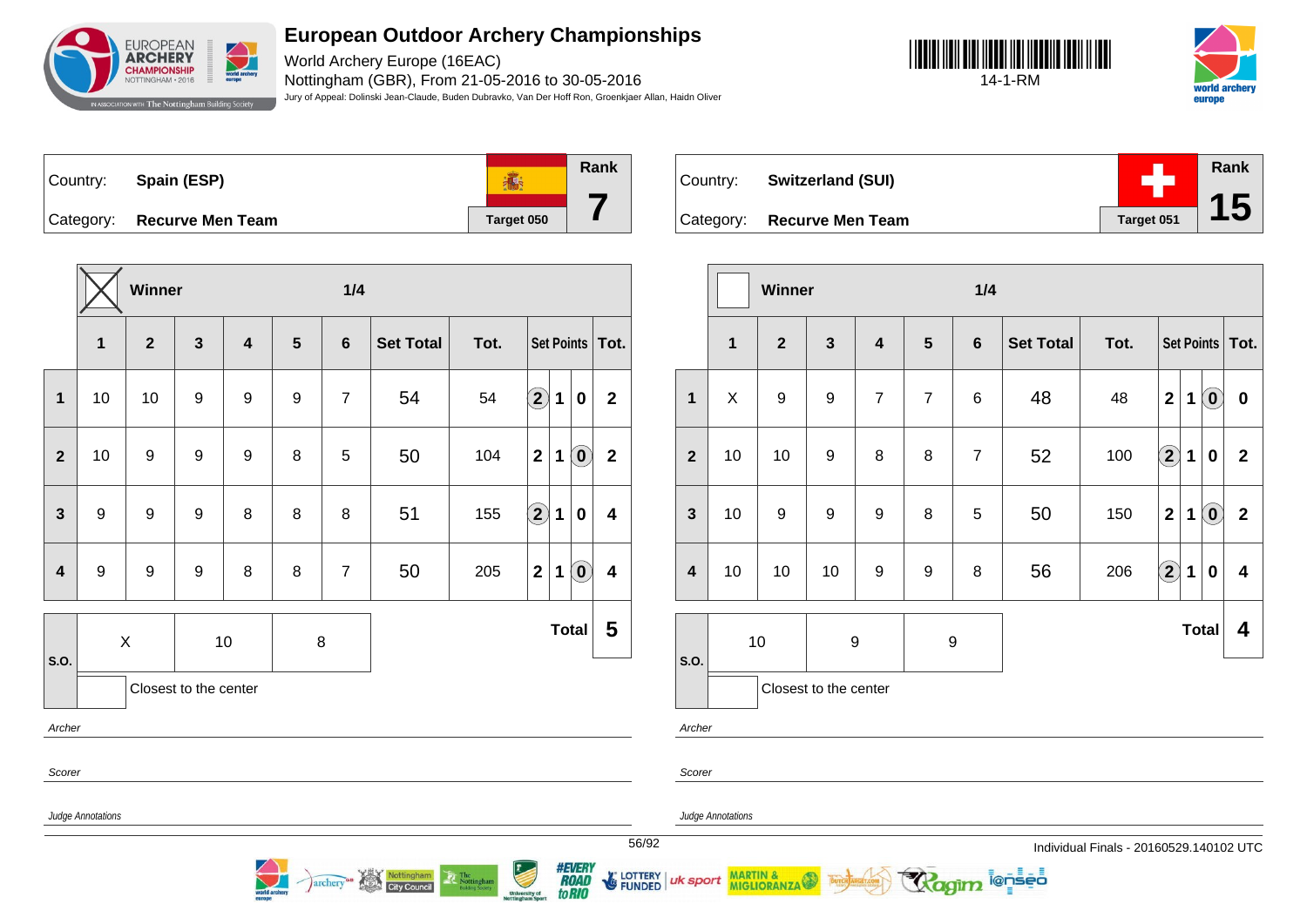

World Archery Europe (16EAC) Nottingham (GBR), From 21-05-2016 to 30-05-2016 Jury of Appeal: Dolinski Jean-Claude, Buden Dubravko, Van Der Hoff Ron, Groenkjaer Allan, Haidn Oliver





|  | Country: Belgium (BEL)     |
|--|----------------------------|
|  | Category: Recurve Men Team |



Country: **Great Britain (GBR)**



|                         |                   | Winner           |                         |                         |                | 1/2            |                                   |                                                                                                                                                                                                                                                                                                                                                                                                                                                                                            |                                           |             |                                                |                   |
|-------------------------|-------------------|------------------|-------------------------|-------------------------|----------------|----------------|-----------------------------------|--------------------------------------------------------------------------------------------------------------------------------------------------------------------------------------------------------------------------------------------------------------------------------------------------------------------------------------------------------------------------------------------------------------------------------------------------------------------------------------------|-------------------------------------------|-------------|------------------------------------------------|-------------------|
|                         | 1                 | $\overline{2}$   | $\overline{\mathbf{3}}$ | $\overline{\mathbf{4}}$ | $5\phantom{1}$ | $6\phantom{1}$ | <b>Set Total</b>                  | Tot.                                                                                                                                                                                                                                                                                                                                                                                                                                                                                       |                                           |             |                                                | Set Points   Tot. |
| $\mathbf{1}$            | X                 | $\boldsymbol{9}$ | 8                       | 8                       | $\overline{7}$ | 5              | 47                                | 47                                                                                                                                                                                                                                                                                                                                                                                                                                                                                         | $\overline{2}$                            | 1           | $\left( \mathbf{0}\right)$                     | $\bf{0}$          |
| $\overline{2}$          | $\boldsymbol{9}$  | $\boldsymbol{9}$ | 8                       | 8                       | 8              | $\overline{7}$ | 49                                | 96                                                                                                                                                                                                                                                                                                                                                                                                                                                                                         | $\mathbf 2$                               | $\mathbf 1$ | $\left( \begin{matrix} 0 \end{matrix} \right)$ | $\bf{0}$          |
| $\overline{\mathbf{3}}$ | $\boldsymbol{9}$  | 8                | 8                       | 8                       | 8              | $\overline{7}$ | 48                                | 144                                                                                                                                                                                                                                                                                                                                                                                                                                                                                        | $\mathbf{2}$                              | 1           | $\left( \begin{matrix} 0 \end{matrix} \right)$ | $\bf{0}$          |
| $\overline{\mathbf{4}}$ |                   |                  |                         |                         |                |                |                                   |                                                                                                                                                                                                                                                                                                                                                                                                                                                                                            | $\mathbf 2$                               | 1           | $\bf{0}$                                       |                   |
| S.O.                    |                   |                  |                         |                         |                |                |                                   |                                                                                                                                                                                                                                                                                                                                                                                                                                                                                            |                                           |             | <b>Total</b>                                   | $\boldsymbol{0}$  |
| Archer                  |                   |                  | Closest to the center   |                         |                |                |                                   |                                                                                                                                                                                                                                                                                                                                                                                                                                                                                            |                                           |             |                                                |                   |
| Scorer                  |                   |                  |                         |                         |                |                |                                   |                                                                                                                                                                                                                                                                                                                                                                                                                                                                                            |                                           |             |                                                |                   |
|                         | Judge Annotations |                  |                         |                         |                | <i>archery</i> | Nottingham<br><b>City Council</b> | $\begin{tabular}{ c c } \hline \multicolumn{3}{ c }{\textbf{The} \\ Nottingham} \\ \multicolumn{2}{ c }{\textbf{Noting} \\ \hline \multicolumn{2}{ c }{\textbf{Noting} \\ \hline \multicolumn{2}{ c }{\textbf{Noting} \\ \hline \multicolumn{2}{ c }{\textbf{Noting} \\ \hline \multicolumn{2}{ c }{\textbf{Noting} \\ \hline \multicolumn{2}{ c }{\textbf{Noting} \\ \hline \multicolumn{2}{ c }{\textbf{Noting} \\ \hline \multicolumn{2}{ c }{\textbf{Noting} \\ \hline \multicolumn{2$ | <b>University of<br/>Nottingham Sport</b> |             | <b>#EVERY</b><br>to RIO                        | LOTTERY<br>FUNDED |

|                  |    | Winner         |                       |                         |                | 1/2            |                  |      |              |             |              |                   |
|------------------|----|----------------|-----------------------|-------------------------|----------------|----------------|------------------|------|--------------|-------------|--------------|-------------------|
|                  | 1  | 2 <sup>2</sup> | $\mathbf{3}$          | $\overline{\mathbf{4}}$ | $5\phantom{1}$ | $6\phantom{1}$ | <b>Set Total</b> | Tot. |              |             |              | Set Points   Tot. |
| $\mathbf{1}$     | 10 | 9              | $\boldsymbol{9}$      | $\boldsymbol{9}$        | $\, 8$         | 8              | 53               | 53   | $\bf(2)$     | 1           | $\bf{0}$     | $\mathbf{2}$      |
| $\overline{2}$   | 10 | 10             | $\boldsymbol{9}$      | $\boldsymbol{9}$        | 9              | 9              | 56               | 109  | $\bf{(2)}$   | $\mathbf 1$ | $\bf{0}$     | 4                 |
| $\mathbf{3}$     | 9  | 9              | 9                     | 8                       | $\, 8$         | 8              | 51               | 160  | $\bf(2)$     | $\mathbf 1$ | $\bf{0}$     | $6\phantom{1}6$   |
| $\boldsymbol{4}$ |    |                |                       |                         |                |                |                  |      | $\mathbf{2}$ | 1           | $\bf{0}$     |                   |
|                  |    |                |                       |                         |                |                |                  |      |              |             | <b>Total</b> | 6                 |
| S.O.             |    |                |                       |                         |                |                |                  |      |              |             |              |                   |
|                  |    |                | Closest to the center |                         |                |                |                  |      |              |             |              |                   |
| Archer           |    |                |                       |                         |                |                |                  |      |              |             |              |                   |

ionseo

Scorer

uk sport

Judge Annotations

MARTIN & MIGLIORANZA

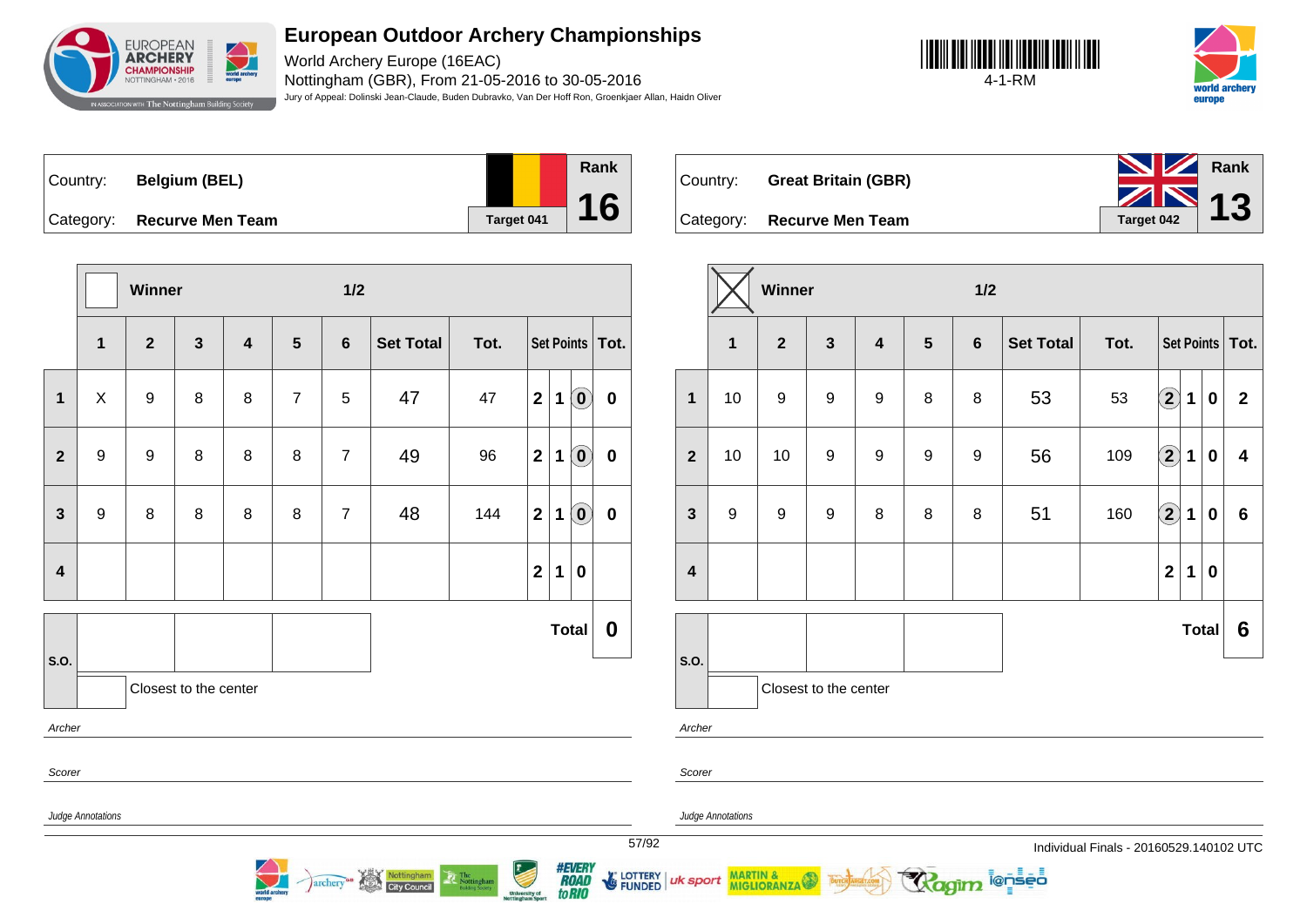

World Archery Europe (16EAC) Nottingham (GBR), From 21-05-2016 to 30-05-2016 Jury of Appeal: Dolinski Jean-Claude, Buden Dubravko, Van Der Hoff Ron, Groenkjaer Allan, Haidn Oliver





Country: **Russia (RUS)** Category: **Recurve Men Team Tanget 044 Rank 3**

|                         |                          | Winner           |                       |                         |                | 1/2            |                  |      |                            |             |                                                |                         |
|-------------------------|--------------------------|------------------|-----------------------|-------------------------|----------------|----------------|------------------|------|----------------------------|-------------|------------------------------------------------|-------------------------|
|                         | $\mathbf{1}$             | $\mathbf{2}$     | $\mathbf{3}$          | $\overline{\mathbf{4}}$ | 5              | $6\phantom{1}$ | <b>Set Total</b> | Tot. |                            |             |                                                | Set Points   Tot.       |
| 1                       | X                        | $\boldsymbol{9}$ | $\boldsymbol{9}$      | 8                       | 8              | $\overline{7}$ | 51               | 51   | $\overline{\mathbf{2}}$    | 1           | $\left( \begin{matrix} 0 \end{matrix} \right)$ | $\bf{0}$                |
| $\overline{2}$          | 10                       | 10               | 10                    | 10                      | 9              | $\overline{7}$ | 56               | 107  | $\bf \overline{2}$         | $\mathbf 1$ | $\bf{0}$                                       | $\mathbf{2}$            |
| $\overline{\mathbf{3}}$ | 10                       | 10               | 10                    | 10                      | 8              | 8              | 56               | 163  | $\left( \mathbf{2}\right)$ | 1           | $\mathbf 0$                                    | $\overline{\mathbf{4}}$ |
| $\overline{\mathbf{4}}$ | 9                        | 9                | $\boldsymbol{9}$      | 8                       | $\overline{7}$ | $\overline{7}$ | 49               | 212  | $\mathbf 2$                | 1           | $\left( \mathbf{0}\right)$                     | $\overline{\mathbf{4}}$ |
|                         | $9*$                     |                  | 9                     |                         | 8              |                |                  |      |                            |             | <b>Total</b>                                   | 5                       |
| S.O.                    |                          |                  | Closest to the center |                         |                |                |                  |      |                            |             |                                                |                         |
|                         | Archer                   |                  |                       |                         |                |                |                  |      |                            |             |                                                |                         |
| Scorer                  |                          |                  |                       |                         |                |                |                  |      |                            |             |                                                |                         |
|                         | <b>Judge Annotations</b> |                  |                       |                         |                |                |                  |      |                            |             |                                                |                         |

archery<sup>or</sup> Nottingham



|                         |              | Winner           |                       |                         |                 | 1/2             |                  |      |                   |             |                            |                   |
|-------------------------|--------------|------------------|-----------------------|-------------------------|-----------------|-----------------|------------------|------|-------------------|-------------|----------------------------|-------------------|
|                         | $\mathbf{1}$ | $\overline{2}$   | $\mathbf{3}$          | $\overline{\mathbf{4}}$ | $5\phantom{.0}$ | $6\phantom{1}6$ | <b>Set Total</b> | Tot. |                   |             |                            | Set Points   Tot. |
| $\mathbf{1}$            | 10           | $\boldsymbol{9}$ | $\boldsymbol{9}$      | 8                       | 8               | 8               | 52               | 52   | $\boxed{2}$       | 1           | 0                          | $\mathbf 2$       |
| $\overline{2}$          | X            | 10               | 9                     | 9                       | 8               | $\overline{7}$  | 53               | 105  | $\mathbf 2$       | 1           | $\left( \mathbf{0}\right)$ | $\boldsymbol{2}$  |
| $\mathbf{3}$            | 10           | $\boldsymbol{9}$ | $\boldsymbol{9}$      | 9                       | 9               | 8               | 54               | 159  | $\mathbf 2$       | 1           | $\left( \mathbf{0}\right)$ | $\mathbf 2$       |
| $\overline{\mathbf{4}}$ | 10           | 9                | $\boldsymbol{9}$      | 9                       | $\overline{7}$  | $\,6$           | 50               | 209  | $\left( 2\right)$ | $\mathbf 1$ | $\mathbf 0$                | 4                 |
| S.O.                    | 9            |                  | 9                     |                         | 8               |                 |                  |      |                   |             | <b>Total</b>               | 4                 |
|                         |              |                  | Closest to the center |                         |                 |                 |                  |      |                   |             |                            |                   |

ionseo

Archer

Scorer

Judge Annotations

MARTIN &

58/92 Individual Finals - 20160529.140102 UTC



LOTTERY<br>FUNDED uk sport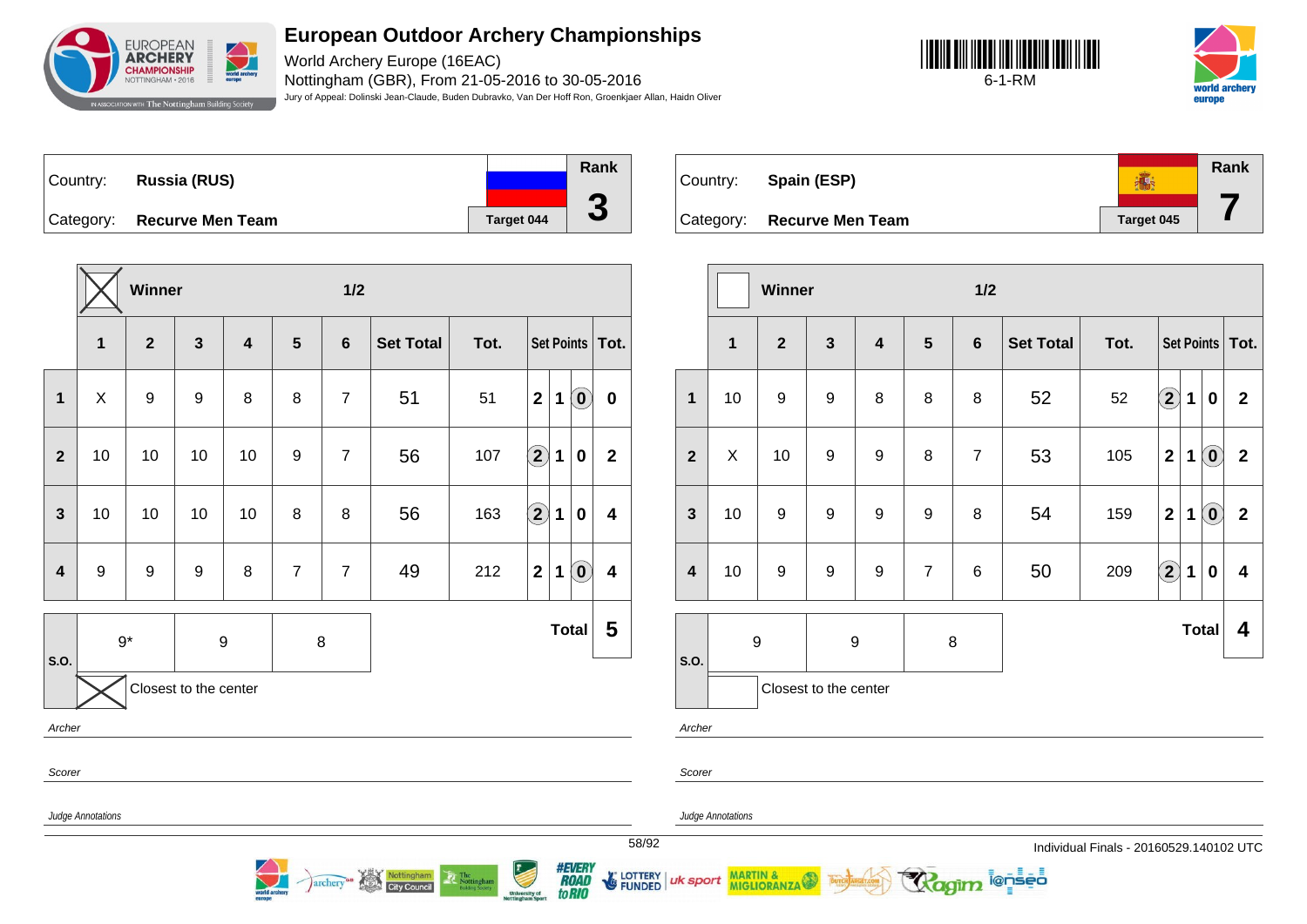

World Archery Europe (16EAC) Nottingham (GBR), From 21-05-2016 to 30-05-2016 Jury of Appeal: Dolinski Jean-Claude, Buden Dubravko, Van Der Hoff Ron, Groenkjaer Allan, Haidn Oliver





|  | Country: Belgium (BEL)     |  |
|--|----------------------------|--|
|  | Category: Recurve Men Team |  |



**Rank** ● Country: **Spain (ESP) 7** Category: **Recurve Men Team Target 002** 

MARTIN & MIGLIORANZA

|                         |                          | Winner           |                       |                  |                 | <b>Bronze</b> |                  |      |                                                |                                                              |                   |                |                   | Winner       |                       |                  |                | <b>Bronze</b>  |                  |                                       |                        |             |                                                         |                         |
|-------------------------|--------------------------|------------------|-----------------------|------------------|-----------------|---------------|------------------|------|------------------------------------------------|--------------------------------------------------------------|-------------------|----------------|-------------------|--------------|-----------------------|------------------|----------------|----------------|------------------|---------------------------------------|------------------------|-------------|---------------------------------------------------------|-------------------------|
|                         | $\mathbf{1}$             | $\mathbf{2}$     | $\mathbf{3}$          | 4                | $5\phantom{.0}$ | 6             | <b>Set Total</b> | Tot. |                                                |                                                              | Set Points   Tot. |                | $\mathbf 1$       | $\mathbf{2}$ | $\mathbf{3}$          | $\boldsymbol{4}$ | $5\phantom{1}$ | $6\phantom{1}$ | <b>Set Total</b> | Tot.                                  |                        |             | $\vert$ Set Points $\vert$ To                           |                         |
| $\mathbf{1}$            | 9                        | 10               | $\overline{7}$        | 8                | 6               | 10            | 50               | 50   | 2 <sup>1</sup>                                 | $\widehat{\mathbf{0}}$<br>1                                  | $\mathbf 0$       | $\mathbf{1}$   | 9                 | 8            | 9                     | 10               | 9              | 9              | 54               | 54                                    | $\widehat{\mathbf{2}}$ | $\mathbf 1$ | 0                                                       | $\overline{2}$          |
| $\overline{2}$          | 9                        | 9                | 9                     | 9                | $\overline{7}$  | 10            | 53               | 103  | $\left( \begin{matrix} 2 \end{matrix} \right)$ | $\mathbf 0$<br>1                                             | $\mathbf{2}$      | $\overline{2}$ | 8                 | 9            | 9                     | 9                | 9              | 8              | 52               | 106                                   | $\boldsymbol{2}$       | 1           | $\left( \begin{matrix} \textbf{0} \end{matrix} \right)$ | $\overline{2}$          |
| $\mathbf{3}$            | 9                        | $\boldsymbol{9}$ | 8                     | $\boldsymbol{9}$ | 9               | 9             | 53               | 156  | $\Large 2$                                     | $\mathbf 0$<br>1                                             | 4                 | $\mathbf{3}$   | 9                 | $\mathsf g$  | $\boldsymbol{9}$      | 10               | $\,6\,$        | 8              | 51               | 157                                   | $\mathbf{2}$           | $\mathbf 1$ | $\left( \begin{matrix} \textbf{0} \end{matrix} \right)$ | $\overline{\mathbf{2}}$ |
| $\overline{\mathbf{4}}$ | 9                        | $\overline{7}$   | 10                    | $\overline{7}$   | 9               | 8             | 50               | 206  | 2 <sup>1</sup>                                 | $\left( \begin{matrix} \textbf{0} \end{matrix} \right)$<br>1 | 4                 | 4              | 8                 | 8            | 10                    | 9                | 9              | 10             | 54               | 211                                   | $\hat{2}$              | $\mathbf 1$ | $\mathbf 0$                                             | $\overline{\mathbf{4}}$ |
| S.O.                    |                          | 10               |                       | 8                |                 | $10$          |                  |      |                                                | <b>Total</b>                                                 | $5\phantom{1}$    | S.O.           | 8                 |              |                       | $\boldsymbol{9}$ |                | 8              |                  |                                       |                        |             | Total $\vert$ 4                                         |                         |
|                         |                          |                  | Closest to the center |                  |                 |               |                  |      |                                                |                                                              |                   |                |                   |              | Closest to the center |                  |                |                |                  |                                       |                        |             |                                                         |                         |
| Archer                  |                          |                  |                       |                  |                 |               |                  |      |                                                |                                                              |                   | Archer         |                   |              |                       |                  |                |                |                  |                                       |                        |             |                                                         |                         |
| Scorer                  |                          |                  |                       |                  |                 |               |                  |      |                                                |                                                              |                   | Scorer         |                   |              |                       |                  |                |                |                  |                                       |                        |             |                                                         |                         |
|                         | <b>Judge Annotations</b> |                  |                       |                  |                 |               |                  |      |                                                |                                                              |                   |                | Judge Annotations |              |                       |                  |                |                |                  |                                       |                        |             |                                                         |                         |
|                         |                          |                  |                       |                  |                 |               |                  |      |                                                |                                                              |                   | 59/92          |                   |              |                       |                  |                |                |                  | Individual Finals - 20160529.140102 U |                        |             |                                                         |                         |

archery<sup>on</sup> Nottingham

59/92 Individual Finals - 20160529.140102 UTC

i@nseo

**Total 4**

*#EVERY<br>ROAD<br>toRIO* LOTTERY | uk sport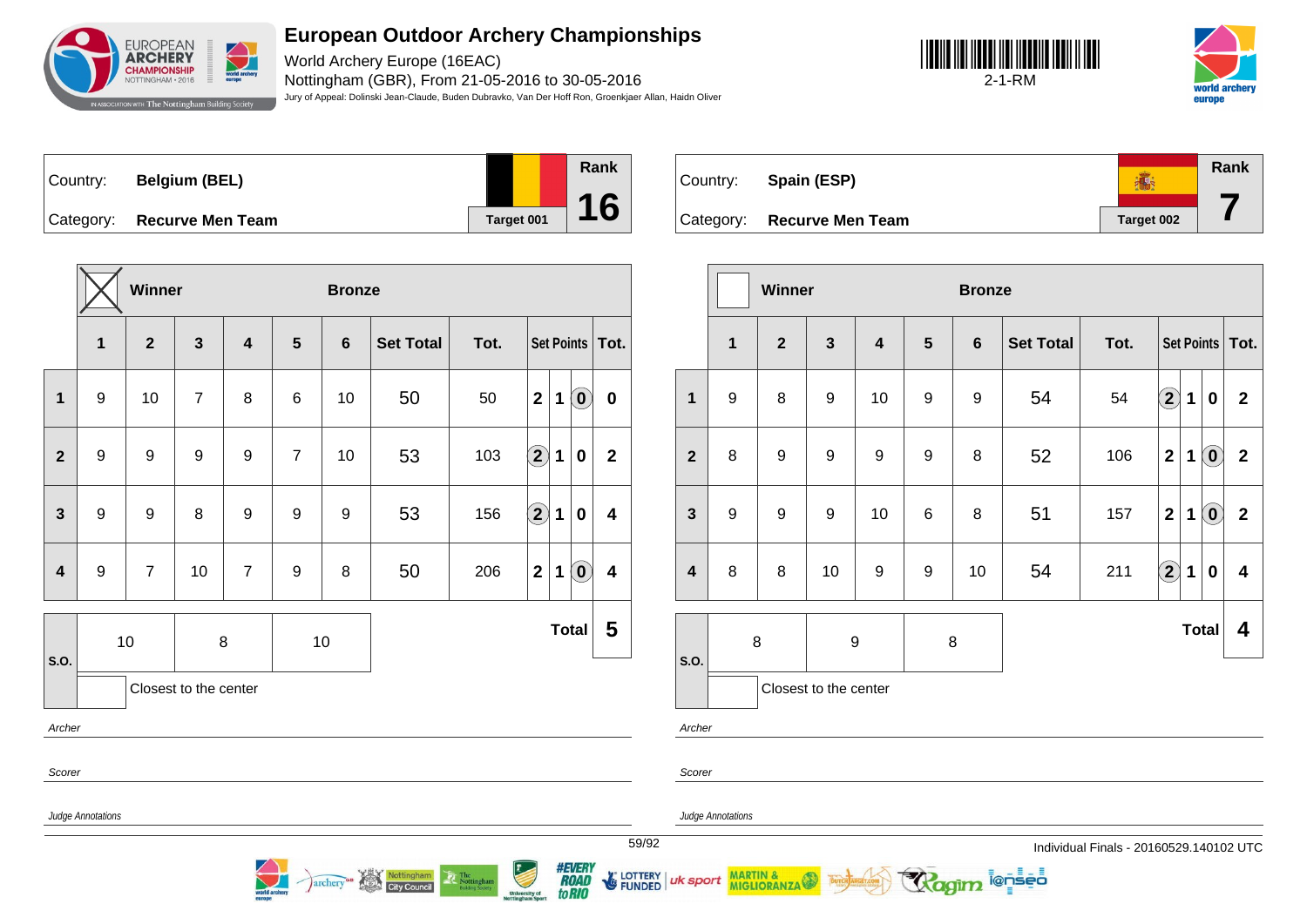

World Archery Europe (16EAC) Nottingham (GBR), From 21-05-2016 to 30-05-2016 Jury of Appeal: Dolinski Jean-Claude, Buden Dubravko, Van Der Hoff Ron, Groenkjaer Allan, Haidn Oliver





Country: **Great Britain (GBR)**

Category: **Recurve Men Team Target 001** 

world archery



Country: **Russia (RUS)** Category: **Recurve Men Team Tanget 002 Rank 3**

|                         |                                                  | Winner                                                                                                                                                                                                                                                                                                                                                                                                   |                       |    |                 | Gold             |                  |      |                   |                                                                        |                  |                         |                          | Winner         |                       |                         |                | Gold           |                  |      |                        |              |                                                         |                   |
|-------------------------|--------------------------------------------------|----------------------------------------------------------------------------------------------------------------------------------------------------------------------------------------------------------------------------------------------------------------------------------------------------------------------------------------------------------------------------------------------------------|-----------------------|----|-----------------|------------------|------------------|------|-------------------|------------------------------------------------------------------------|------------------|-------------------------|--------------------------|----------------|-----------------------|-------------------------|----------------|----------------|------------------|------|------------------------|--------------|---------------------------------------------------------|-------------------|
|                         | $\mathbf{1}$                                     | $\mathbf{2}$                                                                                                                                                                                                                                                                                                                                                                                             | 3                     | 4  | $5\phantom{.0}$ | 6                | <b>Set Total</b> | Tot. |                   | Set Points   Tot.                                                      |                  |                         | $\mathbf{1}$             | $\overline{2}$ | $\mathbf{3}$          | $\overline{\mathbf{4}}$ | $5\phantom{1}$ | $6\phantom{1}$ | <b>Set Total</b> | Tot. |                        |              |                                                         | Set Points   Tot. |
| $\mathbf 1$             | 9                                                | 10                                                                                                                                                                                                                                                                                                                                                                                                       | 9                     | 10 | 8               | 9                | 55               | 55   | $\mathbf{2}$      | $\left( \begin{matrix} \textbf{0} \end{matrix} \right)$<br>$\mathbf 1$ | $\mathbf 0$      | $\mathbf{1}$            | 9                        | 9              | 10                    | 9                       | 10             | 9              | 56               | 56   | $\widehat{\mathbf{2}}$ | $\mathbf{1}$ | $\pmb{0}$                                               | $\overline{2}$    |
| $\mathbf{2}$            | 9                                                | 10                                                                                                                                                                                                                                                                                                                                                                                                       | 9                     | 9  | 9               | 10               | 56               | 111  | $\Omega$          | 1<br>$\bf{0}$                                                          | $\mathbf{2}$     | $\overline{2}$          | 10                       | 9              | 9                     | 8                       | 9              | 9              | 54               | 110  | $\mathbf 2$            | $\mathbf 1$  | $\left( \begin{matrix} \textbf{0} \end{matrix} \right)$ | $\overline{2}$    |
| $\mathbf{3}$            | 9                                                | 10                                                                                                                                                                                                                                                                                                                                                                                                       | 10                    | 9  | 10              | 8                | 56               | 167  | $\left( 2\right)$ | $\mathbf 1$<br>$\mathbf 0$                                             | 4                | $\mathbf{3}$            | 8                        | 10             | 9                     | 9                       | 10             | 9              | 55               | 165  | $\mathbf 2$            | $\mathbf 1$  | $\left( \begin{matrix} \textbf{0} \end{matrix} \right)$ | $\overline{2}$    |
| $\overline{\mathbf{4}}$ | 8                                                | 10                                                                                                                                                                                                                                                                                                                                                                                                       | 10                    | 9  | 10              | 8                | 55               | 222  | $\mathbf{2}$      | $\left( \begin{matrix} \textbf{0} \end{matrix} \right)$<br>1           | 4                | $\overline{\mathbf{4}}$ | 10                       | 9              | $\boldsymbol{9}$      | 9                       | 10             | 10             | 57               | 222  | $\widehat{\mathbf{2}}$ | 1            | $\pmb{0}$                                               | 4                 |
|                         |                                                  | $\boldsymbol{9}$                                                                                                                                                                                                                                                                                                                                                                                         |                       | 10 |                 | $\boldsymbol{9}$ |                  |      |                   | Total                                                                  | $\boldsymbol{4}$ |                         |                          | 10             |                       | $10$                    |                | 8              |                  |      |                        |              | Total                                                   | $5\overline{)}$   |
| <b>S.O.</b>             |                                                  |                                                                                                                                                                                                                                                                                                                                                                                                          | Closest to the center |    |                 |                  |                  |      |                   |                                                                        |                  | <b>S.O.</b>             |                          |                | Closest to the center |                         |                |                |                  |      |                        |              |                                                         |                   |
| Archer                  |                                                  |                                                                                                                                                                                                                                                                                                                                                                                                          |                       |    |                 |                  |                  |      |                   |                                                                        |                  | Archer                  |                          |                |                       |                         |                |                |                  |      |                        |              |                                                         |                   |
| Scorer                  |                                                  |                                                                                                                                                                                                                                                                                                                                                                                                          |                       |    |                 |                  |                  |      |                   |                                                                        |                  | Scorer                  |                          |                |                       |                         |                |                |                  |      |                        |              |                                                         |                   |
|                         | Judge Annotations                                |                                                                                                                                                                                                                                                                                                                                                                                                          |                       |    |                 |                  |                  |      |                   |                                                                        |                  |                         | <b>Judge Annotations</b> |                |                       |                         |                |                |                  |      |                        |              |                                                         |                   |
|                         | 60/92<br>Individual Finals - 20160529.140102 UTC |                                                                                                                                                                                                                                                                                                                                                                                                          |                       |    |                 |                  |                  |      |                   |                                                                        |                  |                         |                          |                |                       |                         |                |                |                  |      |                        |              |                                                         |                   |
|                         |                                                  | <i><b>#EVERY<br/>ROAD<br/>to RIO</b></i><br><b>Property</b><br>FUNDED UK Sport MARTIN & THE TRIANGERSHIP<br>Ragim lenses<br>archery <sup>on</sup><br>Nottingham<br>City Council<br>$\begin{tabular}{ c c } \hline \hline \multicolumn{3}{ c }{\textbf{Re}} \\ \multicolumn{3}{ c }{\textbf{Nottingham}} \\ \multicolumn{3}{ c }{\textbf{Notting shown}} \\ \hline \end{tabular}$<br><b>University of</b> |                       |    |                 |                  |                  |      |                   |                                                                        |                  |                         |                          |                |                       |                         |                |                |                  |      |                        |              |                                                         |                   |

University of **to RIO**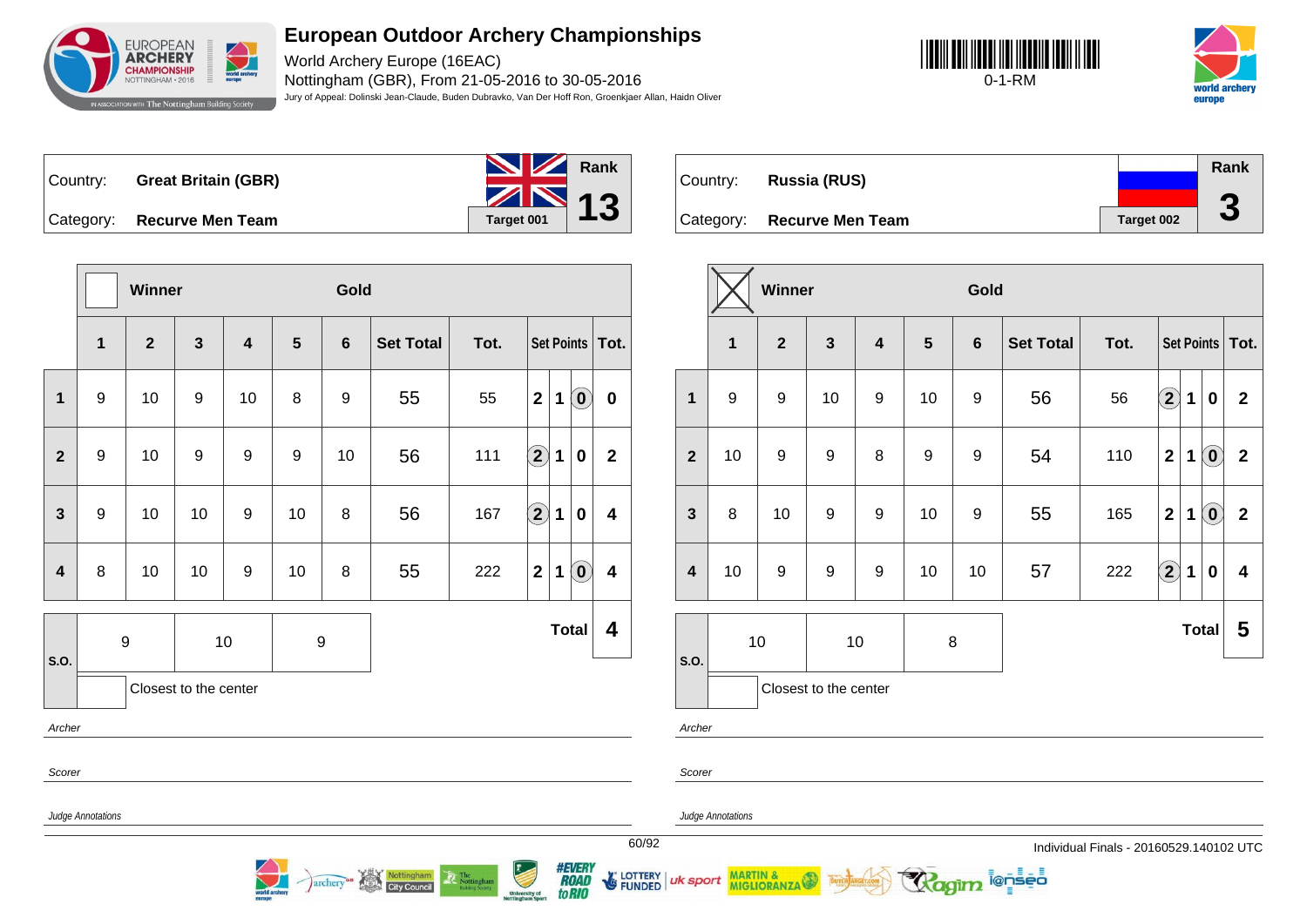

World Archery Europe (16EAC) Nottingham (GBR), From 21-05-2016 to 30-05-2016 Jury of Appeal: Dolinski Jean-Claude, Buden Dubravko, Van Der Hoff Ron, Groenkjaer Allan, Haidn Oliver





Country: **Russia (RUS)** Category: **Recurve Women Team Target 029 Rank 1**

|                                                                                                                                 |    | Winner       |                       |                         |                | 1/8            |                  |      |                    |   |              |                        |
|---------------------------------------------------------------------------------------------------------------------------------|----|--------------|-----------------------|-------------------------|----------------|----------------|------------------|------|--------------------|---|--------------|------------------------|
|                                                                                                                                 | 1  | $\mathbf{2}$ | $\mathbf{3}$          | $\overline{\mathbf{4}}$ | $5\phantom{1}$ | $6\phantom{1}$ | <b>Set Total</b> | Tot. |                    |   |              | Set Points   Tot.      |
| $\mathbf{1}$                                                                                                                    | 10 | 9            | $\boldsymbol{9}$      | 9                       | 9              | 8              | 54               | 54   | $\bf (2)$          | 1 | 0            | $\mathbf{2}$           |
| $\mathbf{2}$                                                                                                                    | 10 | 10           | 10                    | 9                       | 9              | 8              | 56               | 110  | $\bf \overline{2}$ | 1 | $\mathbf 0$  | 4                      |
| 3                                                                                                                               | 10 | 10           | 10                    | 10                      | 9              | 9              | 58               | 168  | $\hat{\mathbf{2}}$ | 1 | 0            | $6\phantom{1}6$        |
| $\overline{\mathbf{4}}$                                                                                                         |    |              |                       |                         |                |                |                  |      | $\mathbf{2}$       | 1 | $\pmb{0}$    |                        |
|                                                                                                                                 |    |              |                       |                         |                |                |                  |      |                    |   | <b>Total</b> | $6\phantom{1}6$        |
| S.O.<br>Archer                                                                                                                  |    |              | Closest to the center |                         |                |                |                  |      |                    |   |              |                        |
| Scorer                                                                                                                          |    |              |                       |                         |                |                |                  |      |                    |   |              |                        |
| Judge Annotations<br>61/9                                                                                                       |    |              |                       |                         |                |                |                  |      |                    |   |              |                        |
| #EVERY<br>Nottingham<br>The Nottingham<br>archery<br><b>City Council</b><br><b>University of<br/>Nottingham Sport</b><br>to RIO |    |              |                       |                         |                |                |                  |      |                    |   |              | <b>LOTTER</b><br>FUNDE |

| Country: | <b>Finland (FIN)</b>         |            | Rank |  |
|----------|------------------------------|------------|------|--|
|          |                              |            | 16   |  |
|          | Category: Recurve Women Team | Target 030 |      |  |

|                         |              | Winner           |                       |                         |                | 1/8            |                  |      |                         |   |                            |                   |
|-------------------------|--------------|------------------|-----------------------|-------------------------|----------------|----------------|------------------|------|-------------------------|---|----------------------------|-------------------|
|                         | $\mathbf{1}$ | $\overline{2}$   | $\mathbf{3}$          | $\overline{\mathbf{4}}$ | $5\phantom{1}$ | $6\phantom{1}$ | <b>Set Total</b> | Tot. |                         |   |                            | Set Points   Tot. |
| $\mathbf{1}$            | 9            | $\boldsymbol{9}$ | $\boldsymbol{9}$      | $\boldsymbol{9}$        | 8              | 8              | 52               | 52   | $\overline{2}$          | 1 | $\overline{0}$             | $\pmb{0}$         |
| $\overline{2}$          | 10           | 10               | $\boldsymbol{9}$      | 8                       | $\, 8$         | 8              | 53               | 105  | $\mathbf{2}$            | 1 | $\odot$                    | $\pmb{0}$         |
| $\mathbf{3}$            | 10           | $\boldsymbol{9}$ | $\boldsymbol{9}$      | $\boldsymbol{9}$        | $\,6$          | 6              | 49               | 154  | $\mathbf{2}$            | 1 | $\left( \mathbf{0}\right)$ | $\pmb{0}$         |
| $\overline{\mathbf{4}}$ |              |                  |                       |                         |                |                |                  |      | $\overline{\mathbf{2}}$ | 1 | $\bf{0}$                   |                   |
|                         |              |                  |                       |                         |                |                |                  |      |                         |   | <b>Total</b>               | 0                 |
| S.O.                    |              |                  | Closest to the center |                         |                |                |                  |      |                         |   |                            |                   |
| Archer                  |              |                  |                       |                         |                |                |                  |      |                         |   |                            |                   |

ionseo

Scorer

uk sport

E LOTTERY

Judge Annotations

MARTIN & MIGLIORANZA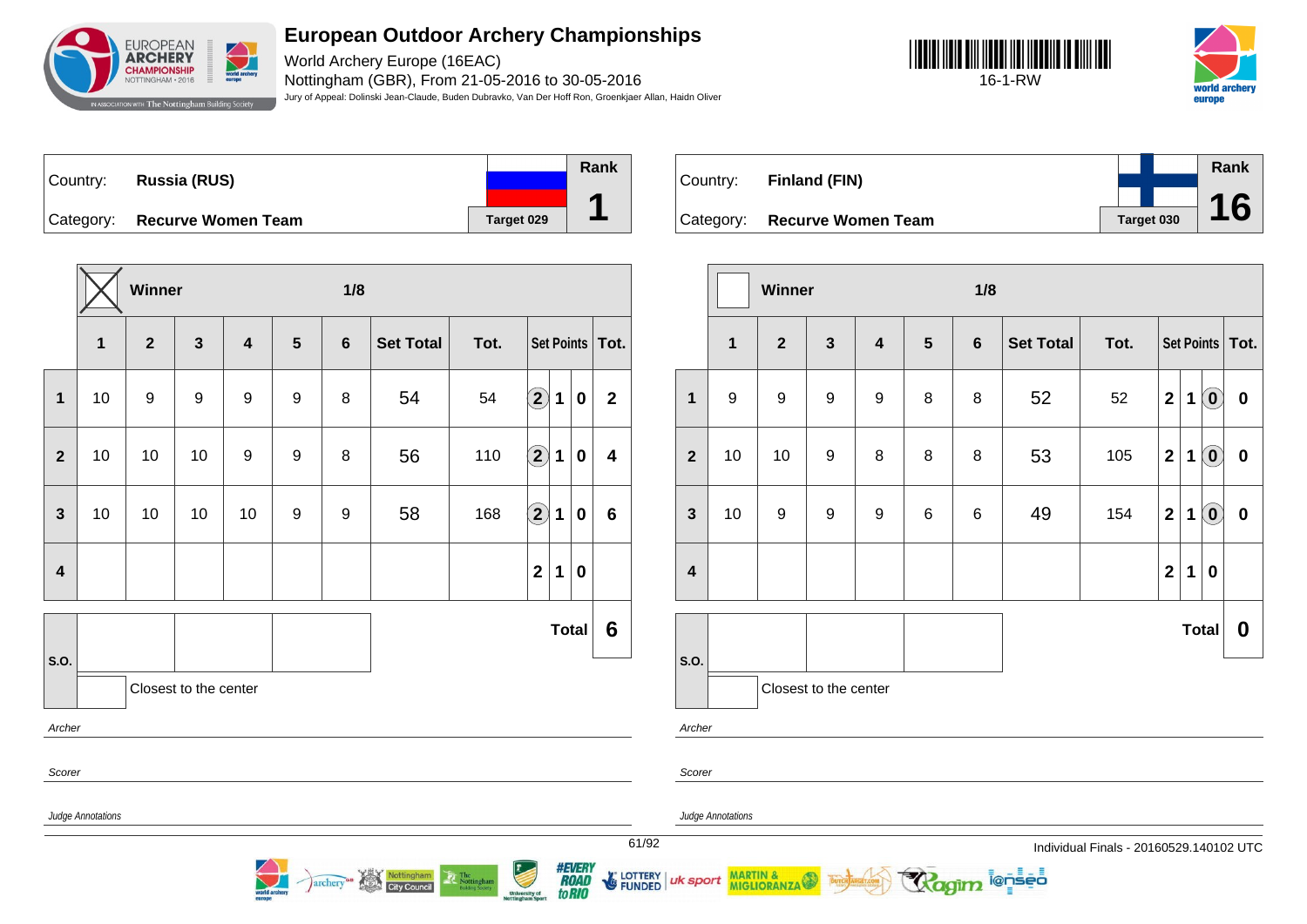

World Archery Europe (16EAC) Nottingham (GBR), From 21-05-2016 to 30-05-2016 Jury of Appeal: Dolinski Jean-Claude, Buden Dubravko, Van Der Hoff Ron, Groenkjaer Allan, Haidn Oliver





**Rank** Country: **Spain (ESP) 高 9** Category: **Recurve Women Team Target 032** 

**Winner 1/8 1 2 3 4 5 6 Set Total Tot. Set Points Tot. 1** 10 9 9 9 8 7 52 52 **2 1 0 2 2** 10 9 8 7 6 6 46 98 **2 1 0 2 3** 9 9 9 8 8 7 50 148 **2 1 0 3 4** 10 10 8 8 7 6 49 197 **2 1 0 3 S.O. Total 3** Closest to the center Archer Scorer Judge Annotations

Nottingham<br>City Council

archery

Country: **Great Britain (GBR)** Category: **Recurve Women Team Team Target 033 Rank 8**

|                  |    | Winner           |                       |                         |                | 1/8             |                  |      |                                           |                                         |
|------------------|----|------------------|-----------------------|-------------------------|----------------|-----------------|------------------|------|-------------------------------------------|-----------------------------------------|
|                  | 1  | $\overline{2}$   | $\mathbf{3}$          | $\overline{\mathbf{4}}$ | $5\phantom{1}$ | $6\phantom{1}6$ | <b>Set Total</b> | Tot. | Set Points   Tot.                         |                                         |
| $\mathbf{1}$     | 10 | 9                | 8                     | 8                       | 8              | $\overline{7}$  | 50               | 50   | $\mathbf{2}$<br>$\mathbf 1$               | $\left( \mathbf{0}\right)$<br>$\pmb{0}$ |
| $\overline{2}$   | 10 | $\boldsymbol{9}$ | 9                     | 8                       | 8              | $\overline{7}$  | 51               | 101  | $\left( \mathbf{2}\right)$<br>$\mathbf 1$ | $\overline{2}$<br>0                     |
| $\mathbf{3}$     | X  | 9                | 9                     | 8                       | $\overline{7}$ | $\overline{7}$  | 50               | 151  | $\left( 1\right)$<br>$\mathbf{2}$         | $\mathbf{3}$<br>0                       |
| $\boldsymbol{4}$ | 10 | 9                | 9                     | 8                       | 8              | 8               | 52               | 203  | $\bigcirc \!\! 2$<br>$\mathbf 1$          | $5\phantom{.0}$<br>$\bf{0}$             |
|                  |    |                  |                       |                         |                |                 |                  |      | <b>Total</b>                              | 5                                       |
| S.O.             |    |                  | Closest to the center |                         |                |                 |                  |      |                                           |                                         |
| Archer           |    |                  |                       |                         |                |                 |                  |      |                                           |                                         |

i@nseo

Scorer

Judge Annotations

uk sport

MARTIN & MIGLIORANZA

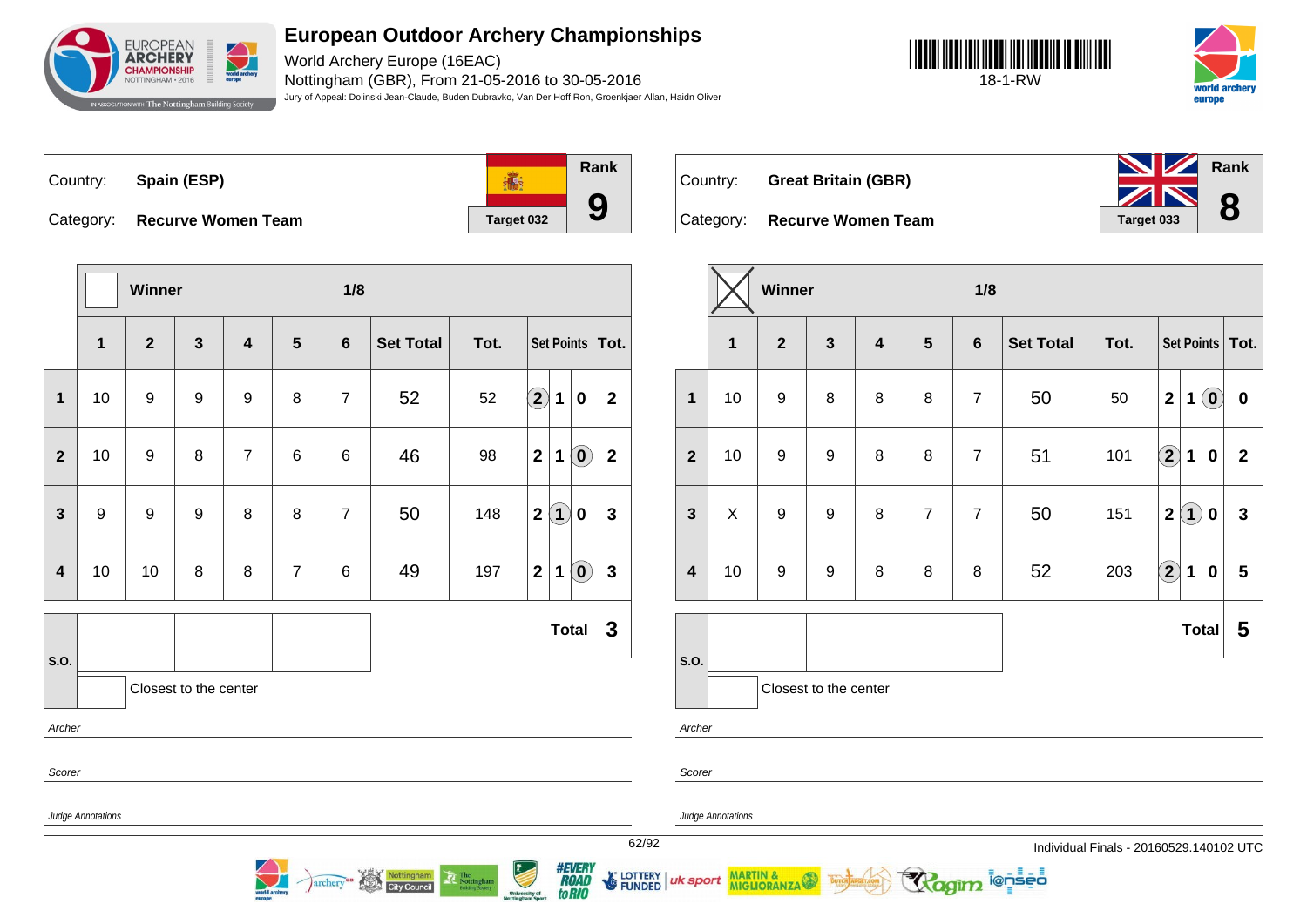

World Archery Europe (16EAC) Nottingham (GBR), From 21-05-2016 to 30-05-2016 Jury of Appeal: Dolinski Jean-Claude, Buden Dubravko, Van Der Hoff Ron, Groenkjaer Allan, Haidn Oliver





| Country:  | <b>Belarus (BLR)</b>      | ▒          | Rank |
|-----------|---------------------------|------------|------|
|           |                           |            |      |
| Category: | <b>Recurve Women Team</b> | Target 035 | U    |

Country:

**Category:** 

| Georgia (GEO)             |            |  | <b>Rank</b> |
|---------------------------|------------|--|-------------|
|                           |            |  |             |
| <b>Recurve Women Team</b> | Target 036 |  |             |

|                         |                   | Winner       |                       |                         |                         | 1/8            |                  |      |                      |             |                                                |                         |
|-------------------------|-------------------|--------------|-----------------------|-------------------------|-------------------------|----------------|------------------|------|----------------------|-------------|------------------------------------------------|-------------------------|
|                         | $\mathbf{1}$      | $\mathbf{2}$ | $\mathbf{3}$          | $\overline{\mathbf{4}}$ | $\overline{\mathbf{5}}$ | $6\phantom{1}$ | <b>Set Total</b> | Tot. | <b>Set Points</b>    |             |                                                | Tot.                    |
| $\mathbf{1}$            | X                 | 10           | 9                     | 9                       | 8                       | 8              | 54               | 54   | $\bigcirc \!\! \! 2$ | $\mathbf 1$ | 0                                              | $\overline{2}$          |
| $\overline{2}$          | X                 | 9            | 9                     | 8                       | $\overline{7}$          | 4              | 47               | 101  | $\mathbf{2}$         | $\mathbf 1$ | $\left( \mathbf{0}\right)$                     | $\overline{\mathbf{2}}$ |
| $\mathbf{3}$            | 10                | 9            | 9                     | $\boldsymbol{9}$        | $\boldsymbol{9}$        | 9              | 55               | 156  | $\bf \overline{2}$   | 1           | 0                                              | $\overline{\mathbf{4}}$ |
| $\overline{\mathbf{4}}$ | 10                | 9            | 9                     | 8                       | 8                       | 8              | 52               | 208  | $\mathbf{2}$         | $\mathbf 1$ | $\left( \begin{matrix} 0 \end{matrix} \right)$ | $\overline{\mathbf{4}}$ |
| S.O.                    |                   | 9            |                       | 9                       | $\boldsymbol{9}$        |                |                  |      |                      |             | <b>Total</b>                                   | 4                       |
|                         |                   |              | Closest to the center |                         |                         |                |                  |      |                      |             |                                                |                         |
| Archer                  |                   |              |                       |                         |                         |                |                  |      |                      |             |                                                |                         |
| Scorer                  |                   |              |                       |                         |                         |                |                  |      |                      |             |                                                |                         |
|                         | Judge Annotations |              |                       |                         |                         |                |                  |      |                      |             |                                                |                         |
|                         |                   |              |                       |                         |                         |                |                  |      |                      |             |                                                |                         |

archery<sup>es</sup> Nottingham

|                         |                       | Winner         |                  |                         |                  | 1/8            |                  |      |                         |                   |                            |                         |
|-------------------------|-----------------------|----------------|------------------|-------------------------|------------------|----------------|------------------|------|-------------------------|-------------------|----------------------------|-------------------------|
|                         | $\mathbf{1}$          | $\overline{2}$ | $\mathbf{3}$     | $\overline{\mathbf{4}}$ | $5\phantom{1}$   | $6\phantom{1}$ | <b>Set Total</b> | Tot. |                         | Set Points   Tot. |                            |                         |
| $\mathbf{1}$            | $\boldsymbol{9}$      | 9              | 9                | 9                       | 8                | $\overline{7}$ | 51               | 51   | $\mathbf 2$             | 1                 | $\left( \mathbf{0}\right)$ | $\pmb{0}$               |
| $\overline{2}$          | X                     | 10             | 10               | $\boldsymbol{9}$        | $\boldsymbol{9}$ | 8              | 56               | 107  | $\Large 2$              | 1                 | $\bf{0}$                   | $\mathbf{2}$            |
| $\mathbf{3}$            | $\boldsymbol{9}$      | 9              | 9                | 8                       | 8                | 6              | 49               | 156  | $\overline{\mathbf{2}}$ | $\mathbf 1$       | $\left( \mathbf{0}\right)$ | $\mathbf 2$             |
| $\overline{\mathbf{4}}$ | 10                    | 9              | 9                | 9                       | 9                | 8              | 54               | 210  | $\mathbf{2}$            | 1                 | 0                          | $\overline{\mathbf{4}}$ |
|                         | $9*$                  |                | $\boldsymbol{9}$ |                         | $\boldsymbol{9}$ |                |                  |      |                         | <b>Total</b>      |                            | 5                       |
| S.O.                    | Closest to the center |                |                  |                         |                  |                |                  |      |                         |                   |                            |                         |
| Archer                  |                       |                |                  |                         |                  |                |                  |      |                         |                   |                            |                         |

**ienseo** 

Scorer

uk sport

*#EVERY<br>ROAD<br>toRIO* 

LOTTERY<br>FUNDED

Judge Annotations

MARTIN & MIGLIORANZA

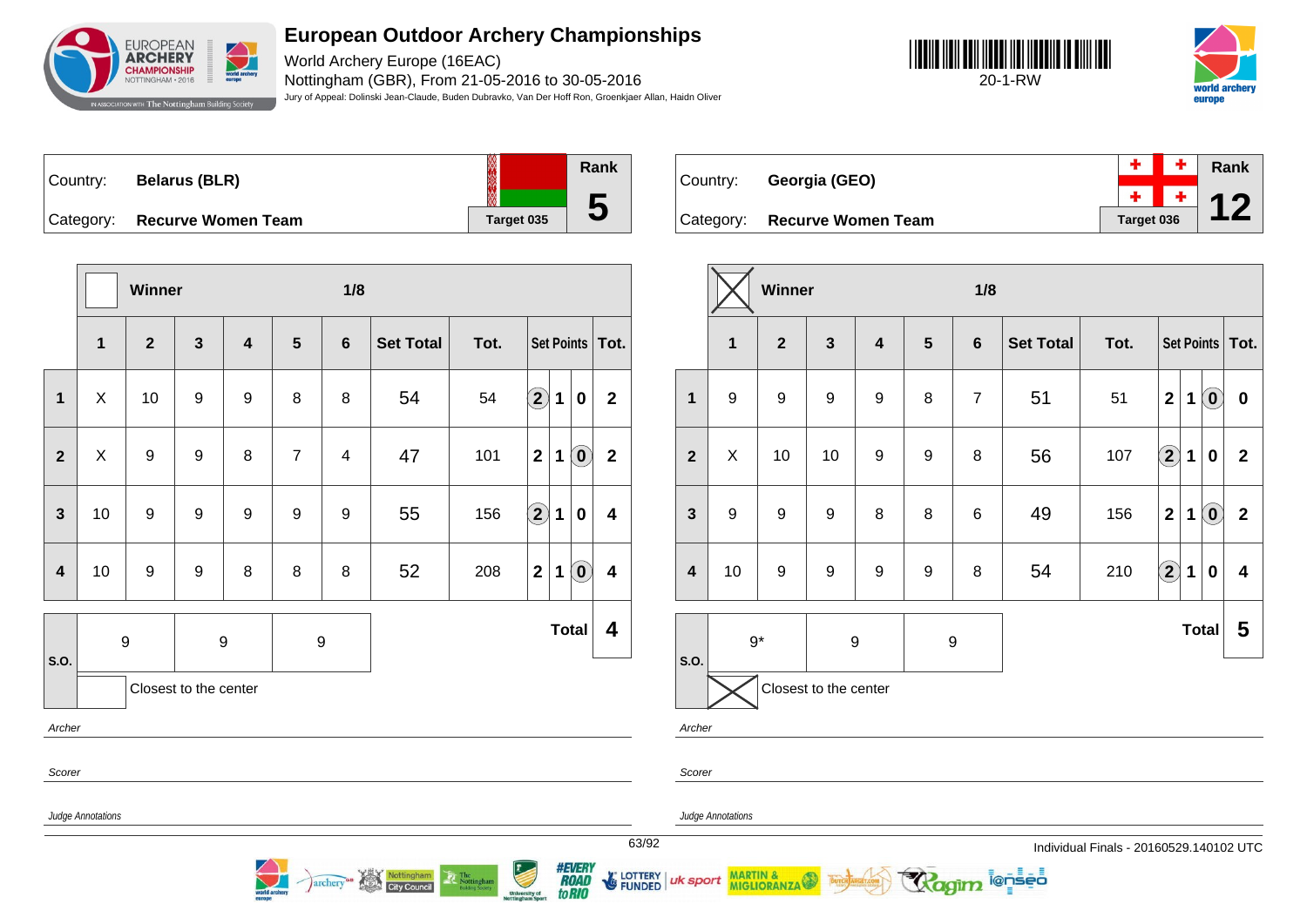

World Archery Europe (16EAC) Nottingham (GBR), From 21-05-2016 to 30-05-2016 Jury of Appeal: Dolinski Jean-Claude, Buden Dubravko, Van Der Hoff Ron, Groenkjaer Allan, Haidn Oliver





Country: **Netherlands (NED)** Category: **Recurve Women Team Target 038** 



**Rank**  $\overline{C^*}$ Country: **Turkey (TUR) 4** Category: **Recurve Women Team Taget 039** 

|                         |                   | Winner           |                         |                         |                | 1/8            |                  |      |                        |             |                                                |                         |
|-------------------------|-------------------|------------------|-------------------------|-------------------------|----------------|----------------|------------------|------|------------------------|-------------|------------------------------------------------|-------------------------|
|                         | 1                 | $\overline{2}$   | $\overline{\mathbf{3}}$ | $\overline{\mathbf{4}}$ | 5              | $6\phantom{1}$ | <b>Set Total</b> | Tot. |                        |             |                                                | Set Points   Tot.       |
| $\mathbf 1$             | 10                | $\boldsymbol{9}$ | 9                       | 9                       | 8              | 8              | 53               | 53   | $\hat{\mathbf{2}}$     | 1           | $\pmb{0}$                                      | $\mathbf{2}$            |
| $\overline{2}$          | $\boldsymbol{9}$  | $\boldsymbol{9}$ | 9                       | 8                       | 8              | 6              | 49               | 102  | $\widehat{\mathbf{2}}$ | $\mathbf 1$ | $\mathbf 0$                                    | $\overline{\mathbf{4}}$ |
| $\mathbf{3}$            | 10                | $\boldsymbol{9}$ | 9                       | 9                       | $\overline{7}$ | 6              | 50               | 152  | $\mathbf{2}$           | $\mathbf 1$ | $\left( \begin{matrix} 0 \end{matrix} \right)$ | $\overline{\mathbf{4}}$ |
| $\overline{\mathbf{4}}$ | $\pmb{\times}$    | $\boldsymbol{9}$ | 9                       | $\boldsymbol{9}$        | 8              | 8              | 53               | 205  | $\mathbf{2}$           | $\mathbf 1$ | $\left( \begin{matrix} 0 \end{matrix} \right)$ | $\overline{\mathbf{4}}$ |
| S.O.                    |                   | $\boldsymbol{9}$ |                         | 9                       | 9              |                |                  |      |                        |             | <b>Total</b>                                   | 4                       |
|                         |                   |                  | Closest to the center   |                         |                |                |                  |      |                        |             |                                                |                         |
| Archer                  |                   |                  |                         |                         |                |                |                  |      |                        |             |                                                |                         |
| Scorer                  |                   |                  |                         |                         |                |                |                  |      |                        |             |                                                |                         |
|                         | Judge Annotations |                  |                         |                         |                |                |                  |      |                        |             |                                                | 64/9                    |

archery<sup>on</sup> Nottingham

|                         |                       | Winner           |                         |                         |                  | 1/8            |                  |      |                   |             |                                   |                         |
|-------------------------|-----------------------|------------------|-------------------------|-------------------------|------------------|----------------|------------------|------|-------------------|-------------|-----------------------------------|-------------------------|
|                         | 1                     | $\overline{2}$   | $\overline{\mathbf{3}}$ | $\overline{\mathbf{4}}$ | $5\phantom{1}$   | $6\phantom{1}$ | <b>Set Total</b> | Tot. |                   |             |                                   | Set Points   Tot.       |
| $\mathbf{1}$            | 10                    | $\boldsymbol{9}$ | $\boldsymbol{9}$        | 8                       | 8                | 8              | 52               | 52   | $\mathbf{2}$      | $\mathbf 1$ | $\left( \mathbf{0}\right)$        | $\pmb{0}$               |
| $\overline{2}$          | 9                     | 9                | 8                       | 8                       | $\overline{7}$   | $\overline{7}$ | 48               | 100  | $\mathbf{2}$      | $\mathbf 1$ | $\left( \text{\textbf{0}}\right)$ | $\pmb{0}$               |
| $\mathbf{3}$            | 10                    | 10               | 9                       | $\boldsymbol{9}$        | 8                | $\overline{7}$ | 53               | 153  | $\bf(2)$          | $\mathbf 1$ | $\bf{0}$                          | $\overline{2}$          |
| $\overline{\mathbf{4}}$ | 10                    | 10               | 10                      | $\boldsymbol{9}$        | 8                | $\overline{7}$ | 54               | 207  | $\left( 2\right)$ | $\mathbf 1$ | $\mathbf 0$                       | $\overline{\mathbf{4}}$ |
| S.O.                    |                       | 10               | $\boldsymbol{9}$        |                         | $\boldsymbol{9}$ |                | <b>Total</b>     |      |                   |             | 5                                 |                         |
| Archer                  | Closest to the center |                  |                         |                         |                  |                |                  |      |                   |             |                                   |                         |

i@nseo

Scorer

Judge Annotations

uk sport

MARTIN & MIGLIORANZA

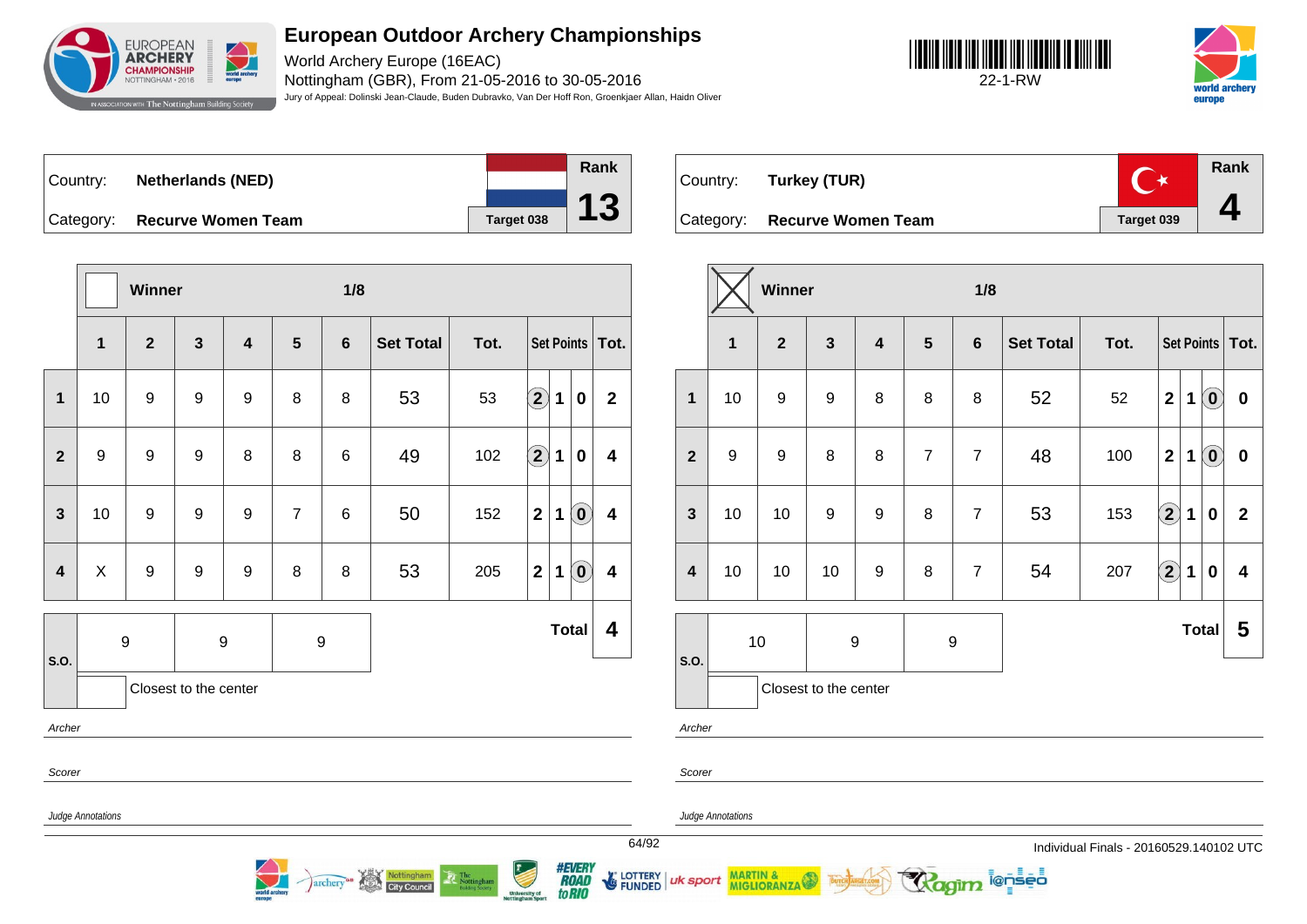

World Archery Europe (16EAC) Nottingham (GBR), From 21-05-2016 to 30-05-2016 Jury of Appeal: Dolinski Jean-Claude, Buden Dubravko, Van Der Hoff Ron, Groenkjaer Allan, Haidn Oliver





| Country:  | Ukraine (UKR)             |            | Rank |
|-----------|---------------------------|------------|------|
|           |                           |            |      |
| Category: | <b>Recurve Women Team</b> | Target 041 | J    |

**Winner 1/8 1 2 3 4 5 6 Set Total Tot. Set Points Tot. 1** 10 10 9 9 8 7 53 53 **2 1 0 2 2** X 10 9 9 8 7 53 106 **2 1 0 4 3** 9 9 9 8 7 6 48 154 **2 1 0 4 4** 9 9 9 9 8 8 52 206 **2 1 0 6 S.O. Total 6** Closest to the center Archer Scorer Judge Annotations

archery<sup>on</sup> Nottingham

| Country:  | Estonia (EST)             |            | Rank |  |
|-----------|---------------------------|------------|------|--|
| Category: | <b>Recurve Women Team</b> | Target 042 | 14   |  |

|                         |                       | Winner           |                         |                         |                | 1/8            |                  |      |                    |             |                                                |                   |  |
|-------------------------|-----------------------|------------------|-------------------------|-------------------------|----------------|----------------|------------------|------|--------------------|-------------|------------------------------------------------|-------------------|--|
|                         | $\mathbf{1}$          | $\overline{2}$   | $\overline{\mathbf{3}}$ | $\overline{\mathbf{4}}$ | $5\phantom{1}$ | $6\phantom{a}$ | <b>Set Total</b> | Tot. |                    |             |                                                | Set Points   Tot. |  |
| $\mathbf{1}$            | X                     | $\boldsymbol{9}$ | $\boldsymbol{9}$        | 8                       | 8              | $\overline{7}$ | 51               | 51   | $\overline{2}$     | $\mathbf 1$ | $\left( \begin{matrix} 0 \end{matrix} \right)$ | $\pmb{0}$         |  |
| $\overline{2}$          | 10                    | 10               | 9                       | 8                       | 8              | $\overline{7}$ | 52               | 103  | $\mathbf{2}$       | 1           | $\left( \mathbf{0}\right)$                     | $\pmb{0}$         |  |
| $\mathbf{3}$            | 10                    | $\boldsymbol{9}$ | 9                       | $\boldsymbol{9}$        | 9              | 9              | 55               | 158  | $\hat{\mathbf{2}}$ | 1           | 0                                              | $\overline{2}$    |  |
| $\overline{\mathbf{4}}$ | X                     | 10               | $\overline{7}$          | $\overline{7}$          | 6              | 5              | 45               | 203  | $\mathbf{2}$       | 1           | $\left( \begin{matrix} 0 \end{matrix} \right)$ | $\overline{2}$    |  |
|                         |                       |                  |                         |                         |                |                |                  |      |                    |             | <b>Total</b>                                   | $\mathbf{2}$      |  |
| S.O.                    | Closest to the center |                  |                         |                         |                |                |                  |      |                    |             |                                                |                   |  |
| Archer                  |                       |                  |                         |                         |                |                |                  |      |                    |             |                                                |                   |  |

i@nseo

Scorer

uk sport

*#EVERY<br>ROAD<br>toRIO* 

**E** LOTTERY

**FUNDED** 

Judge Annotations

MARTIN & MIGLIORANZA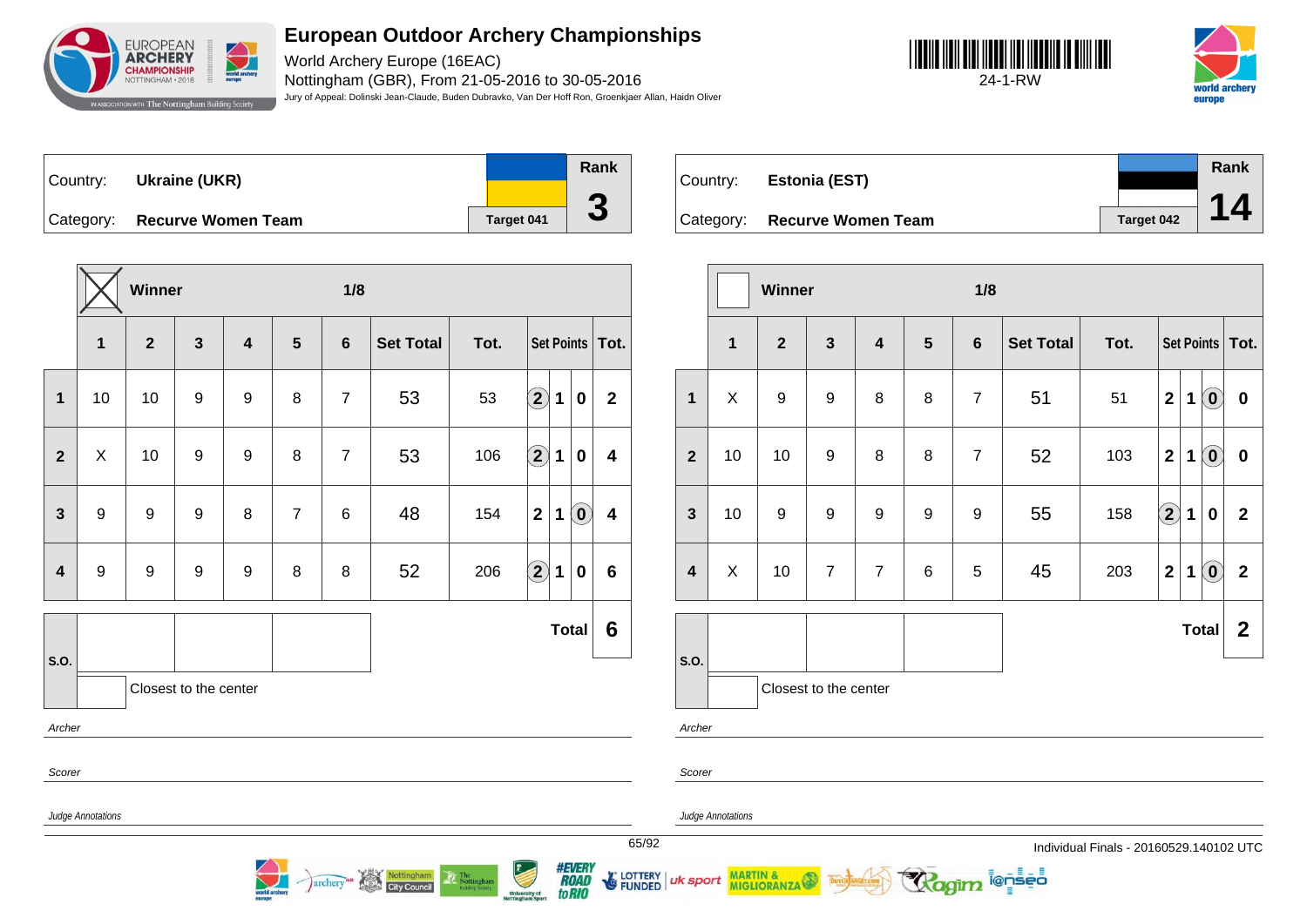

World Archery Europe (16EAC) Nottingham (GBR), From 21-05-2016 to 30-05-2016 Jury of Appeal: Dolinski Jean-Claude, Buden Dubravko, Van Der Hoff Ron, Groenkjaer Allan, Haidn Oliver





| Country: | France (FRA)                 |                   | Rank |
|----------|------------------------------|-------------------|------|
|          | Category: Recurve Women Team | <b>Target 044</b> |      |

**Winner 1/8 1 2 3 4 5 6 Set Total Tot. Set Points Tot. 1** 10 9 9 9 8 6 51 51 **2 1 0 0 2** 9 9 8 8 7 7 48 99 **2 1 0 0 3** 9 9 9 8 8 7 50 149 21 0 0 **4 2 1 0 S.O. Total 0** Closest to the center Archer Scorer Judge Annotations

archery<sup>as</sup> Nottingham

| Country:  | Italy (ITA)               |            | Rank |
|-----------|---------------------------|------------|------|
| Category: | <b>Recurve Women Team</b> | Target 045 |      |

|                         |              | Winner           |                       |                         |                | 1/8            |                  |      |                         |             |              |                         |
|-------------------------|--------------|------------------|-----------------------|-------------------------|----------------|----------------|------------------|------|-------------------------|-------------|--------------|-------------------------|
|                         | $\mathbf{1}$ | $\overline{2}$   | $\mathbf{3}$          | $\overline{\mathbf{4}}$ | $5\phantom{1}$ | $6\phantom{a}$ | <b>Set Total</b> | Tot. |                         |             |              | Set Points   Tot.       |
| $\mathbf{1}$            | 10           | 10               | $\boldsymbol{9}$      | $\boldsymbol{9}$        | 8              | 8              | 54               | 54   | $\left( \bf{2}\right)$  | $\mathbf 1$ | $\bf{0}$     | $\mathbf{2}$            |
| $\overline{2}$          | 10           | $\boldsymbol{9}$ | $\boldsymbol{9}$      | 8                       | 8              | $\overline{7}$ | 51               | 105  | $\bigcirc \!\! 2$       | 1           | $\bf{0}$     | $\overline{\mathbf{4}}$ |
| $\mathbf{3}$            | 10           | 9                | $\boldsymbol{9}$      | 8                       | 8              | 8              | 52               | 157  | $\bigcirc \!\! 2$       | 1           | $\bf{0}$     | $6\phantom{1}$          |
| $\overline{\mathbf{4}}$ |              |                  |                       |                         |                |                |                  |      | $\overline{\mathbf{2}}$ | 1           | $\bf{0}$     |                         |
|                         |              |                  |                       |                         |                |                |                  |      |                         |             | <b>Total</b> | 6                       |
| S.O.                    |              |                  | Closest to the center |                         |                |                |                  |      |                         |             |              |                         |
| Archer                  |              |                  |                       |                         |                |                |                  |      |                         |             |              |                         |

i@nseo

Scorer

uk sport

*#EVERY<br>ROAD<br>toRIO* 

**E** LOTTERY

**FUNDED** 

Judge Annotations

MARTIN & MIGLIORANZA

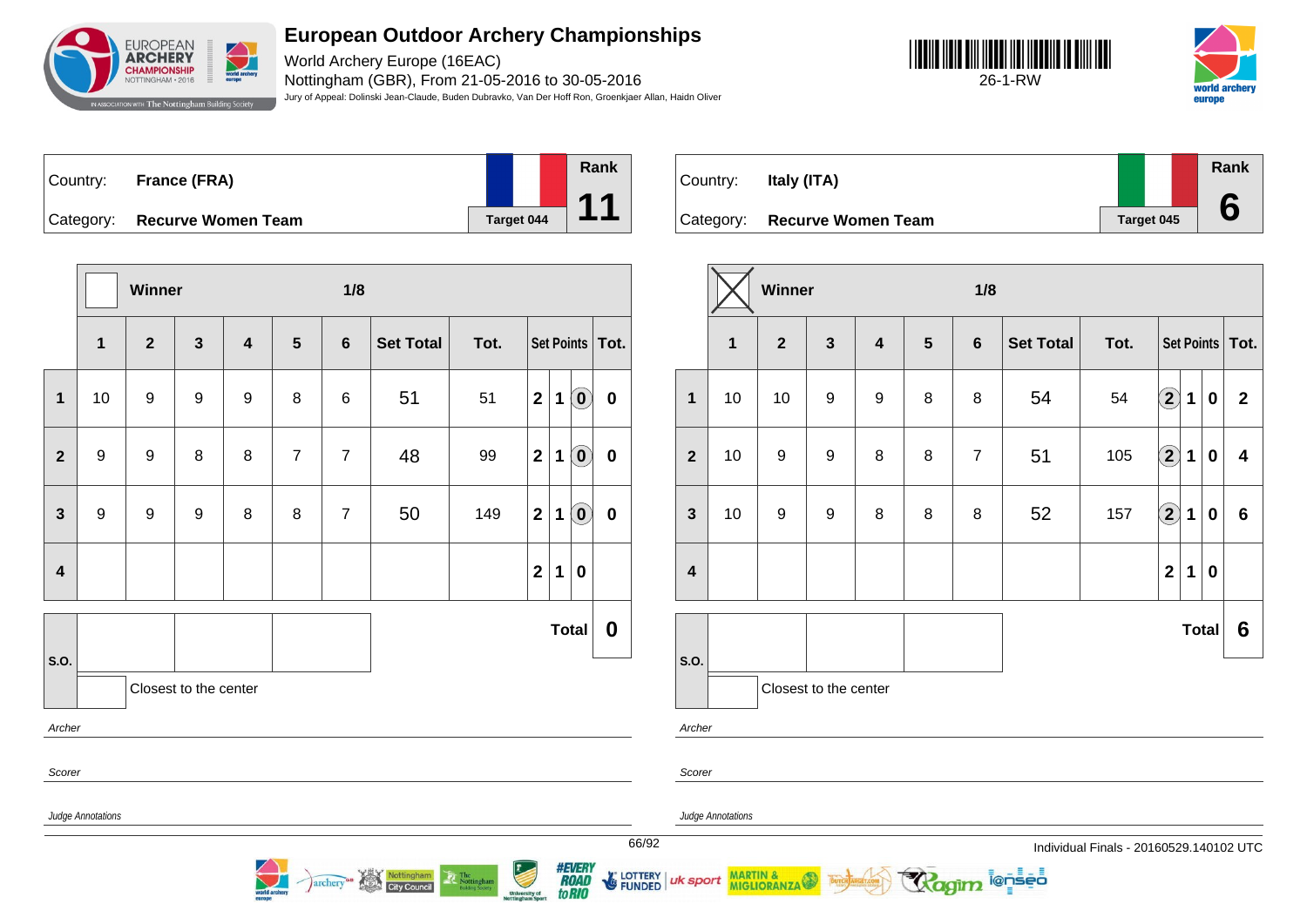

World Archery Europe (16EAC) Nottingham (GBR), From 21-05-2016 to 30-05-2016 Jury of Appeal: Dolinski Jean-Claude, Buden Dubravko, Van Der Hoff Ron, Groenkjaer Allan, Haidn Oliver





| Country: | Denmark (DEN)                |            | Rank |
|----------|------------------------------|------------|------|
|          |                              |            |      |
|          | Category: Recurve Women Team | Target 047 |      |

**Winner 1/8 1 2 3 4 5 6 Set Total Tot. Set Points Tot. 1** 10 10 9 8 8 8 53 53 **2 1 0 2 2** 10 10 9 9 8 7 53 106 **2 1 0 4 3** 10 10 10 9 9 9 57 163 **2 1 0 6 4 2 1 0 S.O. Total 6** Closest to the center Archer Scorer Judge Annotations

archery<sup>on</sup> Nottingham

| Country:  | Poland (POL)              |            | Rank |
|-----------|---------------------------|------------|------|
|           |                           |            |      |
| Category: | <b>Recurve Women Team</b> | Target 048 | 10   |

|                         |              | Winner           |                       |                  |                | 1/8             |                  |      |                         |             |                                                |                   |
|-------------------------|--------------|------------------|-----------------------|------------------|----------------|-----------------|------------------|------|-------------------------|-------------|------------------------------------------------|-------------------|
|                         | $\mathbf{1}$ | $\overline{2}$   | $\mathbf{3}$          | $\boldsymbol{4}$ | $5\phantom{1}$ | $6\phantom{1}6$ | <b>Set Total</b> | Tot. |                         |             |                                                | Set Points   Tot. |
| 1                       | $\mathsf{X}$ | $\mathsf X$      | $\boldsymbol{9}$      | 8                | $\bf 8$        | $\overline{7}$  | 52               | 52   | $\overline{\mathbf{2}}$ | $\mathbf 1$ | $\odot$                                        | $\pmb{0}$         |
| $\mathbf{2}$            | 9            | $\boldsymbol{9}$ | 8                     | 8                | $\overline{7}$ | $\overline{7}$  | 48               | 100  | $\mathbf 2$             | 1           | $\left( 0\right)$                              | $\pmb{0}$         |
| $\mathbf{3}$            | 10           | $\boldsymbol{9}$ | 8                     | 8                | $\bf 8$        | $\overline{7}$  | 50               | 150  | $\mathbf 2$             | $\mathbf 1$ | $\left( \begin{matrix} 0 \end{matrix} \right)$ | $\pmb{0}$         |
| $\overline{\mathbf{4}}$ |              |                  |                       |                  |                |                 |                  |      | $\mathbf 2$             | 1           | $\bf{0}$                                       |                   |
|                         |              |                  |                       |                  |                |                 |                  |      |                         |             | <b>Total</b>                                   | 0                 |
| S.O.                    |              |                  | Closest to the center |                  |                |                 |                  |      |                         |             |                                                |                   |
| Archer                  |              |                  |                       |                  |                |                 |                  |      |                         |             |                                                |                   |

i@nseo

Scorer

Judge Annotations

MARTIN & MIGLIORANZA

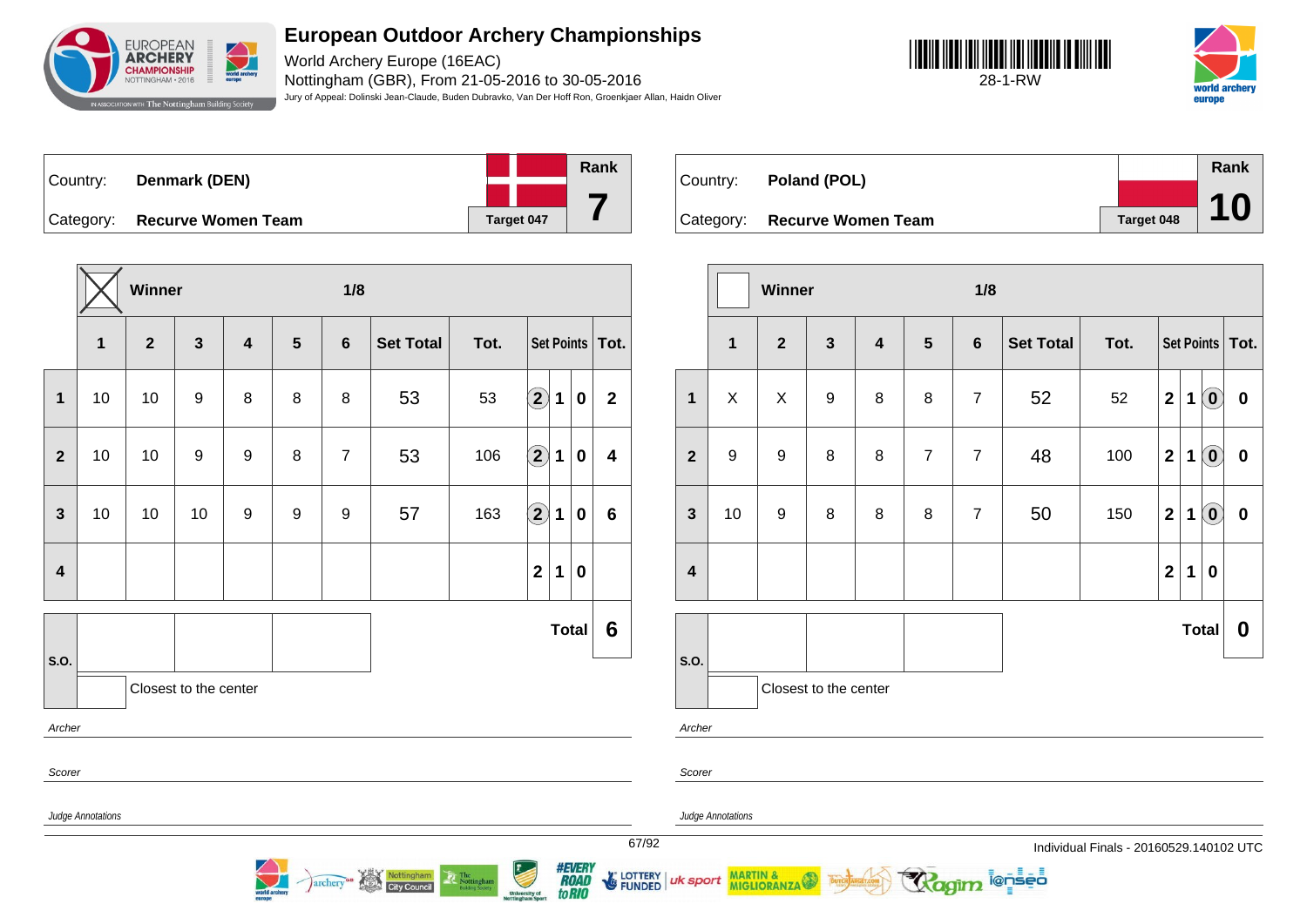

World Archery Europe (16EAC) Nottingham (GBR), From 21-05-2016 to 30-05-2016 Jury of Appeal: Dolinski Jean-Claude, Buden Dubravko, Van Der Hoff Ron, Groenkjaer Allan, Haidn Oliver





Country: **Switzerland (SUI)**



to RIO

University of<br>Iottingham Sport

Country: **Germany (GER)** Category: **Recurve Women Team Target 051 Rank 2**

**MIGLIORANZA** 

|                         |                   | Winner         |                       |        |                       | 1/8            |                                                                |      |                  |             |                               |                   |       |                         |                   | Winner           |                       |                  |                 | 1/8            |                                                    |                                       |              |                   |                 |                         |
|-------------------------|-------------------|----------------|-----------------------|--------|-----------------------|----------------|----------------------------------------------------------------|------|------------------|-------------|-------------------------------|-------------------|-------|-------------------------|-------------------|------------------|-----------------------|------------------|-----------------|----------------|----------------------------------------------------|---------------------------------------|--------------|-------------------|-----------------|-------------------------|
|                         | 1                 | $\overline{2}$ | $\mathbf{3}$          | 4      | $5\phantom{.0}$       | $6\phantom{1}$ | <b>Set Total</b>                                               | Tot. |                  |             |                               | Set Points   Tot. |       |                         | $\mathbf{1}$      | $\mathbf{2}$     | $\mathbf{3}$          | 4                | $5\phantom{.0}$ | $6\phantom{1}$ | <b>Set Total</b>                                   | Tot.                                  |              |                   | Set Points To   |                         |
| $\mathbf{1}$            | $\boldsymbol{9}$  | 9              | $\boldsymbol{9}$      | $\, 8$ | $\overline{7}$        | 6              | 48                                                             | 48   | $\mathbf{2}$     |             | 1(0)                          | $\mathbf 0$       |       | $\mathbf{1}$            | 9                 | $\boldsymbol{9}$ | 9                     | 8                | 8               | 8              | 51                                                 | 51                                    | $\bigcirc$   | $\mathbf 1$       | $\mathbf 0$     | $\overline{2}$          |
| $\mathbf{2}$            | 9                 | 9              | 9                     | 8      | 8                     | 6              | 49                                                             | 97   | $\mathbf{2}$     | $\mathbf 1$ | $\left( \mathbf{0}\right)$    | $\mathbf 0$       |       | $\overline{2}$          | X                 | $\mathsf X$      | 10                    | 10               | 9               | $\overline{7}$ | 56                                                 | 107                                   | $\bigcirc$   | $\mathbf 1$       | $\mathbf 0$     | $\overline{\mathbf{4}}$ |
| $\mathbf{3}$            | $\pmb{\times}$    | Χ              | 10                    | 10     | 9                     | 8              | 57                                                             | 154  |                  | 2(1)        | $\mathbf 0$                   | $\mathbf 1$       |       | $\mathbf{3}$            | 10                | 10               | 10                    | $\boldsymbol{9}$ | 9               | 9              | 57                                                 | 164                                   | $\mathbf{2}$ | $\left( 1\right)$ | $\mathbf 0$     | 5                       |
| $\overline{\mathbf{4}}$ |                   |                |                       |        |                       |                |                                                                |      | $\boldsymbol{2}$ | $\mathbf 1$ | $\bf{0}$                      |                   |       | $\overline{\mathbf{4}}$ |                   |                  |                       |                  |                 |                |                                                    |                                       | $\mathbf{2}$ | $\mathbf 1$       | 0               |                         |
|                         |                   |                |                       |        |                       |                |                                                                |      |                  |             | Total                         | 1                 |       |                         |                   |                  |                       |                  |                 |                |                                                    |                                       |              |                   | Total $\vert 5$ |                         |
| S.O.                    |                   |                | Closest to the center |        |                       |                |                                                                |      |                  |             |                               |                   |       | s.o.                    |                   |                  | Closest to the center |                  |                 |                |                                                    |                                       |              |                   |                 |                         |
| Archer                  |                   |                |                       |        |                       |                |                                                                |      |                  |             |                               |                   |       | Archer                  |                   |                  |                       |                  |                 |                |                                                    |                                       |              |                   |                 |                         |
| Scorer                  |                   |                |                       |        |                       |                |                                                                |      |                  |             |                               |                   |       | Scorer                  |                   |                  |                       |                  |                 |                |                                                    |                                       |              |                   |                 |                         |
|                         | Judge Annotations |                |                       |        |                       |                |                                                                |      |                  |             |                               |                   |       |                         | Judge Annotations |                  |                       |                  |                 |                |                                                    |                                       |              |                   |                 |                         |
|                         |                   |                |                       |        |                       |                |                                                                |      |                  |             |                               |                   | 68/92 |                         |                   |                  |                       |                  |                 |                |                                                    | Individual Finals - 20160529.140102 U |              |                   |                 |                         |
|                         |                   |                |                       |        | $\blacktriangleright$ |                | archery <sup>on</sup> Nottingham The Nottingham The Nottingham |      |                  |             | <i><b>#EVERY<br/>ROAD</b></i> |                   |       |                         |                   |                  |                       |                  |                 |                | FUNDED UK Sport MIGLIORANZA D BROTAGE ROLL TO DEED |                                       |              |                   |                 |                         |

City Council

68/92 Individual Finals - 20160529.140102 UTC

**Total 5**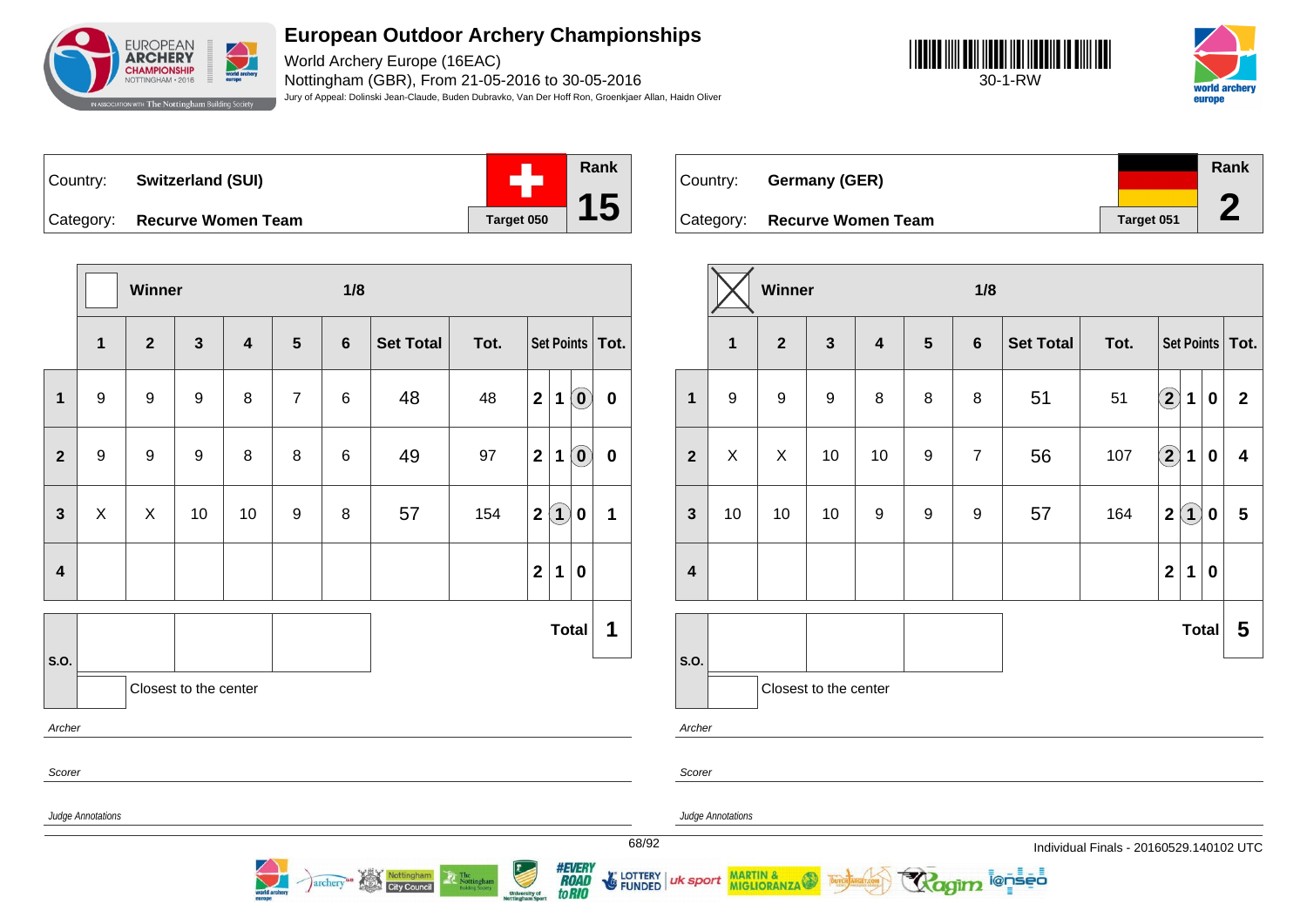

World Archery Europe (16EAC) Nottingham (GBR), From 21-05-2016 to 30-05-2016 Jury of Appeal: Dolinski Jean-Claude, Buden Dubravko, Van Der Hoff Ron, Groenkjaer Allan, Haidn Oliver





| Country: | Russia (RUS)                 |            | Rank |
|----------|------------------------------|------------|------|
|          |                              |            |      |
|          | Category: Recurve Women Team | Target 029 |      |

Country: **Great Britain (GBR)** Category: **Recurve Women Team Taget 030 Rank 8**

|                         |                   | Winner       |                       |                         |                | 1/4             |                                   |                                                                                                             |                                          |   |                            |             |
|-------------------------|-------------------|--------------|-----------------------|-------------------------|----------------|-----------------|-----------------------------------|-------------------------------------------------------------------------------------------------------------|------------------------------------------|---|----------------------------|-------------|
|                         | $\mathbf 1$       | $\mathbf{2}$ | $\mathbf{3}$          | $\overline{\mathbf{4}}$ | 5              | $6\phantom{1}6$ | <b>Set Total</b>                  | Tot.                                                                                                        |                                          |   | <b>Set Points</b>          | Tot.        |
| $\mathbf{1}$            | 10                | 9            | 9                     | 8                       | 8              | 8               | 52                                | 52                                                                                                          | $\mathbf{2}$                             | 1 | $\left[ \mathbf{0}\right]$ | $\bf{0}$    |
| $\overline{2}$          | 9                 | 9            | 9                     | 8                       | $\overline{7}$ | $\overline{7}$  | 49                                | 101                                                                                                         | $\mathbf{2}$                             | 1 | $\left( \mathbf{0}\right)$ | $\mathbf 0$ |
| $\overline{\mathbf{3}}$ | 10                | 9            | 8                     | 8                       | 8              | 8               | 51                                | 152                                                                                                         | $\mathbf{2}$                             | 1 | $\left( \mathbf{0}\right)$ | $\bf{0}$    |
| $\overline{\mathbf{4}}$ |                   |              |                       |                         |                |                 |                                   |                                                                                                             | $\mathbf{2}$                             | 1 | $\bf{0}$                   |             |
| <b>S.O.</b>             |                   |              |                       |                         |                |                 |                                   |                                                                                                             |                                          |   | <b>Total</b>               | 0           |
| Archer                  |                   |              | Closest to the center |                         |                |                 |                                   |                                                                                                             |                                          |   |                            |             |
| Scorer                  |                   |              |                       |                         |                |                 |                                   |                                                                                                             |                                          |   |                            |             |
|                         | Judge Annotations |              |                       |                         |                |                 |                                   |                                                                                                             |                                          |   |                            |             |
|                         |                   |              |                       | orid a                  |                | <i>archery</i>  | Nottingham<br><b>City Council</b> | $\begin{tabular}{ c c } \hline \textbf{The} \\ \textbf{Notingham} \\ \textbf{Bottom Sometry} \end{tabular}$ | <b>University of</b><br>Nottingham Sport |   | 9373A)<br>to RIO           |             |

|                         |              | Winner         |                       |                         |                  | 1/4            |                  |      |                                        |                  |                         |
|-------------------------|--------------|----------------|-----------------------|-------------------------|------------------|----------------|------------------|------|----------------------------------------|------------------|-------------------------|
|                         | $\mathbf{1}$ | $\overline{2}$ | $\mathbf{3}$          | $\overline{\mathbf{4}}$ | $5\phantom{1}$   | $\bf 6$        | <b>Set Total</b> | Tot. |                                        |                  | Set Points   Tot.       |
| $\mathbf{1}$            | X            | X              | 10                    | $\boldsymbol{9}$        | 9                | $\overline{7}$ | 55               | 55   | $\mathbf{2}$<br>$\mathbf 1$            | $\mathbf 0$      | $\overline{\mathbf{2}}$ |
| $\overline{\mathbf{2}}$ | 9            | 9              | 9                     | $\boldsymbol{9}$        | $\boldsymbol{9}$ | 8              | 53               | 108  | $\mathbf{2}$<br>1                      | $\bf{0}$         | 4                       |
| $\mathbf{3}$            | X            | 10             | 10                    | $\boldsymbol{9}$        | 8                | 8              | 55               | 163  | $\boxed{2}$<br>$\mathbf 1$             | $\boldsymbol{0}$ | $6\phantom{1}$          |
| $\overline{\mathbf{4}}$ |              |                |                       |                         |                  |                |                  |      | $\overline{\mathbf{2}}$<br>$\mathbf 1$ | $\pmb{0}$        |                         |
|                         |              |                |                       |                         |                  |                |                  |      |                                        | <b>Total</b>     | 6                       |
| S.O.                    |              |                | Closest to the center |                         |                  |                |                  |      |                                        |                  |                         |
| Archer                  |              |                |                       |                         |                  |                |                  |      |                                        |                  |                         |

69/92 Individual Finals - 20160529.140102 UTC

ionseo

Scorer

LOTTERY | uk sport

Judge Annotations

MARTIN & MIGLIORANZA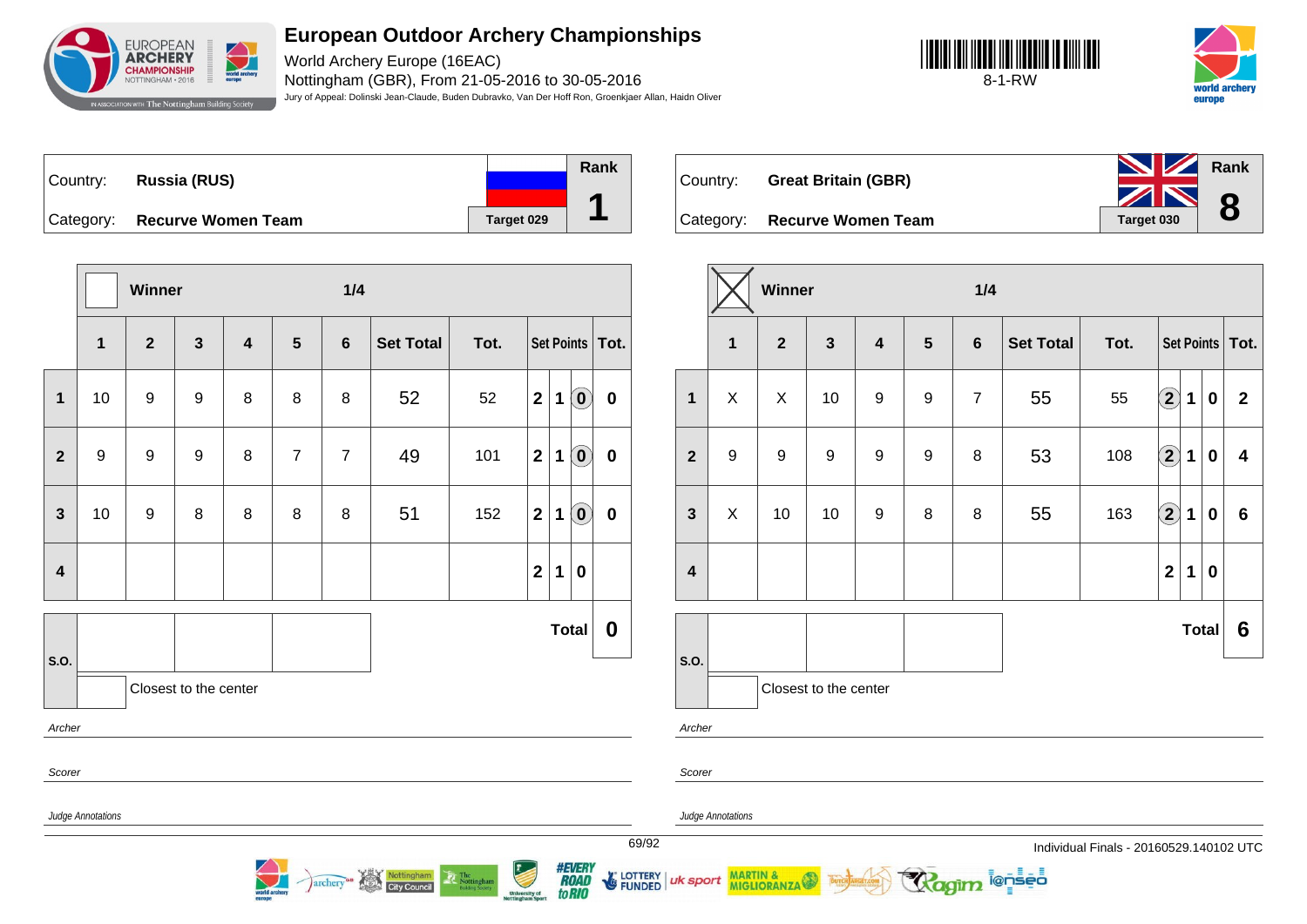

World Archery Europe (16EAC) Nottingham (GBR), From 21-05-2016 to 30-05-2016 Jury of Appeal: Dolinski Jean-Claude, Buden Dubravko, Van Der Hoff Ron, Groenkjaer Allan, Haidn Oliver





Country: **Georgia (GEO)**



Category: **Recurve Women Team Target 032** 

|                         |                   | Winner         |                       |                         |                  | 1/4             |                  |      |                      |   |                                                |                         |
|-------------------------|-------------------|----------------|-----------------------|-------------------------|------------------|-----------------|------------------|------|----------------------|---|------------------------------------------------|-------------------------|
|                         | $\mathbf{1}$      | $\overline{2}$ | $\mathbf{3}$          | $\overline{\mathbf{4}}$ | $5\phantom{1}$   | $6\phantom{1}6$ | <b>Set Total</b> | Tot. |                      |   |                                                | Set Points   Tot.       |
| $\mathbf 1$             | 10                | 10             | 10                    | 9                       | $\overline{7}$   | 5               | 51               | 51   | $\mathbf{2}$         | 1 | $\left( \begin{matrix} 0 \end{matrix} \right)$ | $\pmb{0}$               |
| $\overline{2}$          | 10                | 10             | 9                     | 9                       | 8                | $\overline{7}$  | 53               | 104  | $\Large{\textbf{2}}$ | 1 | $\pmb{0}$                                      | $\mathbf 2$             |
| $\mathbf{3}$            | 10                | 10             | $\boldsymbol{9}$      | 8                       | 5                | 5               | 47               | 151  | $\overline{2}$       | 1 | $\left( \begin{matrix} 0 \end{matrix} \right)$ | $\overline{\mathbf{2}}$ |
| $\overline{\mathbf{4}}$ | 10                | 10             | 10                    | 9                       | 8                | 8               | 55               | 206  | $\Large{\textbf{2}}$ | 1 | $\pmb{0}$                                      | $\overline{\mathbf{4}}$ |
|                         |                   | $10$           | 9                     |                         | $\boldsymbol{9}$ |                 |                  |      |                      |   | <b>Total</b>                                   | 5                       |
| S.O.                    |                   |                | Closest to the center |                         |                  |                 |                  |      |                      |   |                                                |                         |
| Archer                  |                   |                |                       |                         |                  |                 |                  |      |                      |   |                                                |                         |
| Scorer                  |                   |                |                       |                         |                  |                 |                  |      |                      |   |                                                |                         |
|                         | Judge Annotations |                |                       |                         |                  |                 |                  |      |                      |   |                                                |                         |

Nottingham

archery<sup>GB</sup>



|                         |              | Winner         |                       |                         |                 | 1/4            |                  |      |                            |              |                                                     |                         |
|-------------------------|--------------|----------------|-----------------------|-------------------------|-----------------|----------------|------------------|------|----------------------------|--------------|-----------------------------------------------------|-------------------------|
|                         | $\mathbf{1}$ | $\overline{2}$ | $\mathbf{3}$          | $\overline{\mathbf{4}}$ | $5\phantom{.0}$ | $6\phantom{1}$ | <b>Set Total</b> | Tot. |                            |              |                                                     | Set Points   Tot.       |
| $\mathbf{1}$            | 10           | 10             | $\boldsymbol{9}$      | 8                       | 8               | 8              | 53               | 53   | $\left( \mathbf{2}\right)$ | 1            | $\bf{0}$                                            | $\mathbf 2$             |
| $\overline{2}$          | 9            | 9              | $\boldsymbol{9}$      | $\boldsymbol{9}$        | 8               | 8              | 52               | 105  | $\overline{\mathbf{2}}$    | 1            | $\left( \begin{matrix} 0 \\ 0 \end{matrix} \right)$ | $\overline{\mathbf{2}}$ |
| $\mathbf{3}$            | 10           | 10             | $\boldsymbol{9}$      | 9                       | 9               | 8              | 55               | 160  | $\mathbf{\hat{2}}$         | $\mathbf 1$  | $\bf{0}$                                            | $\overline{\mathbf{4}}$ |
| $\overline{\mathbf{4}}$ | 10           | 9              | 8                     | 8                       | 8               | $\overline{7}$ | 50               | 210  | $\overline{2}$             | $\mathbf 1$  | $\left( \mathbf{0}\right)$                          | 4                       |
|                         |              | 10             | 9                     |                         | 8               |                |                  |      |                            | <b>Total</b> |                                                     | 4                       |
| S.O.                    |              |                | Closest to the center |                         |                 |                |                  |      |                            |              |                                                     |                         |

ionseo

Archer

Scorer

Judge Annotations

uk sport

MARTIN &

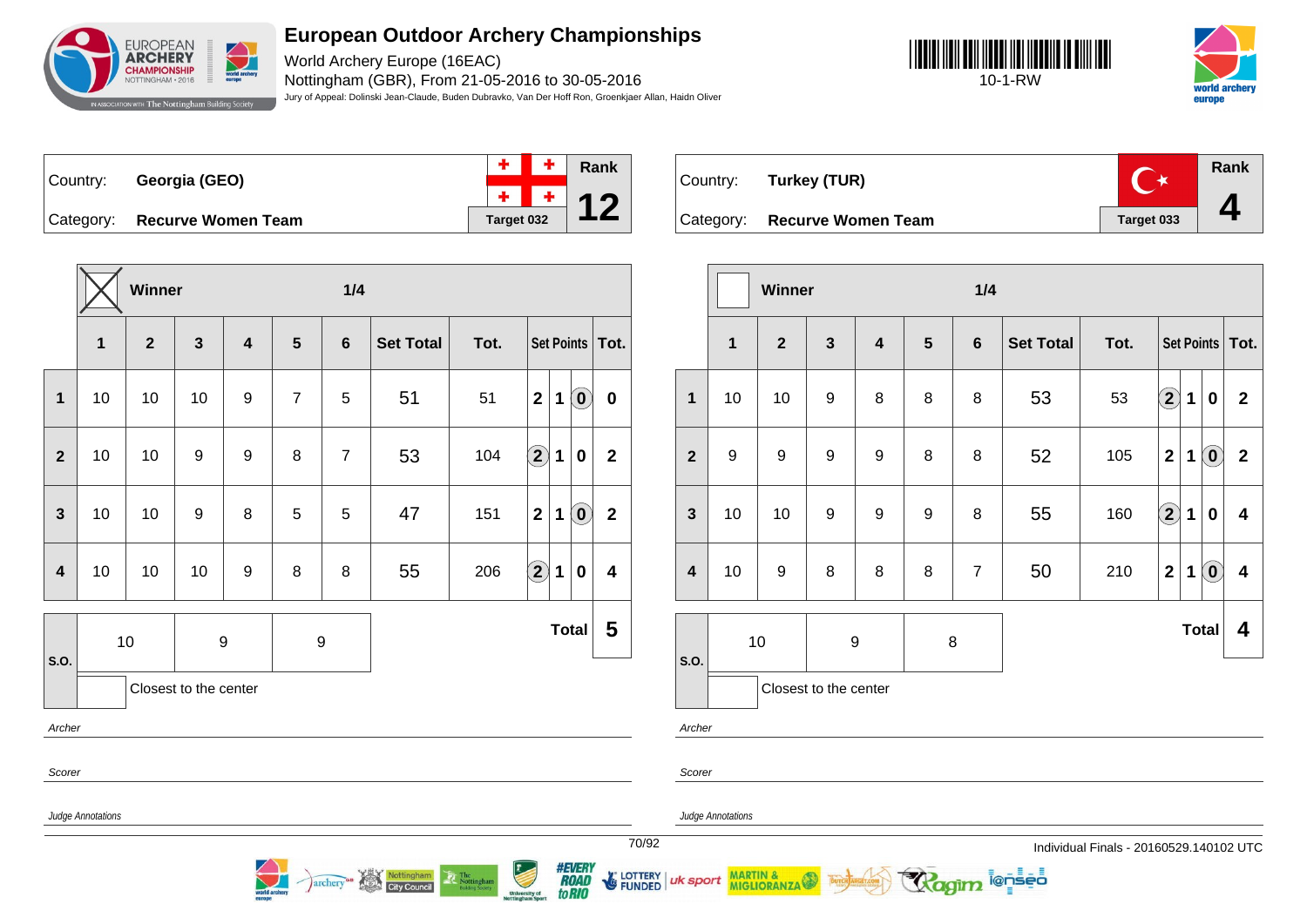

World Archery Europe (16EAC) Nottingham (GBR), From 21-05-2016 to 30-05-2016 Jury of Appeal: Dolinski Jean-Claude, Buden Dubravko, Van Der Hoff Ron, Groenkjaer Allan, Haidn Oliver

**3**





Country: **Ukraine (UKR)** Category: **Recurve Women Team Target 035 Rank**

|                         |                   | Winner           |                       |                         |   | 1/4            |                  |      |                                                                                                                                                                                                                                                                                                                                                                                                                                         |              |                  |                         |
|-------------------------|-------------------|------------------|-----------------------|-------------------------|---|----------------|------------------|------|-----------------------------------------------------------------------------------------------------------------------------------------------------------------------------------------------------------------------------------------------------------------------------------------------------------------------------------------------------------------------------------------------------------------------------------------|--------------|------------------|-------------------------|
|                         | $\mathbf{1}$      | $\mathbf{2}$     | $\mathbf{3}$          | $\overline{\mathbf{4}}$ | 5 | $6\phantom{1}$ | <b>Set Total</b> | Tot. |                                                                                                                                                                                                                                                                                                                                                                                                                                         |              |                  | Set Points   Tot.       |
| 1                       | X                 | $9$              | 9                     | 9                       | 8 | $\overline{7}$ | 52               | 52   | $\Large{\textbf{2}}$                                                                                                                                                                                                                                                                                                                                                                                                                    | 1            | $\boldsymbol{0}$ | $\mathbf{2}$            |
| $\overline{\mathbf{2}}$ | 10                | 9                | $\boldsymbol{9}$      | 8                       | 8 | $\overline{7}$ | 51               | 103  | $\bigcirc \!\! \! 2$                                                                                                                                                                                                                                                                                                                                                                                                                    | 1            | $\bf{0}$         | $\overline{\mathbf{4}}$ |
| $\mathbf{3}$            | 10                | $\boldsymbol{9}$ | 9                     | 9                       | 9 | 9              | 55               | 158  | $\mathbf{2}% \in\mathbb{R}^{2d}\times\mathbb{R}^{2d}\times\mathbb{R}^{2d}\times\mathbb{R}^{2d}\times\mathbb{R}^{2d}\times\mathbb{R}^{2d}\times\mathbb{R}^{2d}\times\mathbb{R}^{2d}\times\mathbb{R}^{2d}\times\mathbb{R}^{2d}\times\mathbb{R}^{2d}\times\mathbb{R}^{2d}\times\mathbb{R}^{2d}\times\mathbb{R}^{2d}\times\mathbb{R}^{2d}\times\mathbb{R}^{2d}\times\mathbb{R}^{2d}\times\mathbb{R}^{2d}\times\mathbb{R}^{2d}\times\mathbb$ | 1            | $\boldsymbol{0}$ | $6\phantom{1}6$         |
| $\overline{\mathbf{4}}$ |                   |                  |                       |                         |   |                |                  |      | $\overline{2}$                                                                                                                                                                                                                                                                                                                                                                                                                          | 1            | $\bf{0}$         |                         |
| S.O.                    |                   |                  |                       |                         |   |                |                  |      |                                                                                                                                                                                                                                                                                                                                                                                                                                         | <b>Total</b> |                  | 6                       |
|                         |                   |                  | Closest to the center |                         |   |                |                  |      |                                                                                                                                                                                                                                                                                                                                                                                                                                         |              |                  |                         |
| Archer                  |                   |                  |                       |                         |   |                |                  |      |                                                                                                                                                                                                                                                                                                                                                                                                                                         |              |                  |                         |
| Scorer                  |                   |                  |                       |                         |   |                |                  |      |                                                                                                                                                                                                                                                                                                                                                                                                                                         |              |                  |                         |
|                         | Judge Annotations |                  |                       |                         |   |                |                  |      |                                                                                                                                                                                                                                                                                                                                                                                                                                         |              |                  |                         |

archery<sup>on</sup> Nottingham



|                         |             | Winner           |                       |                  |                 | 1/4             |                  |      |                         |   |                                                |                   |
|-------------------------|-------------|------------------|-----------------------|------------------|-----------------|-----------------|------------------|------|-------------------------|---|------------------------------------------------|-------------------|
|                         | $\mathbf 1$ | $\overline{2}$   | $\mathbf{3}$          | $\boldsymbol{4}$ | $5\phantom{.0}$ | $6\phantom{1}6$ | <b>Set Total</b> | Tot. |                         |   |                                                | Set Points   Tot. |
| $\mathbf{1}$            | X           | $\boldsymbol{9}$ | $\boldsymbol{9}$      | 8                | 8               | $\overline{7}$  | 51               | 51   | $\overline{\mathbf{2}}$ | 1 | $\left( \begin{matrix} 0 \end{matrix} \right)$ | $\pmb{0}$         |
| $\overline{2}$          | X.          | $\boldsymbol{9}$ | $\boldsymbol{9}$      | 8                | $\overline{7}$  | $6\phantom{1}6$ | 49               | 100  | $\mathbf 2$             | 1 | $\left( \mathbf{0}\right)$                     | $\pmb{0}$         |
| $\mathbf{3}$            | 10          | 10               | 9                     | 8                | 8               | $\overline{7}$  | 52               | 152  | $\mathbf 2$             | 1 | $\odot$                                        | $\pmb{0}$         |
| $\overline{\mathbf{4}}$ |             |                  |                       |                  |                 |                 |                  |      | $\mathbf 2$             | 1 | $\bf{0}$                                       |                   |
|                         |             |                  |                       |                  |                 |                 |                  |      |                         |   | <b>Total</b>                                   | $\boldsymbol{0}$  |
| S.O.                    |             |                  | Closest to the center |                  |                 |                 |                  |      |                         |   |                                                |                   |
| Archer                  |             |                  |                       |                  |                 |                 |                  |      |                         |   |                                                |                   |

ionseo

Scorer

Judge Annotations

uk sport

MARTIN &

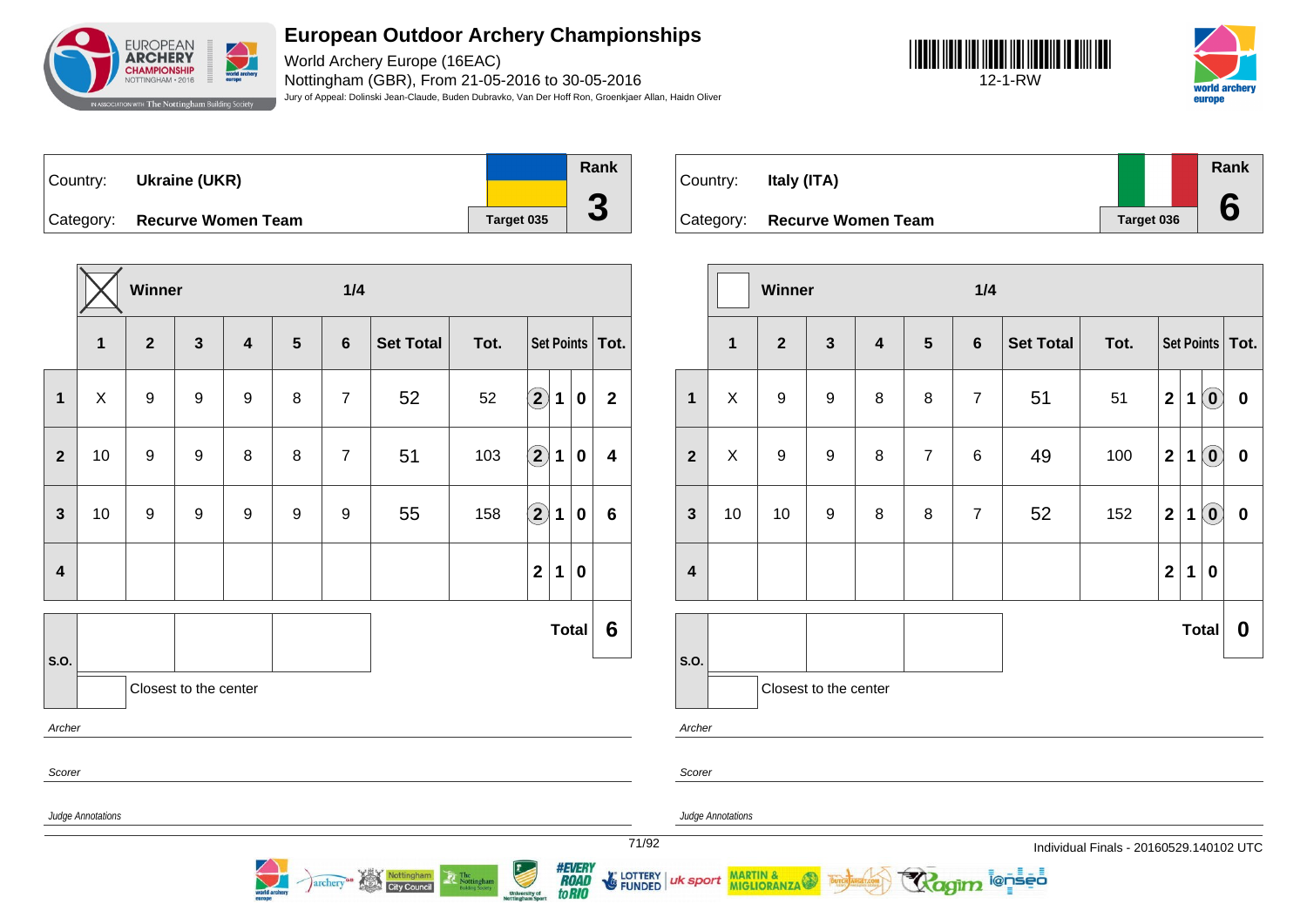

World Archery Europe (16EAC) Nottingham (GBR), From 21-05-2016 to 30-05-2016 Jury of Appeal: Dolinski Jean-Claude, Buden Dubravko, Van Der Hoff Ron, Groenkjaer Allan, Haidn Oliver





| <sup>⊦</sup> Country: ∖ | Denmark (DEN)             |                   | Rank |
|-------------------------|---------------------------|-------------------|------|
|                         |                           |                   |      |
| Category:               | <b>Recurve Women Team</b> | <b>Target 038</b> |      |

**Winner 1/4 1 2 3 4 5 6 Set Total Tot. Set Points Tot. 1** 10 9 9 9 7 6 50 50 **2 1 0 0 2** 9 8 8 8 7 6 46 96 **2 1 0 0 3** 9 9 8 8 8 8 50 146 **2 1 0 0 4 2 1 0 S.O. Total 0** Closest to the center Archer Scorer Judge Annotations

archery<sup>ce</sup> Nottingham

| Country: | Germany (GER)                |            | Rank |
|----------|------------------------------|------------|------|
|          |                              |            | ┏    |
|          | Category: Recurve Women Team | Target 039 |      |

|                         | Winner                          |                  |    |                         |                 | 1/4            |                  |      |                            |             |          |                         |
|-------------------------|---------------------------------|------------------|----|-------------------------|-----------------|----------------|------------------|------|----------------------------|-------------|----------|-------------------------|
|                         | 1                               | $\overline{2}$   |    | $\overline{\mathbf{4}}$ | $5\phantom{.0}$ | $6\phantom{a}$ | <b>Set Total</b> | Tot. | Set Points   Tot.          |             |          |                         |
| 1                       | X                               | $\boldsymbol{9}$ | 9  | $\boldsymbol{9}$        | 8               | 8              | 53               | 53   | $\left( \bf{2}\right)$     | 1           | $\bf{0}$ | $\mathbf{2}$            |
| $\overline{\mathbf{2}}$ | X                               | 10               | 9  | 8                       | 8               | $\overline{7}$ | 52               | 105  | $\left( \mathbf{2}\right)$ | $\mathbf 1$ | $\bf{0}$ | $\overline{\mathbf{4}}$ |
| $\mathbf{3}$            | 10                              | 10               | 10 | $\boldsymbol{9}$        | 8               | 8              | 55               | 160  | $\Large 2$                 | 1           | $\bf{0}$ | $6\phantom{1}$          |
| $\overline{\mathbf{4}}$ |                                 |                  |    |                         |                 |                |                  |      | $\overline{\mathbf{2}}$    | 1           | 0        |                         |
| S.O.                    |                                 |                  |    |                         |                 |                | <b>Total</b>     |      |                            |             | 6        |                         |
|                         | Closest to the center<br>Archer |                  |    |                         |                 |                |                  |      |                            |             |          |                         |

i@nseo

Archer

Scorer

Judge Annotations

uk sport

MARTIN & MIGLIORANZA

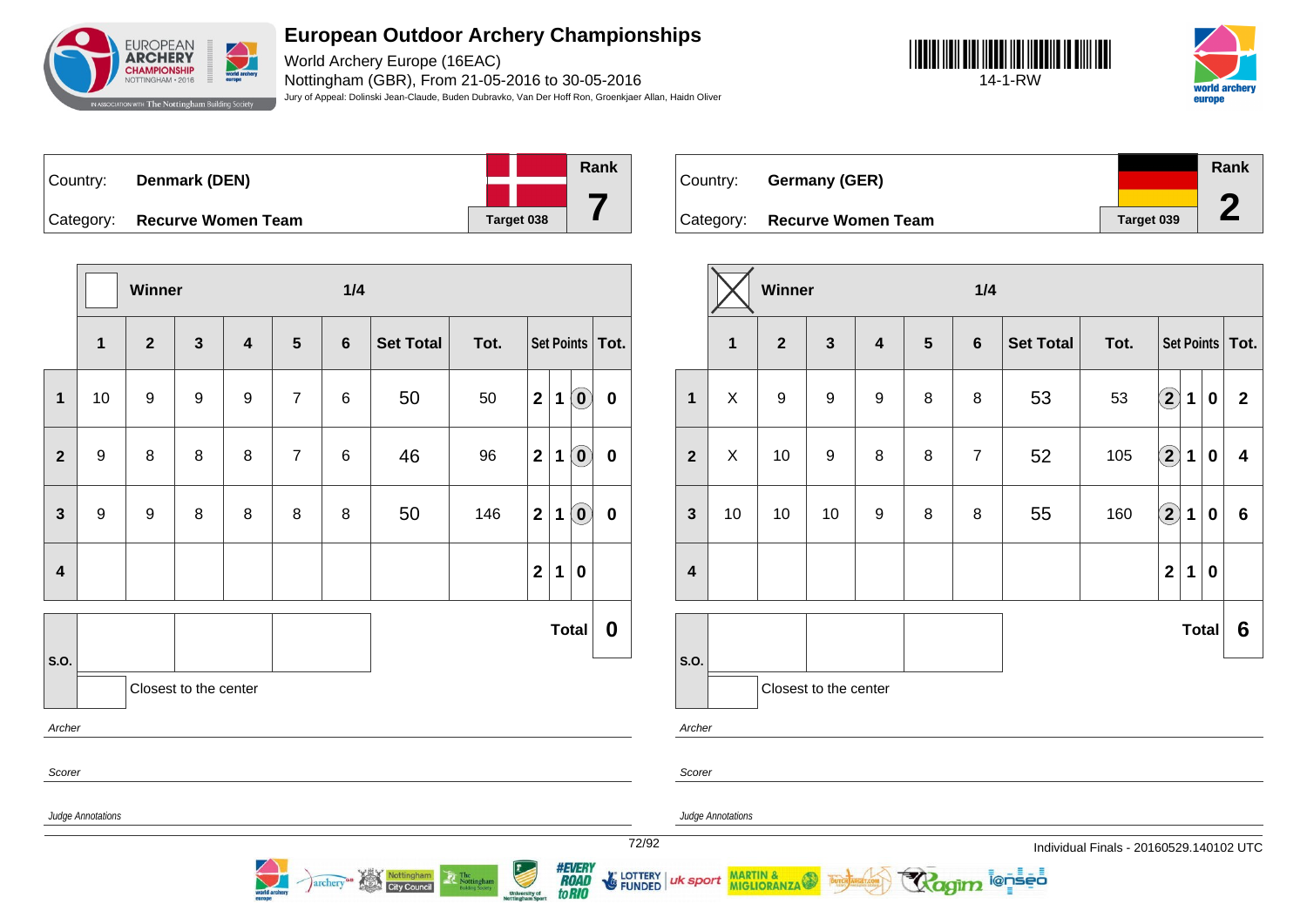

World Archery Europe (16EAC) Nottingham (GBR), From 21-05-2016 to 30-05-2016 Jury of Appeal: Dolinski Jean-Claude, Buden Dubravko, Van Der Hoff Ron, Groenkjaer Allan, Haidn Oliver





Country: **Great Britain (GBR)**



Country: **Georgia (GEO)**

**Category: Recurve Women Team** 

|  |            | Rank |
|--|------------|------|
|  |            |      |
|  | Target 036 |      |

|                         |                                                                                                                                                                                                              | Winner       | $1/2$                 |                |                |                 |                  |      |                      |          |                                                         |              | Winner                  |  |              |                       | $1/2$ |                |                |                |                  |      |                  |                         |                                                         |                   |
|-------------------------|--------------------------------------------------------------------------------------------------------------------------------------------------------------------------------------------------------------|--------------|-----------------------|----------------|----------------|-----------------|------------------|------|----------------------|----------|---------------------------------------------------------|--------------|-------------------------|--|--------------|-----------------------|-------|----------------|----------------|----------------|------------------|------|------------------|-------------------------|---------------------------------------------------------|-------------------|
|                         | $\mathbf{1}$                                                                                                                                                                                                 | $\mathbf{2}$ | 3                     | 4              | $5\phantom{1}$ | $6\phantom{1}6$ | <b>Set Total</b> | Tot. |                      |          | Set Points                                              | $\vert$ Tot. |                         |  | $\mathbf{1}$ | $\boldsymbol{2}$      | 3     | $\overline{4}$ | $5\phantom{1}$ | 6              | <b>Set Total</b> | Tot. |                  |                         |                                                         | Set Points   Tot. |
| $\mathbf 1$             | 10                                                                                                                                                                                                           | 9            | 9                     | 8              | 8              | $\overline{7}$  | 51               | 51   | 2                    |          | $1$ $\odot$                                             | $\mathbf 0$  | $\mathbf 1$             |  | 10           | 10                    | 10    | 9              | 9              | 8              | 56               | 56   | $\boxed{2}$ 1    |                         | 0                                                       | $\overline{2}$    |
| $\mathbf{2}$            | X                                                                                                                                                                                                            | 10           | 10                    | 9              | 9              | $\overline{7}$  | 55               | 106  | $\Large{\textbf{2}}$ | 1        | $\mathbf 0$                                             | $\mathbf{2}$ | $\mathbf{2}$            |  | 10           | 10                    | 9     | 8              | $\overline{7}$ | $\overline{7}$ | 51               | 107  | $\mathbf{2}$     | $\mathbf 1$             | $\left( \begin{matrix} \textbf{0} \end{matrix} \right)$ | $\overline{2}$    |
| $\mathbf{3}$            | 10                                                                                                                                                                                                           | 9            | 9                     | 9              | 8              | 8               | 53               | 159  | 2                    | $\bf(1)$ | $\mathbf 0$                                             | 3            | $\mathbf{3}$            |  | 10           | 10                    | 10    | 9              | 8              | 6              | 53               | 160  |                  | $2\sqrt{1}$             | 0                                                       | $\mathbf{3}$      |
| $\overline{\mathbf{4}}$ | $\boldsymbol{9}$                                                                                                                                                                                             | 9            | 8                     | $\overline{7}$ | 6              | -1              | 40               | 199  | $\mathbf{2}$         | 1        | $\left( \begin{matrix} \textbf{0} \end{matrix} \right)$ | 3            | $\overline{\mathbf{4}}$ |  | 10           | 10                    | 9     | 9              | 8              | $\overline{7}$ | 53               | 213  | $\bigcircled{2}$ | $\overline{\mathbf{1}}$ | $\mathbf 0$                                             | $5\overline{5}$   |
|                         |                                                                                                                                                                                                              |              |                       |                |                |                 |                  |      |                      |          | <b>Total</b>                                            | $\mathbf{3}$ |                         |  |              |                       |       |                |                |                |                  |      |                  |                         | Total                                                   | $5\overline{5}$   |
| S.O.<br>Archer          |                                                                                                                                                                                                              |              | Closest to the center |                |                |                 |                  |      |                      |          |                                                         |              | S.O.<br>Archer          |  |              | Closest to the center |       |                |                |                |                  |      |                  |                         |                                                         |                   |
| Scorer                  |                                                                                                                                                                                                              |              |                       |                |                |                 |                  |      |                      |          |                                                         |              | Scorer                  |  |              |                       |       |                |                |                |                  |      |                  |                         |                                                         |                   |
|                         | Judge Annotations<br><b>Judge Annotations</b><br>73/92<br>Individual Finals - 20160529.140102 UTC                                                                                                            |              |                       |                |                |                 |                  |      |                      |          |                                                         |              |                         |  |              |                       |       |                |                |                |                  |      |                  |                         |                                                         |                   |
|                         | <i><b>#EVERY<br/>ROAD<br/>toRIO</b></i><br>University of<br>Nottingham Sport<br>FUNDED UK Sport MARTIN & THE BURGHAM REAL PROPERTY<br>Nottingham<br>Ragim lensed<br>The Nottingham<br>archery <sup>con</sup> |              |                       |                |                |                 |                  |      |                      |          |                                                         |              |                         |  |              |                       |       |                |                |                |                  |      |                  |                         |                                                         |                   |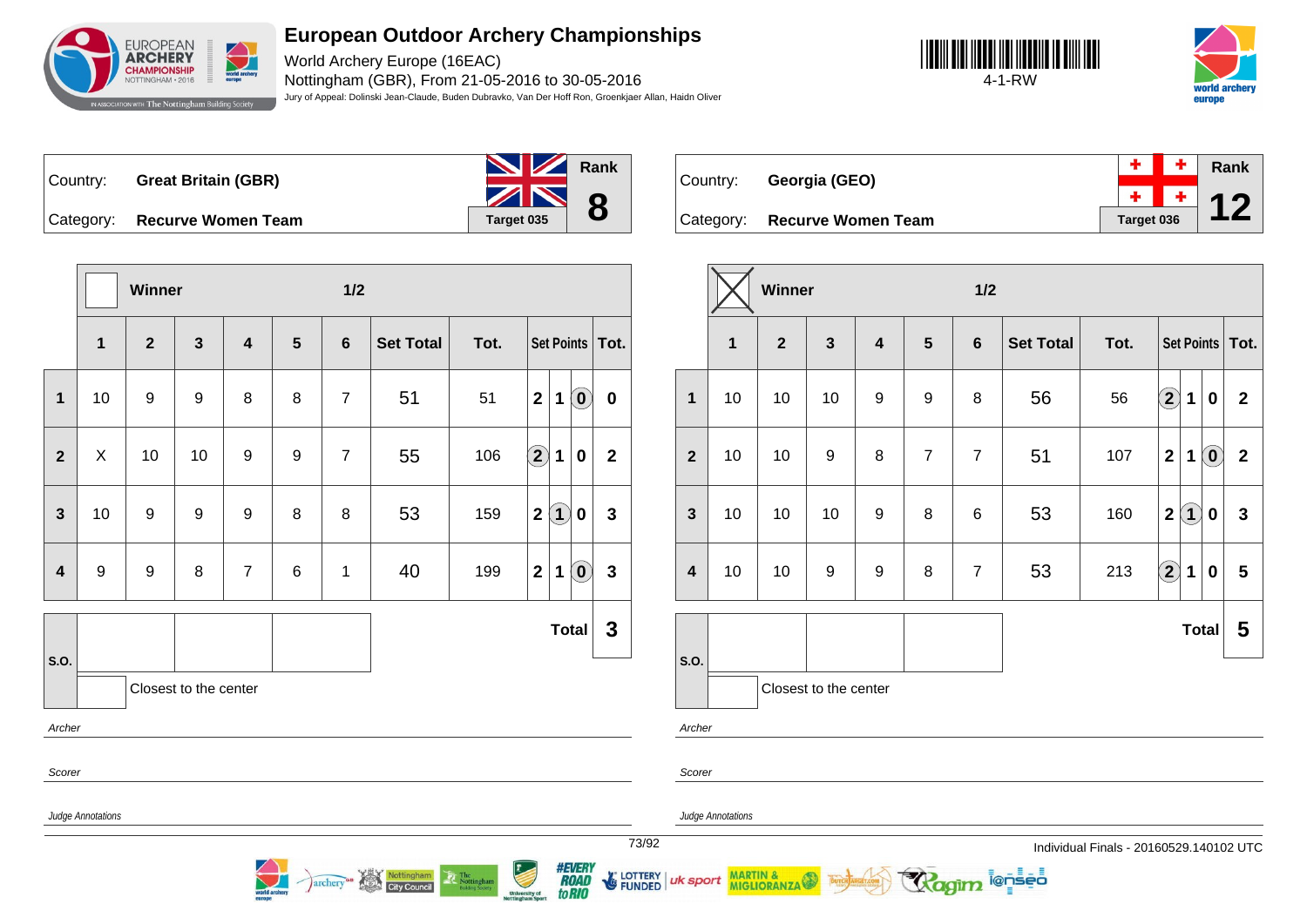

World Archery Europe (16EAC) Nottingham (GBR), From 21-05-2016 to 30-05-2016 Jury of Appeal: Dolinski Jean-Claude, Buden Dubravko, Van Der Hoff Ron, Groenkjaer Allan, Haidn Oliver

**3**





Country: **Ukraine (UKR)** Category: **Recurve Women Team Target 038 Rank**

|                         |                  | <b>Winner</b> |                       |                         |                  | 1/2            |                  |      |                            |   |                                                     |                         |  |  |
|-------------------------|------------------|---------------|-----------------------|-------------------------|------------------|----------------|------------------|------|----------------------------|---|-----------------------------------------------------|-------------------------|--|--|
|                         | 1                | $\mathbf{2}$  | $\mathbf{3}$          | $\overline{\mathbf{4}}$ | 5                | $6\phantom{1}$ | <b>Set Total</b> | Tot. |                            |   |                                                     | Set Points   Tot.       |  |  |
| 1                       | 10               | 9             | $\boldsymbol{9}$      | 8                       | $\overline{7}$   | $\overline{7}$ | 50               | 50   | $\mathbf{2}$               | 1 | $\left( \begin{matrix} 0 \end{matrix} \right)$      | $\pmb{0}$               |  |  |
| $\mathbf{2}$            | $\boldsymbol{9}$ | 9             | $\boldsymbol{9}$      | $\boldsymbol{9}$        | 8                | $\,6$          | 50               | 100  | $\mathbf{2}$               | 1 | $\left( \begin{matrix} 0 \\ 0 \end{matrix} \right)$ | $\pmb{0}$               |  |  |
| $\overline{3}$          | X                | 10            | 10                    | 9                       | 9                | 9              | 57               | 157  | $\Large 2$                 | 1 | $\bf{0}$                                            | $\mathbf{2}$            |  |  |
| $\overline{\mathbf{4}}$ | 10               | 10            | $\boldsymbol{9}$      | $\boldsymbol{9}$        | $\boldsymbol{9}$ | 8              | 55               | 212  | $\left( \mathbf{2}\right)$ | 1 | $\bf{0}$                                            | $\overline{\mathbf{4}}$ |  |  |
|                         | $9$              |               | $\boldsymbol{9}$      |                         | 9                |                |                  |      |                            |   | <b>Total</b>                                        | 5                       |  |  |
| S.O.                    |                  |               | Closest to the center |                         |                  |                |                  |      |                            |   |                                                     |                         |  |  |
|                         | Archer           |               |                       |                         |                  |                |                  |      |                            |   |                                                     |                         |  |  |
| Judge Annotations       | Scorer           |               |                       |                         |                  |                |                  |      |                            |   |                                                     |                         |  |  |

Nottingham

archery

Country: **Germany (GER)** Category: **Recurve Women Team Target 039 Rank 2**

|                         |                       | Winner           |                  |                         |                  | 1/2            |                  |      |                            |   |                                                |                         |
|-------------------------|-----------------------|------------------|------------------|-------------------------|------------------|----------------|------------------|------|----------------------------|---|------------------------------------------------|-------------------------|
|                         | $\mathbf{1}$          | $\overline{2}$   | $\mathbf{3}$     | $\overline{\mathbf{4}}$ | $5\phantom{1}$   | $6\phantom{1}$ | <b>Set Total</b> | Tot. |                            |   |                                                | Set Points   Tot.       |
| $\mathbf{1}$            | 10                    | 9                | $\boldsymbol{9}$ | $\boldsymbol{9}$        | $\boldsymbol{9}$ | 8              | 54               | 54   | $\bf (2)$                  | 1 | $\bf{0}$                                       | $\mathbf{2}$            |
| $\overline{2}$          | X                     | 10               | 10               | $\boldsymbol{9}$        | 8                | $\overline{7}$ | 54               | 108  | $\left( \mathbf{2}\right)$ | 1 | $\pmb{0}$                                      | $\overline{\mathbf{4}}$ |
| $\mathbf{3}$            | 10                    | 10               | $\boldsymbol{9}$ | $\boldsymbol{9}$        | $\boldsymbol{9}$ | 8              | 55               | 163  | $\overline{\mathbf{2}}$    | 1 | $\left( \begin{matrix} 0 \end{matrix} \right)$ | 4                       |
| $\overline{\mathbf{4}}$ | $\boldsymbol{9}$      | 9                | $\boldsymbol{9}$ | 8                       | $\overline{7}$   | 6              | 48               | 211  | $\mathbf 2$                | 1 | $\left( \mathbf{0}\right)$                     | 4                       |
|                         |                       |                  |                  |                         |                  |                |                  |      |                            |   | <b>Total</b>                                   | 4                       |
| S.O.                    |                       | $\boldsymbol{9}$ | $\boldsymbol{9}$ |                         | 8                |                |                  |      |                            |   |                                                |                         |
|                         | Closest to the center |                  |                  |                         |                  |                |                  |      |                            |   |                                                |                         |

ionseo

Archer

Scorer

uk sport

Judge Annotations

MARTIN &

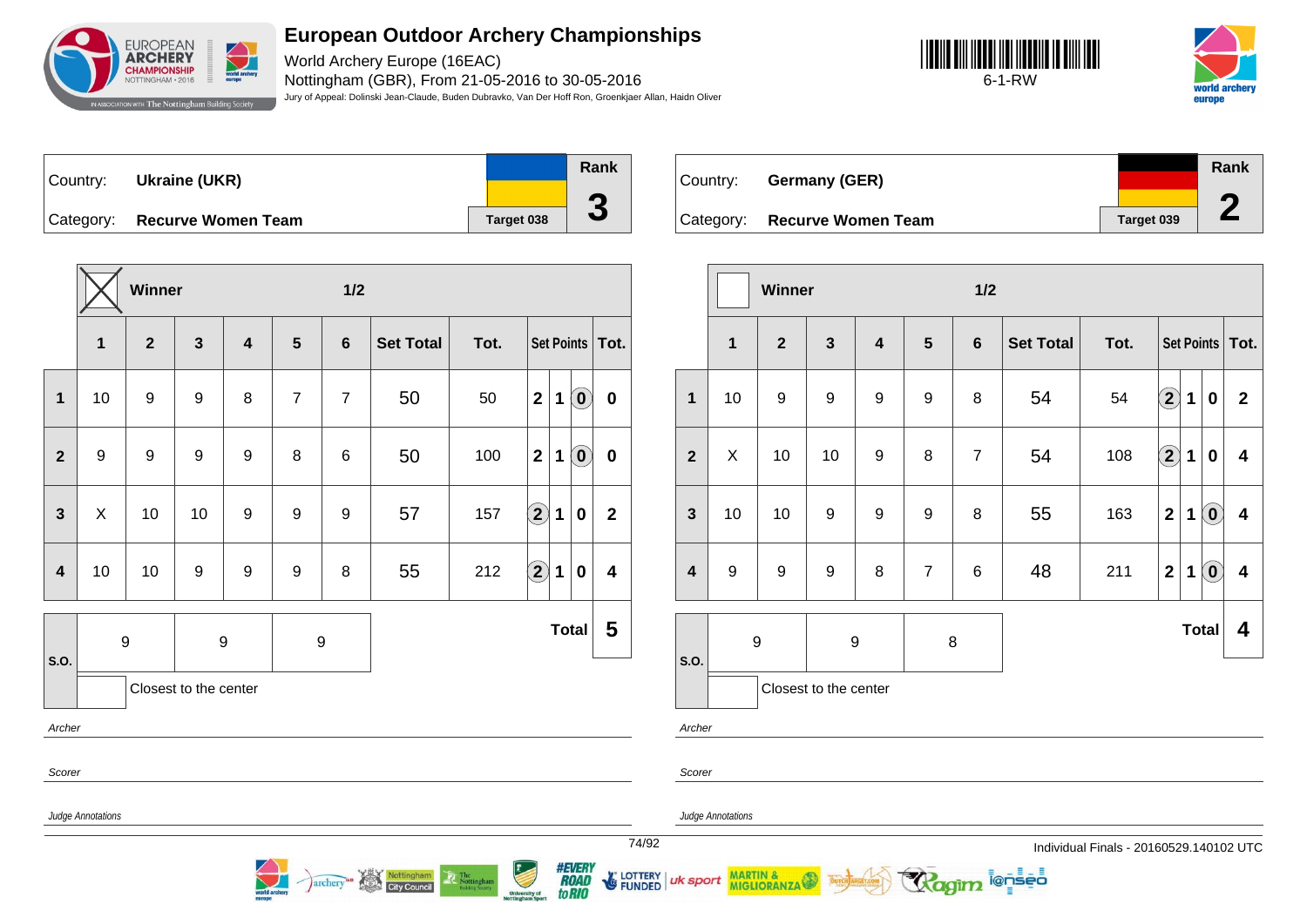

World Archery Europe (16EAC) Nottingham (GBR), From 21-05-2016 to 30-05-2016 Jury of Appeal: Dolinski Jean-Claude, Buden Dubravko, Van Der Hoff Ron, Groenkjaer Allan, Haidn Oliver





Country: **Great Britain (GBR)**

Category: **Recurve Women Team Taget 001 Rank 8**

Country: **Germany (GER)** Category: **Recurve Women Team Taget 002 Rank 2**

|                         |                   | Winner           |                       |                         |                  | <b>Bronze</b>    |                                   |                |                                          |             |                                 |                         |                            |                |                   |
|-------------------------|-------------------|------------------|-----------------------|-------------------------|------------------|------------------|-----------------------------------|----------------|------------------------------------------|-------------|---------------------------------|-------------------------|----------------------------|----------------|-------------------|
|                         | $\mathbf{1}$      | $\overline{2}$   | $\mathbf{3}$          | $\overline{\mathbf{4}}$ | 5                | $6\phantom{1}$   | <b>Set Total</b>                  | Tot.           |                                          |             | <b>Set Points</b>               | Tot.                    |                            |                | 1                 |
| 1                       | $\boldsymbol{9}$  | 9                | 9                     | 9                       | 10               | 10               | 56                                | 56             | $\Large{\textbf{2}}$                     | $\mathbf 1$ | $\mathbf 0$                     | $\mathbf{2}$            |                            | 1              | $\boldsymbol{9}$  |
| $\overline{2}$          | $\,6$             | 8                | $\overline{7}$        | 10                      | $\boldsymbol{9}$ | $\boldsymbol{9}$ | 49                                | 105            | $\mathbf{2}$                             | $\mathbf 1$ | $\left( \mathbf{0}\right)$      | $\overline{\mathbf{2}}$ |                            | $\overline{2}$ | 10                |
| $\mathbf{3}$            | 8                 | 10               | $\overline{7}$        | 10                      | 4                | 8                | 47                                | 152            | $\mathbf{2}$                             | 1           | $\left( \mathbf{0}\right)$      | $\mathbf 2$             |                            | $\mathbf{3}$   | $\boldsymbol{9}$  |
| $\overline{\mathbf{4}}$ | $\boldsymbol{9}$  | $\boldsymbol{9}$ | 8                     | $\boldsymbol{9}$        | $\boldsymbol{9}$ | 6                | 50                                | 202            | $\mathbf{2}$                             | $\mathbf 1$ | $\left( \mathbf{0}\right)$      | $\mathbf{2}$            |                            | 4              | $\boldsymbol{9}$  |
|                         |                   |                  |                       |                         |                  |                  |                                   |                |                                          |             | <b>Total</b>                    | $\boldsymbol{2}$        |                            |                |                   |
| S.O.                    |                   |                  | Closest to the center |                         |                  |                  |                                   |                |                                          |             |                                 |                         |                            | S.O.           |                   |
| Archer                  |                   |                  |                       |                         |                  |                  |                                   |                |                                          |             |                                 |                         |                            | Archer         |                   |
| Scorer                  |                   |                  |                       |                         |                  |                  |                                   |                |                                          |             |                                 |                         |                            | Scorer         |                   |
|                         | Judge Annotations |                  |                       |                         |                  |                  |                                   |                |                                          |             |                                 |                         |                            |                | Judge Annotations |
|                         |                   |                  |                       | orid arcl               |                  | archery          | Nottingham<br><b>City Council</b> | The Nottingham | <b>University of</b><br>Nottingham Sport |             | <b>#EVERY</b><br>XVAD<br>to RIO |                         | 75/92<br>LOTTERY<br>FUNDED | uk sport       | MART<br>MIGL      |

|                         |                  | Winner         |                         |                         |                  | <b>Bronze</b>  |                  |      |              |   |                           |                   |
|-------------------------|------------------|----------------|-------------------------|-------------------------|------------------|----------------|------------------|------|--------------|---|---------------------------|-------------------|
|                         | $\mathbf{1}$     | 2 <sup>2</sup> | $\overline{\mathbf{3}}$ | $\overline{\mathbf{4}}$ | $5\phantom{1}$   | $6\phantom{1}$ | <b>Set Total</b> | Tot. |              |   |                           | Set Points   Tot. |
| $\mathbf{1}$            | $\boldsymbol{9}$ | 9              | $\boldsymbol{9}$        | 10                      | 8                | $\overline{7}$ | 52               | 52   | $\mathbf{2}$ | 1 | $\mathbf{0}^{\mathbf{v}}$ | $\bf{0}$          |
| $\overline{2}$          | 10               | 9              | 8                       | 10                      | 8                | $\overline{7}$ | 52               | 104  | $\bf (2)$    | 1 | 0                         | $\overline{2}$    |
| $\mathbf{3}$            | 9                | 10             | 8                       | 10                      | $\boldsymbol{9}$ | 8              | 54               | 158  | $\bf(2)$     | 1 | 0                         | 4                 |
| $\overline{\mathbf{4}}$ | $\boldsymbol{9}$ | 10             | 10                      | $\boldsymbol{9}$        | 10               | 9              | 57               | 215  | $\bf (2)$    | 1 | 0                         | 6                 |
|                         |                  |                |                         |                         |                  |                |                  |      |              |   | <b>Total</b>              | 6                 |
| S.O.                    |                  |                | Closest to the center   |                         |                  |                |                  |      |              |   |                           |                   |

MARTIN &<br>MIGLIORANZA

i@nseo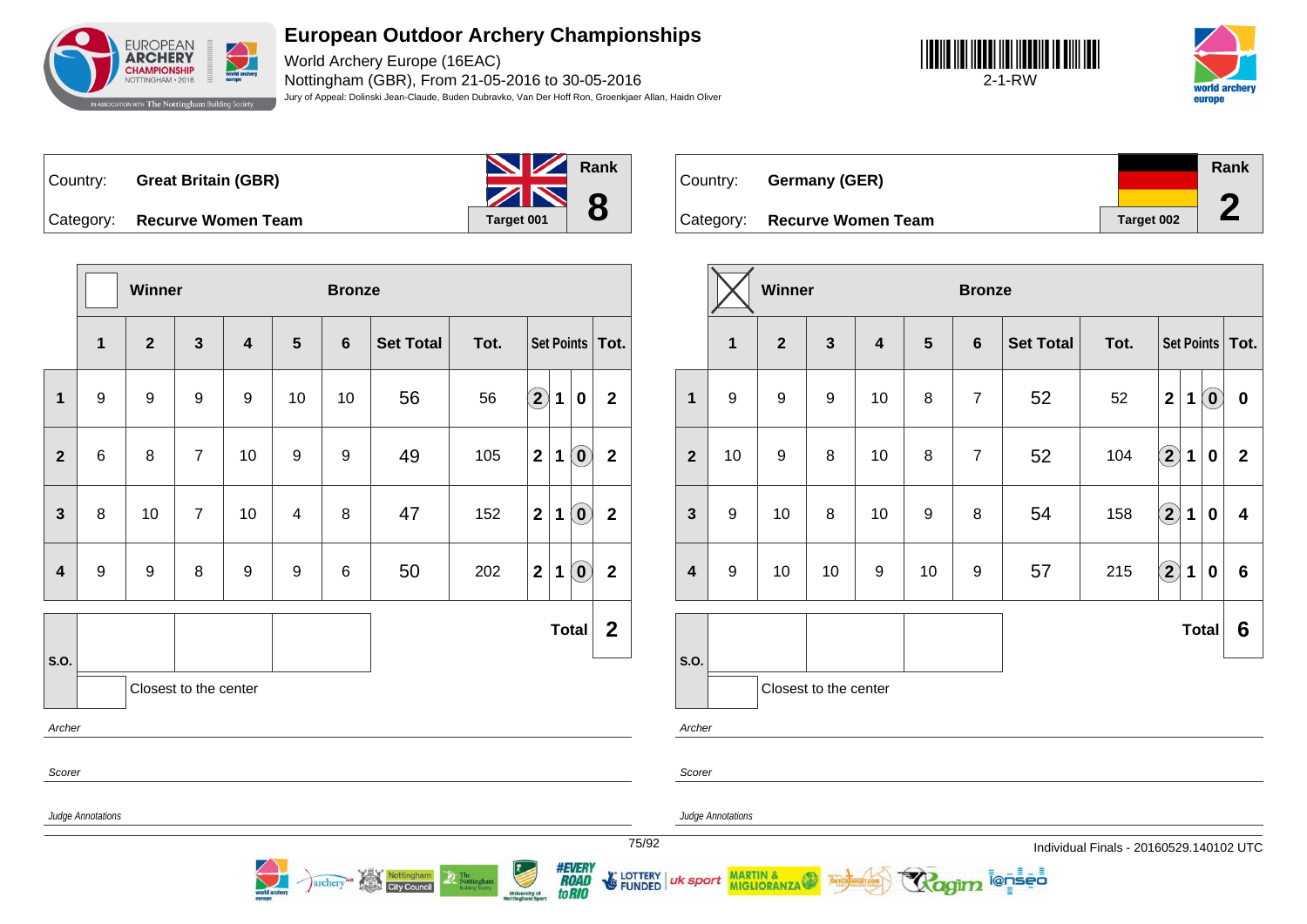

World Archery Europe (16EAC) Nottingham (GBR), From 21-05-2016 to 30-05-2016 Jury of Appeal: Dolinski Jean-Claude, Buden Dubravko, Van Der Hoff Ron, Groenkjaer Allan, Haidn Oliver





Country: **Georgia (GEO)**



Category: **Recurve Women Team Tanget 001** 

|                         |                   | Winner         |                       |                         |                | Gold           |                  |      |                         |             |                                                |                   |  |  |
|-------------------------|-------------------|----------------|-----------------------|-------------------------|----------------|----------------|------------------|------|-------------------------|-------------|------------------------------------------------|-------------------|--|--|
|                         | $\mathbf{1}$      | $\overline{2}$ | $\mathbf{3}$          | $\overline{\mathbf{4}}$ | $5\phantom{1}$ | $6\phantom{1}$ | <b>Set Total</b> | Tot. |                         |             |                                                | Set Points   Tot. |  |  |
| $\mathbf{1}$            | 9                 | $\,6$          | 8                     | 10                      | $\overline{7}$ | 9              | 49               | 49   | $\mathbf{2}$            | $\mathbf 1$ | $\left( \begin{matrix} 0 \end{matrix} \right)$ | $\pmb{0}$         |  |  |
| $\mathbf{2}$            | 9                 | 8              | 10                    | $\overline{7}$          | 8              | 10             | 52               | 101  | $\mathbf 2$             | 1           | $\left( \mathbf{0}\right)$                     | $\pmb{0}$         |  |  |
| $\mathbf{3}$            | 8                 | 9              | 8                     | $\boldsymbol{9}$        | 9              | 9              | 52               | 153  | $\overline{\mathbf{2}}$ | 1           | $\left( \begin{matrix} 0 \end{matrix} \right)$ | $\pmb{0}$         |  |  |
| $\overline{\mathbf{4}}$ |                   |                |                       |                         |                |                |                  |      | $\overline{\mathbf{2}}$ | 1           | $\pmb{0}$                                      |                   |  |  |
|                         |                   |                |                       |                         |                |                |                  |      |                         |             | <b>Total</b>                                   | $\boldsymbol{0}$  |  |  |
| S.O.                    |                   |                | Closest to the center |                         |                |                |                  |      |                         |             |                                                |                   |  |  |
| Archer                  |                   |                |                       |                         |                |                |                  |      |                         |             |                                                |                   |  |  |
|                         | Scorer            |                |                       |                         |                |                |                  |      |                         |             |                                                |                   |  |  |
|                         | Judge Annotations |                |                       |                         |                |                |                  |      |                         |             |                                                |                   |  |  |

archery<sup>on</sup> Nottingham

| Country:  | Ukraine (UKR)             |            | Rank      |
|-----------|---------------------------|------------|-----------|
|           |                           |            |           |
| Category: | <b>Recurve Women Team</b> | Target 002 | $\bullet$ |

|                         |                  | Winner           |                       |                         |                  | Gold           |                  |      |                    |              |              |                         |  |
|-------------------------|------------------|------------------|-----------------------|-------------------------|------------------|----------------|------------------|------|--------------------|--------------|--------------|-------------------------|--|
|                         | $\mathbf{1}$     | $\overline{2}$   | $\mathbf{3}$          | $\overline{\mathbf{4}}$ | $5\phantom{.0}$  | $6\phantom{1}$ | <b>Set Total</b> | Tot. |                    |              |              | Set Points   Tot.       |  |
| $\mathbf{1}$            | 8                | $\boldsymbol{9}$ | 10                    | $\overline{7}$          | $\boldsymbol{9}$ | 9              | 52               | 52   | $\bf(2)$           | $\mathbf{1}$ | $\pmb{0}$    | $\overline{2}$          |  |
| $\boldsymbol{2}$        | 8                | 8                | $\boldsymbol{9}$      | $\boldsymbol{9}$        | 10               | 10             | 54               | 106  | $\bf{(2)}$         | $\mathbf 1$  | $\bf{0}$     | $\overline{\mathbf{4}}$ |  |
| $\mathbf{3}$            | $\boldsymbol{9}$ | 10               | $\boldsymbol{9}$      | $\boldsymbol{9}$        | 9                | 9              | 55               | 161  | $\bf \overline{2}$ | $\mathbf 1$  | $\pmb{0}$    | 6                       |  |
| $\overline{\mathbf{4}}$ |                  |                  |                       |                         |                  |                |                  |      | $\overline{2}$     | 1            | $\pmb{0}$    |                         |  |
|                         |                  |                  |                       |                         |                  |                |                  |      |                    |              | <b>Total</b> | 6                       |  |
| S.O.                    |                  |                  | Closest to the center |                         |                  |                |                  |      |                    |              |              |                         |  |
| Archer                  |                  |                  |                       |                         |                  |                |                  |      |                    |              |              |                         |  |

**ienseo** 

Judge Annotations

MARTIN & MIGLIORANZA

Scorer

uk sport

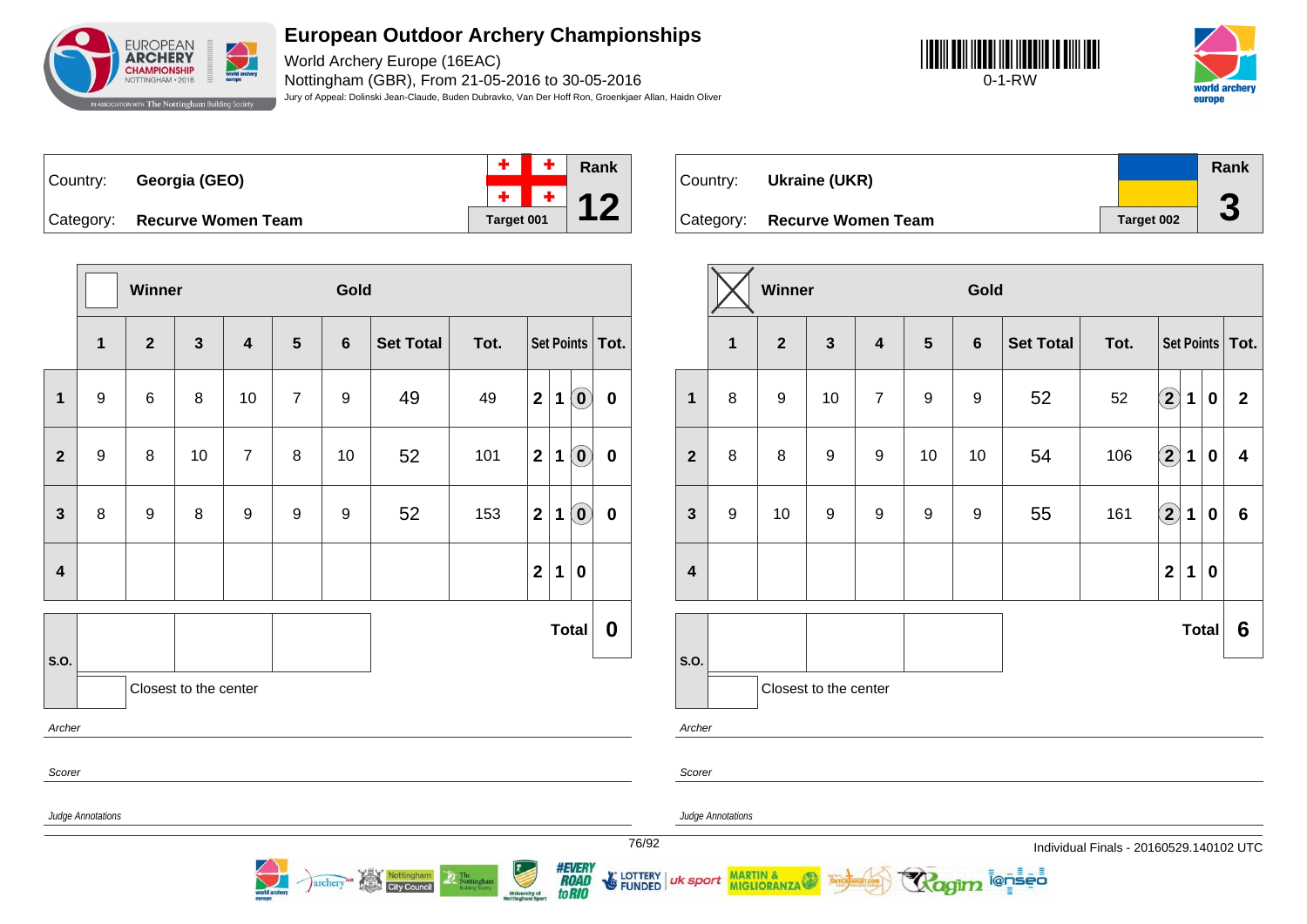

World Archery Europe (16EAC) Nottingham (GBR), From 21-05-2016 to 30-05-2016 Jury of Appeal: Dolinski Jean-Claude, Buden Dubravko, Van Der Hoff Ron, Groenkjaer Allan, Haidn Oliver





Country: **Turkey (TUR)**



Category: **Recurve Mixed Team Target 009** 

|                         |                          | Winner                |                  | 1/8                     |                  |      |                      |              |           |                         |  |  |  |
|-------------------------|--------------------------|-----------------------|------------------|-------------------------|------------------|------|----------------------|--------------|-----------|-------------------------|--|--|--|
|                         | $\mathbf 1$              | $\mathbf{2}$          | $\mathbf{3}$     | $\overline{\mathbf{4}}$ | <b>Set Total</b> | Tot. |                      |              |           | Set Points   Tot.       |  |  |  |
| $\mathbf 1$             | $\mathsf X$              | 10                    | $\boldsymbol{9}$ | 8                       | 37               | 37   | $\bigcirc \!\! \! 2$ | $\mathbf 1$  | $\pmb{0}$ | $\mathbf{2}$            |  |  |  |
| $\mathbf{2}$            | $10$                     | $10$                  | $\boldsymbol{9}$ | 8                       | 37               | 74   | $\bigcirc \!\! 2$    | $\mathbf 1$  | $\pmb{0}$ | $\overline{\mathbf{4}}$ |  |  |  |
| $\mathbf{3}$            | X                        | $10$                  | $\boldsymbol{9}$ | 9                       | 38               | 112  | $\mathbf{2}$         | 1            | 0         | $\bf 6$                 |  |  |  |
| $\overline{\mathbf{4}}$ |                          |                       |                  |                         |                  |      | $\mathbf{2}$         | 1            | $\pmb{0}$ |                         |  |  |  |
|                         |                          |                       |                  |                         |                  |      |                      | <b>Total</b> |           | $6\phantom{1}6$         |  |  |  |
| S.O.                    |                          | Closest to the center |                  |                         |                  |      |                      |              |           |                         |  |  |  |
|                         | Archer                   |                       |                  |                         |                  |      |                      |              |           |                         |  |  |  |
|                         | Scorer                   |                       |                  |                         |                  |      |                      |              |           |                         |  |  |  |
|                         | <b>Judge Annotations</b> |                       |                  |                         |                  |      |                      |              |           |                         |  |  |  |

archery<sup>es</sup> Nottingham

| Country: | Estonia (EST)                |            | Rank |  |
|----------|------------------------------|------------|------|--|
|          | Category: Recurve Mixed Team | Target 010 | 16   |  |

|                         |                  | Winner                |                  | 1/8                     |                  |      |                         |             |                            |                   |
|-------------------------|------------------|-----------------------|------------------|-------------------------|------------------|------|-------------------------|-------------|----------------------------|-------------------|
|                         | $\mathbf{1}$     | $\mathbf{2}$          | $\mathbf{3}$     | $\overline{\mathbf{4}}$ | <b>Set Total</b> | Tot. |                         |             |                            | Set Points   Tot. |
| $\mathbf{1}$            | $\boldsymbol{9}$ | $\boldsymbol{9}$      | $\boldsymbol{9}$ | $\, 8$                  | 35               | 35   | $\mathbf{2}$            | $\mathbf 1$ | $\left( \mathbf{0}\right)$ | $\boldsymbol{0}$  |
| $\overline{2}$          | $\boldsymbol{9}$ | $\boldsymbol{9}$      | $\bf 8$          | $\,6$                   | 32               | 67   | $\mathbf{2}$            | 1           | $\left( \mathbf{0}\right)$ | $\pmb{0}$         |
| $\mathbf{3}$            | $\mathsf X$      | $\boldsymbol{9}$      | $\boldsymbol{9}$ | $\boldsymbol{9}$        | 37               | 104  | $\mathbf{2}$            | 1           | $\ddot{\mathbf{0}}$        | $\bf{0}$          |
| $\overline{\mathbf{4}}$ |                  |                       |                  |                         |                  |      | $\overline{\mathbf{2}}$ | 1           | $\bf{0}$                   |                   |
|                         |                  |                       |                  |                         |                  |      |                         |             | <b>Total</b>               | $\boldsymbol{0}$  |
| S.O.                    |                  | Closest to the center |                  |                         |                  |      |                         |             |                            |                   |

ionseo

Archer

Scorer

uk sport

Judge Annotations

MARTIN & MIGLIORANZA

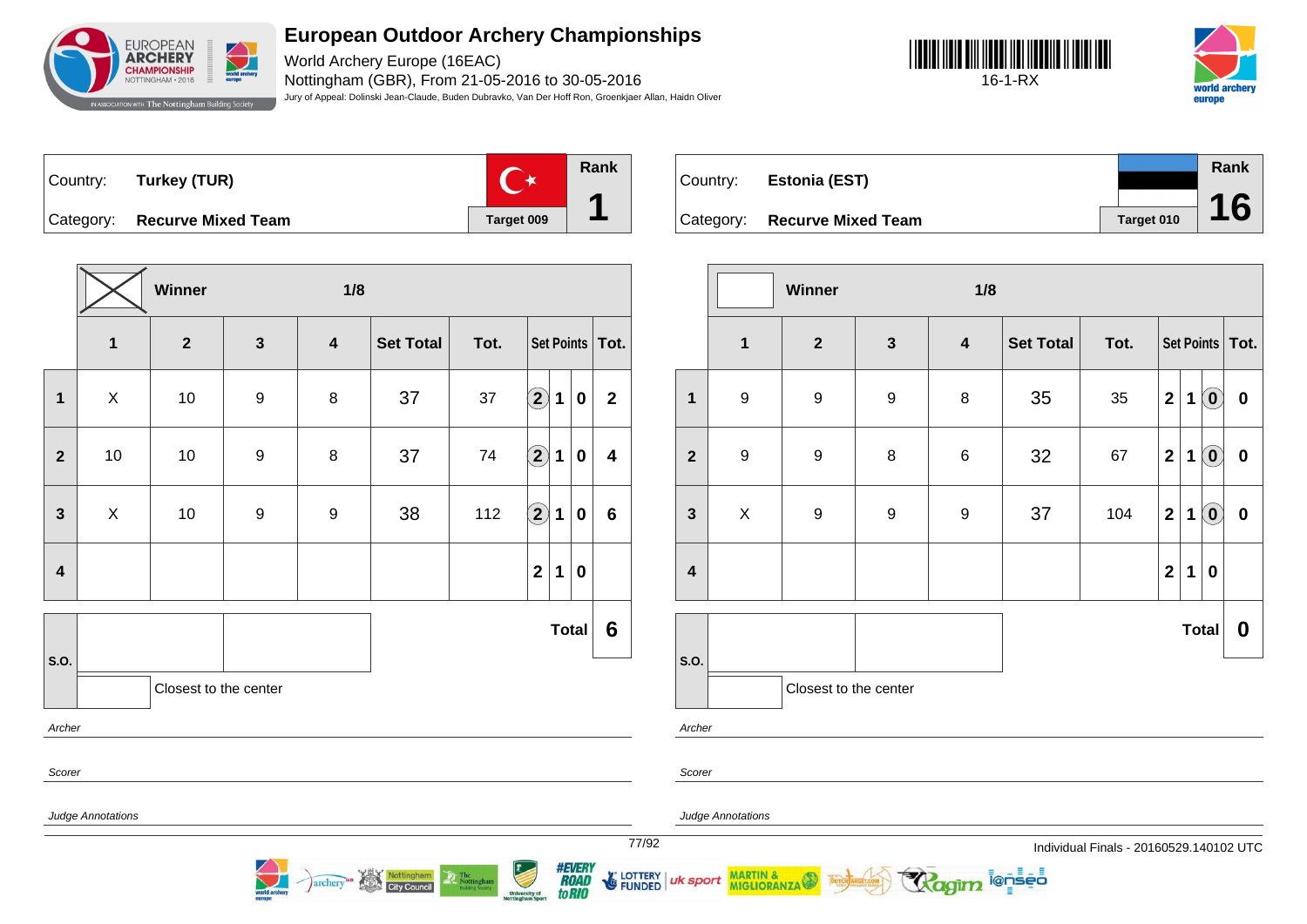

World Archery Europe (16EAC) Nottingham (GBR), From 21-05-2016 to 30-05-2016 Jury of Appeal: Dolinski Jean-Claude, Buden Dubravko, Van Der Hoff Ron, Groenkjaer Allan, Haidn Oliver





| ∣Country: | <b>Netherlands (NED)</b>     |            |
|-----------|------------------------------|------------|
|           | Category: Recurve Mixed Team | Target 012 |



**Rank** 高 Country: **Spain (ESP) 8** Category: **Recurve Mixed Team Target 013** 

|                         |                   | Winner                |                  | 1/8                     |                  |      |                         |              |                            |                         |
|-------------------------|-------------------|-----------------------|------------------|-------------------------|------------------|------|-------------------------|--------------|----------------------------|-------------------------|
|                         | $\mathbf{1}$      | $\overline{2}$        | $\mathbf{3}$     | $\overline{\mathbf{4}}$ | <b>Set Total</b> | Tot. |                         |              |                            | Set Points   Tot.       |
| $\mathbf 1$             | $\mathsf X$       | $10$                  | $\boldsymbol{9}$ | 8                       | 37               | 37   | $\Large{\textbf{2}}$    | $\mathbf{1}$ | 0                          | $\mathbf{2}$            |
| $\mathbf{2}$            | 10                | 9                     | $\boldsymbol{9}$ | 8                       | 36               | 73   | $\overline{\mathbf{2}}$ | $\mathbf 1$  | $\left( \mathbf{0}\right)$ | $\overline{\mathbf{2}}$ |
| $\mathbf{3}$            | X                 | X                     | $\boldsymbol{9}$ | 8                       | 37               | 110  | $\mathbf{2}$            | $\bf(1)$     | 0                          | $\mathbf{3}$            |
| $\overline{\mathbf{4}}$ | 10                | $\bf 8$               | $\, 8$           | 8                       | 34               | 144  | $\mathbf{2}$            | $\mathbf 1$  | $\left( \mathbf{0}\right)$ | $\mathbf{3}$            |
|                         |                   |                       |                  |                         |                  |      |                         | <b>Total</b> |                            | $\mathbf{3}$            |
| S.O.<br>Archer          |                   | Closest to the center |                  |                         |                  |      |                         |              |                            |                         |
| Scorer                  |                   |                       |                  |                         |                  |      |                         |              |                            |                         |
|                         | Judge Annotations |                       |                  |                         |                  |      |                         |              |                            |                         |

archery<sup>es</sup> Nottingham

|                         |                | Winner                |                  | 1/8                     |                  |      |                        |              |                            |                   |
|-------------------------|----------------|-----------------------|------------------|-------------------------|------------------|------|------------------------|--------------|----------------------------|-------------------|
|                         | $\mathbf{1}$   | $\mathbf{2}$          | $\mathbf{3}$     | $\overline{\mathbf{4}}$ | <b>Set Total</b> | Tot. |                        |              |                            | Set Points   Tot. |
| $\mathbf{1}$            | 10             | 9                     | $\boldsymbol{9}$ | 8                       | 36               | 36   | $\mathbf{2}$           | 1            | $\left( \mathbf{0}\right)$ | $\boldsymbol{0}$  |
| $\overline{2}$          | $\pmb{\times}$ | 9                     | $\boldsymbol{9}$ | $\boldsymbol{9}$        | 37               | 73   | $\left( \bf{2}\right)$ | $\mathbf 1$  | $\bf{0}$                   | $\overline{2}$    |
| $\mathbf{3}$            | $10$           | 9                     | 9                | $\boldsymbol{9}$        | 37               | 110  | $\mathbf 2$            | $\bf(1)$     | $\pmb{0}$                  | $\mathbf{3}$      |
| $\overline{\mathbf{4}}$ | X              | 10                    | 9                | $\boldsymbol{9}$        | 38               | 148  | $\Large{\textbf{2}}$   | $\mathbf 1$  | $\pmb{0}$                  | 5                 |
|                         |                |                       |                  |                         |                  |      |                        | <b>Total</b> |                            | 5                 |
| S.O.                    |                | Closest to the center |                  |                         |                  |      |                        |              |                            |                   |
| Arobor                  |                |                       |                  |                         |                  |      |                        |              |                            |                   |

**ienseo** 

Archer

Scorer

uk sport

Judge Annotations

MARTIN & MIGLIORANZA

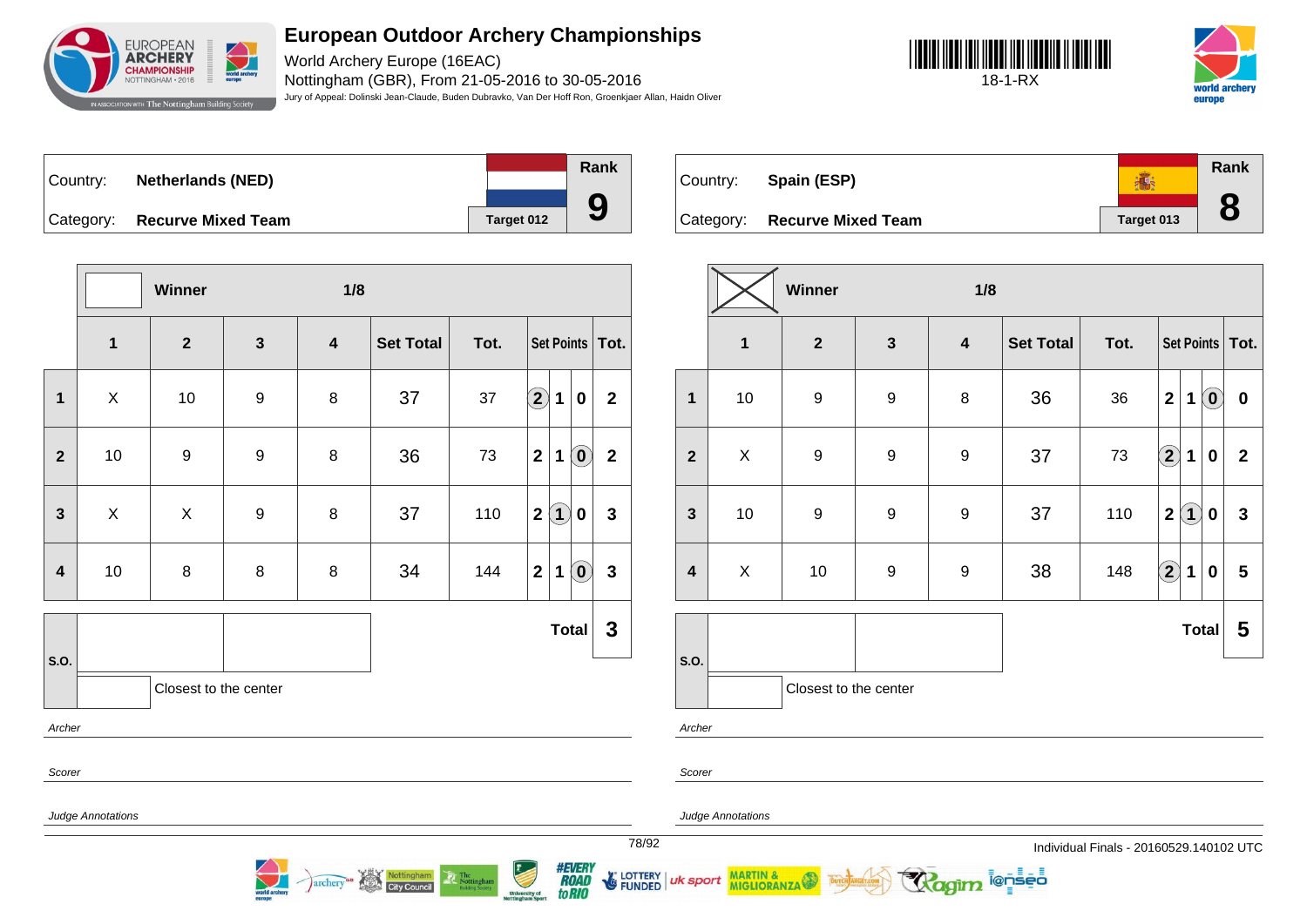

World Archery Europe (16EAC) Nottingham (GBR), From 21-05-2016 to 30-05-2016 Jury of Appeal: Dolinski Jean-Claude, Buden Dubravko, Van Der Hoff Ron, Groenkjaer Allan, Haidn Oliver

**Rank**





| Country: | Italy (ITA)                  |            | Ran |
|----------|------------------------------|------------|-----|
|          | Category: Recurve Mixed Team | Target 015 |     |

**Winner 1/8 1 2 3 4 Set Total Tot. Set Points Tot. 1** 10 10 9 9 38 38 **2 1 0 0 2** 10 10 9 7 36 74 **2 1 0 0 3** | 9 | 9 | 9 | 7 | 34 | 108 | 2 | 1 | 0 | 0 **4 2 1 0 S.O. Total 0** Closest to the center Archer Scorer Judge Annotations

Nottingham

archery

| Country:  | Moldova (MDA)             | 喇          | Rank |
|-----------|---------------------------|------------|------|
|           |                           |            |      |
| Category: | <b>Recurve Mixed Team</b> | Target 016 |      |

|                         |                         | Winner<br>1/8         |                  |                  |                  |      |                         |             |              |                   |
|-------------------------|-------------------------|-----------------------|------------------|------------------|------------------|------|-------------------------|-------------|--------------|-------------------|
|                         | $\overline{\mathbf{1}}$ | $\boldsymbol{2}$      | $\mathbf{3}$     | $\boldsymbol{4}$ | <b>Set Total</b> | Tot. |                         |             |              | Set Points   Tot. |
| 1                       | 10                      | 10                    | $10$             | $\boldsymbol{9}$ | 39               | 39   | $\Large 2$              | $\mathbf 1$ | $\pmb{0}$    | $\overline{2}$    |
| $\overline{2}$          | $10$                    | 10                    | $10$             | $\boldsymbol{9}$ | 39               | 78   | $\left( 2\right) 1$     |             | $\bf{0}$     | 4                 |
| $\mathbf{3}$            | 10                      | 10                    | $\boldsymbol{9}$ | $\boldsymbol{9}$ | 38               | 116  | $\bigcirc \!\! 2$       | $\mathbf 1$ | $\bf{0}$     | $6\phantom{a}$    |
| $\overline{\mathbf{4}}$ |                         |                       |                  |                  |                  |      | $\overline{\mathbf{2}}$ | 1           | $\bf{0}$     |                   |
|                         |                         |                       |                  |                  |                  |      |                         |             | <b>Total</b> | 6                 |
| S.O.                    |                         | Closest to the center |                  |                  |                  |      |                         |             |              |                   |

i@nseo

Archer

Scorer

uk sport

Judge Annotations

MARTIN & MIGLIORANZA

79/92 Individual Finals - 20160529.140102 UTC



**E LOTTERY FUNDED**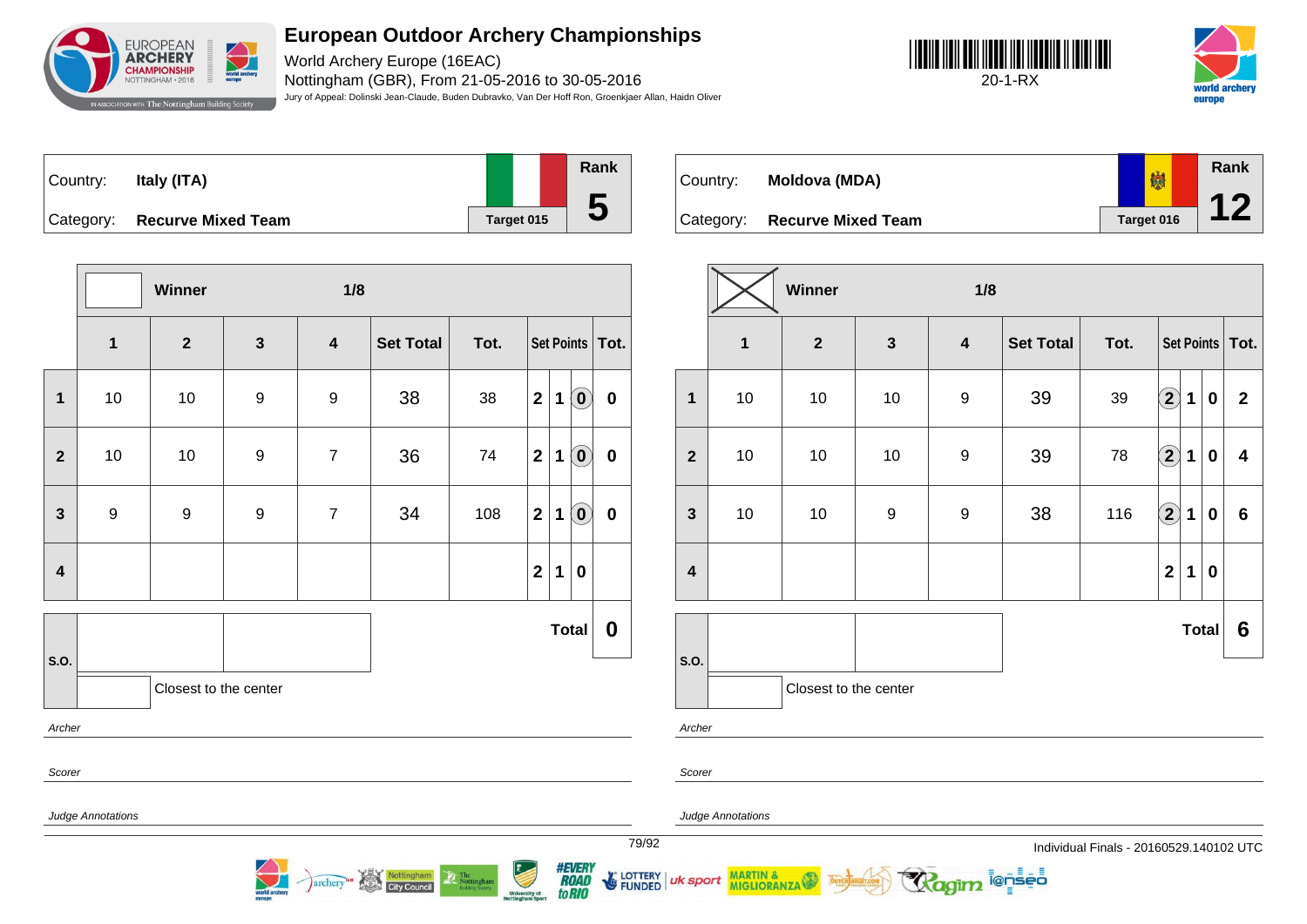

World Archery Europe (16EAC) Nottingham (GBR), From 21-05-2016 to 30-05-2016 Jury of Appeal: Dolinski Jean-Claude, Buden Dubravko, Van Der Hoff Ron, Groenkjaer Allan, Haidn Oliver





| Country: Finland (FIN)       |            | Rank            |
|------------------------------|------------|-----------------|
|                              |            | $\overline{13}$ |
| Category: Recurve Mixed Team | Target 018 |                 |

|                  |                   | Winner                  |                  | 1/8                     |                  |      |                                                |                         |  |  |
|------------------|-------------------|-------------------------|------------------|-------------------------|------------------|------|------------------------------------------------|-------------------------|--|--|
|                  | $\mathbf 1$       | $\overline{\mathbf{2}}$ | $\mathbf{3}$     | $\overline{\mathbf{4}}$ | <b>Set Total</b> | Tot. | Set Points   Tot.                              |                         |  |  |
| 1                | 10                | $\boldsymbol{9}$        | $\boldsymbol{9}$ | 8                       | 36               | 36   | $\Large{\textbf{2}}$<br>1<br>$\boldsymbol{0}$  | $\mathbf{2}$            |  |  |
| $\overline{2}$   | 10                | $\boldsymbol{9}$        | $\boldsymbol{9}$ | $\boldsymbol{9}$        | 37               | 73   | $\left( \mathbf{0}\right)$<br>$\mathbf 2$<br>1 | $\overline{\mathbf{2}}$ |  |  |
| $\mathbf{3}$     | 9                 | $\boldsymbol{9}$        | $\boldsymbol{9}$ | $\boldsymbol{9}$        | 36               | 109  | $\bf(1)$<br>$\mathbf 2$<br>$\bf{0}$            | $\mathbf{3}$            |  |  |
| $\boldsymbol{4}$ | 10                | $\boldsymbol{9}$        | $\boldsymbol{9}$ | 8                       | 36               | 145  | $\bf(1)$<br>$\mathbf 2$<br>0                   | 4                       |  |  |
| S.O.             |                   | 10                      | $\boldsymbol{9}$ |                         |                  |      | <b>Total</b>                                   | 5                       |  |  |
|                  |                   | Closest to the center   |                  |                         |                  |      |                                                |                         |  |  |
|                  | Archer            |                         |                  |                         |                  |      |                                                |                         |  |  |
| Scorer           |                   |                         |                  |                         |                  |      |                                                |                         |  |  |
|                  | Judge Annotations |                         |                  |                         |                  |      |                                                |                         |  |  |

archery<sup>as</sup> Nottingham

| Country: | Germany (GER)                |            | Rank |
|----------|------------------------------|------------|------|
|          | Category: Recurve Mixed Team | Target 019 |      |

|                         |                | Winner                  |                  | 1/8              |                  |      |                                              |                            |                   |
|-------------------------|----------------|-------------------------|------------------|------------------|------------------|------|----------------------------------------------|----------------------------|-------------------|
|                         | $\mathbf 1$    | $\overline{\mathbf{2}}$ | $\mathbf{3}$     | $\boldsymbol{4}$ | <b>Set Total</b> | Tot. |                                              |                            | Set Points   Tot. |
| $\mathbf{1}$            | $\pmb{\times}$ | $\boldsymbol{9}$        | 8                | 8                | 35               | 35   | $\mathbf{2}$<br>1                            | $\left( \mathbf{0}\right)$ | $\bf{0}$          |
| $\overline{2}$          | X              | 10                      | 9                | $\boldsymbol{9}$ | 38               | 73   | $\bf{(2)}$<br>1                              | 0                          | $\overline{2}$    |
| $\mathbf{3}$            | X              | $\boldsymbol{9}$        | $\boldsymbol{9}$ | 8                | 36               | 109  | $\mathbf{1}$<br>$\mathbf{2}$                 | $\boldsymbol{0}$           | 3                 |
| $\overline{\mathbf{4}}$ | 10             | 10                      | $\boldsymbol{9}$ | $\overline{7}$   | 36               | 145  | $\left( 1\right)$<br>$\overline{\mathbf{2}}$ | $\boldsymbol{0}$           | 4                 |
|                         | 10<br>8        |                         |                  |                  |                  |      |                                              | <b>Total</b>               | 4                 |
| S.O.                    |                | Closest to the center   |                  |                  |                  |      |                                              |                            |                   |

ionseo

Archer

Scorer

uk sport

Judge Annotations

MARTIN & MIGLIORANZA

*#EVERY<br>ROAD<br>toRIO* E LOTTERY

**University of**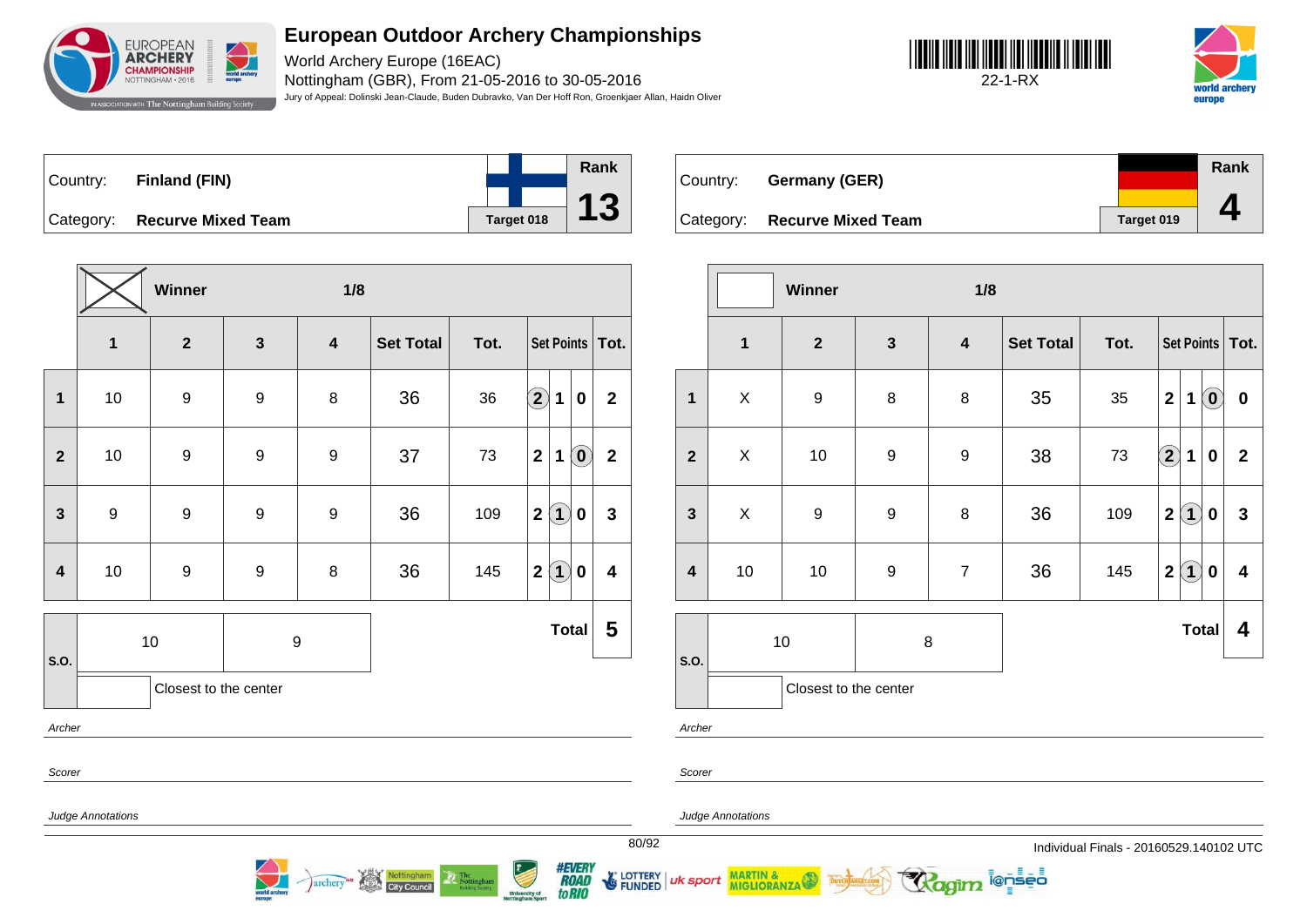

World Archery Europe (16EAC) Nottingham (GBR), From 21-05-2016 to 30-05-2016 Jury of Appeal: Dolinski Jean-Claude, Buden Dubravko, Van Der Hoff Ron, Groenkjaer Allan, Haidn Oliver





| Country: | France (FRA)                 |            | Rank      |
|----------|------------------------------|------------|-----------|
|          |                              |            |           |
|          | Category: Recurve Mixed Team | Target 021 | $\bullet$ |

**Winner 1/8 1 2 3 4 Set Total Tot. Set Points Tot. 1** X 10 9 6 35 35 **2 1 0 2 2** 10 10 9 8 37 72 **2 1 0 4 3** | 10 | 10 | 9 | 9 | 38 | 110  $\boxed{2}$  | 1 | 0 | 4 **4** 9 8 8 8 33 143 **2 1 0 4 S.O.** 10 10 **Total 5** Closest to the center Archer Scorer Judge Annotations

Nottingham

archery

| Country: | Denmark (DEN)                |            | Rank |
|----------|------------------------------|------------|------|
|          |                              |            |      |
|          | Category: Recurve Mixed Team | Target 022 |      |

|                         |                  | Winner                |                  | 1/8                     |                  |      |                         |   |                            |                         |
|-------------------------|------------------|-----------------------|------------------|-------------------------|------------------|------|-------------------------|---|----------------------------|-------------------------|
|                         | $\mathbf{1}$     | $\boldsymbol{2}$      | $\mathbf{3}$     | $\overline{\mathbf{4}}$ | <b>Set Total</b> | Tot. |                         |   |                            | Set Points   Tot.       |
| $\mathbf{1}$            | $\pmb{\times}$   | $\bf8$                | $\overline{7}$   | $\overline{7}$          | 32               | 32   | $\overline{\mathbf{2}}$ | 1 | $\left( \mathbf{0}\right)$ | $\pmb{0}$               |
| $\overline{2}$          | $\boldsymbol{9}$ | 9                     | 8                | 8                       | 34               | 66   | $\overline{\mathbf{2}}$ | 1 | $\left( \mathbf{0}\right)$ | $\pmb{0}$               |
| $\mathbf{3}$            | X                | 10                    | $10$             | $\boldsymbol{9}$        | 39               | 105  | $\mathbf{2}$            | 1 | $\bf{0}$                   | $\overline{2}$          |
| $\overline{\mathbf{4}}$ | X                | $\boldsymbol{9}$      | $\boldsymbol{9}$ | 8                       | 36               | 141  | $\mathbf{2}$            | 1 | $\bf{0}$                   | $\overline{\mathbf{4}}$ |
|                         |                  | 10                    | 9                |                         |                  |      |                         |   | <b>Total</b>               | 4                       |
| S.O.                    |                  | Closest to the center |                  |                         |                  |      |                         |   |                            |                         |

i@nseo

Archer

Scorer

uk sport

Judge Annotations

MARTIN & MIGLIORANZA

81/92 Individual Finals - 20160529.140102 UTC



LOTTERY **FUNDED**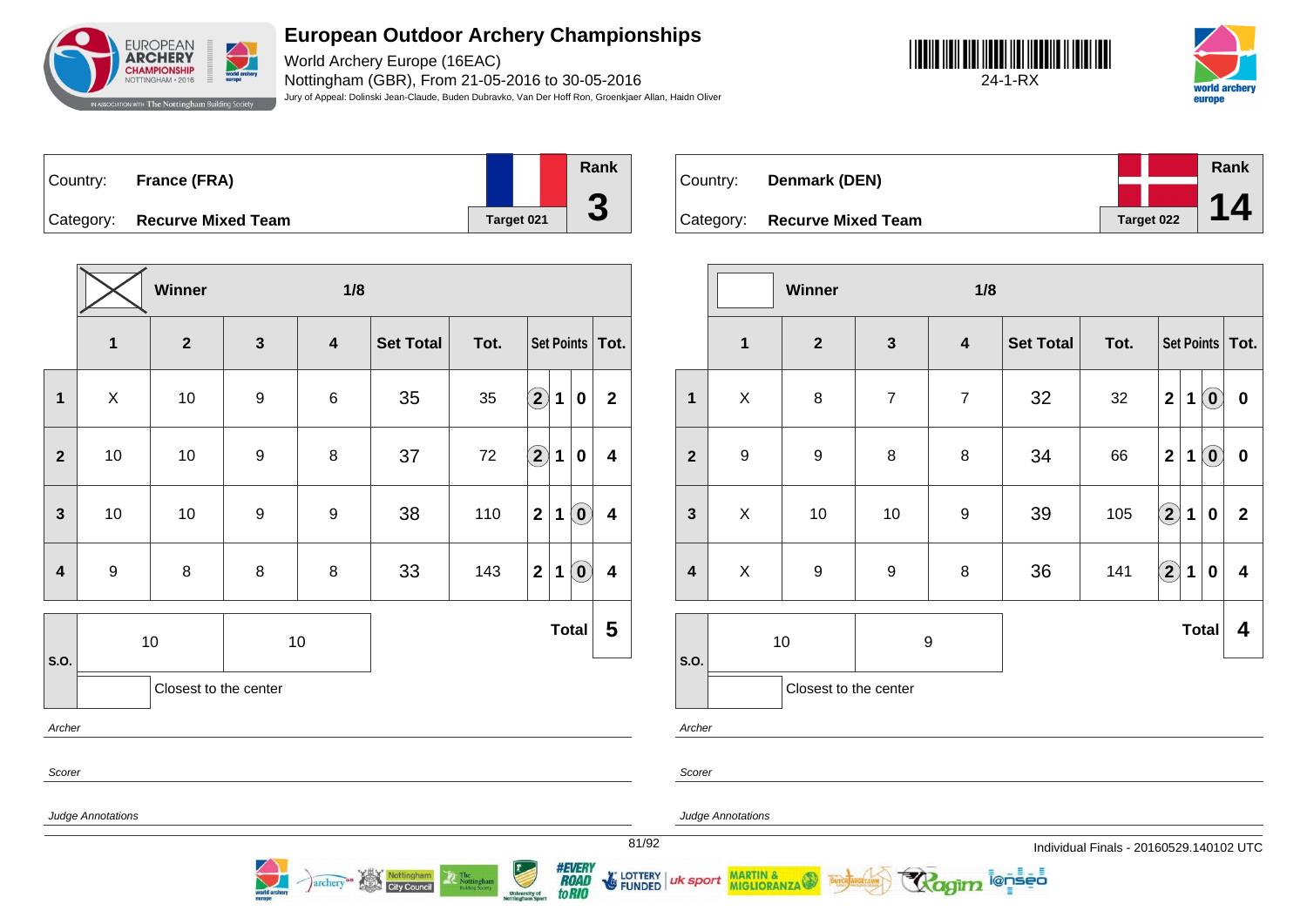

World Archery Europe (16EAC) Nottingham (GBR), From 21-05-2016 to 30-05-2016 Jury of Appeal: Dolinski Jean-Claude, Buden Dubravko, Van Der Hoff Ron, Groenkjaer Allan, Haidn Oliver





Country: **Great Britain (GBR)**



world arche



Country: **Belarus (BLR)** Category: **Recurve Mixed Team Target 002 Rank 6**

|                         | 1/8<br>Winner             |                       |              |                  |                                  |                |                   |                                                         |                   |                         | Winner |                          | 1/8                                 |              |                         |                  |                                         |                        |             |                  |                         |
|-------------------------|---------------------------|-----------------------|--------------|------------------|----------------------------------|----------------|-------------------|---------------------------------------------------------|-------------------|-------------------------|--------|--------------------------|-------------------------------------|--------------|-------------------------|------------------|-----------------------------------------|------------------------|-------------|------------------|-------------------------|
|                         | $\mathbf 1$               | $\overline{2}$        | $\mathbf{3}$ | $\boldsymbol{4}$ | <b>Set Total</b>                 | Tot.           |                   |                                                         | Set Points   Tot. |                         |        | $\mathbf{1}$             | $\mathbf{2}$                        | $\mathbf{3}$ | $\overline{\mathbf{4}}$ | <b>Set Total</b> | Tot.                                    |                        |             |                  | Set Points   Tot.       |
| $\mathbf 1$             | 10                        | 10                    | 8            | $\overline{7}$   | 35                               | 35             | 2 <br>1           | $\left( \begin{matrix} \textbf{0} \end{matrix} \right)$ | $\mathbf 0$       | $\mathbf{1}$            |        | 10                       | 10                                  | 10           | $\,8\,$                 | 38               | 38                                      | $\widehat{\mathbf{2}}$ | $\mathbf 1$ | $\boldsymbol{0}$ | $\overline{2}$          |
| 2 <sup>1</sup>          | $\boldsymbol{\mathsf{X}}$ | X                     | 9            | 9                | 38                               | 73             | $\boxed{1}$<br>2( | $\boldsymbol{0}$                                        | 1                 | $\overline{2}$          |        | 10                       | 10                                  | 9            | $\boldsymbol{9}$        | 38               | 76                                      | $2$ $\odot$            |             | $\mathbf 0$      | $\mathbf{3}$            |
| $\mathbf{3}$            | 10                        | 8                     | 8            | 8                | 34                               | 107            | 2 <br>$\mathbf 1$ | $\left( \begin{matrix} \textbf{0} \end{matrix} \right)$ | $\mathbf 1$       | $\mathbf{3}$            |        | 10                       | $\boldsymbol{9}$                    | 9            | $\boldsymbol{9}$        | 37               | 113                                     | $\widehat{\mathbf{2}}$ | $\mathbf 1$ | $\mathbf 0$      | $5\phantom{.0}$         |
| $\overline{\mathbf{4}}$ |                           |                       |              |                  |                                  |                | 2 <br>$\mathbf 1$ | $\pmb{0}$                                               |                   | $\overline{\mathbf{4}}$ |        |                          |                                     |              |                         |                  |                                         | $\mathbf{2}$           | $\mathbf 1$ | $\mathbf 0$      |                         |
|                         |                           |                       |              |                  |                                  |                |                   | Total                                                   | 1                 |                         |        |                          |                                     |              |                         |                  |                                         |                        | Total       |                  | $\overline{\mathbf{5}}$ |
| <b>S.O.</b>             |                           | Closest to the center |              |                  |                                  |                |                   |                                                         |                   | s.o.                    |        |                          | Closest to the center               |              |                         |                  |                                         |                        |             |                  |                         |
| Archer                  |                           |                       |              |                  |                                  |                |                   |                                                         |                   |                         | Archer |                          |                                     |              |                         |                  |                                         |                        |             |                  |                         |
| Scorer                  |                           |                       |              |                  |                                  |                |                   |                                                         |                   |                         | Scorer |                          |                                     |              |                         |                  |                                         |                        |             |                  |                         |
|                         | <b>Judge Annotations</b>  |                       |              |                  |                                  |                |                   |                                                         |                   |                         |        | <b>Judge Annotations</b> |                                     |              |                         |                  |                                         |                        |             |                  |                         |
|                         |                           |                       |              |                  |                                  |                |                   |                                                         |                   | 82/92                   |        |                          |                                     |              |                         |                  | Individual Finals - 20160529.140102 UTC |                        |             |                  |                         |
|                         |                           |                       |              |                  | archery <sup>es</sup> Nottingham | The Nottingham |                   | <i><b>#EVERY<br/>ROAD<br/>to PIO</b></i>                |                   |                         |        |                          | FUNDED UK Sport MARTIN & DITCHARTES |              | Ragim lensed            |                  |                                         |                        |             |                  |                         |

University of<br>Inttingham Sport

to RIO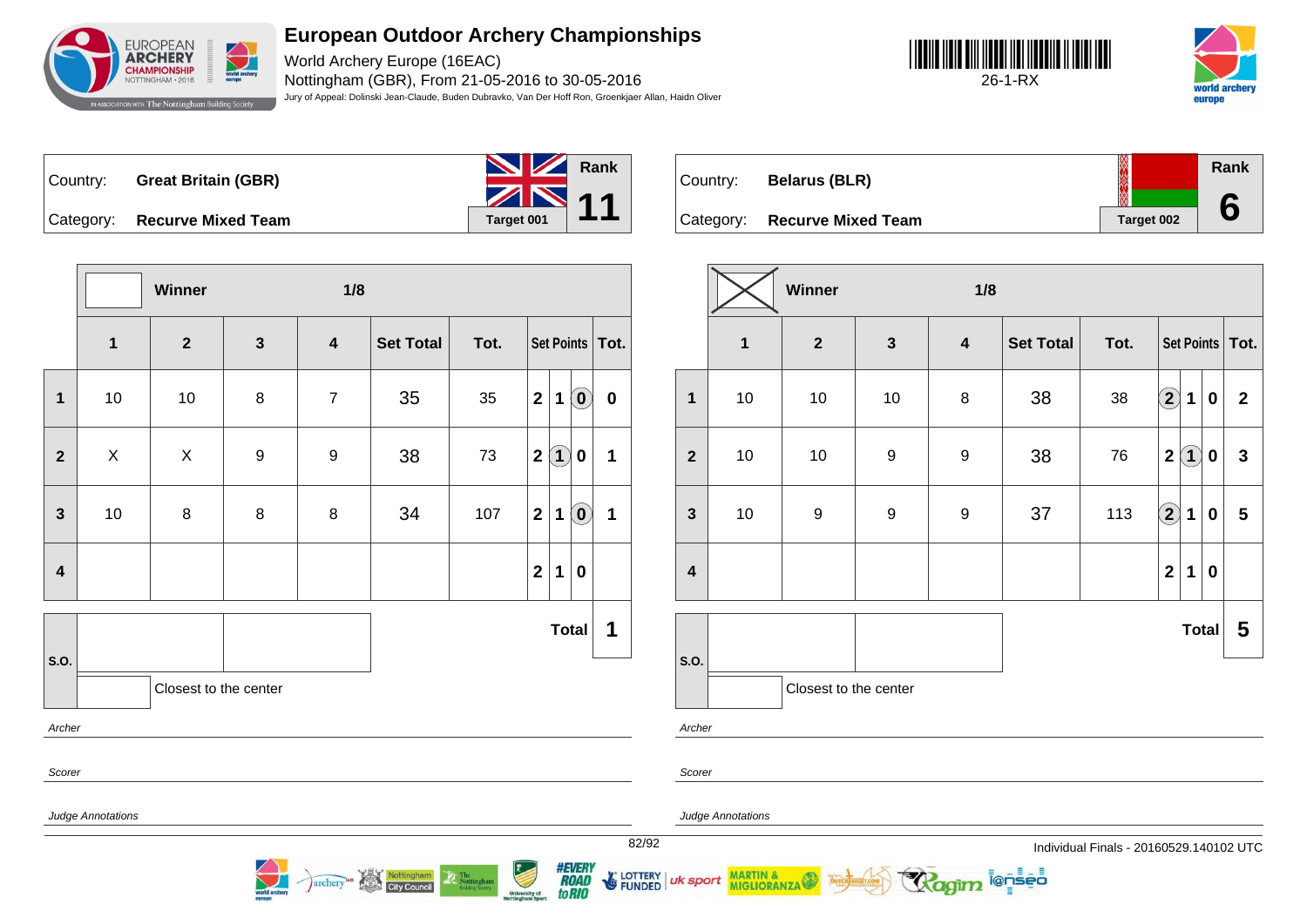

World Archery Europe (16EAC) Nottingham (GBR), From 21-05-2016 to 30-05-2016 Jury of Appeal: Dolinski Jean-Claude, Buden Dubravko, Van Der Hoff Ron, Groenkjaer Allan, Haidn Oliver





Country: **Poland (POL)** Category: **Recurve Mixed Team Target 027 Rank 7**

**Winner 1/8 1 2 3 4 Set Total Tot. Set Points Tot. 1** 10 8 8 8 34 34 **2 1 0 0 2** 10 9 9 9 37 71 **2 1 0 0 3** X 10 10 7 37 108 **2 1 0 2 4** 9 9 8 8 34 142 **2 1 0 2 S.O. Total 2** Closest to the center Archer Scorer Judge Annotations

Nottingham<br>City Council

archery

| Country: | Ukraine (UKR)                |            | Rank |
|----------|------------------------------|------------|------|
|          |                              |            |      |
|          | Category: Recurve Mixed Team | Target 028 | 10   |

|                         | Winner<br>1/8    |                       |                  |                         |                  |      |                        |             |                            |                         |  |  |
|-------------------------|------------------|-----------------------|------------------|-------------------------|------------------|------|------------------------|-------------|----------------------------|-------------------------|--|--|
|                         | $\mathbf{1}$     | $\mathbf{2}$          | $\mathbf{3}$     | $\overline{\mathbf{4}}$ | <b>Set Total</b> | Tot. |                        |             |                            | Set Points   Tot.       |  |  |
| $\mathbf{1}$            | 10               | $\boldsymbol{9}$      | $\boldsymbol{9}$ | $\overline{7}$          | 35               | 35   | $\bf \overline{2}$     | $\mathbf 1$ | $\boldsymbol{0}$           | $\mathbf{2}$            |  |  |
| $\overline{\mathbf{2}}$ | $10\,$           | 10                    | $\boldsymbol{9}$ | $\boldsymbol{9}$        | 38               | 73   | $\bigcirc \!\! 2$      | $\mathbf 1$ | $\boldsymbol{0}$           | 4                       |  |  |
| $\mathbf{3}$            | $10\,$           | $\boldsymbol{9}$      | $\bf 8$          | $\overline{7}$          | 34               | 107  | $\mathbf 2$            | 1           | $\left( \mathbf{0}\right)$ | $\overline{\mathbf{4}}$ |  |  |
| $\overline{\mathbf{4}}$ | $\boldsymbol{9}$ | $\boldsymbol{9}$      | $\boldsymbol{9}$ | $\boldsymbol{9}$        | 36               | 143  | $\mathbf{\widehat{2}}$ | 1           | $\boldsymbol{0}$           | $6\phantom{1}$          |  |  |
|                         |                  |                       |                  |                         |                  |      |                        |             | <b>Total</b>               | $6\phantom{1}6$         |  |  |
| S.O.                    |                  | Closest to the center |                  |                         |                  |      |                        |             |                            |                         |  |  |

i@nseo

Archer

Scorer

uk sport

Judge Annotations

MARTIN & MIGLIORANZA

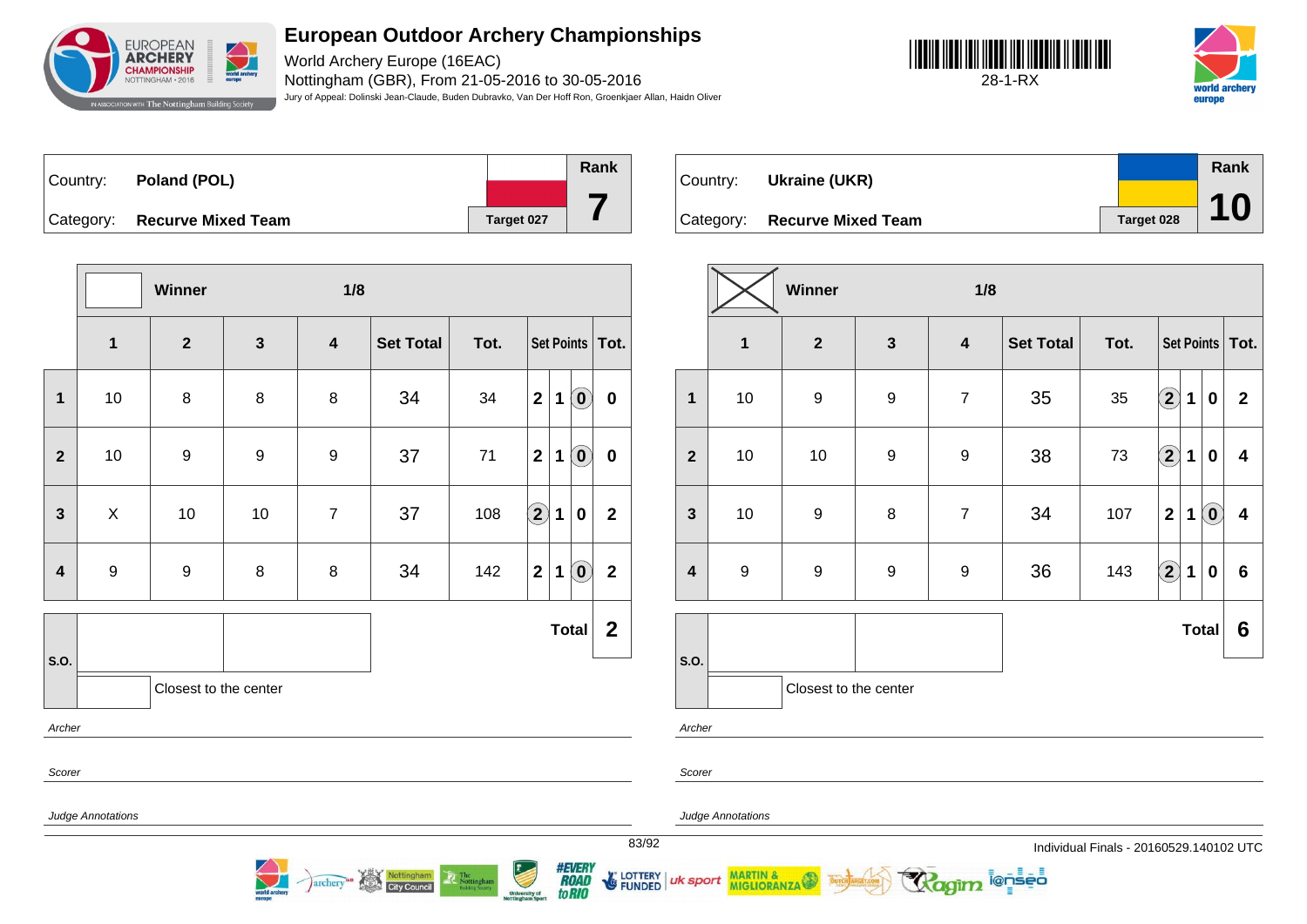

World Archery Europe (16EAC) Nottingham (GBR), From 21-05-2016 to 30-05-2016 Jury of Appeal: Dolinski Jean-Claude, Buden Dubravko, Van Der Hoff Ron, Groenkjaer Allan, Haidn Oliver

**Rank**

**15**





 $\overline{14}$ Country: **Slovakia (SVK)** Category: **Recurve Mixed Team Target 030** 

|                         |                   | Winner                |              | 1/8                     |                  |      |                  |                   |                                                |                  |
|-------------------------|-------------------|-----------------------|--------------|-------------------------|------------------|------|------------------|-------------------|------------------------------------------------|------------------|
|                         | $\mathbf 1$       | $\boldsymbol{2}$      | $\mathbf{3}$ | $\overline{\mathbf{4}}$ | <b>Set Total</b> | Tot. |                  | Set Points   Tot. |                                                |                  |
| $\mathbf 1$             | $\mathsf X$       | $\boldsymbol{9}$      | 8            | $\overline{7}$          | 34               | 34   | $\mathbf 2$      | 1                 | $\left( \begin{matrix} 0 \end{matrix} \right)$ | $\boldsymbol{0}$ |
| $\mathbf{2}$            | 10                | 10                    | 9            | $\overline{7}$          | 36               | 70   | $\mathbf 2$      | 1                 | $\Omega$                                       | $\pmb{0}$        |
| $\mathbf{3}$            | $\pmb{\times}$    | 9                     | 8            | 8                       | 35               | 105  | $\mathbf 2$      | 1                 | $\left( \begin{matrix} 0 \end{matrix} \right)$ | $\pmb{0}$        |
| $\overline{\mathbf{4}}$ |                   |                       |              |                         |                  |      | $\boldsymbol{2}$ | 1                 | $\bf{0}$                                       |                  |
|                         |                   |                       |              |                         |                  |      |                  |                   | <b>Total</b>                                   | $\boldsymbol{0}$ |
| S.O.                    |                   | Closest to the center |              |                         |                  |      |                  |                   |                                                |                  |
| Archer                  |                   |                       |              |                         |                  |      |                  |                   |                                                |                  |
| Scorer                  |                   |                       |              |                         |                  |      |                  |                   |                                                |                  |
|                         | Judge Annotations |                       |              |                         |                  |      |                  |                   |                                                | s                |

archery<sup>as</sup> Nottingham

|          |                              |            | Rank |
|----------|------------------------------|------------|------|
| Country: | <b>Russia (RUS)</b>          |            |      |
|          | Category: Recurve Mixed Team | Target 031 |      |
|          |                              |            |      |

|                         | Winner<br>1/8 |                       |                  |                         |                  |      |                    |             |              |                         |  |
|-------------------------|---------------|-----------------------|------------------|-------------------------|------------------|------|--------------------|-------------|--------------|-------------------------|--|
|                         | $\mathbf 1$   | $\boldsymbol{2}$      | $\mathbf{3}$     | $\overline{\mathbf{4}}$ | <b>Set Total</b> | Tot. |                    |             |              | Set Points   Tot.       |  |
| $\mathbf{1}$            | 10            | 10                    | $\boldsymbol{9}$ | $\boldsymbol{9}$        | 38               | 38   | $\Large 2$         | 1           | $\bf{0}$     | $\overline{2}$          |  |
| $\mathbf{2}$            | X             | X                     | $\boldsymbol{9}$ | 9                       | 38               | 76   | $\bf \Omega$       | 1           | $\bf{0}$     | $\overline{\mathbf{4}}$ |  |
| $\mathbf{3}$            | X             | $10$                  | $\boldsymbol{9}$ | $\boldsymbol{9}$        | 38               | 114  | $\bf \overline{2}$ | $\mathbf 1$ | $\bf{0}$     | $6\phantom{1}$          |  |
| $\overline{\mathbf{4}}$ |               |                       |                  |                         |                  |      | $\mathbf 2$        | 1           | $\bf{0}$     |                         |  |
|                         |               |                       |                  |                         |                  |      |                    |             | <b>Total</b> | 6                       |  |
| S.O.                    |               | Closest to the center |                  |                         |                  |      |                    |             |              |                         |  |

ionseo

Archer

Scorer

uk sport

*#EVERY<br>ROAD<br>toRIO* 

LOTTERY<br>FUNDED

Judge Annotations

MARTIN & MIGLIORANZA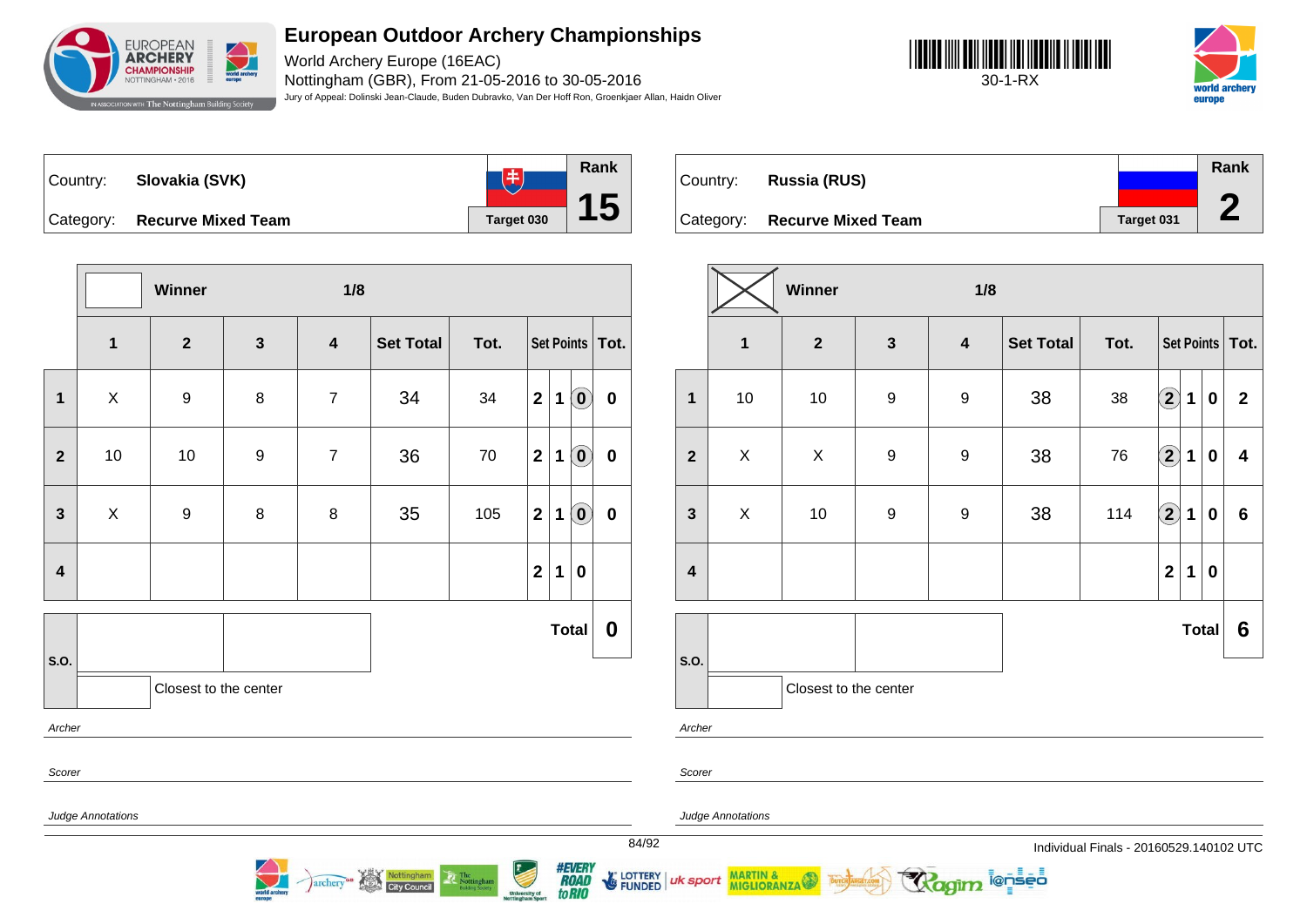

World Archery Europe (16EAC) Nottingham (GBR), From 21-05-2016 to 30-05-2016 Jury of Appeal: Dolinski Jean-Claude, Buden Dubravko, Van Der Hoff Ron, Groenkjaer Allan, Haidn Oliver





Country: **Turkey (TUR)**



Category: **Recurve Mixed Team Target 001** 

|                         |                   | Winner                |                  | 1/4                     |                  |        |                      |              |                  |                         |  |  |  |
|-------------------------|-------------------|-----------------------|------------------|-------------------------|------------------|--------|----------------------|--------------|------------------|-------------------------|--|--|--|
|                         | $\mathbf{1}$      | $\mathbf{2}$          | $\mathbf{3}$     | $\overline{\mathbf{4}}$ | <b>Set Total</b> | Tot.   |                      |              |                  | Set Points   Tot.       |  |  |  |
| $\mathbf 1$             | 10                | 10                    | 10               | $10$                    | 40               | 40     | $\Large{\textbf{2}}$ | 1            | $\boldsymbol{0}$ | $\mathbf{2}$            |  |  |  |
| $\mathbf{2}$            | 10                | 9                     | 9                | 9                       | 37               | $77\,$ | $\bigcirc$           | $\mathbf 1$  | $\boldsymbol{0}$ | 4                       |  |  |  |
| $\mathbf{3}$            | 10                | $10$                  | $\boldsymbol{9}$ | 9                       | 38               | 115    | $\mathbf{2}$         | $\bf(1)$     | $\bf{0}$         | $\overline{\mathbf{5}}$ |  |  |  |
| $\overline{\mathbf{4}}$ |                   |                       |                  |                         |                  |        | $\boldsymbol{2}$     | 1            | $\boldsymbol{0}$ |                         |  |  |  |
|                         |                   |                       |                  |                         |                  |        |                      | <b>Total</b> |                  | 5                       |  |  |  |
| S.O.                    |                   | Closest to the center |                  |                         |                  |        |                      |              |                  |                         |  |  |  |
| Archer                  |                   |                       |                  |                         |                  |        |                      |              |                  |                         |  |  |  |
| Scorer                  |                   |                       |                  |                         |                  |        |                      |              |                  |                         |  |  |  |
|                         | Judge Annotations |                       |                  |                         |                  |        |                      |              |                  |                         |  |  |  |

Nottingham

**City Council** 

archery

**Rank** ● Country: **Spain (ESP) 8** Category: **Recurve Mixed Team Target 002** 

|                  | Winner<br>1/4    |                       |                  |                         |                  |      |                |                   |                            |                   |
|------------------|------------------|-----------------------|------------------|-------------------------|------------------|------|----------------|-------------------|----------------------------|-------------------|
|                  | $\mathbf 1$      | $\mathbf{2}$          | $\mathbf{3}$     | $\overline{\mathbf{4}}$ | <b>Set Total</b> | Tot. |                |                   |                            | Set Points   Tot. |
| $\mathbf{1}$     | 10               | $10$                  | 10               | 8                       | 38               | 38   | $\mathbf{2}$   | $\mathbf 1$       | $\odot$                    | $\pmb{0}$         |
| $\overline{2}$   | $\boldsymbol{9}$ | $\boldsymbol{9}$      | $\bf 8$          | 8                       | 34               | 72   | $\overline{2}$ | $\mathbf 1$       | $\left( \mathbf{0}\right)$ | $\pmb{0}$         |
| $\mathbf{3}$     | 10               | $10$                  | $\boldsymbol{9}$ | $\boldsymbol{9}$        | 38               | 110  | $\mathbf 2$    | $\left( 1\right)$ | 0                          | 1                 |
| $\boldsymbol{4}$ |                  |                       |                  |                         |                  |      | $\overline{2}$ | 1                 | $\bf{0}$                   |                   |
|                  |                  |                       |                  |                         |                  |      |                |                   |                            |                   |
| S.O.             |                  |                       |                  |                         |                  |      |                |                   | <b>Total</b>               | 1                 |
|                  |                  | Closest to the center |                  |                         |                  |      |                |                   |                            |                   |

i@nseo

Archer

Scorer

uk sport

Judge Annotations

Judge Annotations

**MARTIN & MIGLIORANZA** 

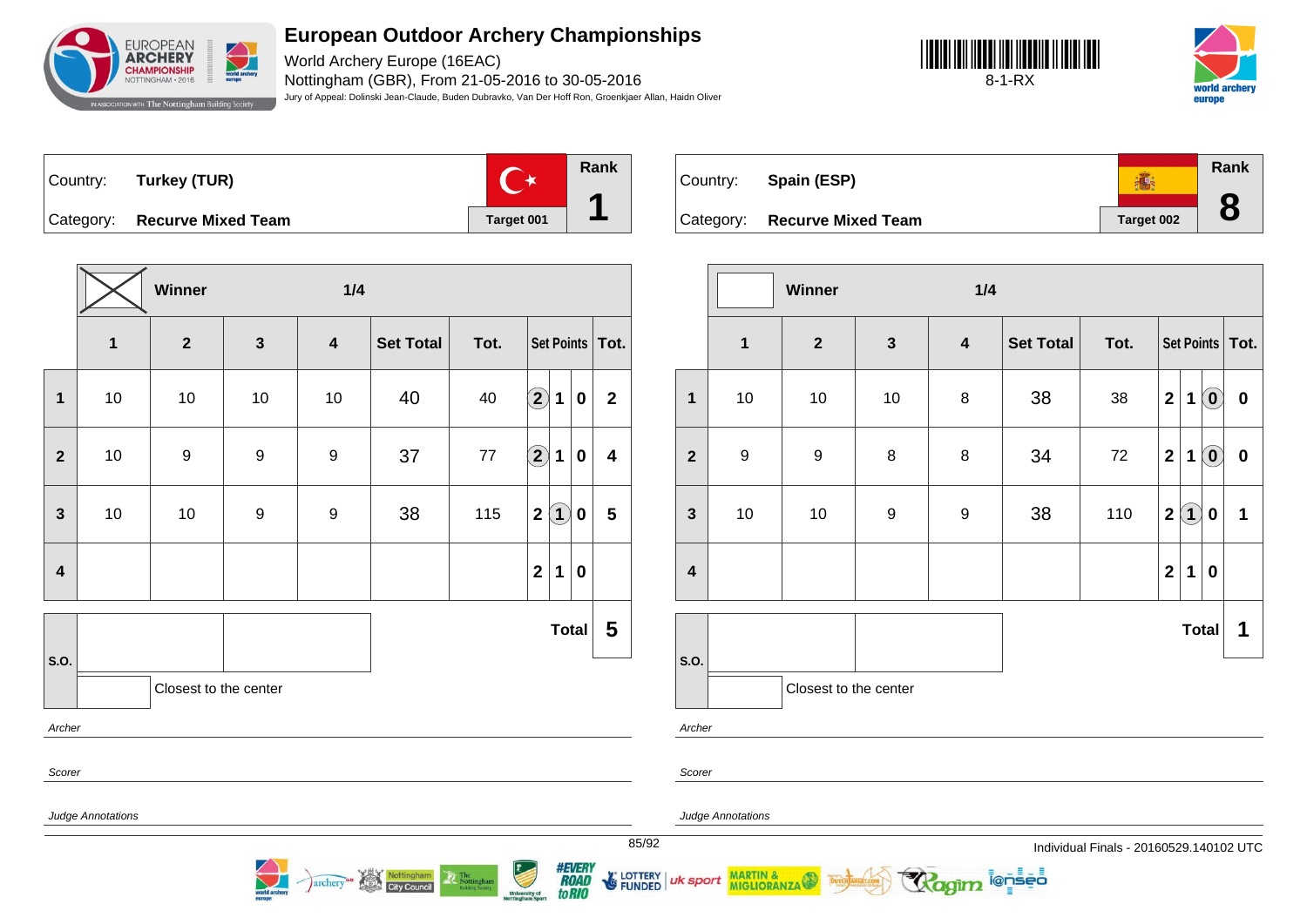

World Archery Europe (16EAC) Nottingham (GBR), From 21-05-2016 to 30-05-2016 Jury of Appeal: Dolinski Jean-Claude, Buden Dubravko, Van Der Hoff Ron, Groenkjaer Allan, Haidn Oliver





Country: **Moldova (MDA)** Category: **Recurve Mixed Team Target 024** 



Country: **Finland (FIN)** Category: **Recurve Mixed Team Target 025 Rank 13**

|                         |                   | Winner                |                  | 1/4                     |                  |      |                                                                                                                                                                                                                                                                                                                                                                                                                                         |             |              |                         |
|-------------------------|-------------------|-----------------------|------------------|-------------------------|------------------|------|-----------------------------------------------------------------------------------------------------------------------------------------------------------------------------------------------------------------------------------------------------------------------------------------------------------------------------------------------------------------------------------------------------------------------------------------|-------------|--------------|-------------------------|
|                         | $\mathbf{1}$      | $\overline{2}$        | $\mathbf{3}$     | $\overline{\mathbf{4}}$ | <b>Set Total</b> | Tot. |                                                                                                                                                                                                                                                                                                                                                                                                                                         |             |              | Set Points Tot.         |
| $\mathbf{1}$            | $10$              | $\boldsymbol{9}$      | 8                | 8                       | 35               | 35   | $\bf \overline{2}$                                                                                                                                                                                                                                                                                                                                                                                                                      | $\mathbf 1$ | $\mathbf 0$  | $\mathbf 2$             |
| $\overline{2}$          | 10                | 10                    | $\boldsymbol{9}$ | $\boldsymbol{9}$        | 38               | 73   | $\mathbf{2}% \in\mathbb{R}^{2d}\times\mathbb{R}^{2d}\times\mathbb{R}^{2d}\times\mathbb{R}^{2d}\times\mathbb{R}^{2d}\times\mathbb{R}^{2d}\times\mathbb{R}^{2d}\times\mathbb{R}^{2d}\times\mathbb{R}^{2d}\times\mathbb{R}^{2d}\times\mathbb{R}^{2d}\times\mathbb{R}^{2d}\times\mathbb{R}^{2d}\times\mathbb{R}^{2d}\times\mathbb{R}^{2d}\times\mathbb{R}^{2d}\times\mathbb{R}^{2d}\times\mathbb{R}^{2d}\times\mathbb{R}^{2d}\times\mathbb$ | 1           | $\pmb{0}$    | $\overline{\mathbf{4}}$ |
| 3                       | 10                | $\boldsymbol{9}$      | $\boldsymbol{9}$ | $\boldsymbol{9}$        | 37               | 110  | $\mathbf{2}$                                                                                                                                                                                                                                                                                                                                                                                                                            | 1           | $\pmb{0}$    | $6\phantom{1}$          |
| $\overline{\mathbf{4}}$ |                   |                       |                  |                         |                  |      | $\mathbf{2}$                                                                                                                                                                                                                                                                                                                                                                                                                            | 1           | $\bf{0}$     |                         |
|                         |                   |                       |                  |                         |                  |      |                                                                                                                                                                                                                                                                                                                                                                                                                                         |             | <b>Total</b> | $6\phantom{1}6$         |
| S.O.                    |                   | Closest to the center |                  |                         |                  |      |                                                                                                                                                                                                                                                                                                                                                                                                                                         |             |              |                         |
| Archer                  |                   |                       |                  |                         |                  |      |                                                                                                                                                                                                                                                                                                                                                                                                                                         |             |              |                         |
| Scorer                  |                   |                       |                  |                         |                  |      |                                                                                                                                                                                                                                                                                                                                                                                                                                         |             |              |                         |
|                         | Judge Annotations |                       |                  |                         |                  |      |                                                                                                                                                                                                                                                                                                                                                                                                                                         |             |              |                         |

archery<sup>on</sup> Nottingham

|                  | Winner<br>1/4 |                         |                  |                         |                  |      |                         |             |                            |                   |
|------------------|---------------|-------------------------|------------------|-------------------------|------------------|------|-------------------------|-------------|----------------------------|-------------------|
|                  | $\mathbf{1}$  | $\overline{\mathbf{2}}$ | $\mathbf{3}$     | $\overline{\mathbf{4}}$ | <b>Set Total</b> | Tot. |                         |             |                            | Set Points   Tot. |
| $\mathbf{1}$     | 10            | $\boldsymbol{9}$        | $\boldsymbol{9}$ | $\,6$                   | 34               | 34   | $\mathbf{2}$            | 1           | $\overline{\mathbf{0}}$    | $\pmb{0}$         |
| $\overline{2}$   | 10            | 10                      | $\boldsymbol{9}$ | 8                       | 37               | $71$ | $\mathbf{2}$            | $\mathbf 1$ | $\odot$                    | $\boldsymbol{0}$  |
| $\mathbf{3}$     | $10$          | $\boldsymbol{9}$        | 9                | 8                       | 36               | 107  | $\mathbf 2$             | 1           | $\left( \mathbf{0}\right)$ | $\pmb{0}$         |
| $\boldsymbol{4}$ |               |                         |                  |                         |                  |      | $\overline{\mathbf{2}}$ | 1           | $\bf{0}$                   |                   |
|                  |               |                         |                  |                         |                  |      |                         |             | <b>Total</b>               | $\boldsymbol{0}$  |
| S.O.             |               | Closest to the center   |                  |                         |                  |      |                         |             |                            |                   |
| Archer           |               |                         |                  |                         |                  |      |                         |             |                            |                   |

ionseo

Scorer

uk sport

*#EVERY<br>ROAD<br>toRIO* 

**E** LOTTERY

**FUNDED** 

Judge Annotations

MARTIN &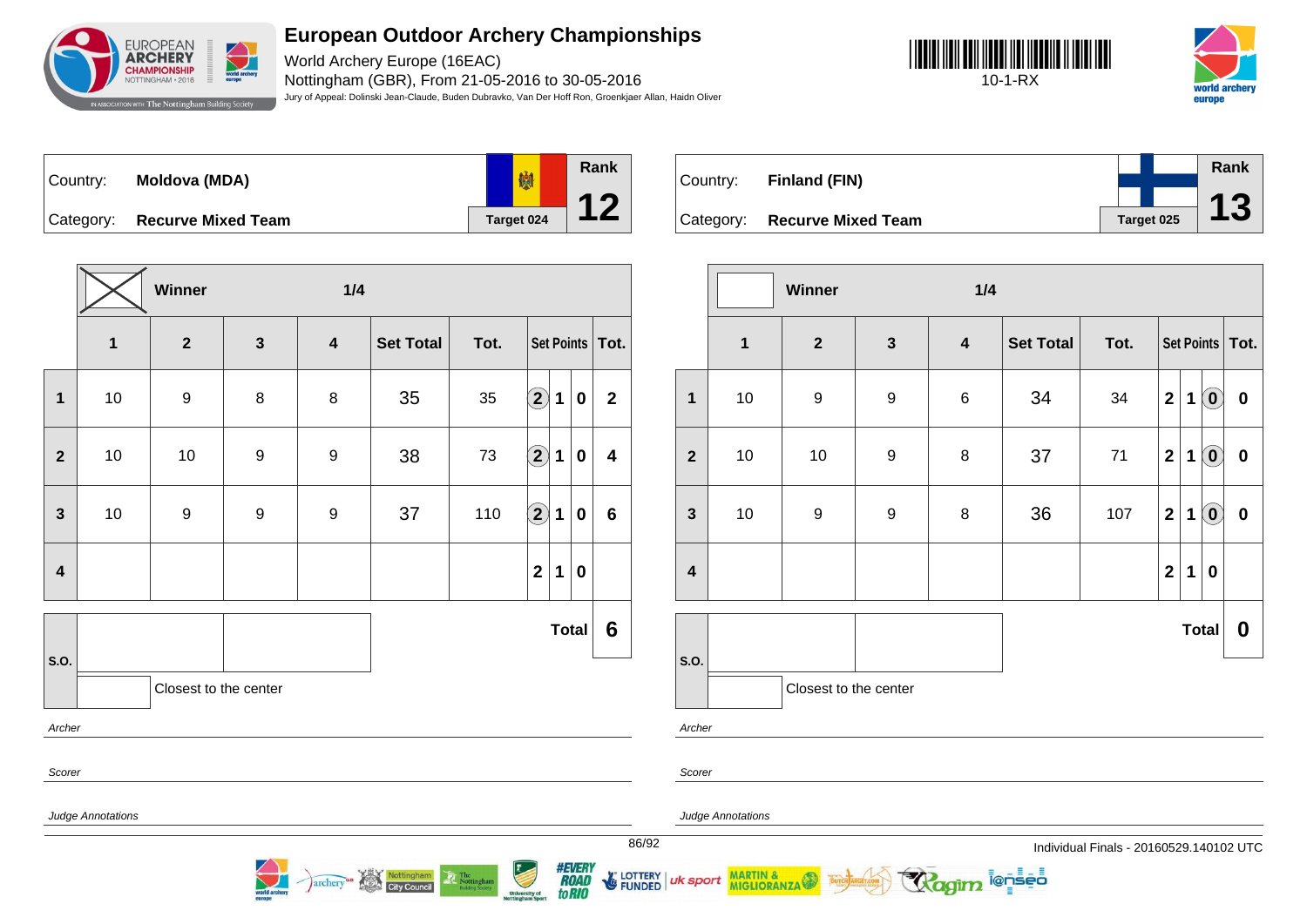

World Archery Europe (16EAC) Nottingham (GBR), From 21-05-2016 to 30-05-2016 Jury of Appeal: Dolinski Jean-Claude, Buden Dubravko, Van Der Hoff Ron, Groenkjaer Allan, Haidn Oliver





| Country: France (FRA)        |            | Rank |
|------------------------------|------------|------|
| Category: Recurve Mixed Team | Target 027 | υ    |

**Winner 1/4 1 2 3 4 Set Total Tot. Set Points Tot. 1** X 10 9 8 37 37 **2 1 0 2 2** X 9 9 8 36 73 **2 1 0 2 3** X 10 9 6 35 108 **2 1 0 4 4** 10 10 9 9 38 146 **2 1 0 6 S.O. Total 6** Closest to the center Archer Scorer Judge Annotations

Nottingham

**City Council** 

archery

| Country: | <b>Belarus (BLR)</b>         |            | Rank |
|----------|------------------------------|------------|------|
|          | Category: Recurve Mixed Team | Target 028 |      |

|                         |                  | Winner                |                  | 1/4                     |                  |      |              |             |                            |                         |
|-------------------------|------------------|-----------------------|------------------|-------------------------|------------------|------|--------------|-------------|----------------------------|-------------------------|
|                         | $\overline{1}$   | $\mathbf{2}$          | $\mathbf{3}$     | $\overline{\mathbf{4}}$ | <b>Set Total</b> | Tot. |              |             |                            | Set Points   Tot.       |
| $\mathbf{1}$            | $10$             | $10$                  | 8                | $\overline{7}$          | 35               | 35   | $\mathbf{2}$ | 1           | $\left( \mathbf{0}\right)$ | $\pmb{0}$               |
| $\overline{2}$          | $10$             | 10                    | $\boldsymbol{9}$ | 8                       | 37               | 72   | $\bf{(2)}$   | $\mathbf 1$ | $\bf{0}$                   | $\overline{2}$          |
| $\mathbf{3}$            | $10$             | $\boldsymbol{9}$      | 8                | $\overline{7}$          | 34               | 106  | $\mathbf{2}$ | 1           | $\left( \mathbf{0}\right)$ | $\mathbf{2}$            |
| $\overline{\mathbf{4}}$ | $\boldsymbol{9}$ | $\boldsymbol{9}$      | $\boldsymbol{9}$ | 8                       | 35               | 141  | $\mathbf 2$  | 1           | $\odot$                    | $\overline{\mathbf{2}}$ |
|                         |                  |                       |                  |                         |                  |      |              |             | <b>Total</b>               | $\boldsymbol{2}$        |
| S.O.                    |                  | Closest to the center |                  |                         |                  |      |              |             |                            |                         |
| Archer                  |                  |                       |                  |                         |                  |      |              |             |                            |                         |

i@nseo

Archer

Scorer

uk sport

Judge Annotations

MARTIN & MIGLIORANZA

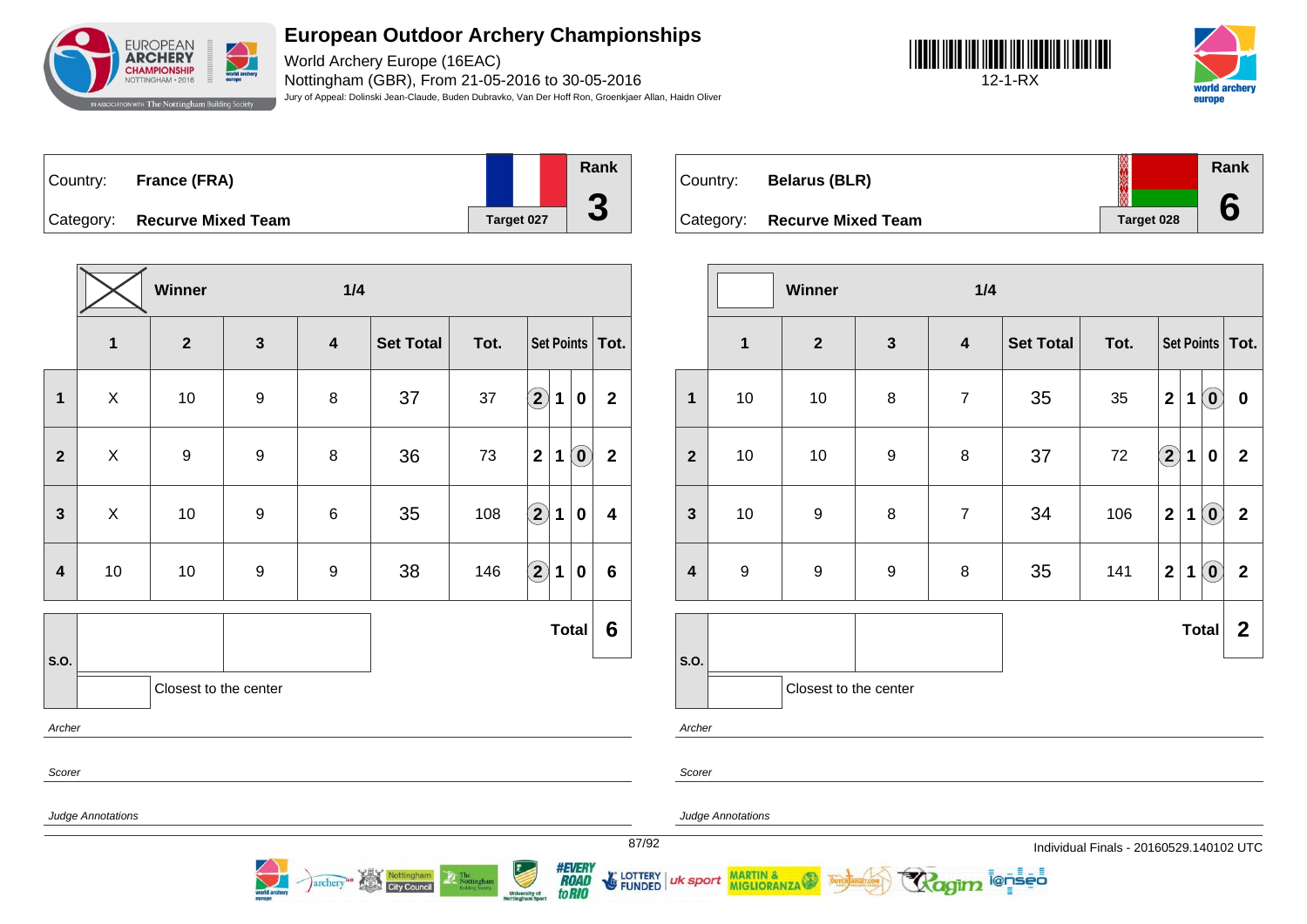

World Archery Europe (16EAC) Nottingham (GBR), From 21-05-2016 to 30-05-2016 Jury of Appeal: Dolinski Jean-Claude, Buden Dubravko, Van Der Hoff Ron, Groenkjaer Allan, Haidn Oliver

**Rank**

**10**





Country: **Ukraine (UKR)** Category: **Recurve Mixed Team Target 030** 

|                         |              | Winner                |                  | 1/4                     |                  |      |                   |              |                            |                         |
|-------------------------|--------------|-----------------------|------------------|-------------------------|------------------|------|-------------------|--------------|----------------------------|-------------------------|
|                         | $\mathbf{1}$ | $\overline{2}$        | $\mathbf{3}$     | $\overline{\mathbf{4}}$ | <b>Set Total</b> | Tot. |                   |              |                            | Set Points   Tot.       |
| $\mathbf{1}$            | 10           | $\boldsymbol{9}$      | $\boldsymbol{9}$ | 9                       | 37               | 37   | $\mathbf{2}$      | 1            | $\left( \mathbf{0}\right)$ | $\mathbf 0$             |
| $\overline{2}$          | 10           | 10                    | $\boldsymbol{9}$ | $\boldsymbol{9}$        | 38               | 75   | $\left( 2\right)$ | 1            | 0                          | $\mathbf{2}$            |
| $\mathbf{3}$            | 10           | $\boldsymbol{9}$      | $\boldsymbol{9}$ | 8                       | 36               | 111  | $\bf(2)$          | 1            | $\bf{0}$                   | $\overline{\mathbf{4}}$ |
| $\overline{\mathbf{4}}$ | 10           | 10                    | $\boldsymbol{9}$ | $\boldsymbol{9}$        | 38               | 149  | $\bf (2)$         | 1            | $\bf{0}$                   | $6\phantom{1}$          |
|                         |              |                       |                  |                         |                  |      |                   | <b>Total</b> |                            | $6\phantom{1}6$         |
| S.O.                    |              | Closest to the center |                  |                         |                  |      |                   |              |                            |                         |
| Archer                  |              |                       |                  |                         |                  |      |                   |              |                            |                         |

archery

**City Council** 

|          |                              |            | Rank |
|----------|------------------------------|------------|------|
| Country: | Russia (RUS)                 |            |      |
|          | Category: Recurve Mixed Team | Target 031 |      |

|                         |                  | Winner                |                  | 1/4                     |                  |      |                         |             |                            |                   |
|-------------------------|------------------|-----------------------|------------------|-------------------------|------------------|------|-------------------------|-------------|----------------------------|-------------------|
|                         | $\mathbf{1}$     | $\mathbf{2}$          | $\mathbf{3}$     | $\overline{\mathbf{4}}$ | <b>Set Total</b> | Tot. |                         |             |                            | Set Points   Tot. |
| 1                       | X                | 10                    | $10$             | $\boldsymbol{9}$        | 39               | 39   | $\bf \Omega$            | 1           | $\pmb{0}$                  | $\mathbf{2}$      |
| $\overline{2}$          | X                | $\boldsymbol{9}$      | $\boldsymbol{9}$ | 8                       | 36               | 75   | $\overline{\mathbf{2}}$ | $\mathbf 1$ | $\left( \mathbf{0}\right)$ | $\mathbf 2$       |
| $\mathbf{3}$            | $\boldsymbol{9}$ | $\boldsymbol{9}$      | 9                | $\bf 8$                 | 35               | 110  | $\mathbf 2$             | 1           | $\left( \mathbf{0}\right)$ | $\mathbf 2$       |
| $\overline{\mathbf{4}}$ | X                | 10                    | $\boldsymbol{9}$ | 8                       | 37               | 147  | $\mathbf 2$             | $\mathbf 1$ | $\odot$                    | $\mathbf 2$       |
|                         |                  |                       |                  |                         |                  |      |                         |             | <b>Total</b>               | $\boldsymbol{2}$  |
| S.O.                    |                  | Closest to the center |                  |                         |                  |      |                         |             |                            |                   |

Scorer

Judge Annotations

Judge Annotations

MARTIN & MIGLIORANZA

88/92 Individual Finals - 20160529.140102 UTC

**ienseo** 



uk sport

Archer

Scorer

E LOTTERY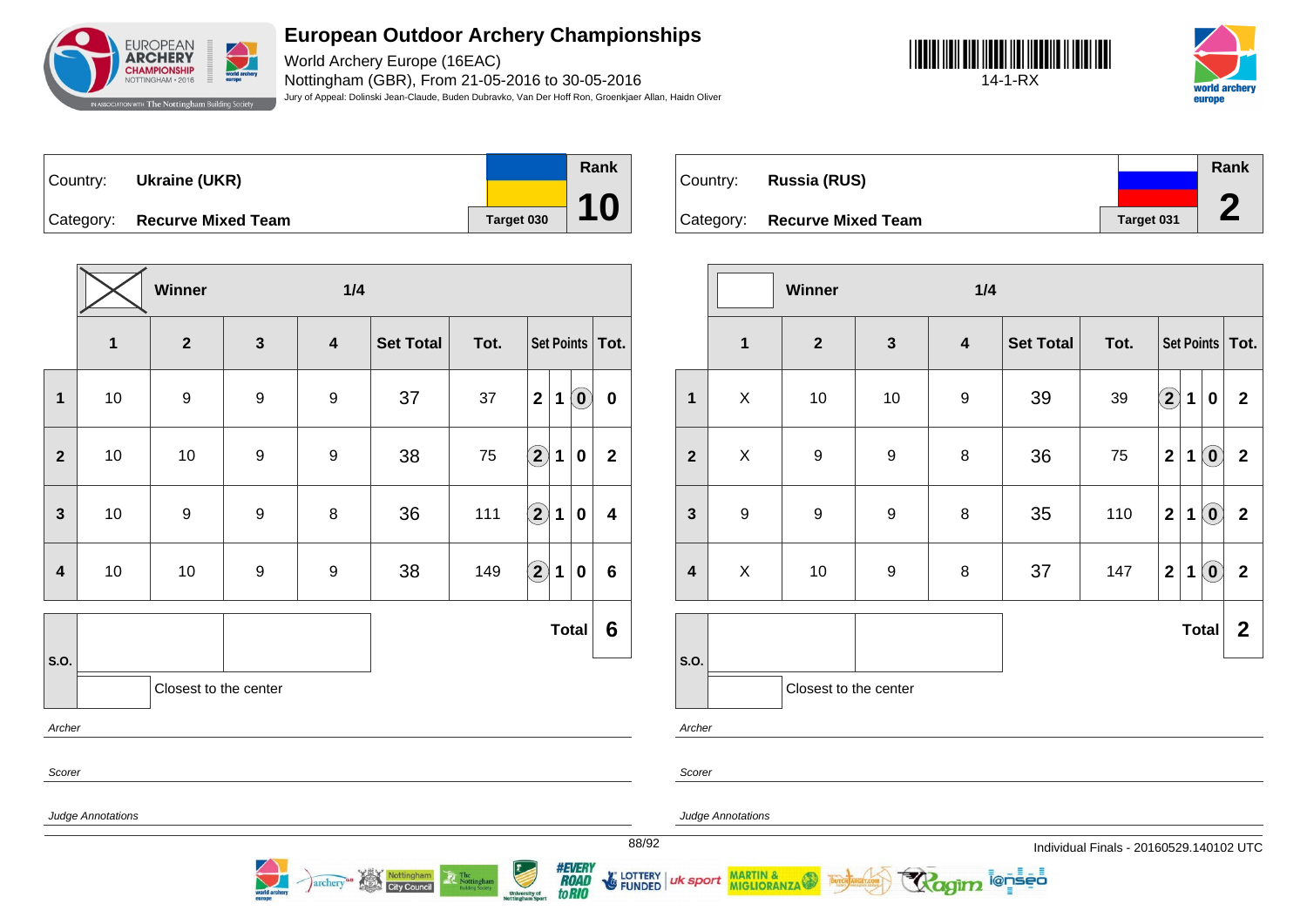

World Archery Europe (16EAC) Nottingham (GBR), From 21-05-2016 to 30-05-2016 Jury of Appeal: Dolinski Jean-Claude, Buden Dubravko, Van Der Hoff Ron, Groenkjaer Allan, Haidn Oliver





Country: **Turkey (TUR)** Category: **Recurve Mixed Team Target 001** 



Country: **Moldova (MDA)**



|                         |                         | Winner                |                  | $1/2$                   |                  |      |                                                                               |                         |  |  |
|-------------------------|-------------------------|-----------------------|------------------|-------------------------|------------------|------|-------------------------------------------------------------------------------|-------------------------|--|--|
|                         | $\overline{\mathbf{1}}$ | $\mathbf{2}$          | $\mathbf{3}$     | $\overline{\mathbf{4}}$ | <b>Set Total</b> | Tot. | Set Points   Tot.                                                             |                         |  |  |
| $\mathbf{1}$            | $\boldsymbol{9}$        | $\boldsymbol{9}$      | $\boldsymbol{9}$ | $\overline{7}$          | 34               | 34   | $\left( \mathbf{0}\right)$<br>$\overline{2}$<br>$\mathbf{1}$                  | $\pmb{0}$               |  |  |
| $\overline{2}$          | 10                      | 9                     | 8                | $\overline{7}$          | 34               | 68   | $\left( \mathbf{0}\right)$<br>$\mathbf{2}$<br>$\mathbf 1$                     | $\pmb{0}$               |  |  |
| $\mathbf{3}$            | $10$                    | $\boldsymbol{9}$      | $\boldsymbol{9}$ | 8                       | 36               | 104  | $\bf \overline{2}$<br>$\mathbf 1$<br>$\bf{0}$                                 | $\mathbf{2}$            |  |  |
| $\overline{\mathbf{4}}$ | 10                      | $\boldsymbol{9}$      | $\boldsymbol{9}$ | $\boldsymbol{9}$        | 37               | 141  | $\left( \begin{matrix} 0 \end{matrix} \right)$<br>$\mathbf{2}$<br>$\mathbf 1$ | $\overline{\mathbf{2}}$ |  |  |
|                         |                         |                       |                  |                         |                  |      | <b>Total</b>                                                                  | $\overline{2}$          |  |  |
| S.O.                    |                         | Closest to the center |                  |                         |                  |      |                                                                               |                         |  |  |
| Archer                  |                         |                       |                  |                         |                  |      |                                                                               |                         |  |  |
| Scorer                  |                         |                       |                  |                         |                  |      |                                                                               |                         |  |  |
|                         | Judge Annotations       |                       |                  |                         |                  |      |                                                                               |                         |  |  |
|                         |                         |                       |                  |                         |                  |      |                                                                               |                         |  |  |

archery<sup>on</sup> Nottingham

|                         | Winner<br>1/2 |                       |                  |                         |                  |      |              |             |                            |                         |
|-------------------------|---------------|-----------------------|------------------|-------------------------|------------------|------|--------------|-------------|----------------------------|-------------------------|
|                         | 1             | $\overline{2}$        | $\mathbf{3}$     | $\overline{\mathbf{4}}$ | <b>Set Total</b> | Tot. |              |             |                            | Set Points   Tot.       |
| $\mathbf{1}$            | 10            | 10                    | $\boldsymbol{9}$ | 9                       | 38               | 38   | $\bf(2)$     | 1           | 0                          | $\mathbf{2}$            |
| $\mathbf{2}$            | 10            | $\boldsymbol{9}$      | $\boldsymbol{9}$ | $\bf 8$                 | 36               | 74   | $\odot$      | $\mathbf 1$ | 0                          | $\overline{\mathbf{4}}$ |
| $\mathbf{3}$            | 10            | 9                     | $\bf 8$          | $\overline{7}$          | 34               | 108  | $\mathbf{2}$ | 1           | $\left( \mathbf{0}\right)$ | $\overline{\mathbf{4}}$ |
| $\overline{\mathbf{4}}$ | $10$          | $10$                  | $10$             | $\boldsymbol{9}$        | 39               | 147  | $\bigcirc$   | $\mathbf 1$ | 0                          | $6\phantom{1}6$         |
|                         |               |                       |                  |                         |                  |      |              |             | <b>Total</b>               | 6                       |
| S.O.                    |               | Closest to the center |                  |                         |                  |      |              |             |                            |                         |
| Archer                  |               |                       |                  |                         |                  |      |              |             |                            |                         |

ionseo

Scorer

uk sport

*#EVERY<br>ROAD<br>toRIO* 

LOTTERY<br>FUNDED

Judge Annotations

MARTIN &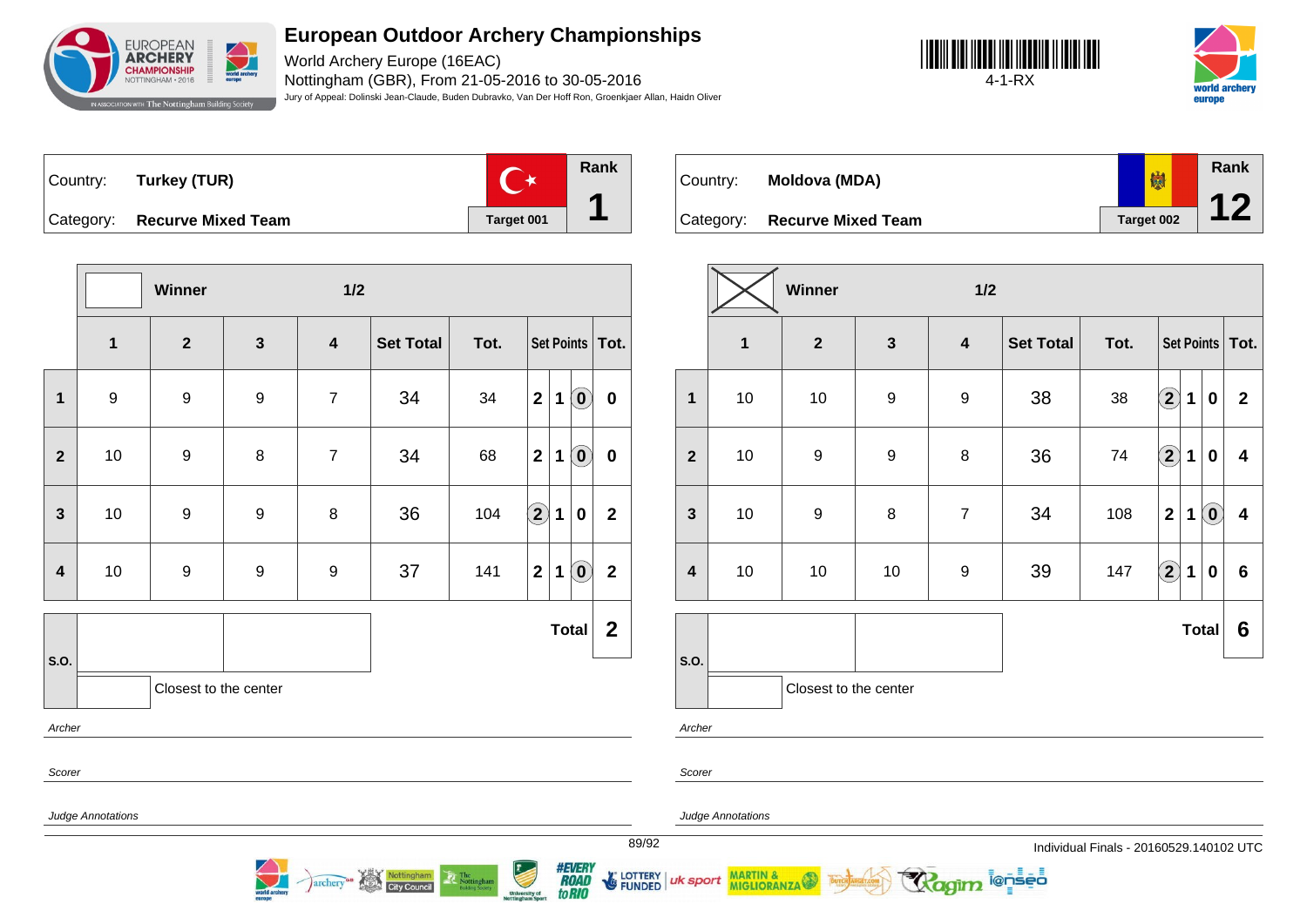

World Archery Europe (16EAC) Nottingham (GBR), From 21-05-2016 to 30-05-2016 Jury of Appeal: Dolinski Jean-Claude, Buden Dubravko, Van Der Hoff Ron, Groenkjaer Allan, Haidn Oliver





| Country: | France (FRA)                 |            | Rank |
|----------|------------------------------|------------|------|
|          |                              |            |      |
|          | Category: Recurve Mixed Team | Target 030 | J    |

**Winner 1/2 1 2 3 4 Set Total Tot. Set Points Tot. 1** 10 10 9 9 38 38 **2 1 0 1 2** 9 9 9 9 36 74 **2 1 0 1 3** X 10 9 9 38 112 **2 1 0 3 4** 10 9 9 8 36 148 **2 1 0 5 S.O. Total 5** Closest to the center Archer Scorer Judge Annotations

Nottingham

archery

| Country: | Ukraine (UKR)                |            | Rank |
|----------|------------------------------|------------|------|
|          |                              |            |      |
|          | Category: Recurve Mixed Team | Target 031 | 10   |

|                         |                  | Winner                |                  | 1/2                     |                  |      |                                                           |              |
|-------------------------|------------------|-----------------------|------------------|-------------------------|------------------|------|-----------------------------------------------------------|--------------|
|                         | $\mathbf{1}$     | $\mathbf{2}$          | $\mathbf{3}$     | $\overline{\mathbf{4}}$ | <b>Set Total</b> | Tot. | Set Points   Tot.                                         |              |
| $\mathbf{1}$            | $10$             | 10                    | 9                | $\boldsymbol{9}$        | 38               | 38   | $\mathbf{2}$<br>$\bf(1)$<br>0                             | 1            |
| $\overline{2}$          | $10$             | 10                    | 9                | $\bf 8$                 | 37               | 75   | $\bf \Omega$<br>$\mathbf 1$<br>$\bf{0}$                   | $\mathbf{3}$ |
| $\mathbf{3}$            | 10               | $\boldsymbol{9}$      | $\boldsymbol{9}$ | $\, 8$                  | 36               | 111  | $\odot$<br>$\mathbf{2}$<br>$\mathbf 1$                    | $\mathbf{3}$ |
| $\overline{\mathbf{4}}$ | $\boldsymbol{9}$ | $\boldsymbol{9}$      | 8                | $\overline{7}$          | 33               | 144  | $\mathbf{2}$<br>$\left( \mathbf{0}\right)$<br>$\mathbf 1$ | $\mathbf{3}$ |
|                         |                  |                       |                  |                         |                  |      | <b>Total</b>                                              | $\mathbf{3}$ |
| S.O.                    |                  | Closest to the center |                  |                         |                  |      |                                                           |              |

i@nseo

Archer

Scorer

uk sport

Judge Annotations

MARTIN & MIGLIORANZA

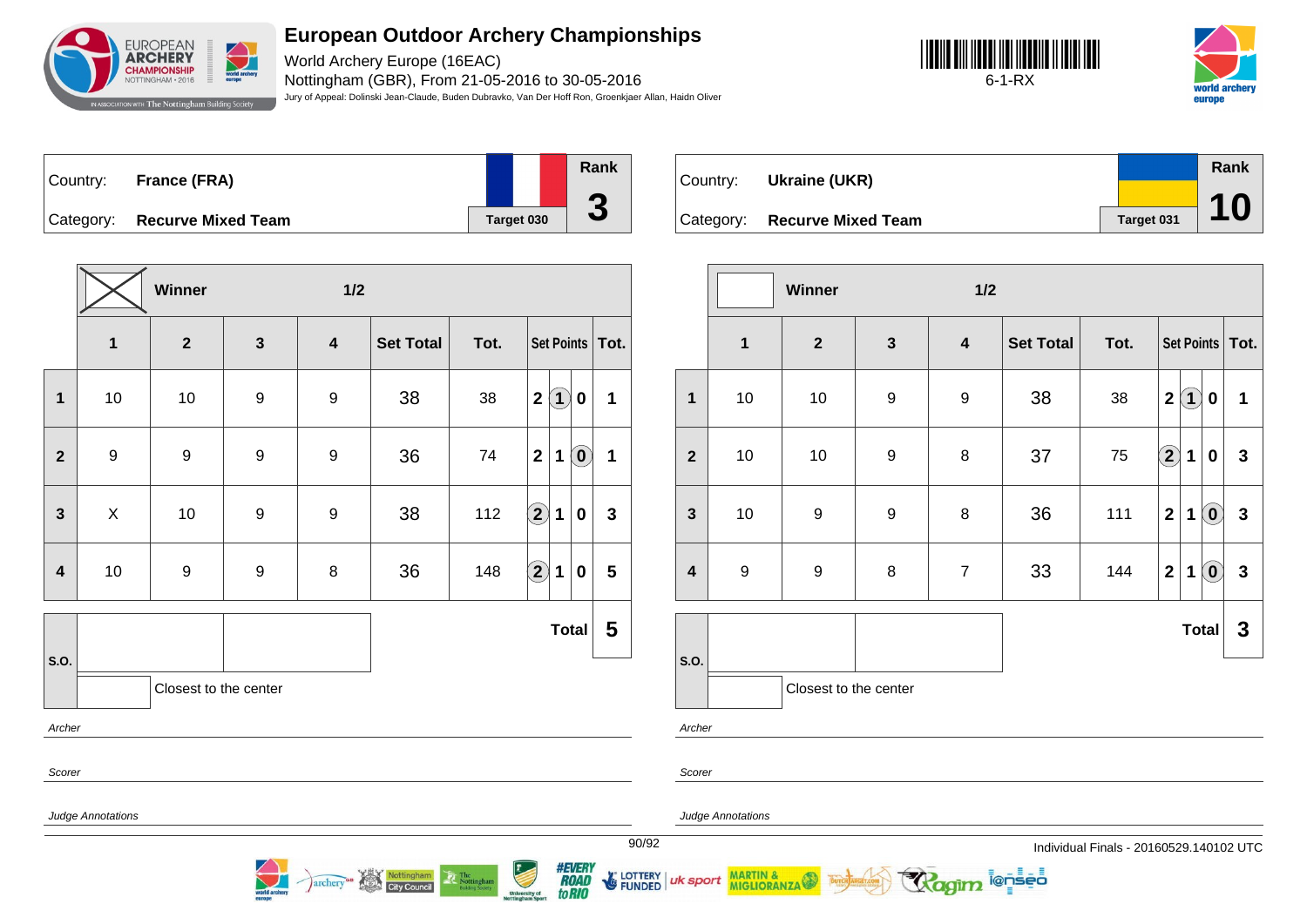

World Archery Europe (16EAC) Nottingham (GBR), From 21-05-2016 to 30-05-2016 Jury of Appeal: Dolinski Jean-Claude, Buden Dubravko, Van Der Hoff Ron, Groenkjaer Allan, Haidn Oliver





|  | Country: Turkey (TUR)        |  |
|--|------------------------------|--|
|  | Category: Recurve Mixed Team |  |





|                         |                          | Winner                |                  | <b>Bronze</b>           |                  |      |                                                           |                         |  |  |
|-------------------------|--------------------------|-----------------------|------------------|-------------------------|------------------|------|-----------------------------------------------------------|-------------------------|--|--|
|                         | $\mathbf 1$              | $\mathbf{2}$          | $\mathbf{3}$     | $\overline{\mathbf{4}}$ | <b>Set Total</b> | Tot. | Set Points   Tot.                                         |                         |  |  |
| 1                       | 10                       | 5                     | $\overline{7}$   | 10                      | 32               | 32   | $\left( \mathbf{0}\right)$<br>$\mathbf{2}$<br>$\mathbf 1$ | $\pmb{0}$               |  |  |
| $\overline{2}$          | $9$                      | 8                     | 8                | $\boldsymbol{9}$        | 34               | 66   | $\Large{\textbf{2}}$<br>$\mathbf 1$<br>$\bf{0}$           | $\mathbf{2}$            |  |  |
| $\mathbf{3}$            | 10                       | 10                    | $\boldsymbol{9}$ | 9                       | 38               | 104  | $\mathbf{2}$<br>$\mathbf{1}$<br>$\hat{(\mathbf{0})}$      | $\overline{\mathbf{2}}$ |  |  |
| $\overline{\mathbf{4}}$ | $\overline{7}$           | 10                    | 10               | 10                      | 37               | 141  | $\bf(1)$<br>$\mathbf{2}$<br>$\mathbf 0$                   | $\mathbf{3}$            |  |  |
|                         |                          |                       |                  |                         |                  |      | <b>Total</b>                                              | $\mathbf{3}$            |  |  |
| S.O.                    |                          | Closest to the center |                  |                         |                  |      |                                                           |                         |  |  |
| Archer                  |                          |                       |                  |                         |                  |      |                                                           |                         |  |  |
| Scorer                  |                          |                       |                  |                         |                  |      |                                                           |                         |  |  |
|                         | <b>Judge Annotations</b> |                       |                  |                         |                  |      |                                                           | 91/                     |  |  |

archery<sup>on</sup> Nottingham

|                         |                  | Winner<br><b>Bronze</b><br>$\mathbf{3}$<br>$\boldsymbol{2}$<br><b>Set Total</b><br>Tot.<br>Set Points   Tot.<br>4<br>$\bf \overline{2}$<br>$\boldsymbol{9}$<br>$\boldsymbol{9}$<br>37<br>37<br>$\boldsymbol{9}$<br>1<br>$\mathbf{2}$<br>$\mathbf 0$ |                  |                |    |     |                    |                   |                            |                  |
|-------------------------|------------------|-----------------------------------------------------------------------------------------------------------------------------------------------------------------------------------------------------------------------------------------------------|------------------|----------------|----|-----|--------------------|-------------------|----------------------------|------------------|
|                         | $\mathbf{1}$     |                                                                                                                                                                                                                                                     |                  |                |    |     |                    |                   |                            |                  |
| $\mathbf{1}$            | 10               |                                                                                                                                                                                                                                                     |                  |                |    |     |                    |                   |                            |                  |
| $\overline{2}$          | 8                | $\boldsymbol{9}$                                                                                                                                                                                                                                    | $\boldsymbol{9}$ | $\overline{7}$ | 33 | 70  | $\mathbf{2}$       | 1                 | $\left( \mathbf{0}\right)$ | $\boldsymbol{2}$ |
| $\mathbf{3}$            | 10               | 9                                                                                                                                                                                                                                                   | 10               | 10             | 39 | 109 | $\bf \overline{2}$ | 1                 | 0                          | 4                |
| $\overline{\mathbf{4}}$ | $\boldsymbol{9}$ | 10                                                                                                                                                                                                                                                  | 8                | 10             | 37 | 146 | $\mathbf{2}$       | $\left( 1\right)$ | 0                          | 5                |
|                         |                  |                                                                                                                                                                                                                                                     |                  |                |    |     |                    | <b>Total</b>      |                            | 5                |
| S.O.                    |                  | Closest to the center                                                                                                                                                                                                                               |                  |                |    |     |                    |                   |                            |                  |
| Archer                  |                  |                                                                                                                                                                                                                                                     |                  |                |    |     |                    |                   |                            |                  |

ionseo

Scorer

uk sport

*#EVERY<br>ROAD<br>toRIO* 

LOTTERY<br>FUNDED

Judge Annotations

MARTIN & MIGLIORANZA